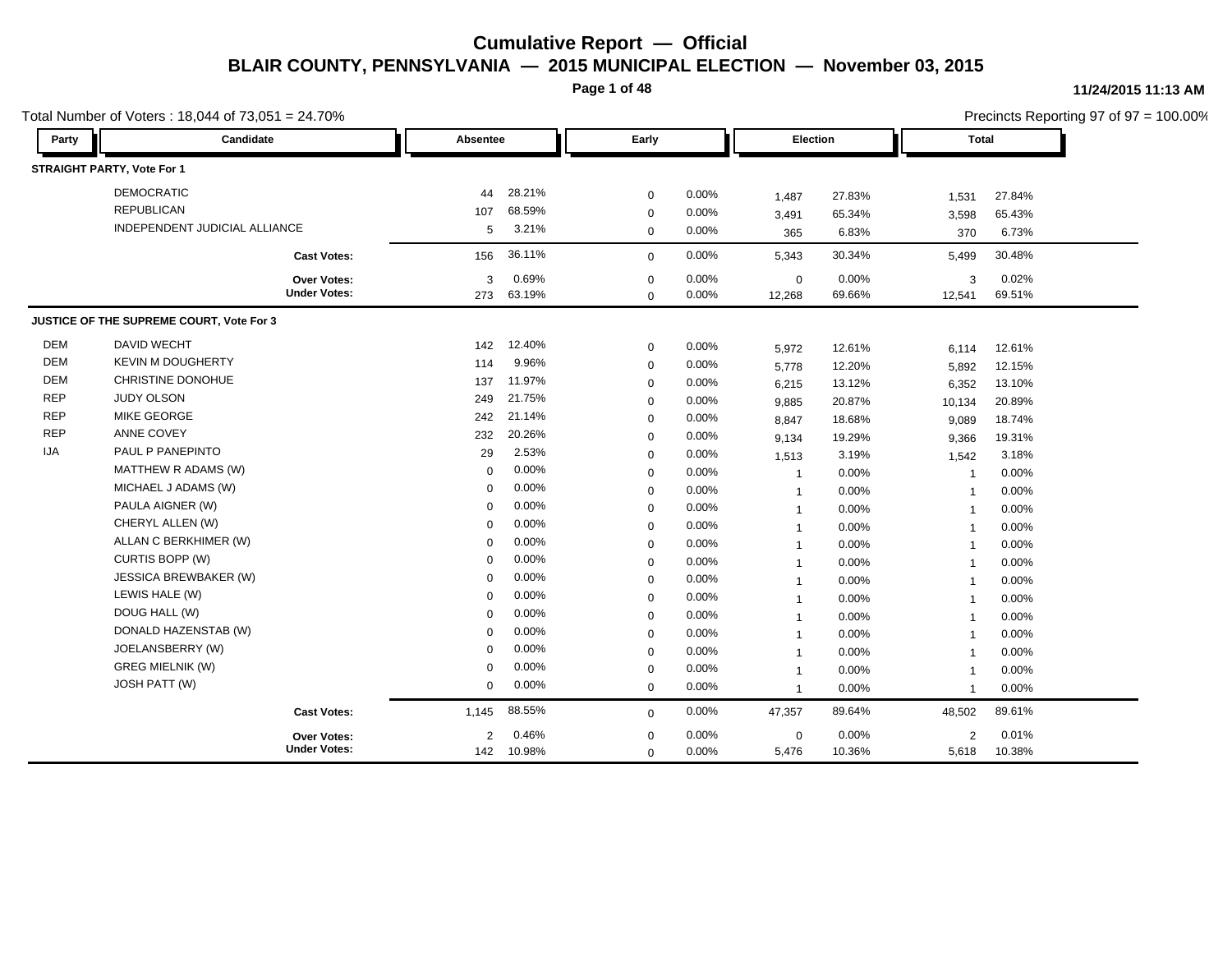**Page 2 of 48**

#### **11/24/2015 11:13 AM**

|            | Total Number of Voters: $18,044$ of $73,051 = 24.70\%$ |                     |             |        |             |          |                          |          |             |          | Precincts Reporting 97 of 97 = 100.00% |
|------------|--------------------------------------------------------|---------------------|-------------|--------|-------------|----------|--------------------------|----------|-------------|----------|----------------------------------------|
| Party      | Candidate                                              |                     | Absentee    |        | Early       |          | <b>Election</b>          |          | Total       |          |                                        |
|            | JUDGE OF THE SUPERIOR COURT, Vote For 1                |                     |             |        |             |          |                          |          |             |          |                                        |
| DEM        | ALICE BECK DUBOW                                       |                     | 126         | 31.50% | $\mathbf 0$ | 0.00%    | 6,243                    | 38.78%   | 6,369       | 38.60%   |                                        |
| <b>REP</b> | <b>EMIL GIORDANO</b>                                   |                     | 274         | 68.50% | $\mathbf 0$ | 0.00%    | 9,853                    | 61.20%   | 10,127      | 61.38%   |                                        |
|            | MICHAEL BECKER (W)                                     |                     | $\mathbf 0$ | 0.00%  | $\mathbf 0$ | 0.00%    | -1                       | 0.01%    |             | 0.01%    |                                        |
|            | ALICE BECK DUBOW (W)                                   |                     | $\mathbf 0$ | 0.00%  | $\mathbf 0$ | 0.00%    | $\overline{\phantom{a}}$ | 0.01%    |             | 0.01%    |                                        |
|            | LEWIS HALE (W)                                         |                     | $\mathbf 0$ | 0.00%  | $\mathbf 0$ | 0.00%    |                          | 0.01%    |             | 0.01%    |                                        |
|            | DAN MILLIRON (W)                                       |                     | 0           | 0.00%  | $\mathbf 0$ | 0.00%    |                          | 0.01%    |             | 0.01%    |                                        |
|            |                                                        | <b>Cast Votes:</b>  | 400         | 92.59% | $\mathbf 0$ | 0.00%    | 16,100                   | 91.42%   | 16,500      | 91.45%   |                                        |
|            |                                                        | Over Votes:         | $\Omega$    | 0.00%  | $\mathbf 0$ | $0.00\%$ | $\mathbf 0$              | 0.00%    | $\mathbf 0$ | 0.00%    |                                        |
|            |                                                        | <b>Under Votes:</b> | 32          | 7.41%  | $\mathbf 0$ | 0.00%    | 1,511                    | 8.58%    | 1,543       | 8.55%    |                                        |
|            | JUDGE OF THE COMMONWEALTH COURT, Vote For 1            |                     |             |        |             |          |                          |          |             |          |                                        |
| <b>DEM</b> | <b>MICHAEL WOJCIK</b>                                  |                     | 128         | 31.92% | $\mathbf 0$ | $0.00\%$ | 6,107                    | 37.61%   | 6,235       | 37.47%   |                                        |
| <b>REP</b> | PAUL LALLEY                                            |                     | 273         | 68.08% | $\mathbf 0$ | $0.00\%$ | 10,128                   | 62.37%   | 10,401      | 62.51%   |                                        |
|            | LEWIS HALE (W)                                         |                     | $\mathbf 0$ | 0.00%  | $\mathbf 0$ | 0.00%    | $\overline{\phantom{a}}$ | 0.01%    |             | 0.01%    |                                        |
|            | DANIEL MILLIRON (W)                                    |                     | $\mathbf 0$ | 0.00%  | $\mathbf 0$ | 0.00%    | 1                        | 0.01%    |             | 0.01%    |                                        |
|            | TIM SULLIVAN (W)                                       |                     | $\mathbf 0$ | 0.00%  | $\mathbf 0$ | 0.00%    | -1                       | 0.01%    |             | 0.01%    |                                        |
|            |                                                        | <b>Cast Votes:</b>  | 401         | 92.61% | $\mathbf 0$ | 0.00%    | 16,238                   | 92.20%   | 16,639      | 92.21%   |                                        |
|            |                                                        | Over Votes:         | $\mathbf 0$ | 0.00%  | $\mathbf 0$ | 0.00%    | $\mathbf 0$              | $0.00\%$ | $\mathbf 0$ | $0.00\%$ |                                        |
|            |                                                        | <b>Under Votes:</b> | 32          | 7.39%  | $\mathbf 0$ | 0.00%    | 1,373                    | 7.80%    | 1,405       | 7.79%    |                                        |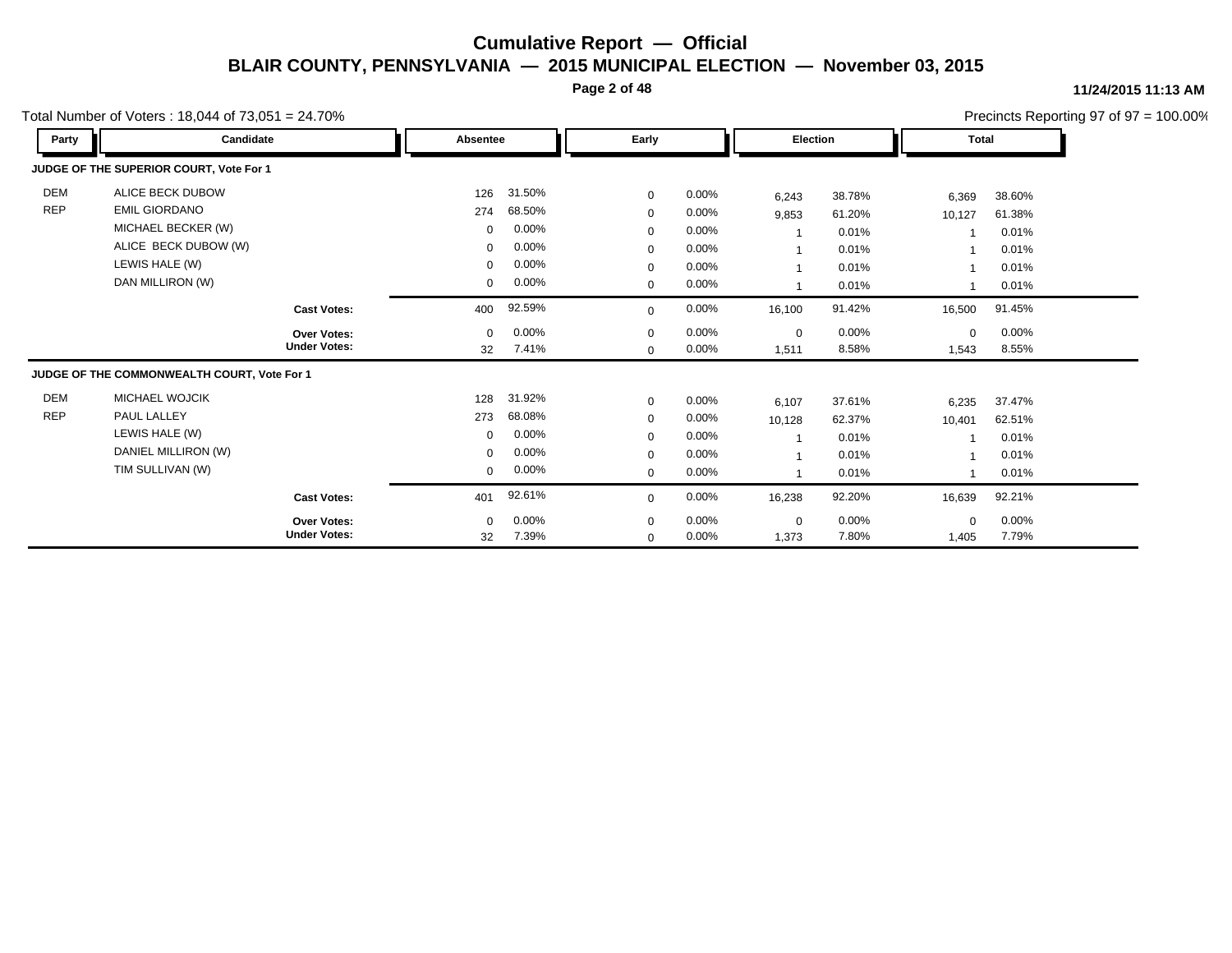**Page 3 of 48**

**11/24/2015 11:13 AM**

Total Number of Voters : 18,044 of 73,051 = 24.70%

| otal Number of Voters : 18,044 of 73,051 = 24.70% |                                       |              |        |             |       |                |        |                         | Precincts Reporting 97 of 97 = 100.00% |  |  |
|---------------------------------------------------|---------------------------------------|--------------|--------|-------------|-------|----------------|--------|-------------------------|----------------------------------------|--|--|
| Party                                             | Candidate                             | Absentee     |        | Early       |       | Election       |        | <b>Total</b>            |                                        |  |  |
|                                                   | COMMISSIONER, 4 YEAR TERM, Vote For 2 |              |        |             |       |                |        |                         |                                        |  |  |
| <b>DEM</b>                                        | TED BEAM, JR.                         | 166          | 21.76% | $\mathbf 0$ | 0.00% | 6,991          | 22.45% | 7,157                   | 22.43%                                 |  |  |
|                                                   | <b>BRUCE ERB</b>                      | 366          | 47.97% | $\mathbf 0$ | 0.00% | 13,613         | 43.71% | 13,979                  | 43.82%                                 |  |  |
| <b>REP</b>                                        | <b>TERRY TOMASSETTI</b>               | 230          | 30.14% | $\mathbf 0$ | 0.00% | 10,491         | 33.69% | 10,721                  | 33.60%                                 |  |  |
|                                                   | MICHAEL J ADAMS (W)                   | $\Omega$     | 0.00%  | $\mathbf 0$ | 0.00% | $\overline{1}$ | 0.00%  | $\overline{1}$          | 0.00%                                  |  |  |
|                                                   | ANTHONY BAMBOCCI (W)                  | $\mathbf 0$  | 0.00%  | $\mathbf 0$ | 0.00% | $\overline{1}$ | 0.00%  | $\overline{1}$          | 0.00%                                  |  |  |
|                                                   | TED BEAN (W)                          | 0            | 0.00%  | $\mathbf 0$ | 0.00% | $\mathbf{1}$   | 0.00%  | $\overline{\mathbf{1}}$ | 0.00%                                  |  |  |
|                                                   | CARLTON BLANCHARD (W)                 | $\mathbf 0$  | 0.00%  | $\mathbf 0$ | 0.00% | $\mathbf{1}$   | 0.00%  | $\overline{1}$          | 0.00%                                  |  |  |
|                                                   | HI BRENNAN (W)                        | $\mathbf 0$  | 0.00%  | $\mathbf 0$ | 0.00% | $\overline{1}$ | 0.00%  | $\overline{1}$          | 0.00%                                  |  |  |
|                                                   | DIANE COX (W)                         | 0            | 0.00%  | $\mathbf 0$ | 0.00% | $\overline{1}$ | 0.00%  | $\overline{1}$          | 0.00%                                  |  |  |
|                                                   | KIRK J DODSON (W)                     | $\mathbf 0$  | 0.00%  | $\mathbf 0$ | 0.00% | $\overline{1}$ | 0.00%  | $\overline{1}$          | 0.00%                                  |  |  |
|                                                   | <b>BRUCE ERB (W)</b>                  | $\mathbf 0$  | 0.00%  | $\mathbf 0$ | 0.00% | $\mathbf{1}$   | 0.00%  | $\overline{1}$          | 0.00%                                  |  |  |
|                                                   | DORIS GRIMM (W)                       | 0            | 0.00%  | $\mathbf 0$ | 0.00% | $\mathbf{1}$   | 0.00%  | $\mathbf{1}$            | 0.00%                                  |  |  |
|                                                   | LEWIS HALE (W)                        | $\Omega$     | 0.00%  | $\mathbf 0$ | 0.00% | $\mathbf{1}$   | 0.00%  | $\overline{1}$          | 0.00%                                  |  |  |
|                                                   | DONALD HAZENSTAB (W)                  | $\mathbf 0$  | 0.00%  | $\mathbf 0$ | 0.00% | $\overline{1}$ | 0.00%  | $\overline{1}$          | 0.00%                                  |  |  |
|                                                   | TIMOTHY M HAZENSTB (W)                | 0            | 0.00%  | $\mathbf 0$ | 0.00% | $\overline{1}$ | 0.00%  | $\overline{1}$          | 0.00%                                  |  |  |
|                                                   | JAMES HUFF II (W)                     | $\mathbf 0$  | 0.00%  | $\mathbf 0$ | 0.00% | $\mathbf{1}$   | 0.00%  | $\overline{1}$          | 0.00%                                  |  |  |
|                                                   | DAVID SNYDER JR (W)                   | $\Omega$     | 0.00%  | $\mathbf 0$ | 0.00% | $\mathbf{1}$   | 0.00%  | $\overline{1}$          | 0.00%                                  |  |  |
|                                                   | <b>JUSTIN KLEINOSKY (W)</b>           | 0            | 0.00%  | $\mathbf 0$ | 0.00% | $\mathbf{1}$   | 0.00%  | $\overline{1}$          | 0.00%                                  |  |  |
|                                                   | <b>KERRY LEYDIG (W)</b>               | $\mathbf 0$  | 0.00%  | $\mathbf 0$ | 0.00% | $\overline{2}$ | 0.01%  | $\overline{2}$          | 0.01%                                  |  |  |
|                                                   | BRIAN MAUL (W)                        | $\mathbf 0$  | 0.00%  | $\mathbf 0$ | 0.00% | $\overline{1}$ | 0.00%  | $\overline{1}$          | 0.00%                                  |  |  |
|                                                   | ERIK MENTZER (W)                      | 0            | 0.00%  | $\mathbf 0$ | 0.00% | $\mathbf{1}$   | 0.00%  | $\overline{1}$          | 0.00%                                  |  |  |
|                                                   | REBACCA MINGLE (W)                    | $\Omega$     | 0.00%  | $\mathbf 0$ | 0.00% | $\mathbf{1}$   | 0.00%  | $\overline{1}$          | 0.00%                                  |  |  |
|                                                   | DAVID D ODELL (W)                     | 0            | 0.00%  | $\mathbf 0$ | 0.00% | $\overline{1}$ | 0.00%  | $\overline{1}$          | 0.00%                                  |  |  |
|                                                   | MATT PACIFICO (W)                     | $\mathbf 0$  | 0.00%  | $\mathbf 0$ | 0.00% | $\overline{1}$ | 0.00%  | $\overline{1}$          | 0.00%                                  |  |  |
|                                                   | RICH PEO (W)                          | $\Omega$     | 0.00%  | $\pmb{0}$   | 0.00% | 9              | 0.03%  | 9                       | 0.03%                                  |  |  |
|                                                   | DWAYNE RAICHLE (W)                    | $\mathbf 0$  | 0.00%  | $\mathbf 0$ | 0.00% | $\mathbf{1}$   | 0.00%  | $\overline{\mathbf{1}}$ | 0.00%                                  |  |  |
|                                                   | DEAN G ROSE (W)                       | $\Omega$     | 0.00%  | $\mathbf 0$ | 0.00% | $\mathbf{1}$   | 0.00%  | $\overline{1}$          | 0.00%                                  |  |  |
|                                                   | <b>GERALD ROSE (W)</b>                | 0            | 0.00%  | $\mathbf 0$ | 0.00% | $\overline{1}$ | 0.00%  | $\overline{1}$          | 0.00%                                  |  |  |
|                                                   | STEVE SABOL (W)                       | 0            | 0.00%  | $\mathbf 0$ | 0.00% | $\overline{1}$ | 0.00%  | $\overline{1}$          | 0.00%                                  |  |  |
|                                                   | RENOYLD SANTONE (W)                   | $\mathbf 0$  | 0.00%  | $\pmb{0}$   | 0.00% | $\mathbf{1}$   | 0.00%  | $\overline{1}$          | 0.00%                                  |  |  |
|                                                   | MICKY SGRO (W)                        | $\mathbf 0$  | 0.00%  | $\mathbf 0$ | 0.00% | $\mathbf{1}$   | 0.00%  | $\overline{1}$          | 0.00%                                  |  |  |
|                                                   | DAVID SHILDT (W)                      | $\mathbf 0$  | 0.00%  | $\mathbf 0$ | 0.00% | $\overline{1}$ | 0.00%  | $\overline{1}$          | 0.00%                                  |  |  |
|                                                   | MELANIE SHILDT (W)                    | $\Omega$     | 0.00%  | $\mathbf 0$ | 0.00% | $\overline{1}$ | 0.00%  | $\overline{1}$          | 0.00%                                  |  |  |
|                                                   | ERIC SHOCK (W)                        | 0            | 0.00%  | $\mathbf 0$ | 0.00% | $\overline{1}$ | 0.00%  | $\overline{1}$          | 0.00%                                  |  |  |
|                                                   | JERRY STERN (W)                       | $\mathbf 0$  | 0.00%  | $\mathbf 0$ | 0.00% | $\overline{1}$ | 0.00%  | $\overline{1}$          | 0.00%                                  |  |  |
|                                                   | DON STIFFLER (W)                      | $\mathbf 0$  | 0.00%  | $\mathbf 0$ | 0.00% | $\mathbf{1}$   | 0.00%  | $\overline{1}$          | 0.00%                                  |  |  |
|                                                   | JIM TEDESCHI (W)                      | $\mathbf 0$  | 0.00%  | $\mathbf 0$ | 0.00% | $\mathbf{1}$   | 0.00%  | $\overline{1}$          | 0.00%                                  |  |  |
|                                                   | DENNY TODD (W)                        | $\mathbf 0$  | 0.00%  | $\mathbf 0$ | 0.00% | $\mathbf{1}$   | 0.00%  | $\overline{1}$          | 0.00%                                  |  |  |
|                                                   | LARRY WILSON (W)                      | $\Omega$     | 0.00%  | $\mathbf 0$ | 0.00% | $\mathbf{1}$   | 0.00%  | -1                      | 0.00%                                  |  |  |
|                                                   | <b>BOBBI YODER (W)</b>                | $\Omega$     | 0.00%  | $\mathbf 0$ | 0.00% | $\overline{1}$ | 0.00%  | $\overline{1}$          | 0.00%                                  |  |  |
|                                                   | FORREST HUGG (W)                      | $\mathbf{1}$ | 0.13%  | $\Omega$    | 0.00% | $\Omega$       | 0.00%  | $\overline{1}$          | 0.00%                                  |  |  |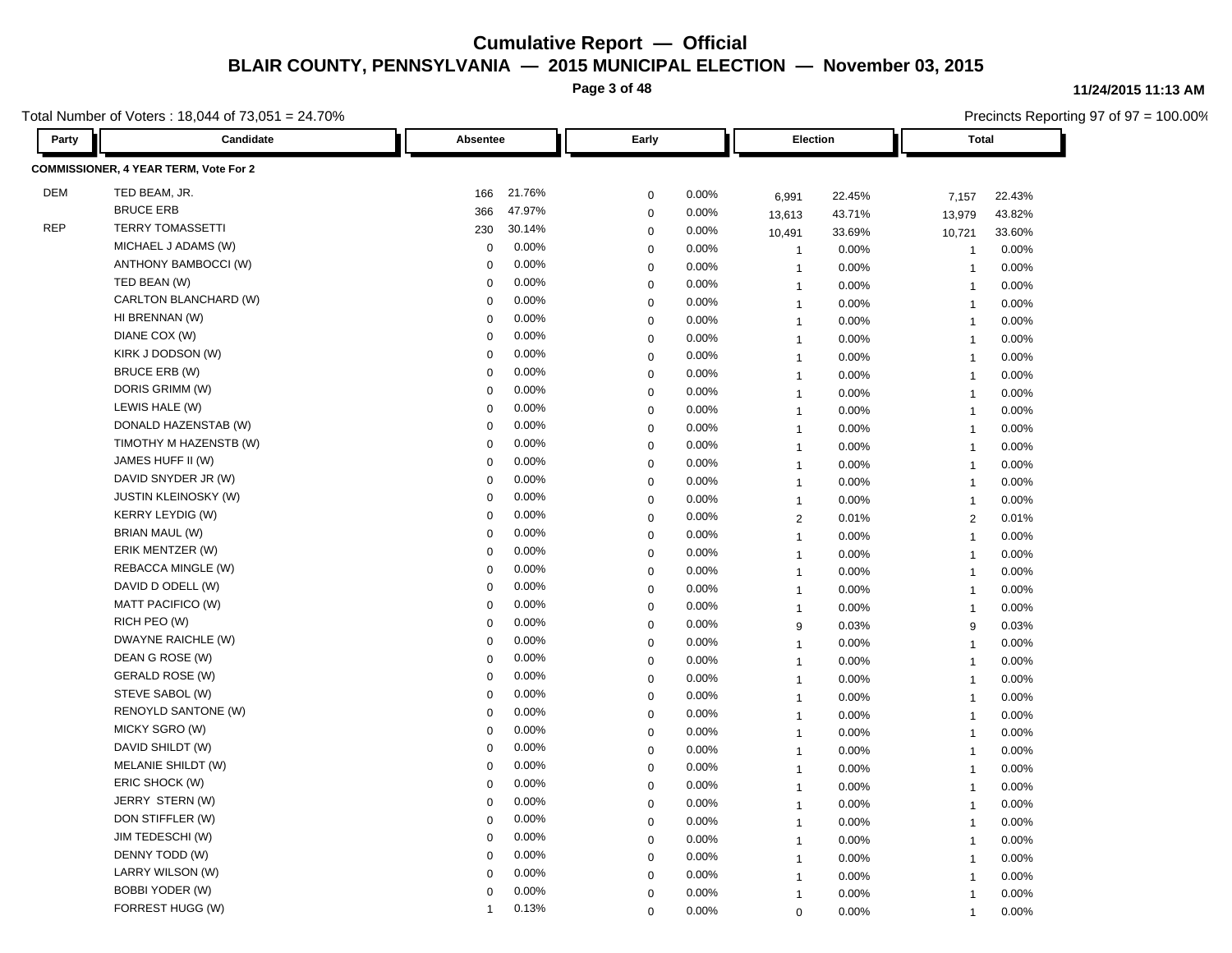**Page 4 of 48**

|       | Total Number of Voters: $18,044$ of $73,051 = 24.70\%$ |                                   |                   |                                         |                          | Precincts Reporting 97 of $97 = 100.00\%$ |
|-------|--------------------------------------------------------|-----------------------------------|-------------------|-----------------------------------------|--------------------------|-------------------------------------------|
| Party | Candidate                                              | Absentee                          | Early             | Election                                | Total                    |                                           |
|       | <b>Cast Votes:</b>                                     | 88.52%<br>763                     | $0.00\%$          | 88.41%<br>31.141                        | 88.42%<br>31,904         |                                           |
|       | <b>Over Votes:</b><br><b>Under Votes:</b>              | 0.00%<br>$\Omega$<br>11.48%<br>99 | $0.00\%$<br>0.00% | $0.00\%$<br>$\Omega$<br>11.59%<br>4,081 | 0.00%<br>11.58%<br>4,180 |                                           |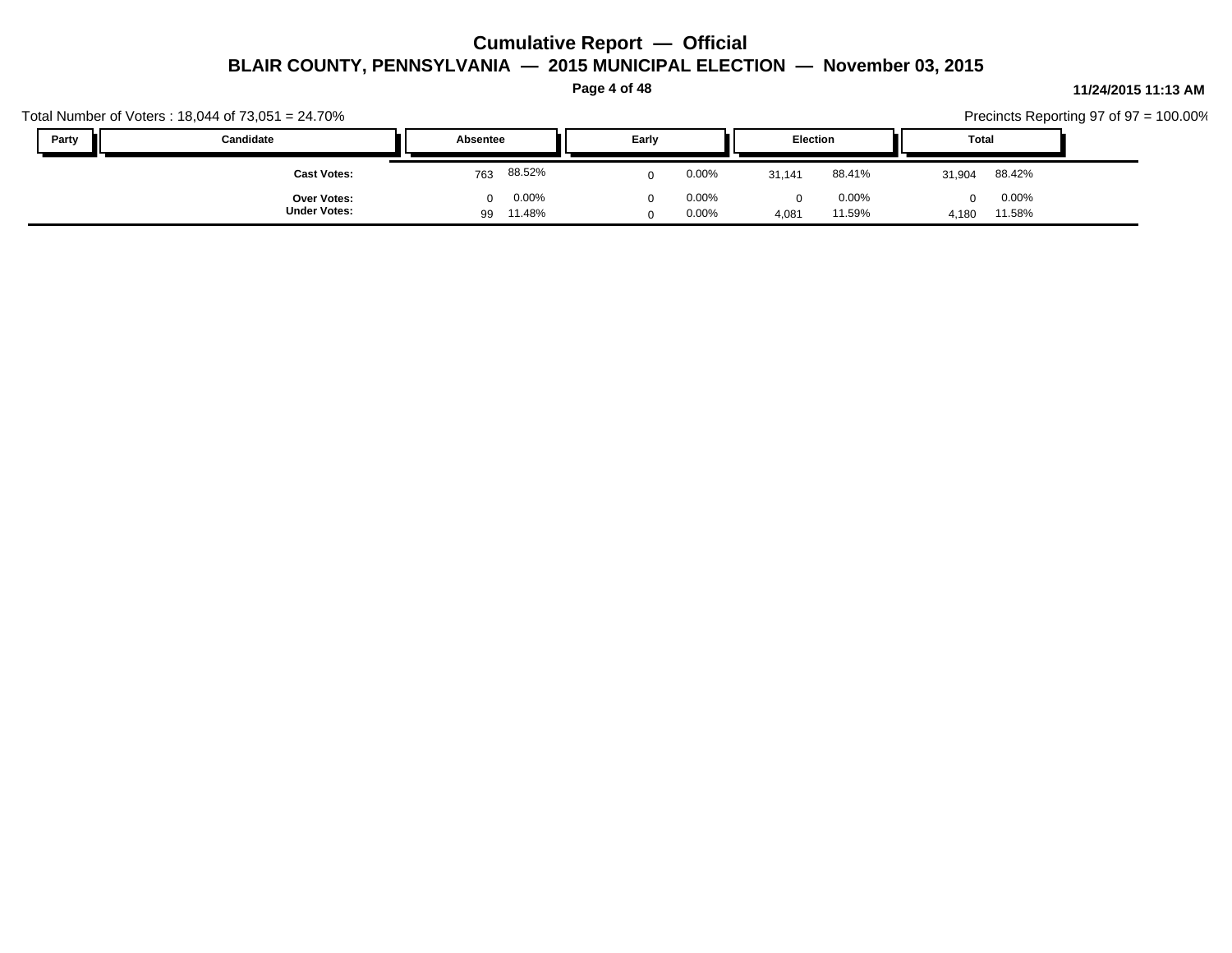**Page 5 of 48**

Total Number of Voters : 18,044 of 73,051 = 24.70%

#### **Party Candidate Absentee Early Election Total CONTROLLER, 4 YEAR TERM, Vote For 1** REP AUGUST C STICKEL IV 341 99.13% 0 0.00% 13,449 99.60% 13,790 99.59% JOSH ABOUD (W) 0 0.00% 0 0.00% 1 0.01% 1 0.01% MICHAEL ALLISON (W) 0 0.00% 0 0.00% 1 0.01% 1 0.01% TED BEAM (W) 0 0.00% 0 0.00% 1 0.01% 1 0.01% CRAIG BRENNAN (W) 0 0.00% 0 0.00% 1 0.01% 1 0.01% ERIK BROWN (W) 0 0.00% 0 0.00% 1 0.01% 1 0.01% JOHN MC CLELLAN (W) 0 0.00% 0 0.00% 1 0.01% 1 0.01% JOE COMPTON (W) 0 0.00% 0 0.00% 1 0.01% 1 0.01% CASEY DODSON (W) 0 0.00% 0 0.00% 1 0.01% 1 0.01% DREW DODSON (W) 0 0.00% 0 0.00% 1 0.01% 1 0.01% HARLEY EBERSOLE (W) 0 0.00% 0 0.00% 1 0.01% 1 0.01% ERIC EMINHIZER (W) 0 0.00% 0 0.00% 1 0.01% 1 0.01% LARRY FOCHT (W) 0 0.00% 0 0.00% 1 0.01% 1 0.01% CLAY W GLENNY (W) 0 0.00% 0 0.00% 1 0.01% 1 0.01% DONNA GORITY (W) 0 0.00% 0 0.00% 1 0.01% 1 0.01% JERRY GREEN (W) 0 0.00% 0 0.00% 1 0.01% 1 0.01% KENDRA GROVE (W) 0 0.00% 0 0.00% 1 0.01% 1 0.01% LEWIS HALE (W) 0 0.00% 0 0.00% 1 0.01% 1 0.01% ARIANA HENDERSON (W) 0 0.00% 0 0.00% 1 0.01% 1 0.01% BOB HOUSEMAN (W) 0 0.00% 0 0.00% 2 0.01% 2 0.01% BARBARA HUFF (W) 0 0.00% 0 0.00% 1 0.01% 1 0.01% LOIS KANESHIKI (W) 0 0.00% 0 0.00% 1 0.01% 1 0.01% TARA KIFER (W) 0 0.00% 0 0.00% 1 0.01% 1 0.01% JUSTIN KLEINOSKY (W) 0 0.00% 0 0.00% 1 0.01% 1 0.01% GILLIAN KRATZER (W) 0 0.00% 0 0.00% 1 0.01% 1 0.01% WILLIAM LIGHTNER (W) 0 0.00% 0 0.00% 2 0.01% 2 0.01% FRANK MCKAY (W) 0 0.00% 0 0.00% 1 0.01% 1 0.01% NATE MONAHAN (W) 0 0.00% 0 0.00% 1 0.01% 1 0.01% BARACK OBAMA (W) 0 0.00% 0 0.00% 1 0.01% 1 0.01% MICHELE OBAMA (W) 0 0.00% 0 0.00% 1 0.01% 1 0.01% DENNIS PAGE (W) 0 0.00% 0 0.00% 1 0.01% 1 0.01% SAM PAULE (W) 0 0.00% 0 0.00% 1 0.01% 1 0.01% RICHARD PEO (W) 0 0.00% 0 0.00% 6 0.04% 6 0.04% KELLY PHILLIPS (W) 0 0.00% 0 0.00% 1 0.01% 1 0.01% NISA PORT (W) 0 0.00% 0 0.00% 1 0.01% 1 0.01% 1 NICK PYEATT (W) 0 0.00% 0 0.00% 1 0.01% 1 0.01% TRISTA PYEATT (W) 0 0.00% 0 0.00% 1 0.01% 1 0.01% WILLIAM FRANCIS RHODES (W)  $\begin{array}{ccccccc}\n0 & 0.00\% & 0 & 0.00\% & 1 & 0.01\% & 1 & 0.01\% & 1\n\end{array}$ JOSEPH RODKEY (W) 0 0.00% 0 0.00% 1 0.01% 1 0.01% DEAN G ROSE (W) 0 0.00% 0 0.00% 1 0.01% 1 0.01%

KIRK SALEME (W) 0 0.00% 0 0.00% 1 0.01% 1 0.01%

**11/24/2015 11:13 AM**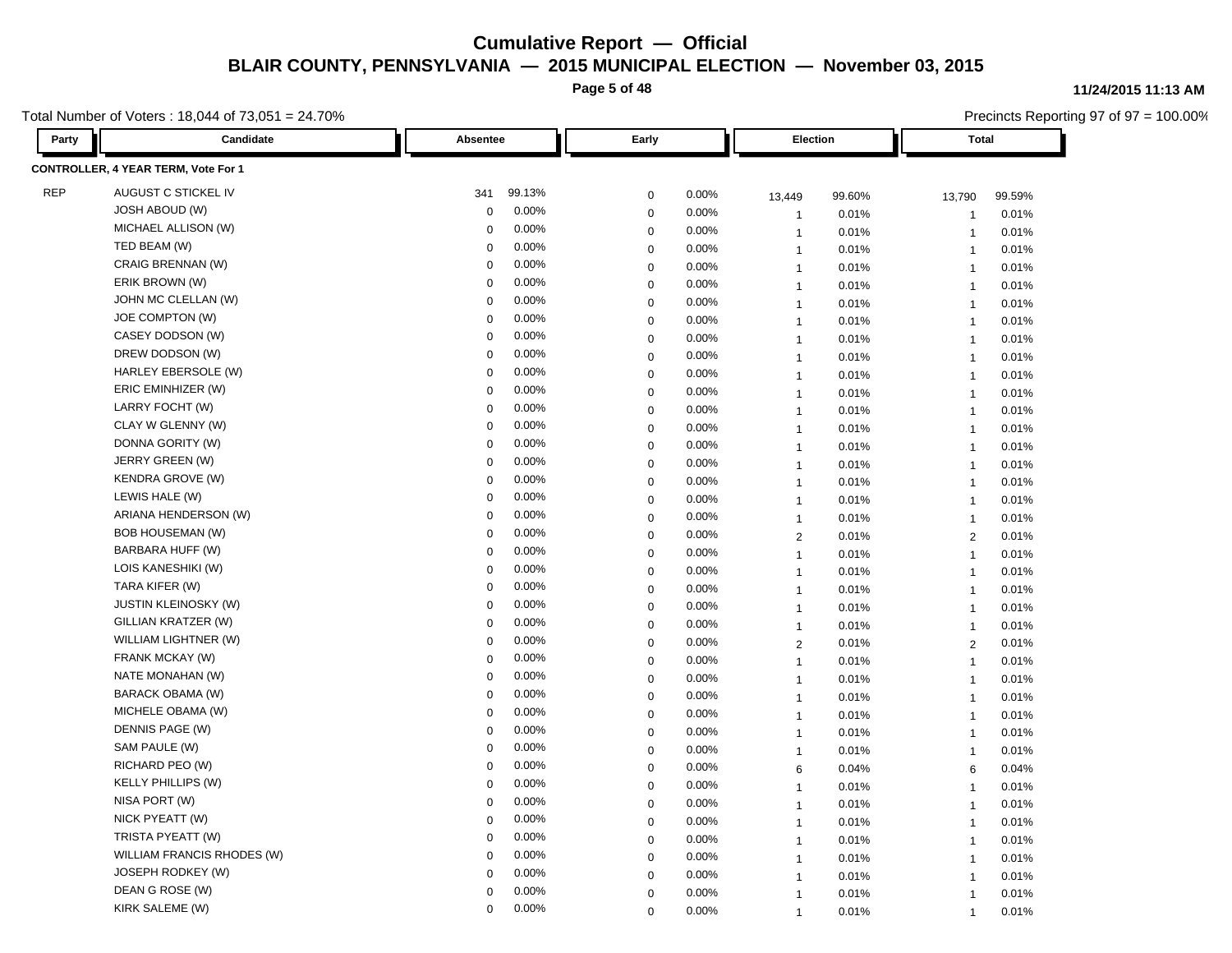**Page 6 of 48**

#### **11/24/2015 11:13 AM**

Total Number of Voters : 18,044 of 73,051 = 24.70%

| Party | Candidate           | Absentee     |        | Early        |          | Election    |          | Total    |          |  |
|-------|---------------------|--------------|--------|--------------|----------|-------------|----------|----------|----------|--|
|       | ARIK SHILDT (W)     | $\Omega$     | 0.00%  | $\mathbf{0}$ | $0.00\%$ |             | 0.01%    |          | 0.01%    |  |
|       | BRANDON SLIKO (W)   | $\mathbf{0}$ | 0.00%  | 0            | $0.00\%$ |             | 0.01%    |          | 0.01%    |  |
|       | TOM IRWIN SR (W)    | $\mathbf{0}$ | 0.00%  | $\mathbf{0}$ | $0.00\%$ |             | 0.01%    |          | 0.01%    |  |
|       | JERRY STERN (W)     | $\mathbf{0}$ | 0.00%  | $\mathbf{0}$ | $0.00\%$ |             | 0.01%    |          | 0.01%    |  |
|       | JOHN SWOPE (W)      | $\Omega$     | 0.00%  | $\mathbf{0}$ | $0.00\%$ |             | 0.01%    |          | 0.01%    |  |
|       | JOHN W WEIDLICH (W) | $\mathbf{0}$ | 0.00%  | $\mathbf{0}$ | $0.00\%$ |             | 0.01%    |          | 0.01%    |  |
|       | STEVE WEYANDT (W)   | $\mathbf{0}$ | 0.00%  | $\mathbf{0}$ | $0.00\%$ |             | 0.01%    |          | 0.01%    |  |
|       | Jerry Ziegler (W)   |              | 0.29%  | $\mathbf{0}$ | $0.00\%$ | $\mathbf 0$ | 0.00%    |          | 0.01%    |  |
|       | FORREST HUGG (W)    |              | 0.29%  | $\mathbf{0}$ | $0.00\%$ | $\mathbf 0$ | $0.00\%$ |          | 0.01%    |  |
|       | JOHN C BARTON (W)   |              | 0.29%  | $\mathbf{0}$ | $0.00\%$ | 0           | $0.00\%$ |          | 0.01%    |  |
|       | <b>Cast Votes:</b>  | 344          | 79.63% | 0            | $0.00\%$ | 13,503      | 76.67%   | 13,847   | 76.74%   |  |
|       | <b>Over Votes:</b>  | $\mathbf{0}$ | 0.00%  | $\mathbf{0}$ | $0.00\%$ | $\mathbf 0$ | $0.00\%$ | $\Omega$ | $0.00\%$ |  |
|       | <b>Under Votes:</b> | 88           | 20.37% | $\mathbf{0}$ | $0.00\%$ | 4,108       | 23.33%   | 4,196    | 23.26%   |  |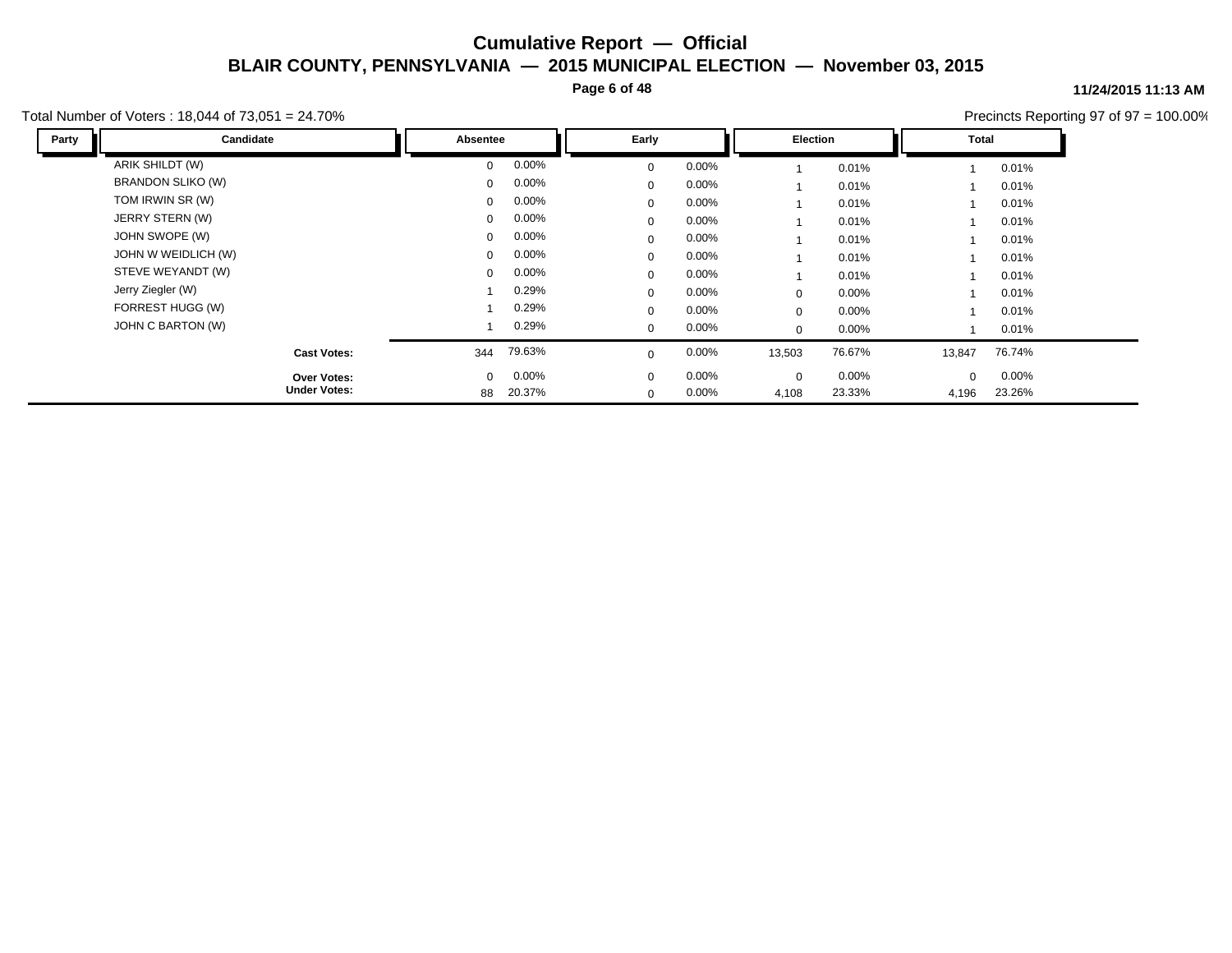**Page 7 of 48**

Total Number of Voters : 18,044 of 73,051 = 24.70%

| Party      | Candidate                          | Absentee       |        | Early       |       | Election       |        | <b>Total</b>            |          |
|------------|------------------------------------|----------------|--------|-------------|-------|----------------|--------|-------------------------|----------|
|            | TREASURER, 4 YEAR TERM, Vote For 1 |                |        |             |       |                |        |                         |          |
| <b>REP</b> | JAMES R. CAROTHERS                 | 354            | 99.44% | $\mathbf 0$ | 0.00% | 14,023         | 99.82% | 14,377                  | 99.81%   |
|            | TED BEAM (W)                       | 0              | 0.00%  | $\mathbf 0$ | 0.00% | $\overline{1}$ | 0.01%  | -1                      | 0.01%    |
|            | JOHN MC CLELLAN (W)                | 0              | 0.00%  | $\mathbf 0$ | 0.00% | $\overline{1}$ | 0.01%  | $\overline{1}$          | 0.01%    |
|            | KIRK DODSON (W)                    | 0              | 0.00%  | $\mathbf 0$ | 0.00% | $\overline{1}$ | 0.01%  | $\overline{\mathbf{1}}$ | 0.01%    |
|            | JOSEPH EBERSOLE (W)                | 0              | 0.00%  | $\mathbf 0$ | 0.00% | $\overline{1}$ | 0.01%  | $\overline{1}$          | 0.01%    |
|            | LARRY FOCHT (W)                    | $\Omega$       | 0.00%  | $\mathbf 0$ | 0.00% | $\overline{1}$ | 0.01%  | $\overline{1}$          | 0.01%    |
|            | JOSEPH FRANK (W)                   | $\Omega$       | 0.00%  | $\mathbf 0$ | 0.00% | $\mathbf{1}$   | 0.01%  | $\overline{1}$          | 0.01%    |
|            | DONNA GORITY (W)                   | $\Omega$       | 0.00%  | $\mathbf 0$ | 0.00% | $\overline{1}$ | 0.01%  | $\overline{1}$          | 0.01%    |
|            | <b>KENDRA GROVE (W)</b>            | $\mathbf 0$    | 0.00%  | $\mathbf 0$ | 0.00% | $\overline{1}$ | 0.01%  | $\overline{1}$          | 0.01%    |
|            | <b>ROBERT HABSTROW (W)</b>         | $\mathbf 0$    | 0.00%  | $\mathbf 0$ | 0.00% | $\overline{1}$ | 0.01%  | $\overline{1}$          | 0.01%    |
|            | ARIANA HENDERSON (W)               | $\Omega$       | 0.00%  | $\mathbf 0$ | 0.00% | $\overline{1}$ | 0.01%  | $\overline{1}$          | 0.01%    |
|            | <b>JUSTIN KLEINOSKY (W)</b>        | $\Omega$       | 0.00%  | $\mathbf 0$ | 0.00% | $\overline{1}$ | 0.01%  | $\overline{1}$          | 0.01%    |
|            | NED KRATZER (W)                    | $\Omega$       | 0.00%  | $\mathbf 0$ | 0.00% | $\overline{1}$ | 0.01%  | $\overline{1}$          | 0.01%    |
|            | FRANK MCKAY (W)                    | $\Omega$       | 0.00%  | $\mathbf 0$ | 0.00% | $\overline{1}$ | 0.01%  | $\overline{1}$          | 0.01%    |
|            | JOE MELUSKY (W)                    | $\mathbf 0$    | 0.00%  | $\mathbf 0$ | 0.00% | $\overline{1}$ | 0.01%  | $\overline{1}$          | 0.01%    |
|            | ALICIA MONAHAN (W)                 | $\mathbf 0$    | 0.00%  | $\mathbf 0$ | 0.00% | $\overline{1}$ | 0.01%  | $\overline{1}$          | 0.01%    |
|            | BARACK OBAMA (W)                   | $\Omega$       | 0.00%  | $\mathbf 0$ | 0.00% | $\mathbf{1}$   | 0.01%  | $\overline{1}$          | 0.01%    |
|            | RICH PEO (W)                       | $\mathbf 0$    | 0.00%  | $\mathbf 0$ | 0.00% | $\overline{1}$ | 0.01%  | $\overline{1}$          | 0.01%    |
|            | <b>KELLY PHILLIPS (W)</b>          | $\Omega$       | 0.00%  | $\mathbf 0$ | 0.00% | $\overline{1}$ | 0.01%  | $\overline{1}$          | 0.01%    |
|            | <b>GARY RHODES (W)</b>             | $\mathbf 0$    | 0.00%  | $\mathbf 0$ | 0.00% | $\overline{1}$ | 0.01%  | $\overline{1}$          | 0.01%    |
|            | WILLIAM F RHODES (W)               | $\Omega$       | 0.00%  | $\mathbf 0$ | 0.00% | $\mathbf{1}$   | 0.01%  | $\overline{\mathbf{1}}$ | 0.01%    |
|            | TAYLOR SHILDT (W)                  | $\Omega$       | 0.00%  | $\mathbf 0$ | 0.00% | $\overline{1}$ | 0.01%  | $\overline{1}$          | 0.01%    |
|            | TOM IRWIN SR (W)                   | $\mathbf 0$    | 0.00%  | $\mathbf 0$ | 0.00% | $\overline{1}$ | 0.01%  | $\overline{1}$          | 0.01%    |
|            | <b>BARRY WRIGHT (W)</b>            | 0              | 0.00%  | $\mathbf 0$ | 0.00% | $\overline{1}$ | 0.01%  | $\overline{1}$          | 0.01%    |
|            | MARK ZERFAUS (W)                   | $\Omega$       | 0.00%  | $\mathbf 0$ | 0.00% | $\overline{1}$ | 0.01%  | $\overline{\mathbf{1}}$ | 0.01%    |
|            | MRS JOHN MCGINNIS (W)              | $\Omega$       | 0.00%  | $\mathbf 0$ | 0.00% | $\mathbf{1}$   | 0.01%  | $\overline{1}$          | 0.01%    |
|            | FORREST HUGG (W)                   | -1             | 0.28%  | 0           | 0.00% | $\mathbf 0$    | 0.00%  | $\overline{\mathbf{1}}$ | 0.01%    |
|            | MARY C BARTON (W)                  | $\overline{1}$ | 0.28%  | $\mathbf 0$ | 0.00% | $\mathbf 0$    | 0.00%  | $\overline{1}$          | 0.01%    |
|            | <b>Cast Votes:</b>                 | 356            | 82.41% | $\mathbf 0$ | 0.00% | 14,048         | 79.77% | 14,404                  | 79.83%   |
|            | Over Votes:                        | $\mathbf 0$    | 0.00%  | $\mathbf 0$ | 0.00% | $\mathbf 0$    | 0.00%  | $\mathbf 0$             | $0.00\%$ |
|            | <b>Under Votes:</b>                | 76 17.59%      |        | $\mathbf 0$ | 0.00% | 3,563          | 20.23% | 3,639                   | 20.17%   |

**11/24/2015 11:13 AM**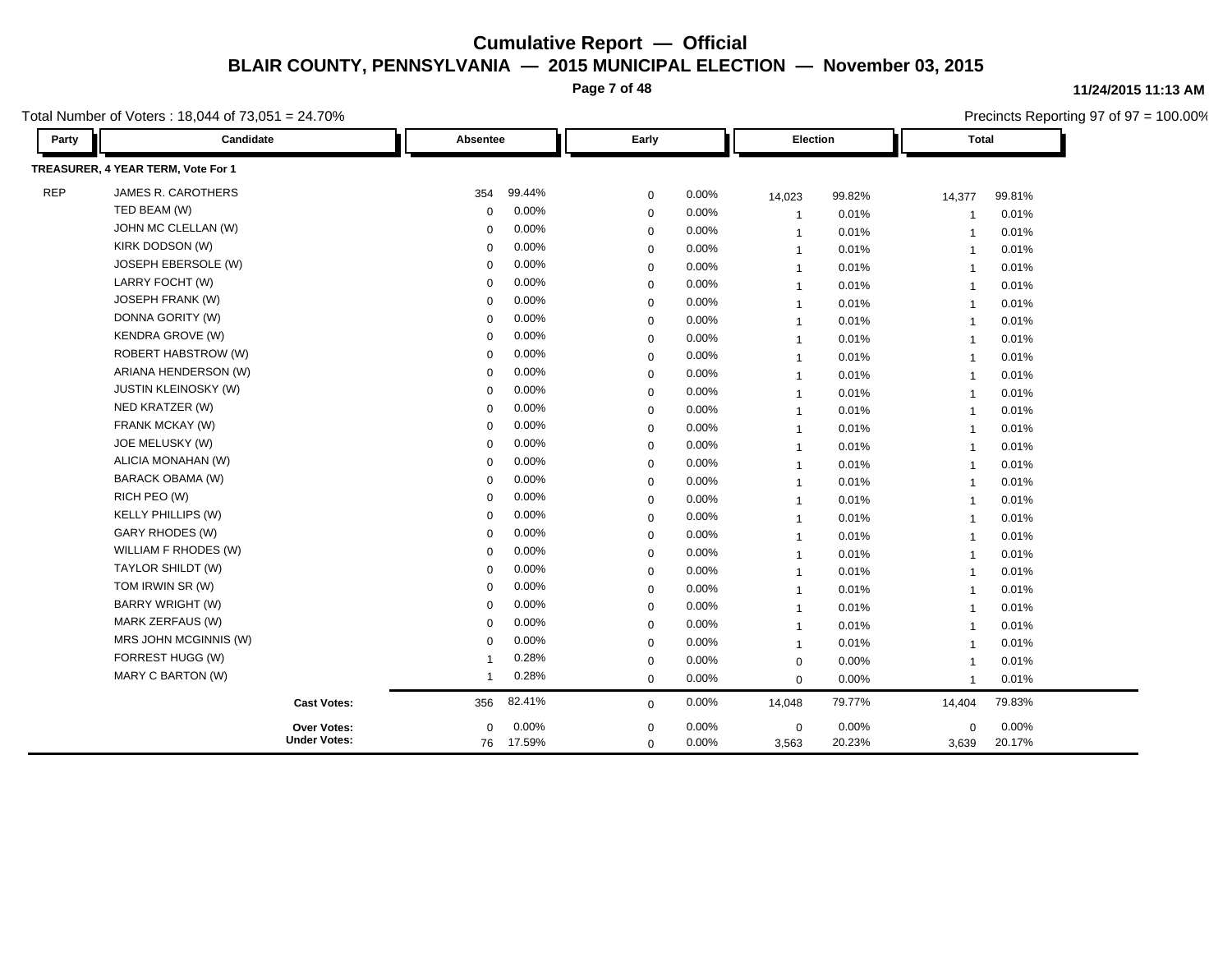**Page 8 of 48**

#### **11/24/2015 11:13 AM**

Precincts Reporting 97 of 97 = 100.00%

Total Number of Voters : 18,044 of 73,051 = 24.70%

| Party      | Candidate                                                      | Absentee    |        | Early        |          | Election       |        | <b>Total</b>   |        |
|------------|----------------------------------------------------------------|-------------|--------|--------------|----------|----------------|--------|----------------|--------|
|            | REGISTER OF WILLS & RECORDER OF DEEDS, 4 YEAR TERM, Vote For 1 |             |        |              |          |                |        |                |        |
| <b>REP</b> | <b>MARY ANN BENNIS</b>                                         | 351         | 99.72% | 0            | 0.00%    | 14,295         | 99.85% | 14,646         | 99.85% |
|            | <b>ADAM BANKS (W)</b>                                          | $\Omega$    | 0.00%  | 0            | $0.00\%$ | $\overline{1}$ | 0.01%  | -1             | 0.01%  |
|            | TED BEAM (W)                                                   | $\mathbf 0$ | 0.00%  | 0            | $0.00\%$ | $\mathbf{1}$   | 0.01%  | $\overline{1}$ | 0.01%  |
|            | MARK CISNEY (W)                                                | $\mathbf 0$ | 0.00%  | 0            | $0.00\%$ | $\mathbf{1}$   | 0.01%  | $\overline{1}$ | 0.01%  |
|            | DEREK DILLON (W)                                               | $\Omega$    | 0.00%  | $\mathbf 0$  | $0.00\%$ | $\mathbf{1}$   | 0.01%  | $\overline{1}$ | 0.01%  |
|            | LUCINDA DODSON (W)                                             | $\Omega$    | 0.00%  | 0            | $0.00\%$ | $\mathbf{1}$   | 0.01%  | $\overline{1}$ | 0.01%  |
|            | LARRY FOCHT (W)                                                | $\mathbf 0$ | 0.00%  | $\mathbf 0$  | $0.00\%$ | $\mathbf{1}$   | 0.01%  | $\overline{1}$ | 0.01%  |
|            | DONNA GORITY (W)                                               | $\Omega$    | 0.00%  | $\mathbf 0$  | $0.00\%$ | $\mathbf{1}$   | 0.01%  | -1             | 0.01%  |
|            | JOE GRASSI (W)                                                 | $\Omega$    | 0.00%  | $\mathbf 0$  | $0.00\%$ | $\mathbf{1}$   | 0.01%  | $\overline{1}$ | 0.01%  |
|            | ARIANA HENDERSON (W)                                           | $\Omega$    | 0.00%  | $\mathbf 0$  | $0.00\%$ | 1              | 0.01%  | -1             | 0.01%  |
|            | RICHARD HOWARD (W)                                             | $\Omega$    | 0.00%  | 0            | $0.00\%$ | $\mathbf{1}$   | 0.01%  | $\overline{1}$ | 0.01%  |
|            | MATTHEW KEEFER (W)                                             | $\Omega$    | 0.00%  | $\mathbf 0$  | $0.00\%$ | $\mathbf{1}$   | 0.01%  | $\overline{1}$ | 0.01%  |
|            | <b>JUSTIN KLEINOSKY (W)</b>                                    | $\Omega$    | 0.00%  | $\mathbf 0$  | $0.00\%$ | $\mathbf{1}$   | 0.01%  | -1             | 0.01%  |
|            | ROY KNUPP (W)                                                  | $\Omega$    | 0.00%  | $\mathbf 0$  | $0.00\%$ | $\mathbf{1}$   | 0.01%  | $\overline{1}$ | 0.01%  |
|            | THOMAS W KRIDER (W)                                            |             | 0.00%  | 0            | $0.00\%$ | $\mathbf{1}$   | 0.01%  | $\overline{1}$ | 0.01%  |
|            | FRANK MCKAY (W)                                                | $\Omega$    | 0.00%  | $\mathbf 0$  | $0.00\%$ | $\mathbf 1$    | 0.01%  | $\overline{1}$ | 0.01%  |
|            | STEVEN E MYERS (W)                                             | $\Omega$    | 0.00%  | $\mathbf 0$  | $0.00\%$ | $\mathbf 1$    | 0.01%  | -1             | 0.01%  |
|            | JOSH PATT (W)                                                  |             | 0.00%  | $\Omega$     | $0.00\%$ | $\mathbf{1}$   | 0.01%  | $\overline{1}$ | 0.01%  |
|            | NICHOLAS PYEATT (W)                                            | $\Omega$    | 0.00%  | $\mathbf 0$  | $0.00\%$ | $\mathbf{1}$   | 0.01%  | -1             | 0.01%  |
|            | WILLIAM FRANCIS RHODES (W)                                     | $\Omega$    | 0.00%  | $\mathbf 0$  | $0.00\%$ | $\mathbf{1}$   | 0.01%  | $\overline{1}$ | 0.01%  |
|            | SANDRA ROMANO (W)                                              | $\Omega$    | 0.00%  | $\mathbf 0$  | $0.00\%$ | $\mathbf{1}$   | 0.01%  | $\overline{1}$ | 0.01%  |
|            | TOM IRWIN SR (W)                                               | $\Omega$    | 0.00%  | $\mathbf 0$  | $0.00\%$ | $\mathbf{1}$   | 0.01%  | $\overline{1}$ | 0.01%  |
|            | FORREST HUGG (W)                                               |             | 0.28%  | $\mathbf{0}$ | $0.00\%$ | $\mathbf 0$    | 0.00%  | $\overline{1}$ | 0.01%  |
|            | <b>Cast Votes:</b>                                             | 352         | 81.67% | $\mathbf 0$  | 0.00%    | 14,316         | 81.29% | 14,668         | 81.30% |
|            | Over Votes:                                                    | $\mathbf 0$ | 0.00%  | 0            | $0.00\%$ | $\mathbf 0$    | 0.00%  | 0              | 0.00%  |
|            | <b>Under Votes:</b>                                            | 79          | 18.33% | $\mathbf 0$  | 0.00%    | 3,295          | 18.71% | 3,374          | 18.70% |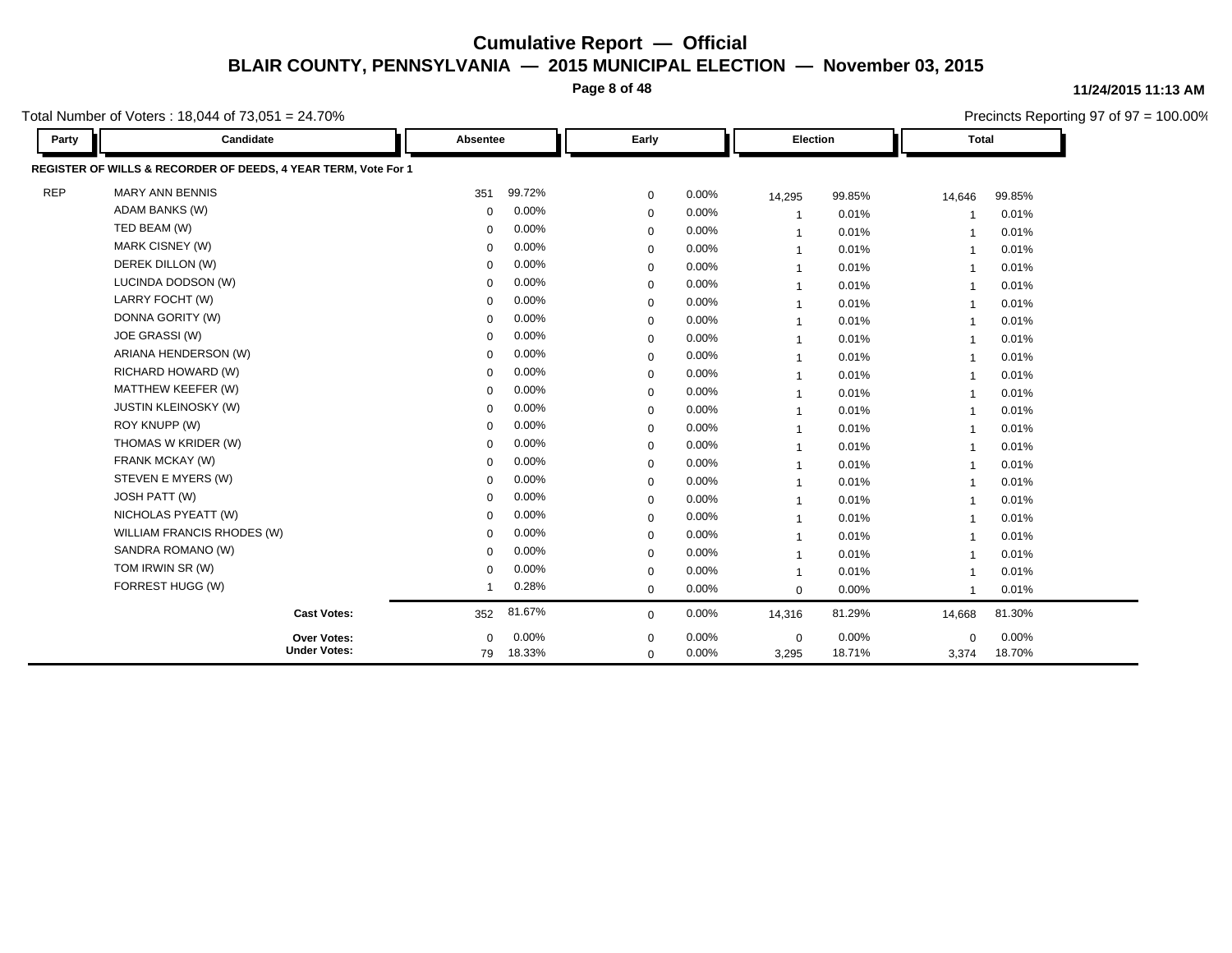**Page 9 of 48**

Total Number of Voters : 18,044 of 73,051 = 24.70%

| Party      | Candidate                        | Absentee                | Early                |       | Election       |          | <b>Total</b>            |        |
|------------|----------------------------------|-------------------------|----------------------|-------|----------------|----------|-------------------------|--------|
|            | CORONER, 4 YEAR TERM, Vote For 1 |                         |                      |       |                |          |                         |        |
| <b>REP</b> | PATRICIA ROSS                    | 99.72%<br>356           | $\mathbf 0$          | 0.00% | 14,801         | 99.79%   | 15,157                  | 99.79% |
|            | ADAM BANKS (W)                   | 0.00%<br>$\Omega$       | $\mathbf 0$          | 0.00% | $\overline{1}$ | 0.01%    | $\overline{\mathbf{1}}$ | 0.01%  |
|            | <b>GILDEN BARTON (W)</b>         | 0.00%<br>$\Omega$       | $\mathbf 0$          | 0.00% | $\mathbf{1}$   | 0.01%    | $\overline{1}$          | 0.01%  |
|            | JAMES J BATRESS (W)              | 0.00%<br>$\Omega$       | $\mathbf 0$          | 0.00% | $\overline{1}$ | 0.01%    | $\overline{1}$          | 0.01%  |
|            | RENAE CISNEY (W)                 | 0.00%<br>$\Omega$       | $\mathbf 0$          | 0.00% | $\mathbf{1}$   | 0.01%    | $\overline{\mathbf{1}}$ | 0.01%  |
|            | LARRY FIELD (W)                  | 0.00%<br>$\Omega$       | $\mathbf 0$          | 0.00% | $\mathbf{1}$   | 0.01%    | $\overline{1}$          | 0.01%  |
|            | LARRY FOCHT (W)                  | 0.00%<br>$\mathbf 0$    | $\mathbf 0$          | 0.00% | $\mathbf{1}$   | 0.01%    | $\overline{1}$          | 0.01%  |
|            | JOE FORNWALT (W)                 | 0.00%<br>$\mathbf 0$    | $\mathbf 0$          | 0.00% | $\overline{1}$ | 0.01%    | $\overline{1}$          | 0.01%  |
|            | WILLIAM FORSHT (W)               | 0.00%<br>$\mathbf 0$    | $\mathbf 0$          | 0.00% | $\overline{1}$ | 0.01%    | $\overline{1}$          | 0.01%  |
|            | JOE GRASSI (W)                   | 0.00%<br>$\mathbf 0$    | $\mathbf 0$          | 0.00% | $\overline{1}$ | 0.01%    | $\overline{1}$          | 0.01%  |
|            | ROB HABERSTROH (W)               | 0.00%<br>0              | $\mathbf 0$          | 0.00% | $\overline{1}$ | 0.01%    | $\overline{1}$          | 0.01%  |
|            | JASON HAINSEY (W)                | 0.00%<br>$\mathbf 0$    | $\mathbf 0$          | 0.00% | $\mathbf{1}$   | 0.01%    | $\overline{1}$          | 0.01%  |
|            | DENNIS HAMMEL (W)                | 0.00%<br>0              | $\mathbf 0$          | 0.00% | $\mathbf{1}$   | 0.01%    | $\overline{1}$          | 0.01%  |
|            | ARIANA HENDERSON (W)             | 0.00%<br>$\mathbf 0$    | $\mathbf 0$          | 0.00% | $\mathbf{1}$   | 0.01%    | $\overline{1}$          | 0.01%  |
|            | JOY HIMMEL (W)                   | $0.00\%$<br>$\mathbf 0$ | $\mathbf 0$          | 0.00% | $\mathbf{1}$   | 0.01%    | $\overline{1}$          | 0.01%  |
|            | LAURA KARN (W)                   | 0.00%<br>$\mathbf 0$    | $\mathbf 0$          | 0.00% | $\overline{1}$ | 0.01%    | $\mathbf{1}$            | 0.01%  |
|            | PAUL KERNS (W)                   | 0.00%<br>0              | $\mathbf 0$          | 0.00% | $\overline{1}$ | 0.01%    | $\overline{1}$          | 0.01%  |
|            | <b>JUSTIN KLEINOSKY (W)</b>      | 0.00%<br>$\Omega$       | $\mathbf 0$          | 0.00% | $\overline{1}$ | 0.01%    | $\overline{1}$          | 0.01%  |
|            | MARK MARTINO (W)                 | 0.00%<br>$\Omega$       | $\mathbf 0$          | 0.00% | $\overline{1}$ | 0.01%    | $\overline{1}$          | 0.01%  |
|            | JOE MERRIL (W)                   | 0.00%<br>$\Omega$       | $\mathbf 0$          | 0.00% | $\overline{1}$ | 0.01%    | $\overline{1}$          | 0.01%  |
|            | BARACK OBAMA (W)                 | 0.00%<br>$\Omega$       | $\mathbf 0$          | 0.00% | $\overline{1}$ | 0.01%    | $\overline{1}$          | 0.01%  |
|            | ROGER OSWALD (W)                 | 0.00%<br>$\Omega$       | $\mathbf 0$          | 0.00% | $\overline{1}$ | 0.01%    | $\overline{1}$          | 0.01%  |
|            | ERIC PRENDERGAST (W)             | 0.00%<br>$\Omega$       | $\mathbf 0$          | 0.00% | $\overline{1}$ | 0.01%    | $\overline{1}$          | 0.01%  |
|            | CHRIS RICKENS (W)                | 0.00%<br>$\Omega$       | $\mathbf 0$          | 0.00% | $\overline{1}$ | 0.01%    | $\overline{1}$          | 0.01%  |
|            | JOHN MILLER RN (W)               | 0.00%<br>$\mathbf 0$    | $\mathbf 0$          | 0.00% | $\mathbf{1}$   | 0.01%    | $\overline{1}$          | 0.01%  |
|            | NICHOLAS ROWLAND (W)             | 0.00%<br>$\mathbf 0$    | $\mathbf 0$          | 0.00% | $\mathbf{1}$   | 0.01%    | $\overline{1}$          | 0.01%  |
|            | AYSAH SALAYMAL (W)               | 0.00%<br>$\mathbf 0$    | $\mathbf 0$          | 0.00% | $\mathbf{1}$   | 0.01%    | $\overline{1}$          | 0.01%  |
|            | TOM IRWIN SR (W)                 | 0.00%<br>$\Omega$       | $\mathbf 0$          | 0.00% | $\overline{1}$ | 0.01%    | $\overline{1}$          | 0.01%  |
|            | PETE STAR (W)                    | 0.00%<br>$\mathbf 0$    | $\mathbf 0$          | 0.00% | $\overline{1}$ | 0.01%    | $\overline{1}$          | 0.01%  |
|            | AMY STAYER (W)                   | 0.00%<br>$\Omega$       | $\mathbf 0$          | 0.00% | $\overline{2}$ | 0.01%    | $\overline{2}$          | 0.01%  |
|            | LORRAINE YOUNG (W)               | $\mathbf 0$             | 0.00%<br>$\mathbf 0$ | 0.00% | $\mathbf{1}$   | 0.01%    | $\overline{1}$          | 0.01%  |
|            | FORREST HUGG (W)                 | 0.28%<br>1              | $\mathbf 0$          | 0.00% | $\mathbf 0$    | 0.00%    | $\overline{1}$          | 0.01%  |
|            | <b>Cast Votes:</b>               | 82.64%<br>357           | $\mathbf 0$          | 0.00% | 14,832         | 84.22%   | 15,189                  | 84.18% |
|            | <b>Over Votes:</b>               | $0.00\%$<br>0           | $\mathbf 0$          | 0.00% | $\mathbf 0$    | $0.00\%$ | $\mathbf 0$             | 0.00%  |
|            | <b>Under Votes:</b>              | 75<br>17.36%            | $\mathbf 0$          | 0.00% | 2,779          | 15.78%   | 2,854                   | 15.82% |

**11/24/2015 11:13 AM**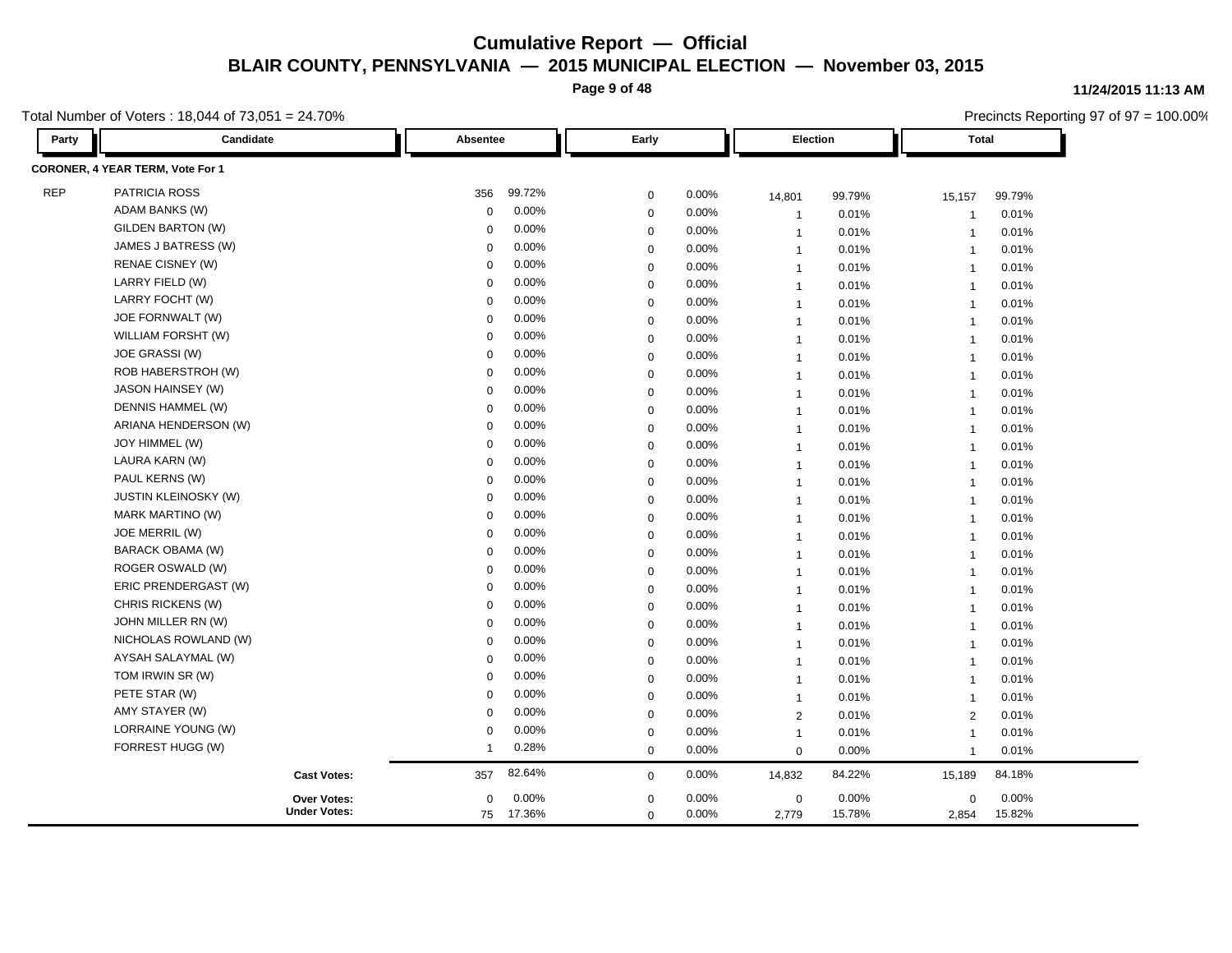**Page 10 of 48**

|            | Total Number of Voters: 18,044 of $73,051 = 24.70\%$                  |                                    |                  |                |                            |                |                    |                |                    |                | Precincts Reporting 97 of 97 = 100.00% |
|------------|-----------------------------------------------------------------------|------------------------------------|------------------|----------------|----------------------------|----------------|--------------------|----------------|--------------------|----------------|----------------------------------------|
| Party      | Candidate                                                             |                                    | Absentee         |                | Early                      |                | <b>Election</b>    |                | Total              |                |                                        |
|            | MAGISTERIAL DISTRICT JUDGE, DISTRICT 24-3-01, 6 YEAR TERM, Vote For 1 |                                    |                  |                |                            |                |                    |                |                    |                |                                        |
|            | <b>FRED MILLER</b>                                                    |                                    |                  | 29 100.00%     | $\mathbf 0$                | 0.00%          | 2,237              | 100.00%        | 2,266              | 100.00%        |                                        |
|            |                                                                       | <b>Cast Votes:</b>                 | 29               | 93.55%         | $\mathbf 0$                | 0.00%          | 2,237              | 94.35%         | 2,266              | 94.34%         |                                        |
|            |                                                                       | Over Votes:<br><b>Under Votes:</b> | $\mathbf 0$<br>2 | 0.00%<br>6.45% | $\mathbf 0$<br>$\mathbf 0$ | 0.00%<br>0.00% | $\mathbf 0$<br>134 | 0.00%<br>5.65% | $\mathbf 0$<br>136 | 0.00%<br>5.66% |                                        |
|            | MAYOR, 4 YEAR TERM ALTOONA, Vote For 1                                |                                    |                  |                |                            |                |                    |                |                    |                |                                        |
| <b>DEM</b> | <b>JASON IMLER</b>                                                    |                                    | 31               | 27.93%         | $\mathbf 0$                | 0.00%          | 1,734              | 30.19%         | 1,765              | 30.15%         |                                        |
| <b>REP</b> | <b>MATTHEW PACIFICO</b>                                               |                                    | 80               | 72.07%         | $\mathbf 0$                | 0.00%          | 3,975              | 69.20%         | 4,055              | 69.26%         |                                        |
|            | LINDA BARRY (W)                                                       |                                    | 0                | 0.00%          | $\mathbf 0$                | 0.00%          | $\overline{1}$     | 0.02%          |                    | 0.02%          |                                        |
|            | SEAN BLACKBURN (W)                                                    |                                    | $\mathbf 0$      | 0.00%          | $\mathbf 0$                | 0.00%          | $\overline{1}$     | 0.02%          |                    | 0.02%          |                                        |
|            | <b>BRUCE KELLEY (W)</b>                                               |                                    | $\mathbf 0$      | 0.00%          | $\mathbf 0$                | 0.00%          | 8                  | 0.14%          | 8                  | 0.14%          |                                        |
|            | JANE KIMMEN ECKELS (W)                                                |                                    | $\mathbf 0$      | 0.00%          | $\mathbf 0$                | 0.00%          | $\mathbf{1}$       | 0.02%          |                    | 0.02%          |                                        |
|            | LEWIS HALE (W)                                                        |                                    | $\mathbf 0$      | 0.00%          | $\mathbf 0$                | 0.00%          | $\mathbf 1$        | 0.02%          |                    | 0.02%          |                                        |
|            | RAY KAUFFMAN (W)                                                      |                                    | $\mathbf 0$      | 0.00%          | $\mathbf 0$                | 0.00%          | 2                  | 0.03%          | 2                  | 0.03%          |                                        |
|            | ERIK MENTZER (W)                                                      |                                    | $\mathbf 0$      | 0.00%          | $\mathbf 0$                | 0.00%          | -1                 | 0.02%          |                    | 0.02%          |                                        |
|            | WM NEUGEBAUER (W)                                                     |                                    | $\mathbf 0$      | 0.00%          | $\mathbf 0$                | 0.00%          | 1                  | 0.02%          |                    | 0.02%          |                                        |
|            | JAMES RILEY (W)                                                       |                                    | $\mathbf 0$      | 0.00%          | $\mathbf 0$                | 0.00%          | $\mathbf{1}$       | 0.02%          |                    | 0.02%          |                                        |
|            | TOM SETTLE (W)                                                        |                                    | $\mathbf 0$      | 0.00%          | $\mathbf 0$                | 0.00%          | -1                 | 0.02%          |                    | 0.02%          |                                        |
|            | PETE STARR (W)                                                        |                                    | $\mathbf 0$      | 0.00%          | $\mathbf 0$                | 0.00%          | 16                 | 0.28%          | 16                 | 0.27%          |                                        |
|            | JIM TEDESCHI (W)                                                      |                                    | $\mathbf 0$      | 0.00%          | $\mathbf 0$                | 0.00%          | $\overline{1}$     | 0.02%          | -1                 | 0.02%          |                                        |
|            |                                                                       | <b>Cast Votes:</b>                 | 111              | 95.69%         | $\mathbf 0$                | 0.00%          | 5,744              | 97.57%         | 5,855              | 97.53%         |                                        |
|            |                                                                       | Over Votes:                        | $\Omega$         | 0.00%          | $\mathbf 0$                | 0.00%          | $\mathbf 0$        | 0.00%          | $\Omega$           | 0.00%          |                                        |
|            |                                                                       | <b>Under Votes:</b>                | 5                | 4.31%          | $\mathbf 0$                | 0.00%          | 143                | 2.43%          | 148                | 2.47%          |                                        |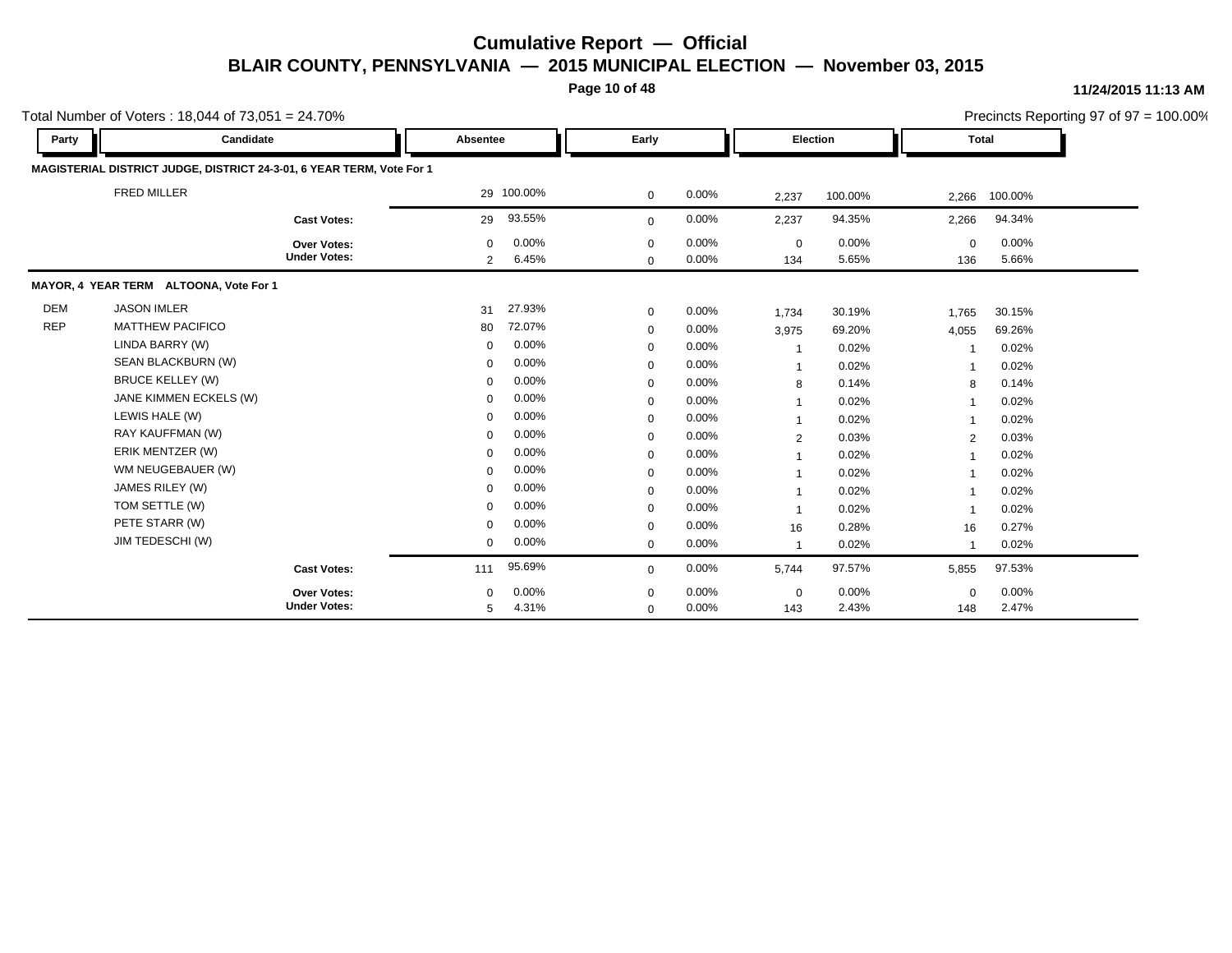**Page 11 of 48**

Total Number of Voters : 18,044 of 73,051 = 24.70%

**Party Candidate Absentee Early Election Total CITY COUNCIL, 4 YEAR TERM ALTOONA, Vote For 2** REP WILLIAM D. NEUGEBAUER 71 53.79% 0 0.00% 4,027 50.79% 4,098 50.84% REP ERIK CAGLE 60 45.45% 0 0.00% 3,860 48.69% 3,920 48.64% JOSH ABOUD (W) 0 0.00% 0 0.00% 1 0.01% 1 0.01% ADAM BANKS (W) 0 0.00% 0 0.00% 1 0.01% 1 0.01% TOM BEAM (W) 0 0.00% 0 0.00% 1 0.01% 1 0.01% CURTIS BOPP (W) 0 0.00% 0 0.00% 1 0.01% 1 0.01% LAWRENCE BOWERS (W) 0 0.00% 0 0.00% 1 0.01% 1 0.01% H BRENNAN (W) 0 0.00% 0 0.00% 1 0.01% 1 0.01% PATRICK BRETT (W) 0 0.00% 0 0.00% 1 0.01% 1 0.01% ERIC DAUM (W) 0 0.00% 0 0.00% 1 0.01% 1 0.01% SMEDLEY DUNLAP (W) 0 0.00% 0 0.00% 1 0.01% 1 0.01% JOSEPH ECKELS (W) 0 0.00% 0 0.00% 1 0.01% 1 0.01% WESLEY EDEVANE (W) 0 0.00% 0 0.00% 1 0.01% 1 0.01% LARRY FOCHT (W) 0 0.00% 0 0.00% 1 0.01% 1 0.01% SANDRA FOCHT (W) 0 0.00% 0 0.00% 1 0.01% 1 0.01% CARRIE FREIE (W) 0 0.00% 0 0.00% 1 0.01% 1 0.01% CHRISTOPHER GARHART (W) 0 0.00% 0 0.00% 1 0.01% 1 0.01% CORY GEISHAUSER (W) 0 0.00% 0 0.00% 1 0.01% 1 0.01% TERRANCE A HEISS (W) 0 0.00% 0 0.00% 1 0.01% 1 0.01% ARIANA HENDERSON (W) 0 0.00% 0 0.00% 1 0.01% 1 0.01% MICHAEL E HOLZER (W) 0 0.00% 0 0.00% 1 0.01% 1 0.01% BOB HOUSEMAN (W) 0 0.00% 0 0.00% 1 0.01% 1 0.01% JAMES B SWAN III (W) 0 0.00% 0 0.00% 1 0.01% 1 0.01% WILLIE IMLER (W) 0 0.00% 0 0.00% 1 0.01% 1 0.01% BERNARD A JOYCE (W) 0 0.00% 0 0.00% 1 0.01% 1 0.01% JUSTIN KLEINOSKY (W) 0 0.00% 0 0.00% 1 0.01% 1 0.01% LISA KLEINOSKY (W) 0 0.00% 0 0.00% 1 0.01% 1 0.01% THOMAS W KRIDER (W) 0 0.00% 0 0.00% 1 0.01% 1 0.01% ANTHONY F LABRIOLA (W) 0 0.00% 0 0.00% 1 0.01% 1 0.01% WILLIAM LIGHTNER (W) 0 0.00% 0 0.00% 1 0.01% 1 0.01% RICHARD LOCKARDD (W) 0 0.00% 0 0.00% 1 0.01% 1 0.01% ALEX MARINO (W) 0 0.00% 0 0.00% 1 0.01% 1 0.01% DON MAST (W) 0 0.00% 0 0.00% 1 0.01% 1 0.01% ANNETTE NANSLINGER (W) 0 0.00% 0 0.00% 1 0.01% 1 0.01% DEE PAUL (W) 0 0.00% 0 0.00% 1 0.01% 1 0.01% DONALD POMPA (W) 0 0.00% 0 0.00% 1 0.01% 1 0.01% ANNA MARIE RODKEY (W) 0 0.00% 0 0.00% 1 0.01% 1 0.01% JOSEPH RODKEY (W) 0 0.00% 0 0.00% 1 0.01% 1 0.01% LUCKY SETTLE (W) 0 0.00% 0 0.00% 1 0.01% 1 0.01% PETE STARR (W) 0 0.00% 0 0.00% 2 0.03% 2 0.02% SARAH STEINBUGL (W) 0 0.00% 0 0.00% 1 0.01% 1 0.01%

#### **11/24/2015 11:13 AM**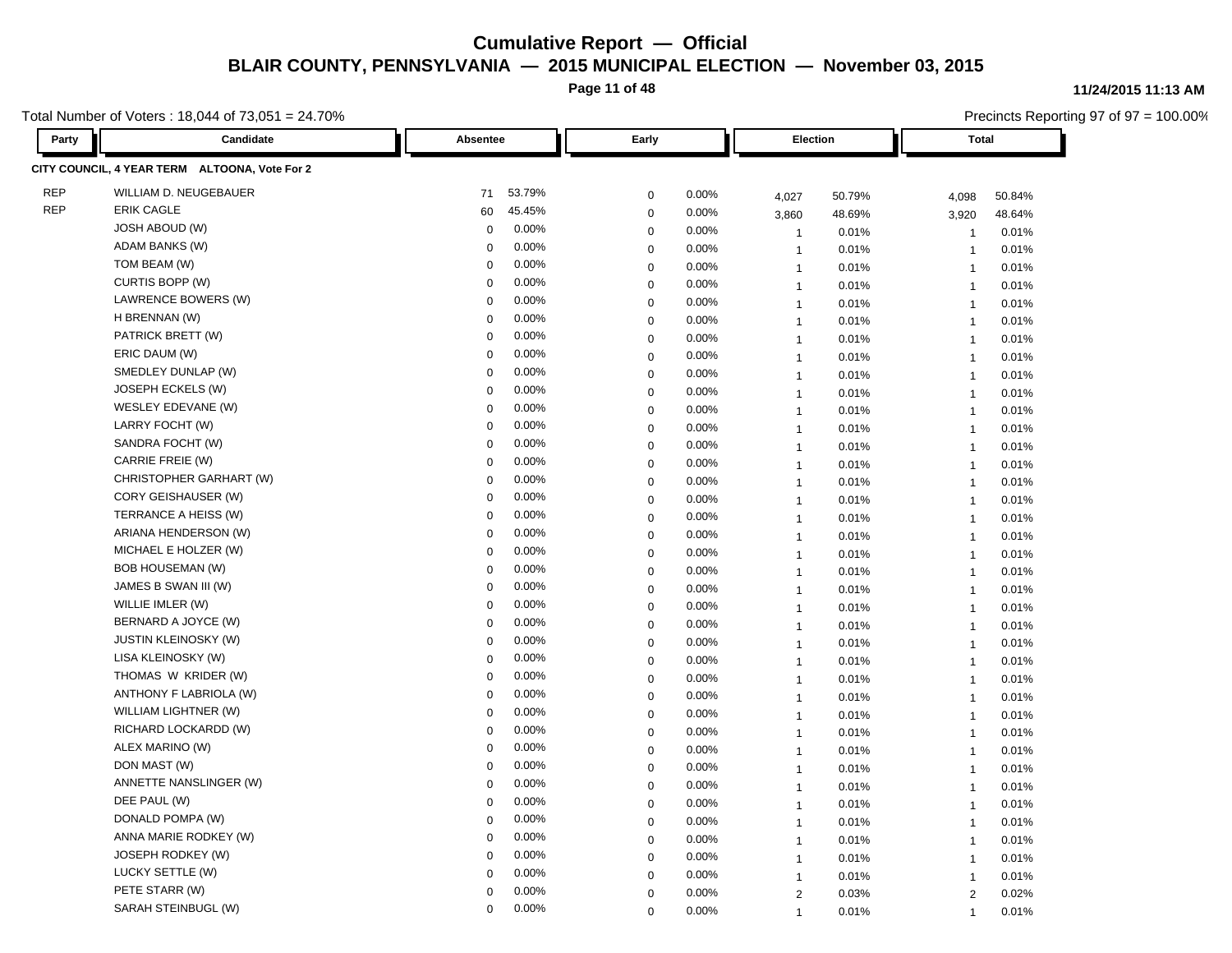**Page 12 of 48**

|               | Total Number of Voters: 18,044 of 73,051 = 24.70%       |                            |                    |                            |                |                               |                 |                          |                 | Precincts Reporting 97 of 97 = 100.00% |
|---------------|---------------------------------------------------------|----------------------------|--------------------|----------------------------|----------------|-------------------------------|-----------------|--------------------------|-----------------|----------------------------------------|
| Party         | Candidate                                               | Absentee                   |                    | Early                      |                | Election                      |                 | <b>Total</b>             |                 |                                        |
|               | ERICH STOEHR (W)                                        | $\mathbf 0$                | 0.00%              | $\mathbf 0$                | 0.00%          | $\overline{1}$                | 0.01%           | $\mathbf{1}$             | 0.01%           |                                        |
|               | David Servello (W)                                      | $\mathbf{1}$               | 0.76%              | $\mathbf 0$                | 0.00%          | $\mathbf 0$                   | 0.00%           | $\overline{1}$           | 0.01%           |                                        |
|               | <b>Cast Votes:</b>                                      | 132                        | 58.41%             | $\mathbf 0$                | 0.00%          | 7,928                         | 67.33%          | 8,060                    | 67.17%          |                                        |
|               | <b>Over Votes:</b><br><b>Under Votes:</b>               | $\mathbf 0$<br>94          | 0.00%<br>41.59%    | $\pmb{0}$<br>$\mathbf 0$   | 0.00%<br>0.00% | $\mathbf 0$<br>3,846          | 0.00%<br>32.67% | $\mathbf 0$<br>3,940     | 0.00%<br>32.83% |                                        |
|               | CONSTABLE, 6 YEAR TERM ALTOONA WARD 1, Vote For 1       |                            |                    |                            |                |                               |                 |                          |                 |                                        |
|               | No Candidate Filed (W)<br>MARK R DESTEFANO (W)          | 0<br>$\mathbf 0$           | 0.00%<br>0.00%     | $\pmb{0}$<br>$\mathbf 0$   | 0.00%<br>0.00% | $\mathbf 0$<br>$\overline{1}$ | 0.00%<br>50.00% | 0<br>$\overline{1}$      | 0.00%<br>50.00% |                                        |
|               | PETE STAR (W)                                           | $\mathbf 0$                | 0.00%              | $\mathbf{0}$               | $0.00\%$       | $\overline{1}$                | 50.00%          | $\mathbf{1}$             | 50.00%          |                                        |
|               | <b>Cast Votes:</b>                                      | $\mathbf 0$                | 0.00%              | $\mathbf 0$                | 0.00%          | $\overline{2}$                | 1.61%           | 2                        | 1.52%           |                                        |
|               | Over Votes:<br><b>Under Votes:</b>                      | $\mathbf 0$                | 0.00%<br>8 100.00% | $\pmb{0}$<br>$\mathbf 0$   | 0.00%<br>0.00% | $\mathbf 0$<br>122            | 0.00%<br>98.39% | $\mathbf 0$<br>130       | 0.00%<br>98.48% |                                        |
|               | CONSTABLE, 6 YEAR TERM ALTOONA WARD 2, Vote For 1       |                            |                    |                            |                |                               |                 |                          |                 |                                        |
|               | No Candidate Filed (W)<br><b>BRIDGETTE CHILCOTE (W)</b> | $\mathbf 0$<br>$\mathbf 0$ | 0.00%<br>0.00%     | $\mathbf 0$<br>$\pmb{0}$   | 0.00%<br>0.00% | $\mathbf 0$<br>$\mathbf{1}$   | 0.00%<br>14.29% | 0<br>1                   | 0.00%<br>14.29% |                                        |
|               | JOSEPH HOFF (W)                                         | $\mathbf 0$                | 0.00%              | $\mathbf 0$                | 0.00%          | $\mathbf{1}$                  | 14.29%          | $\overline{1}$           | 14.29%          |                                        |
|               | THOMAS W KRIDER (W)                                     | $\Omega$                   | 0.00%              | $\mathbf 0$                | 0.00%          | $\overline{1}$                | 14.29%          | $\mathbf 1$              | 14.29%          |                                        |
| ELLIE MAE (W) |                                                         | $\Omega$                   | 0.00%              | $\mathbf 0$                | 0.00%          | -1                            | 14.29%          | $\overline{\phantom{a}}$ | 14.29%          |                                        |
|               | ERIK MENTZER (W)                                        | $\Omega$                   | 0.00%              | $\mathbf 0$                | 0.00%          | $\overline{1}$                | 14.29%          | 1                        | 14.29%          |                                        |
|               | SISU SETTLE (W)                                         | $\mathbf 0$                | 0.00%              | $\mathbf 0$                | 0.00%          | $\overline{1}$                | 14.29%          | -1                       | 14.29%          |                                        |
|               | SARAH STEINBUGL (W)                                     | $\mathbf 0$                | 0.00%              | $\mathbf 0$                | 0.00%          | $\overline{1}$                | 14.29%          | $\mathbf{1}$             | 14.29%          |                                        |
|               | <b>Cast Votes:</b>                                      | $\mathbf 0$                | 0.00%              | $\mathbf 0$                | 0.00%          | $\overline{7}$                | 3.50%           | $\overline{7}$           | 3.50%           |                                        |
|               | Over Votes:<br><b>Under Votes:</b>                      | $\mathbf 0$                | 0.00%              | $\mathbf 0$                | 0.00%          | $\mathsf 0$                   | 0.00%           | 0                        | 0.00%           |                                        |
|               |                                                         | $\mathbf 0$                | 0.00%              | $\mathbf 0$                | 0.00%          | 193                           | 96.50%          | 193                      | 96.50%          |                                        |
|               | CONSTABLE, 6 YEAR TERM ALTOONA WARD 3, Vote For 1       |                            |                    |                            |                |                               |                 |                          |                 |                                        |
|               | No Candidate Filed (W)                                  | $\mathbf 0$                | 0.00%              | $\mathbf 0$                | 0.00%          | $\mathbf 0$                   | 0.00%           | $\mathbf 0$              | 0.00%           |                                        |
|               | SCOTT A CLAPPER (W)                                     | $\mathbf 0$                | 0.00%              | $\pmb{0}$                  | 0.00%          | $\overline{1}$                | 20.00%          | $\overline{1}$           | 20.00%          |                                        |
|               | MITCH COOPER (W)                                        | $\mathbf 0$                | 0.00%              | $\mathbf 0$                | 0.00%          | $\mathbf 1$                   | 20.00%          | $\mathbf 1$              | 20.00%          |                                        |
|               | ANDY ZABINSKY (W)                                       | $\mathbf 0$                | 0.00%              | $\mathbf 0$                | 0.00%          | $\overline{2}$                | 40.00%          | 2                        | 40.00%          |                                        |
|               | ED FRANKS (W)                                           | $\mathbf 0$                | 0.00%              | $\mathbf 0$                | 0.00%          | $\overline{1}$                | 20.00%          | $\mathbf{1}$             | 20.00%          |                                        |
|               | <b>Cast Votes:</b>                                      | $\mathbf 0$                | 0.00%              | $\mathbf 0$                | 0.00%          | $5\phantom{.0}$               | 1.74%           | 5                        | 1.72%           |                                        |
|               | Over Votes:<br><b>Under Votes:</b>                      | $\mathbf 0$                | 0.00%<br>2 100.00% | $\mathbf 0$<br>$\mathbf 0$ | 0.00%<br>0.00% | $\mathbf 0$<br>283            | 0.00%<br>98.26% | $\mathbf 0$<br>285       | 0.00%<br>98.28% |                                        |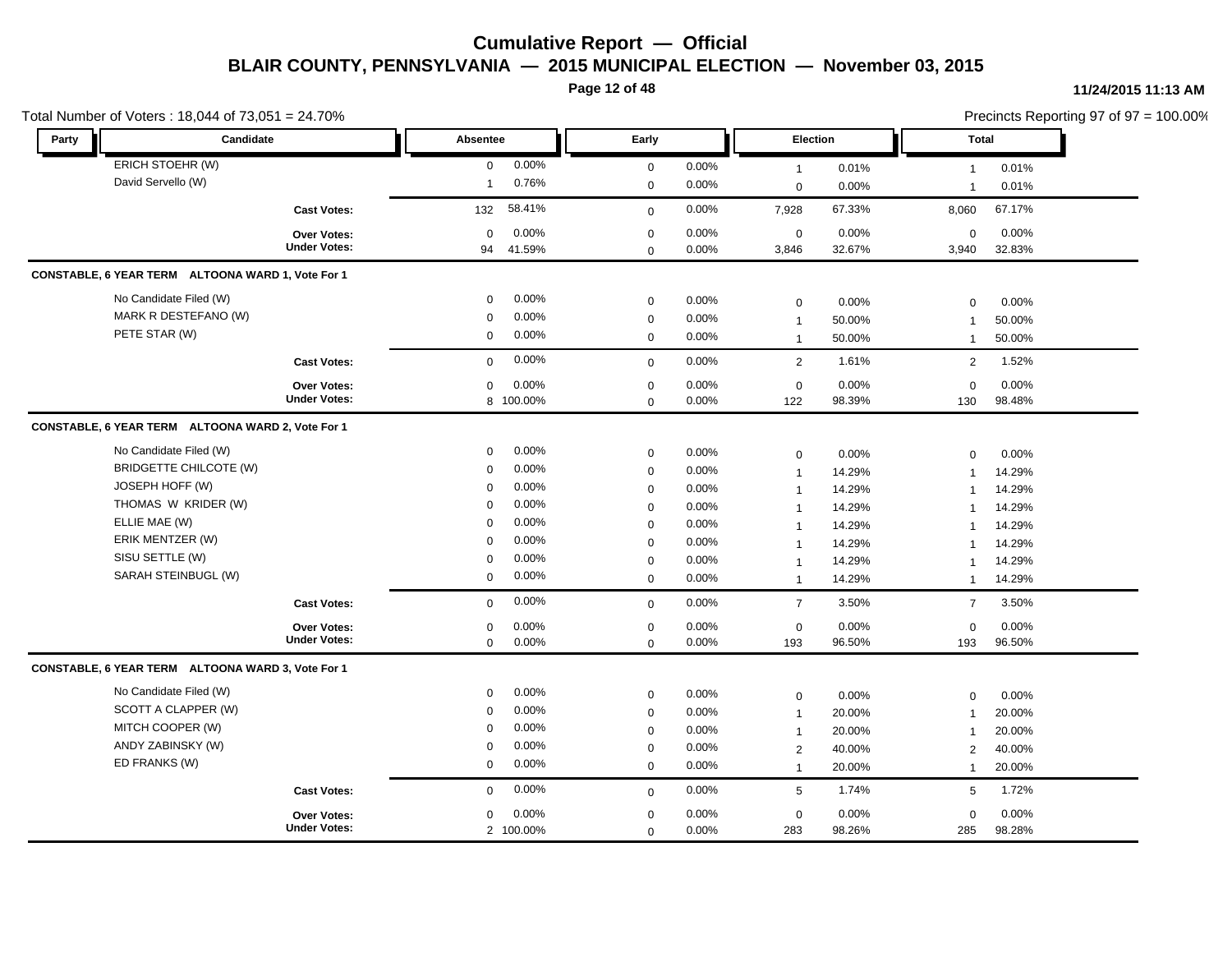**Page 13 of 48**

#### **11/24/2015 11:13 AM**

|            | Total Number of Voters: 18,044 of 73,051 = 24.70% |                          |             |       |                 |        |                | Precincts Reporting 97 of 97 = 100.00% |  |
|------------|---------------------------------------------------|--------------------------|-------------|-------|-----------------|--------|----------------|----------------------------------------|--|
| Party      | Candidate                                         | Absentee                 | Early       |       | <b>Election</b> |        | Total          |                                        |  |
|            | CONSTABLE, 6 YEAR TERM ALTOONA WARD 4, Vote For 1 |                          |             |       |                 |        |                |                                        |  |
|            | No Candidate Filed (W)                            | 0.00%<br>0               | $\mathbf 0$ | 0.00% | $\mathbf 0$     | 0.00%  | $\mathbf 0$    | 0.00%                                  |  |
|            | DONNA COHEN (W)                                   | 0.00%<br>$\Omega$        | $\mathbf 0$ | 0.00% | $\mathbf{1}$    | 11.11% | $\mathbf{1}$   | 11.11%                                 |  |
|            | LORI MOSCHELLA KELLER (W)                         | 0.00%<br>$\Omega$        | $\mathbf 0$ | 0.00% | $\mathbf{1}$    | 11.11% | $\mathbf{1}$   | 11.11%                                 |  |
|            | <b>MARK MARTINO (W)</b>                           | 0.00%<br>$\Omega$        | $\mathbf 0$ | 0.00% | $\mathbf{1}$    | 11.11% |                | 11.11%                                 |  |
|            | PROBST RANDY (W)                                  | 0.00%<br>$\Omega$        | $\mathbf 0$ | 0.00% | $\mathbf{1}$    | 11.11% | $\overline{1}$ | 11.11%                                 |  |
|            | <b>JORDAN RHONE (W)</b>                           | 0.00%<br>$\Omega$        | $\mathbf 0$ | 0.00% | 3               | 33.33% | 3              | 33.33%                                 |  |
|            | DON SIPES (W)                                     | 0.00%<br>0               | $\mathbf 0$ | 0.00% | $\mathbf{1}$    | 11.11% | -1             | 11.11%                                 |  |
|            | FRANK J SMITH (W)                                 | 0.00%<br>0               | $\mathbf 0$ | 0.00% | $\mathbf{1}$    | 11.11% | $\overline{1}$ | 11.11%                                 |  |
|            | <b>Cast Votes:</b>                                | 0.00%<br>$\mathbf 0$     | $\mathbf 0$ | 0.00% | 9               | 3.04%  | 9              | 2.98%                                  |  |
|            | Over Votes:                                       | 0.00%<br>0               | $\mathbf 0$ | 0.00% | $\mathsf 0$     | 0.00%  | $\mathbf 0$    | 0.00%                                  |  |
|            | <b>Under Votes:</b>                               | 6 100.00%                | $\Omega$    | 0.00% | 287             | 96.96% | 293            | 97.02%                                 |  |
|            | CONSTABLE, 6 YEAR TERM ALTOONA WARD 5, Vote For 1 |                          |             |       |                 |        |                |                                        |  |
| <b>REP</b> | ALEXANDER ERIC BADORREK                           | 4 100.00%                | $\mathbf 0$ | 0.00% | 201             | 99.50% | 205            | 99.51%                                 |  |
|            | JON HAMER (W)                                     | 0.00%<br>0               | $\mathbf 0$ | 0.00% | $\overline{1}$  | 0.50%  | $\overline{1}$ | 0.49%                                  |  |
|            | <b>Cast Votes:</b>                                | 50.00%<br>$\overline{4}$ | $\mathbf 0$ | 0.00% | 202             | 69.66% | 206            | 69.13%                                 |  |
|            | Over Votes:                                       | 0.00%<br>$\Omega$        | $\mathbf 0$ | 0.00% | $\mathbf 0$     | 0.00%  | $\mathbf 0$    | 0.00%                                  |  |
|            | <b>Under Votes:</b>                               | 50.00%<br>4              | $\mathbf 0$ | 0.00% | 88              | 30.34% | 92             | 30.87%                                 |  |
|            | CONSTABLE, 6 YEAR TERM ALTOONA WARD 6, Vote For 1 |                          |             |       |                 |        |                |                                        |  |
|            | No Candidate Filed (W)                            | 0.00%<br>0               | $\mathbf 0$ | 0.00% | $\mathbf 0$     | 0.00%  | $\mathbf 0$    | 0.00%                                  |  |
|            | JOHN HAMER (W)                                    | 0.00%<br>0               | $\mathbf 0$ | 0.00% | $\overline{4}$  | 26.67% | $\overline{4}$ | 26.67%                                 |  |
|            | NEIL ELLICK (W)                                   | 0.00%<br>$\Omega$        | $\mathbf 0$ | 0.00% | $\mathbf{1}$    | 6.67%  | -1             | 6.67%                                  |  |
|            | ARIANA HENDERSON (W)                              | 0.00%<br>$\Omega$        | $\mathbf 0$ | 0.00% | $\mathbf{1}$    | 6.67%  | $\mathbf 1$    | 6.67%                                  |  |
|            | JOHN L WAGNER JR (W)                              | 0.00%<br>$\Omega$        | $\mathbf 0$ | 0.00% | $\mathbf{1}$    | 6.67%  | $\mathbf{1}$   | 6.67%                                  |  |
|            | LARRY S LOYD (W)                                  | 0.00%<br>$\Omega$        | $\Omega$    | 0.00% | $\mathbf{1}$    | 6.67%  | -1             | 6.67%                                  |  |
|            | STEVEN NOLAND (W)                                 | 0.00%<br>$\Omega$        | $\mathbf 0$ | 0.00% | $\mathbf{1}$    | 6.67%  | $\overline{1}$ | 6.67%                                  |  |
|            | <b>JASON PARSONS (W)</b>                          | 0.00%<br>$\Omega$        | $\mathbf 0$ | 0.00% | $\mathbf{1}$    | 6.67%  | $\overline{1}$ | 6.67%                                  |  |
|            | SAM PAULE (W)                                     | 0.00%<br>$\Omega$        | $\mathbf 0$ | 0.00% | $\mathbf{1}$    | 6.67%  | $\mathbf{1}$   | 6.67%                                  |  |
|            | RICHARD PRINCE (W)                                | 0.00%<br>$\mathbf 0$     | $\mathbf 0$ | 0.00% | 3               | 20.00% | 3              | 20.00%                                 |  |
|            | MIKE STIRK (W)                                    | 0.00%<br>$\mathbf 0$     | $\mathbf 0$ | 0.00% | $\mathbf{1}$    | 6.67%  | $\overline{1}$ | 6.67%                                  |  |
|            | <b>Cast Votes:</b>                                | 0.00%<br>0               | $\mathbf 0$ | 0.00% | 15              | 1.76%  | 15             | 1.70%                                  |  |
|            | <b>Over Votes:</b>                                | 0.00%<br>0               | $\mathbf 0$ | 0.00% | $\mathbf 0$     | 0.00%  | $\mathbf 0$    | 0.00%                                  |  |
|            | <b>Under Votes:</b>                               | 29 100.00%               | $\mathbf 0$ | 0.00% | 837             | 98.24% | 866            | 98.30%                                 |  |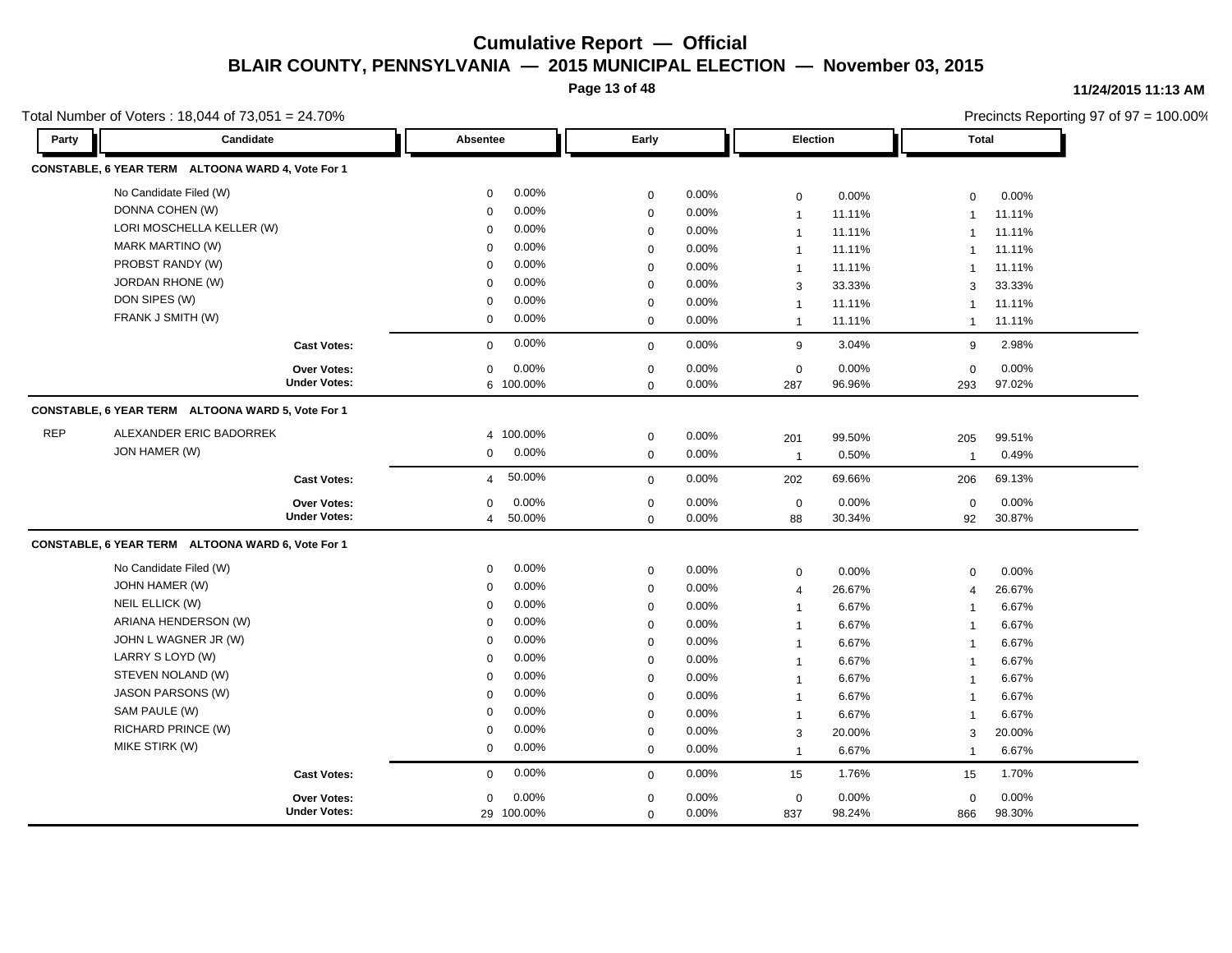**Page 14 of 48**

#### **11/24/2015 11:13 AM**

|            | Total Number of Voters: 18,044 of 73,051 = 24.70%  |                     |                       |             |       |                |        |                | Precincts Reporting 97 of 97 = 100.00% |  |  |
|------------|----------------------------------------------------|---------------------|-----------------------|-------------|-------|----------------|--------|----------------|----------------------------------------|--|--|
| Party      | Candidate                                          |                     | Absentee              | Early       |       | Election       |        | <b>Total</b>   |                                        |  |  |
|            | CONSTABLE, 6 YEAR TERM ALTOONA WARD 7, Vote For 1  |                     |                       |             |       |                |        |                |                                        |  |  |
|            | No Candidate Filed (W)                             |                     | 0.00%<br>0            | $\mathbf 0$ | 0.00% | $\mathsf 0$    | 0.00%  | $\mathbf 0$    | 0.00%                                  |  |  |
|            | CRAIG ENGLAND (W)                                  |                     | 0.00%<br>$\Omega$     | $\mathbf 0$ | 0.00% | 2              | 28.57% | 2              | 28.57%                                 |  |  |
|            | LLOYD WALTER III (W)                               |                     | 0.00%<br>0            | $\mathbf 0$ | 0.00% | $\mathbf{1}$   | 14.29% | $\overline{1}$ | 14.29%                                 |  |  |
|            | DAN MAGILL (W)                                     |                     | 0.00%<br>$\Omega$     | $\mathbf 0$ | 0.00% | $\mathbf{1}$   | 14.29% | $\mathbf 1$    | 14.29%                                 |  |  |
|            | THOMAS WAGNER (W)                                  |                     | 0.00%<br>$\Omega$     | $\Omega$    | 0.00% | $\mathbf{1}$   | 14.29% |                | 14.29%                                 |  |  |
|            | LARRY WALK (W)                                     |                     | 0.00%<br>0            | $\mathbf 0$ | 0.00% | $\mathbf{1}$   | 14.29% | $\mathbf 1$    | 14.29%                                 |  |  |
|            | JOSHUA WILLS (W)                                   |                     | 0.00%<br>0            | $\mathbf 0$ | 0.00% | $\mathbf{1}$   | 14.29% | $\overline{1}$ | 14.29%                                 |  |  |
|            |                                                    | <b>Cast Votes:</b>  | 0.00%<br>$\mathbf 0$  | $\mathbf 0$ | 0.00% | $\overline{7}$ | 6.48%  | $\overline{7}$ | 6.36%                                  |  |  |
|            |                                                    | <b>Over Votes:</b>  | 0.00%<br>0            | $\mathbf 0$ | 0.00% | $\mathsf 0$    | 0.00%  | 0              | 0.00%                                  |  |  |
|            |                                                    | <b>Under Votes:</b> | 2 100.00%             | $\mathbf 0$ | 0.00% | 101            | 93.52% | 103            | 93.64%                                 |  |  |
|            | CONSTABLE, 6 YEAR TERM ALTOONA WARD 8, Vote For 1  |                     |                       |             |       |                |        |                |                                        |  |  |
| <b>DEM</b> | DAVID W KERESEY                                    |                     | 8 100.00%             | $\mathbf 0$ | 0.00% | 158            | 99.37% | 166            | 99.40%                                 |  |  |
|            | CHARLES MILLS (W)                                  |                     | 0.00%<br>0            | $\mathbf 0$ | 0.00% | $\overline{1}$ | 0.63%  | $\overline{1}$ | 0.60%                                  |  |  |
|            |                                                    | <b>Cast Votes:</b>  | 88.89%<br>8           | $\mathbf 0$ | 0.00% | 159            | 71.30% | 167            | 71.98%                                 |  |  |
|            |                                                    | <b>Over Votes:</b>  | 0.00%<br>0            | $\mathbf 0$ | 0.00% | $\mathsf 0$    | 0.00%  | $\mathbf 0$    | 0.00%                                  |  |  |
|            |                                                    | <b>Under Votes:</b> | 1 11.11%              | $\mathbf 0$ | 0.00% | 64             | 28.70% | 65             | 28.02%                                 |  |  |
|            | CONSTABLE, 6 YEAR TERM ALTOONA WARD 9, Vote For 1  |                     |                       |             |       |                |        |                |                                        |  |  |
| <b>DEM</b> | JAMES B SWAN                                       |                     | 0.00%<br>0            | $\mathbf 0$ | 0.00% | 104            | 99.05% | 104            | 99.05%                                 |  |  |
|            | PETE REEVES (W)                                    |                     | 0.00%<br>$\mathbf 0$  | $\mathbf 0$ | 0.00% | $\mathbf{1}$   | 0.95%  | $\overline{1}$ | 0.95%                                  |  |  |
|            |                                                    | <b>Cast Votes:</b>  | 0.00%<br>$\mathbf 0$  | $\mathbf 0$ | 0.00% | 105            | 63.64% | 105            | 63.64%                                 |  |  |
|            |                                                    | Over Votes:         | 0.00%<br>0            | $\mathbf 0$ | 0.00% | $\mathsf 0$    | 0.00%  | $\pmb{0}$      | 0.00%                                  |  |  |
|            |                                                    | <b>Under Votes:</b> | 0.00%<br>$\mathbf 0$  | $\mathbf 0$ | 0.00% | 60             | 36.36% | 60             | 36.36%                                 |  |  |
|            | CONSTABLE, 6 YEAR TERM ALTOONA WARD 10, Vote For 1 |                     |                       |             |       |                |        |                |                                        |  |  |
| <b>DEM</b> | RUSSELL PATRICK BAKER                              |                     | 11 100.00%            | $\mathbf 0$ | 0.00% | 310            | 97.79% | 321            | 97.87%                                 |  |  |
|            | DANIEL B BAUER (W)                                 |                     | 0.00%<br>$\Omega$     | $\mathbf 0$ | 0.00% | $\mathbf{1}$   | 0.32%  | $\mathbf 1$    | 0.30%                                  |  |  |
|            | DONALD BOWERS (W)                                  |                     | 0.00%<br>0            | $\mathbf 0$ | 0.00% | $\mathbf{1}$   | 0.32%  | $\overline{1}$ | 0.30%                                  |  |  |
|            | SCOTT BUCHANAN (W)                                 |                     | 0.00%<br>$\Omega$     | $\mathbf 0$ | 0.00% | $\mathbf{1}$   | 0.32%  | $\overline{1}$ | 0.30%                                  |  |  |
|            | THOMAS CHATHAMS (W)                                |                     | 0.00%<br>$\Omega$     | $\mathbf 0$ | 0.00% | $\mathbf{1}$   | 0.32%  | $\mathbf 1$    | 0.30%                                  |  |  |
|            | LARRY FOCHT (W)                                    |                     | 0.00%<br>$\Omega$     | $\Omega$    | 0.00% | $\mathbf{1}$   | 0.32%  | $\overline{1}$ | 0.30%                                  |  |  |
|            | RONALD E GRAY (W)                                  |                     | 0.00%<br>$\mathbf 0$  | $\mathbf 0$ | 0.00% | 2              | 0.63%  | 2              | 0.61%                                  |  |  |
|            |                                                    | <b>Cast Votes:</b>  | 91.67%<br>11          | $\mathbf 0$ | 0.00% | 317            | 69.21% | 328            | 69.79%                                 |  |  |
|            |                                                    | Over Votes:         | 0.00%<br>0            | $\mathbf 0$ | 0.00% | $\pmb{0}$      | 0.00%  | $\pmb{0}$      | 0.00%                                  |  |  |
|            |                                                    | <b>Under Votes:</b> | 8.33%<br>$\mathbf{1}$ | $\mathbf 0$ | 0.00% | 141            | 30.79% | 142            | 30.21%                                 |  |  |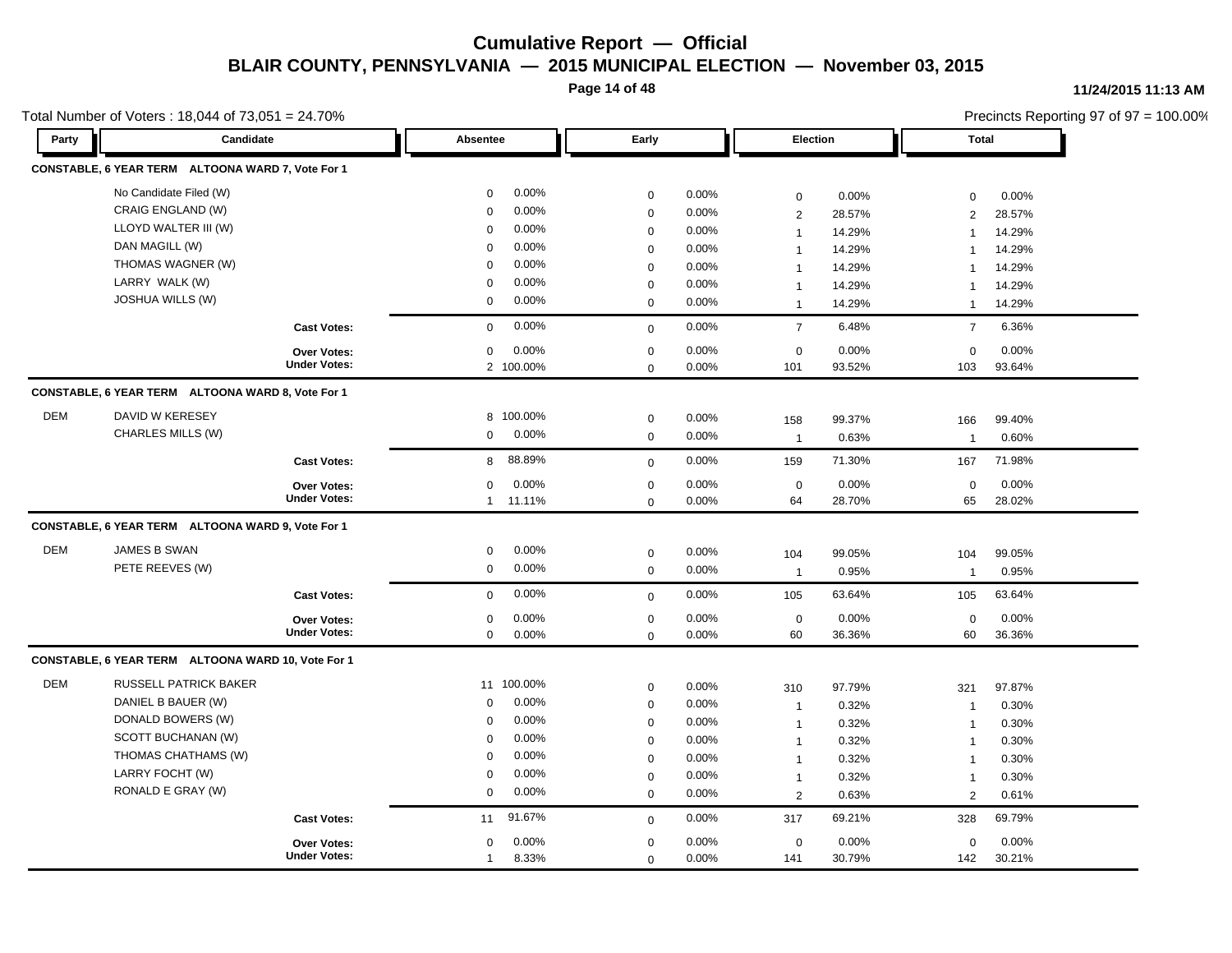**Page 15 of 48**

#### **11/24/2015 11:13 AM**

|            | Total Number of Voters: 18,044 of 73,051 = 24.70%  |                     |                          |             |          |                 |        |                | Precincts Reporting 97 of 97 = 100.00% |
|------------|----------------------------------------------------|---------------------|--------------------------|-------------|----------|-----------------|--------|----------------|----------------------------------------|
| Party      | Candidate                                          |                     | Absentee                 | Early       |          | <b>Election</b> |        | Total          |                                        |
|            | CONSTABLE, 6 YEAR TERM ALTOONA WARD 11, Vote For 1 |                     |                          |             |          |                 |        |                |                                        |
|            | No Candidate Filed (W)                             |                     | 0.00%<br>0               | $\mathbf 0$ | 0.00%    | $\mathbf 0$     | 0.00%  | $\mathbf 0$    | 0.00%                                  |
|            | JEFF BARR (W)                                      |                     | 0.00%<br>$\Omega$        | $\mathbf 0$ | 0.00%    | $\mathbf{1}$    | 6.67%  | $\overline{1}$ | 6.67%                                  |
|            | <b>JUSTIN BUCKREIS (W)</b>                         |                     | 0.00%<br>$\mathbf 0$     | $\mathbf 0$ | 0.00%    | $\mathbf{1}$    | 6.67%  | $\overline{1}$ | 6.67%                                  |
|            | JEREMY DODSON (W)                                  |                     | 0.00%<br>$\Omega$        | $\mathbf 0$ | 0.00%    | $\mathbf{1}$    | 6.67%  | $\overline{1}$ | 6.67%                                  |
|            | THOMAS GERLACH (W)                                 |                     | 0.00%<br>$\Omega$        | $\mathbf 0$ | 0.00%    | $\mathbf{1}$    | 6.67%  | $\overline{1}$ | 6.67%                                  |
|            | ALAN GREINER (W)                                   |                     | 0.00%<br>0               | $\mathbf 0$ | 0.00%    | $\mathbf{1}$    | 6.67%  | $\mathbf{1}$   | 6.67%                                  |
|            | REX GRIMM (W)                                      |                     | 0.00%<br>$\Omega$        | $\mathbf 0$ | 0.00%    | $\mathbf{1}$    | 6.67%  | -1             | 6.67%                                  |
|            | CLIFF JOHNSON (W)                                  |                     | 0.00%<br>$\Omega$        | $\mathbf 0$ | 0.00%    | $\mathbf{1}$    | 6.67%  | $\mathbf{1}$   | 6.67%                                  |
|            | RAYMOND NEBELSKI JR (W)                            |                     | 0.00%<br>$\Omega$        | $\mathbf 0$ | 0.00%    | 2               | 13.33% | $\overline{2}$ | 13.33%                                 |
|            | <b>GARRETT KIRKPATRICK (W)</b>                     |                     | 0.00%<br>$\Omega$        | $\mathbf 0$ | 0.00%    | $\mathbf{1}$    | 6.67%  |                | 6.67%                                  |
|            | BOBBY MOORE (W)                                    |                     | 0.00%<br>$\Omega$        | $\mathbf 0$ | 0.00%    | $\mathbf{1}$    | 6.67%  | -1             | 6.67%                                  |
|            | JOHN PENTLAND (W)                                  |                     | 0.00%<br>0               | $\mathbf 0$ | 0.00%    | $\mathbf{1}$    | 6.67%  | $\overline{1}$ | 6.67%                                  |
|            | <b>GARY PRICE (W)</b>                              |                     | 0.00%<br>$\Omega$        | $\mathbf 0$ | $0.00\%$ | $\mathbf{1}$    | 6.67%  | $\overline{1}$ | 6.67%                                  |
|            | ROY SPIERS (W)                                     |                     | 0.00%<br>$\Omega$        | $\mathbf 0$ | 0.00%    | $\mathbf{1}$    | 6.67%  | $\overline{1}$ | 6.67%                                  |
|            | CRAIG WILT (W)                                     |                     | 0.00%<br>0               | $\mathbf 0$ | 0.00%    | $\mathbf{1}$    | 6.67%  | $\overline{1}$ | 6.67%                                  |
|            |                                                    | <b>Cast Votes:</b>  | 0.00%<br>$\mathbf 0$     | $\mathbf 0$ | 0.00%    | 15              | 2.54%  | 15             | 2.52%                                  |
|            |                                                    | Over Votes:         | 0.00%<br>0               | $\mathbf 0$ | 0.00%    | $\mathsf 0$     | 0.00%  | $\mathbf 0$    | 0.00%                                  |
|            |                                                    | <b>Under Votes:</b> | 6 100.00%                | $\Omega$    | 0.00%    | 575             | 97.46% | 581            | 97.48%                                 |
|            | CONSTABLE, 6 YEAR TERM ALTOONA WARD 12, Vote For 1 |                     |                          |             |          |                 |        |                |                                        |
| <b>REP</b> | JEREMY J DODSON                                    |                     | 5 100.00%                | $\mathbf 0$ | 0.00%    | 441             | 99.55% | 446            | 99.55%                                 |
|            | ADAM BANKS (W)                                     |                     | 0.00%<br>0               | $\mathbf 0$ | 0.00%    | $\mathbf{1}$    | 0.23%  | -1             | 0.22%                                  |
|            | JUSTIN KLEINOSKY (W)                               |                     | 0.00%<br>$\mathbf 0$     | $\mathbf 0$ | 0.00%    | $\mathbf{1}$    | 0.23%  | $\mathbf 1$    | 0.22%                                  |
|            |                                                    | <b>Cast Votes:</b>  | 55.56%<br>5              | $\mathbf 0$ | 0.00%    | 443             | 74.58% | 448            | 74.30%                                 |
|            |                                                    | <b>Over Votes:</b>  | 0.00%<br>$\mathbf 0$     | $\mathbf 0$ | 0.00%    | $\mathbf 0$     | 0.00%  | $\mathbf 0$    | 0.00%                                  |
|            |                                                    | <b>Under Votes:</b> | 44.44%<br>4              | $\mathbf 0$ | 0.00%    | 151             | 25.42% | 155            | 25.70%                                 |
|            | CONSTABLE, 6 YEAR TERM ALTOONA WARD 13, Vote For 1 |                     |                          |             |          |                 |        |                |                                        |
| <b>REP</b> | <b>CRAIG K ENGLAND</b>                             |                     | 4 100.00%                | $\mathbf 0$ | 0.00%    | 547             | 99.82% | 551            | 99.82%                                 |
|            | MICH COPPER (W)                                    |                     | 0.00%<br>$\mathbf 0$     | $\mathbf 0$ | 0.00%    | $\overline{1}$  | 0.18%  | $\overline{1}$ | 0.18%                                  |
|            |                                                    | <b>Cast Votes:</b>  | 80.00%<br>$\overline{4}$ | $\mathbf 0$ | 0.00%    | 548             | 76.86% | 552            | 76.88%                                 |
|            |                                                    | <b>Over Votes:</b>  | 0.00%<br>0               | $\mathbf 0$ | 0.00%    | $\mathbf 0$     | 0.00%  | $\mathbf 0$    | 0.00%                                  |
|            |                                                    | <b>Under Votes:</b> | 20.00%<br>$\mathbf{1}$   | $\mathbf 0$ | 0.00%    | 165             | 23.14% | 166            | 23.12%                                 |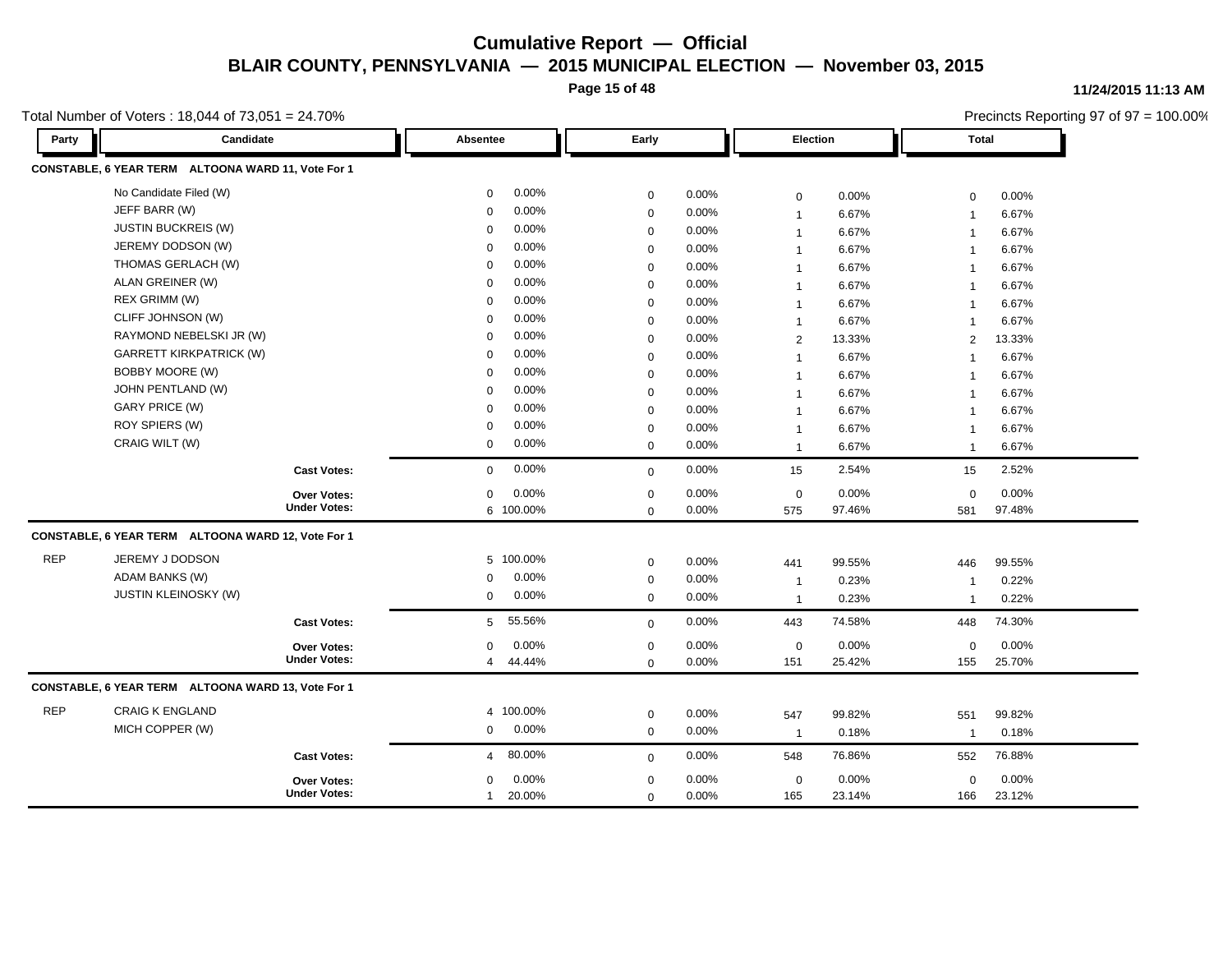**Page 16 of 48**

#### **11/24/2015 11:13 AM**

|            | Total Number of Voters: 18,044 of 73,051 = 24.70%        |                     |                      |             |       |              |                 |                | Precincts Reporting 97 of 97 = 100.00% |
|------------|----------------------------------------------------------|---------------------|----------------------|-------------|-------|--------------|-----------------|----------------|----------------------------------------|
| Party      | Candidate                                                |                     | Absentee             | Early       |       |              | <b>Election</b> |                | Total                                  |
|            | CONSTABLE, 6 YEAR TERM ALTOONA WARD 14, Vote For 1       |                     |                      |             |       |              |                 |                |                                        |
| <b>REP</b> | DAVID R METZGER                                          |                     | 12 100.00%           | $\mathbf 0$ | 0.00% | 741          | 99.60%          | 753            | 99.60%                                 |
|            | JOHN HAMER (W)                                           |                     | 0.00%<br>$\mathbf 0$ | $\mathbf 0$ | 0.00% | $\mathbf{1}$ | 0.13%           | -1             | 0.13%                                  |
|            | <b>ROBERT H SHIRK (W)</b>                                |                     | 0.00%<br>$\mathbf 0$ | 0           | 0.00% | $\mathbf{1}$ | 0.13%           |                | 0.13%                                  |
|            | TOM IRWIN SR (W)                                         |                     | 0.00%<br>0           | $\mathbf 0$ | 0.00% | $\mathbf{1}$ | 0.13%           | $\overline{1}$ | 0.13%                                  |
|            |                                                          | <b>Cast Votes:</b>  | 60.00%<br>12         | $\mathbf 0$ | 0.00% | 744          | 75.46%          | 756            | 75.15%                                 |
|            |                                                          | Over Votes:         | 0.00%<br>$\mathbf 0$ | $\mathbf 0$ | 0.00% | $\mathbf 0$  | 0.00%           | $\mathbf 0$    | 0.00%                                  |
|            |                                                          | <b>Under Votes:</b> | 40.00%<br>8          | $\Omega$    | 0.00% | 242          | 24.54%          | 250            | 24.85%                                 |
|            | SUPERVISOR, 6 YEAR TERM ALLEGHENY, Vote For 1            |                     |                      |             |       |              |                 |                |                                        |
| <b>DEM</b> | <b>MANNY NICHOLS</b>                                     |                     | 35.29%<br>18         | $\mathbf 0$ | 0.00% | 307          | 34.42%          | 325            | 34.46%                                 |
| <b>REP</b> | DONALD W FOWKES                                          |                     | 64.71%<br>33         | $\mathbf 0$ | 0.00% | 585          | 65.58%          | 618            | 65.54%                                 |
|            |                                                          | <b>Cast Votes:</b>  | 87.93%<br>51         | $\mathbf 0$ | 0.00% | 892          | 96.43%          | 943            | 95.93%                                 |
|            |                                                          | Over Votes:         | 0.00%<br>$\Omega$    | $\mathbf 0$ | 0.00% | $\mathsf 0$  | 0.00%           | $\mathbf 0$    | 0.00%                                  |
|            |                                                          | <b>Under Votes:</b> | 7 12.07%             | $\mathbf 0$ | 0.00% | 33           | 3.57%           | 40             | 4.07%                                  |
|            | AUDITOR, 6 YEAR TERM ALLEGHENY, Vote For 1               |                     |                      |             |       |              |                 |                |                                        |
| <b>REP</b> | DEBORAH L KENAWELL                                       |                     | 42 100.00%           | $\mathbf 0$ | 0.00% | 761          | 100.00%         | 803            | 100.00%                                |
|            |                                                          | <b>Cast Votes:</b>  | 71.19%<br>42         | $\mathbf 0$ | 0.00% | 761          | 82.27%          | 803            | 81.61%                                 |
|            |                                                          | Over Votes:         | 0.00%<br>$\Omega$    | $\mathbf 0$ | 0.00% | $\pmb{0}$    | 0.00%           | $\mathbf 0$    | 0.00%                                  |
|            |                                                          | <b>Under Votes:</b> | 28.81%<br>17         | $\mathbf 0$ | 0.00% | 164          | 17.73%          | 181            | 18.39%                                 |
|            | AUDITOR, 2 YEAR UNEXPIRED TERM ALLEGHENY TWP, Vote For 1 |                     |                      |             |       |              |                 |                |                                        |
| <b>REP</b> | <b>LISA D SPANGLER</b>                                   |                     | 42 100.00%           | $\mathbf 0$ | 0.00% | 763          | 100.00%         | 805            | 100.00%                                |
|            |                                                          | <b>Cast Votes:</b>  | 42 71.19%            | $\mathbf 0$ | 0.00% | 763          | 82.49%          | 805            | 81.81%                                 |
|            |                                                          | Over Votes:         | 0.00%<br>$\mathbf 0$ | $\mathbf 0$ | 0.00% | $\mathbf 0$  | 0.00%           | $\mathbf 0$    | 0.00%                                  |
|            |                                                          | <b>Under Votes:</b> | 28.81%<br>17         | $\mathbf 0$ | 0.00% | 162          | 17.51%          | 179            | 18.19%                                 |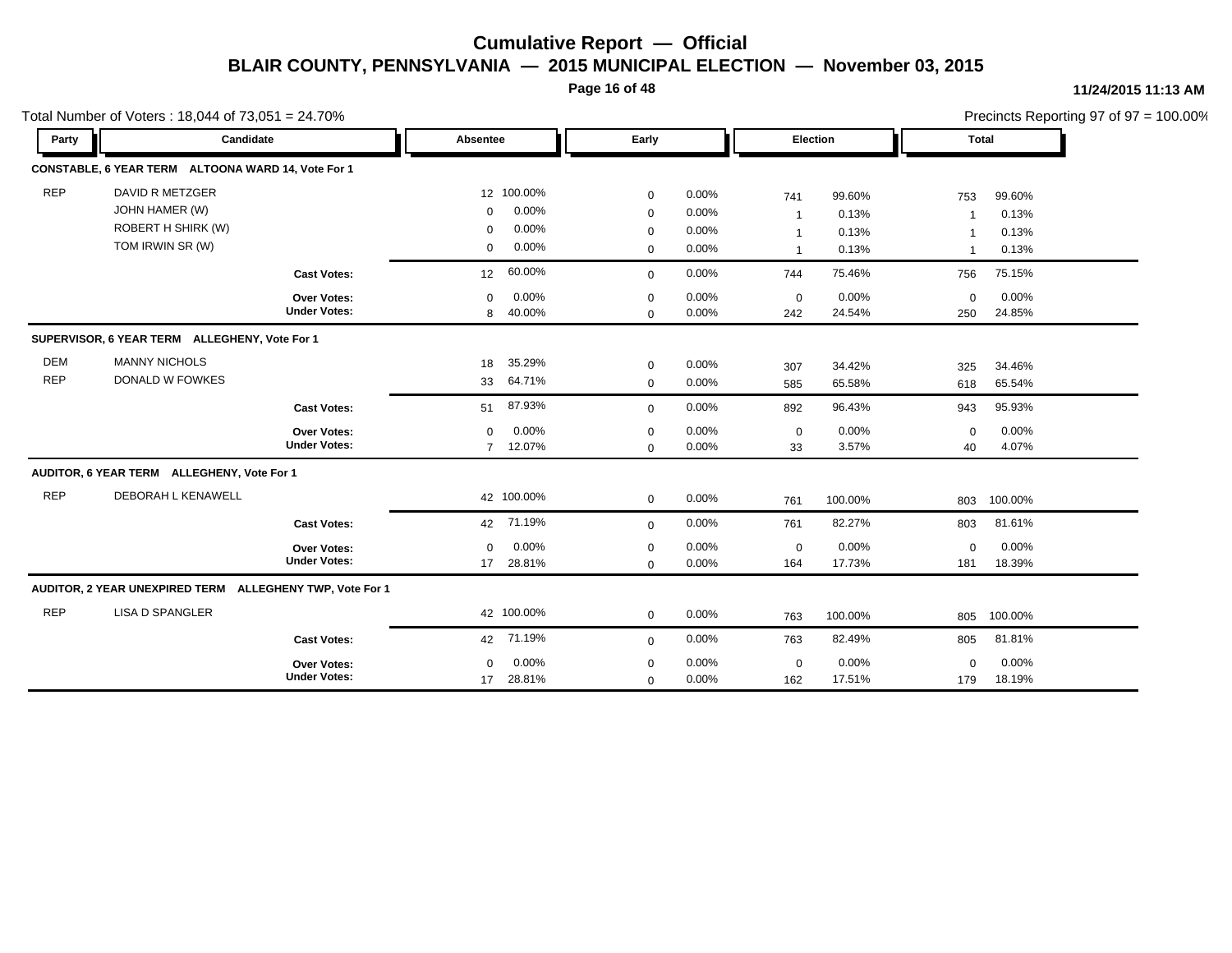**Page 17 of 48**

#### **11/24/2015 11:13 AM**

Precincts Reporting 97 of 97 = 100.00%

Total Number of Voters : 18,044 of 73,051 = 24.70%

**Party Candidate Absentee Early Election Total CONSTABLE, 6 YEAR TERM ALLEGHENY TWP, Vote For 1** No Candidate Filed (W) 0 0.00% 0 0.00% 0 0.00% 0 0.00% TYLER BURCHFIELD (W) 0 0.00% 0 0.00% 1 5.56% 1 5.26% TOBIN CIVILS (W) 0 0.00% 0 0.00% 1 5.56% 1 5.26% CHRISTOPHER COHN (W) 0 0.00% 0 0.00% 1 5.56% 1 5.26% DOUGLAS DIBERT (W) 0 0.00% 0 0.00% 2 11.11% 2 10.53% EMILEE ELDER (W) 0 0.00% 0 0.00% 1 5.56% 1 5.26% TOMMY FEDESCO (W) 0 0.00% 0 0.00% 1 5.56% 1 5.26% DON FOWKES (W) 0 0.00% 0 0.00% 1 5.56% 1 5.26% FRED MCGEEEE (W) 0 0.00% 0 0.00% 1 5.56% 1 5.26% JOSEPH HARTEIS (W) 0 0.00% 0 0.00% 1 5.56% 1 5.26% BILL HUNTER (W) 0 0.00% 0 0.00% 1 5.56% 1 5.26% WILLIAM RHODES (W) 0 0.00% 0 0.00% 4 22.22% 4 21.05% ERIC SHOCK (W) 0 0.00% 0 0.00% 1 5.56% 1 5.26% JOHN SNYDER (W) 0 0.00% 0 0.00% 1 5.56% 1 5.26% DAVID C TEETER (W) 0 0.00% 0 0.00% 1 5.56% 1 5.26% Yonn Sedestia (W) 1 100.00% 0 0.00% 0 0.00% 1 5.26% **Cast Votes:** 1 1.69% 0 0.00% 18 1.95% 19 1.93% 965 98.07% 98.05% 0 0.00% 907 0.00% 0 0.00% **Under Votes: Over Votes:** 98.31% 58  $0.00\%$  0.00% 0.00% 0.00% 0.00% 0.00% 0 0.00% 0 0.00%  $0.00\%$ **COUNCIL, 4 YEAR TERM ALLEGHENY 4 THB, Vote For 2** DEM JOSEPH LARRY BEM 0 0.00% 0 0.00% 10 100.00% 10 100.00% **Cast Votes:** 0 0.00% 0 0.00% 10 38.46% 10 38.46% 16 61.54% 61.54% 0 0.00% 16 0.00% 0 0.00% **Under Votes: Over Votes:** 0.00% 0  $0.00\%$  0.00% 0.00% 0.00% 0.00% 0.00% 0 0.00% 0 0.00% 0 0.00% **CONSTABLE, 6 YEAR TERM ALLEGHENY 4 THB, Vote For 1** No Candidate Filed (W) 0 0.00% 0 0.00% 0 0.00% 0 0.00% **Cast Votes:** 0 0.00% 0 0.00% 0 0.00% 0 0.00% 13 100.00% 100.00% 0 0.00% 13 0.00% 0 0.00% **Under Votes: Over Votes:** 0.00%  $0.00\%$  0.00% 0.00% 0.00% 0.00% 0.00% 0 0.00% 0 0.00% 0 0.00% 0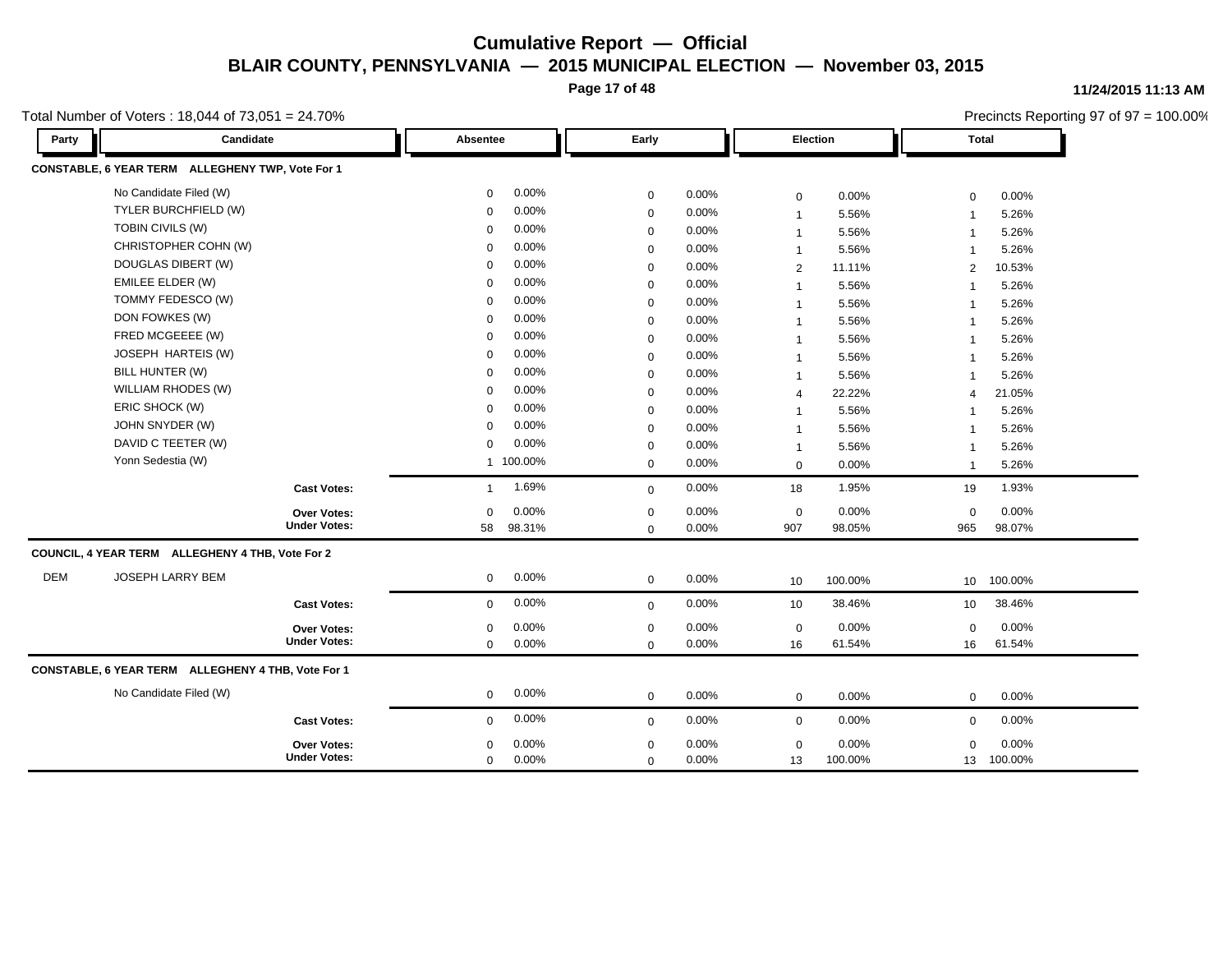**Page 18 of 48**

#### **11/24/2015 11:13 AM**

Precincts Reporting 97 of 97 = 100.00%

| Party      | $10,001$ $1001,0001$ or $00010$ $10,0011$ or $10,001$ $- 21.1070$<br>Candidate |                     | Absentee                 | Early       |       | <b>Election</b> |         | $\frac{1}{2}$ received responsing or or or $=$ 100.00 $\pi$<br><b>Total</b> |         |
|------------|--------------------------------------------------------------------------------|---------------------|--------------------------|-------------|-------|-----------------|---------|-----------------------------------------------------------------------------|---------|
|            | SUPERVISOR, 6 YEAR TERM ANTIS, Vote For 1                                      |                     |                          |             |       |                 |         |                                                                             |         |
| <b>REP</b> | <b>KENNETH HOSTLER</b>                                                         |                     | 10 100.00%               | $\mathsf 0$ | 0.00% | 682             | 98.84%  | 692                                                                         | 98.86%  |
|            | SCOTT BALDWIN (W)                                                              |                     | 0.00%<br>$\mathbf 0$     | $\mathbf 0$ | 0.00% | $\mathbf{1}$    | 0.14%   | $\mathbf{1}$                                                                | 0.14%   |
|            | KAREN FLETCHER (W)                                                             |                     | 0.00%<br>0               | $\mathbf 0$ | 0.00% | $\mathbf{1}$    | 0.14%   | $\overline{1}$                                                              | 0.14%   |
|            | FRED BENNETTI (W)                                                              |                     | 0.00%<br>$\Omega$        | $\mathbf 0$ | 0.00% | $\mathbf{1}$    | 0.14%   | $\mathbf{1}$                                                                | 0.14%   |
|            | BEN IRWIN (W)                                                                  |                     | 0.00%<br>$\Omega$        | $\mathbf 0$ | 0.00% | $\mathbf{1}$    | 0.14%   | $\overline{1}$                                                              | 0.14%   |
|            | WILLIAM PLUMMER (W)                                                            |                     | 0.00%<br>0               | $\mathbf 0$ | 0.00% | $\mathbf{1}$    | 0.14%   | $\overline{1}$                                                              | 0.14%   |
|            | DAVID SHILDT (W)                                                               |                     | 0.00%<br>$\mathbf 0$     | $\mathbf 0$ | 0.00% | $\mathbf{1}$    | 0.14%   | $\mathbf{1}$                                                                | 0.14%   |
|            | ROBERT SMITH (W)                                                               |                     | 0.00%<br>$\Omega$        | $\mathbf 0$ | 0.00% | 2               | 0.29%   | $\overline{2}$                                                              | 0.29%   |
|            |                                                                                | <b>Cast Votes:</b>  | 71.43%<br>10             | $\mathbf 0$ | 0.00% | 690             | 78.77%  | 700                                                                         | 78.65%  |
|            |                                                                                | <b>Over Votes:</b>  | 0.00%<br>0               | $\mathbf 0$ | 0.00% | $\mathbf 0$     | 0.00%   | $\mathbf 0$                                                                 | 0.00%   |
|            |                                                                                | <b>Under Votes:</b> | 28.57%<br>$\overline{4}$ | $\mathbf 0$ | 0.00% | 186             | 21.23%  | 190                                                                         | 21.35%  |
|            | SUPERVISOR, 2 YEAR UNEXPIRED TERM ANTIS, Vote For 1                            |                     |                          |             |       |                 |         |                                                                             |         |
| <b>REP</b> | DAVID A WORTHING                                                               |                     | 11 100.00%               | $\mathbf 0$ | 0.00% | 710             | 99.16%  | 721                                                                         | 99.17%  |
|            | SCOTT BALDWIN (W)                                                              |                     | 0.00%<br>$\Omega$        | $\mathbf 0$ | 0.00% | $\mathbf{1}$    | 0.14%   | $\overline{1}$                                                              | 0.14%   |
|            | JOHN LUKE JR (W)                                                               |                     | 0.00%<br>$\Omega$        | $\mathbf 0$ | 0.00% | $\mathbf{1}$    | 0.14%   | $\mathbf 1$                                                                 | 0.14%   |
|            | WILLIAM PLUMMER (W)                                                            |                     | 0.00%<br>$\mathbf 0$     | $\mathbf 0$ | 0.00% | 3               | 0.42%   | 3                                                                           | 0.41%   |
|            | ROBERT SMITH (W)                                                               |                     | 0.00%<br>$\mathbf 0$     | $\mathbf 0$ | 0.00% | $\mathbf{1}$    | 0.14%   | $\overline{1}$                                                              | 0.14%   |
|            |                                                                                | <b>Cast Votes:</b>  | 78.57%<br>11             | $\mathbf 0$ | 0.00% | 716             | 81.74%  | 727                                                                         | 81.69%  |
|            |                                                                                | Over Votes:         | 0.00%<br>$\mathbf 0$     | $\mathbf 0$ | 0.00% | $\mathbf 0$     | 0.00%   | $\mathbf 0$                                                                 | 0.00%   |
|            |                                                                                | <b>Under Votes:</b> | 3 21.43%                 | $\mathbf 0$ | 0.00% | 160             | 18.26%  | 163                                                                         | 18.31%  |
|            | AUDITOR, 6 YEAR TERM ANTIS, Vote For 1                                         |                     |                          |             |       |                 |         |                                                                             |         |
| <b>DEM</b> | STANLEY L BAKER                                                                |                     | 6 100.00%                | $\pmb{0}$   | 0.00% | 463             | 99.78%  | 469                                                                         | 99.79%  |
|            | ROBERT PORTA (W)                                                               |                     | 0.00%<br>$\mathbf 0$     | $\mathbf 0$ | 0.00% | $\mathbf{1}$    | 0.22%   | $\mathbf{1}$                                                                | 0.21%   |
|            |                                                                                | <b>Cast Votes:</b>  | 42.86%<br>6              | $\mathbf 0$ | 0.00% | 464             | 52.97%  | 470                                                                         | 52.81%  |
|            |                                                                                | Over Votes:         | 0.00%<br>0               | $\mathbf 0$ | 0.00% | $\mathbf 0$     | 0.00%   | $\mathbf 0$                                                                 | 0.00%   |
|            |                                                                                | <b>Under Votes:</b> | 8 57.14%                 | $\mathbf 0$ | 0.00% | 412             | 47.03%  | 420                                                                         | 47.19%  |
|            | CONSTABLE, 6 YEAR TERM ANTIS TWP, Vote For 1                                   |                     |                          |             |       |                 |         |                                                                             |         |
| <b>REP</b> | DONALD M SIPES                                                                 |                     | 10 100.00%               | $\mathbf 0$ | 0.00% | 713             | 100.00% | 723                                                                         | 100.00% |
|            |                                                                                | <b>Cast Votes:</b>  | 10 71.43%                | $\mathbf 0$ | 0.00% | 713             | 81.39%  | 723                                                                         | 81.24%  |
|            |                                                                                | Over Votes:         | 0.00%<br>0               | $\pmb{0}$   | 0.00% | $\pmb{0}$       | 0.00%   | $\mathbf 0$                                                                 | 0.00%   |
|            |                                                                                | <b>Under Votes:</b> | 28.57%<br>$\overline{4}$ | $\mathbf 0$ | 0.00% | 163             | 18.61%  | 167                                                                         | 18.76%  |

Total Number of Voters  $\cdot$  18,044 of 73,051 = 24,70%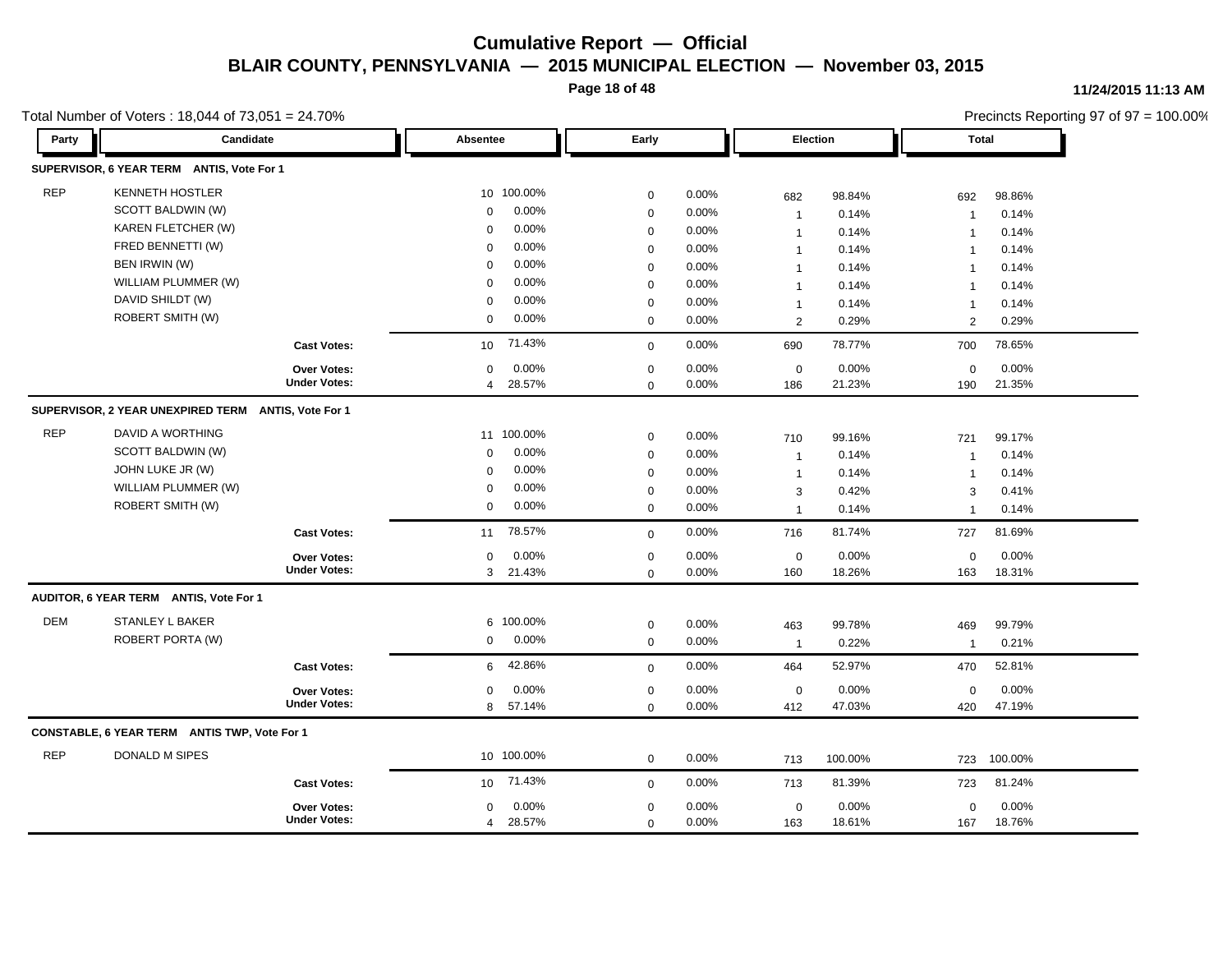**Page 19 of 48**

#### **11/24/2015 11:13 AM**

|            | Total Number of Voters: 18,044 of 73,051 = 24.70%   |                                                  |                            |                         |                |                    |                 | Precincts Reporting 97 of 97 = 100.00% |                 |
|------------|-----------------------------------------------------|--------------------------------------------------|----------------------------|-------------------------|----------------|--------------------|-----------------|----------------------------------------|-----------------|
| Party      | Candidate                                           |                                                  | Absentee                   | Early                   |                | Election           |                 | <b>Total</b>                           |                 |
|            | MAYOR, 2 YEAR UNEXPIRED TERM BELLWOOD, Vote For 1   |                                                  |                            |                         |                |                    |                 |                                        |                 |
| <b>REP</b> | <b>JOHN WINESICKLE</b>                              |                                                  | 4 100.00%                  | $\mathbf 0$             | 0.00%          | 154                | 96.86%          | 158                                    | 96.93%          |
|            | C SCOTT BOYER (W)                                   |                                                  | 0.00%<br>$\mathbf 0$       | $\mathbf 0$             | 0.00%          | $\mathbf{1}$       | 0.63%           | $\overline{1}$                         | 0.61%           |
|            | SEAN CLAPPER (W)                                    |                                                  | 0.00%<br>$\mathbf 0$       | $\mathbf 0$             | $0.00\%$       | $\mathbf{1}$       | 0.63%           | $\overline{1}$                         | 0.61%           |
|            | BEN IRVIN (W)                                       |                                                  | 0.00%<br>$\mathbf 0$       | $\mathbf 0$             | 0.00%          | $\mathbf{1}$       | 0.63%           | $\overline{1}$                         | 0.61%           |
|            | RANDALL E SHOWALTER (W)                             |                                                  | 0.00%<br>$\mathbf 0$       | $\mathbf 0$             | 0.00%          | $\mathbf{1}$       | 0.63%           | $\overline{1}$                         | 0.61%           |
|            | <b>BRIAN THOMAS (W)</b>                             |                                                  | 0.00%<br>0                 | $\mathbf 0$             | 0.00%          | $\mathbf{1}$       | 0.63%           | $\overline{1}$                         | 0.61%           |
|            |                                                     | <b>Cast Votes:</b>                               | 80.00%<br>$\overline{4}$   | $\mathbf 0$             | 0.00%          | 159                | 85.48%          | 163                                    | 85.34%          |
|            |                                                     | Over Votes:                                      | 0.00%<br>0                 | $\mathbf 0$             | 0.00%          | $\mathbf 0$        | 0.00%           | $\mathbf 0$                            | 0.00%           |
|            |                                                     | <b>Under Votes:</b>                              | 20.00%<br>$\mathbf{1}$     | $\Omega$                | 0.00%          | 27                 | 14.52%          | 28                                     | 14.66%          |
|            | COUNCIL, 4 YEAR TERM BELLWOOD, Vote For 3           |                                                  |                            |                         |                |                    |                 |                                        |                 |
| <b>DEM</b> | JAMES M BILKA                                       |                                                  | 50.00%<br>$\overline{2}$   | $\mathbf 0$             | 0.00%          | 125                | 47.89%          | 127                                    | 47.92%          |
| <b>DEM</b> | KATHY DIETZEL                                       |                                                  | 50.00%<br>$\overline{2}$   | $\mathbf 0$             | 0.00%          | 121                | 46.36%          | 123                                    | 46.42%          |
|            | SEAN CLAPPER (W)                                    |                                                  | 0.00%<br>$\mathbf 0$       | $\mathbf 0$             | 0.00%          | $\mathbf{1}$       | 0.38%           | $\overline{1}$                         | 0.38%           |
|            | BEN IRVIN (W)                                       |                                                  | $0.00\%$<br>$\mathbf 0$    | $\boldsymbol{0}$        | 0.00%          | 3                  | 1.15%           | 3                                      | 1.13%           |
|            | DAVID SNYDER JR (W)                                 |                                                  | 0.00%<br>$\mathbf 0$       | $\mathbf 0$             | 0.00%          | 9                  | 3.45%           | 9                                      |                 |
|            | TOM LECHNER (W)                                     |                                                  | $0.00\%$<br>$\Omega$       | $\mathbf 0$             | 0.00%          |                    | 0.38%           |                                        | 3.40%<br>0.38%  |
|            | RICHARD NELSON (W)                                  |                                                  | $0.00\%$<br>0              | $\mathbf 0$             | 0.00%          | $\mathbf{1}$       |                 | $\overline{1}$                         |                 |
|            |                                                     |                                                  |                            |                         |                | $\mathbf{1}$       | 0.38%           | $\mathbf 1$                            | 0.38%           |
|            |                                                     | <b>Cast Votes:</b>                               | 26.67%<br>$\overline{4}$   | $\mathbf 0$             | 0.00%          | 261                | 46.77%          | 265                                    | 46.25%          |
|            |                                                     | Over Votes:                                      | 0<br>0.00%                 | 0                       | $0.00\%$       | $\mathbf 0$        | 0.00%           | 0                                      | 0.00%           |
|            |                                                     | <b>Under Votes:</b>                              | 11<br>73.33%               | $\mathbf 0$             | 0.00%          | 297                | 53.23%          | 308                                    | 53.75%          |
|            | COUNCIL, 2 YEAR UNEXPIRED TERM BELLWOOD, Vote For 1 |                                                  |                            |                         |                |                    |                 |                                        |                 |
|            | No Candidate Filed (W)                              |                                                  | 0.00%<br>0                 | $\mathbf 0$             | 0.00%          | $\mathbf 0$        | 0.00%           | $\mathbf 0$                            | 0.00%           |
|            | SEAN CLAPPER (W)                                    |                                                  | 0.00%<br>0                 | $\mathbf 0$             | 0.00%          | $\mathbf{1}$       | 25.00%          | $\overline{1}$                         | 25.00%          |
|            | PAUL ECKENROD (W)                                   |                                                  | $0.00\%$<br>$\mathbf 0$    | $\mathbf 0$             | 0.00%          | $\mathbf{1}$       | 25.00%          | $\mathbf{1}$                           | 25.00%          |
|            | DAVID SNYDER JR (W)                                 |                                                  | 0.00%<br>0                 | $\boldsymbol{0}$        | 0.00%          | $\mathbf{1}$       | 25.00%          | $\overline{1}$                         | 25.00%          |
|            | JOHN KRIEGER (W)                                    |                                                  | 0.00%<br>$\mathbf 0$       | $\mathbf 0$             | 0.00%          | $\mathbf{1}$       | 25.00%          | $\mathbf{1}$                           | 25.00%          |
|            |                                                     | <b>Cast Votes:</b>                               | 0.00%<br>$\mathbf 0$       | $\mathbf 0$             | 0.00%          | $\overline{4}$     | 2.15%           | $\overline{4}$                         | 2.09%           |
|            |                                                     |                                                  |                            |                         |                |                    |                 |                                        |                 |
|            |                                                     | Over Votes:<br><b>Under Votes:</b>               | $0.00\%$<br>0<br>5 100.00% | $\mathbf 0$<br>$\Omega$ | 0.00%<br>0.00% | $\mathbf 0$<br>182 | 0.00%<br>97.85% | $\mathbf 0$<br>187                     | 0.00%<br>97.91% |
|            |                                                     | CONSTABLE, 6 YEAR TERM BELLWOOD BORO, Vote For 1 |                            |                         |                |                    |                 |                                        |                 |
|            | No Candidate Filed (W)                              |                                                  | $0.00\%$<br>0              | $\boldsymbol{0}$        | 0.00%          | $\boldsymbol{0}$   | 0.00%           | $\mathbf 0$                            | 0.00%           |
|            | JOHN KRIEGER (W)                                    |                                                  | 0.00%<br>$\mathbf 0$       | $\mathbf 0$             | 0.00%          | $\mathbf{1}$       | 100.00%         | $\mathbf{1}$                           | 100.00%         |
|            |                                                     | <b>Cast Votes:</b>                               | 0.00%<br>$\Omega$          | $\mathbf 0$             | 0.00%          | $\mathbf{1}$       | 0.54%           | $\overline{1}$                         | 0.52%           |
|            |                                                     |                                                  |                            |                         |                |                    |                 |                                        |                 |
|            |                                                     | <b>Over Votes:</b><br><b>Under Votes:</b>        | 0.00%<br>0                 | $\boldsymbol{0}$        | 0.00%          | $\boldsymbol{0}$   | 0.00%           | $\mathbf 0$                            | 0.00%           |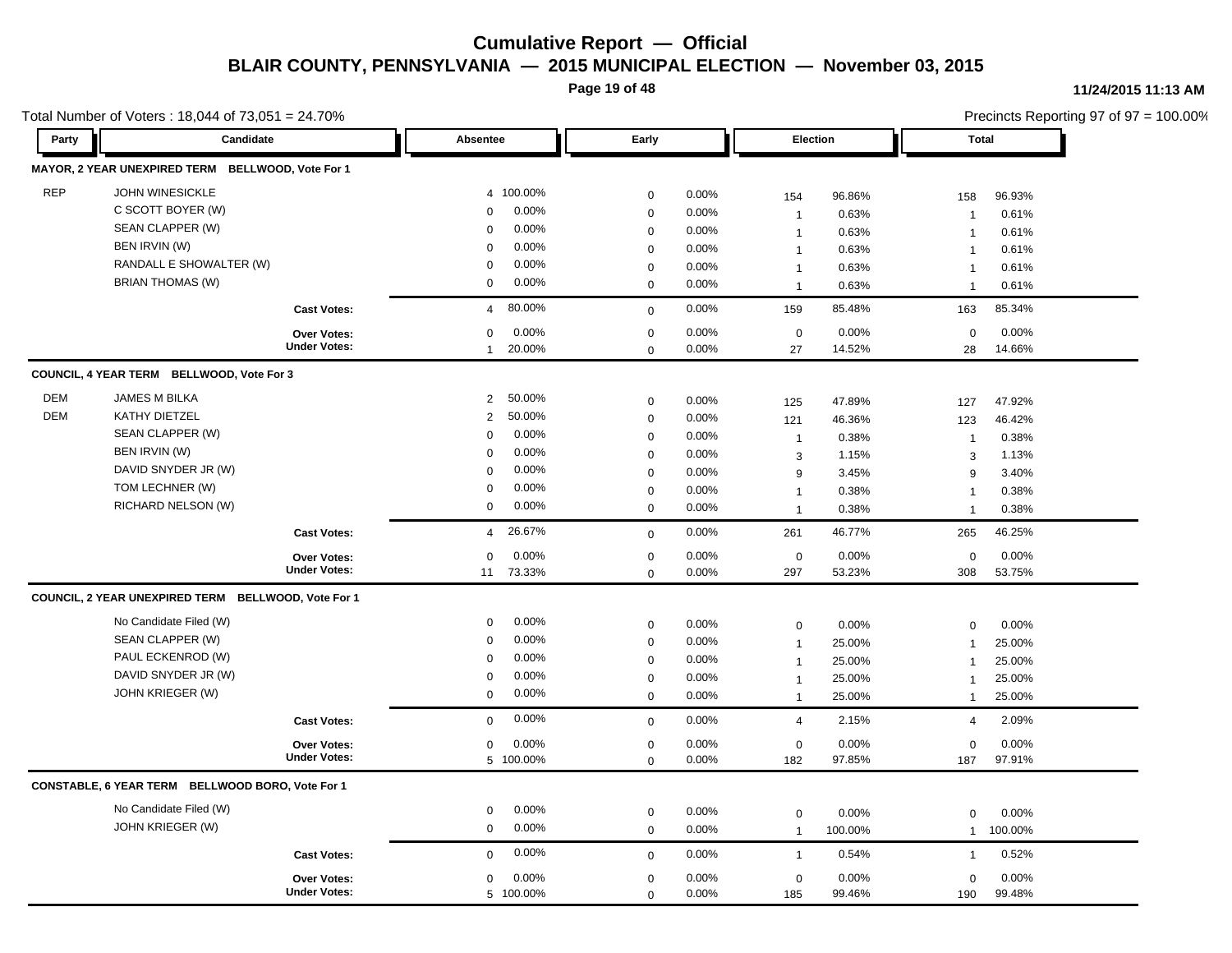**Page 20 of 48**

#### **11/24/2015 11:13 AM**

|            | Total Number of Voters: 18,044 of 73,051 = 24.70% |                     |                 |            |             |          |              |          |                | Precincts Reporting 97 of 97 = 100.00% |
|------------|---------------------------------------------------|---------------------|-----------------|------------|-------------|----------|--------------|----------|----------------|----------------------------------------|
| Party      | Candidate                                         |                     |                 | Absentee   |             | Early    |              | Election | <b>Total</b>   |                                        |
|            | SUPERVISOR, 6 YEAR TERM BLAIR, Vote For 1         |                     |                 |            |             |          |              |          |                |                                        |
| <b>REP</b> | <b>EDWARD M SILVETTI</b>                          |                     |                 | 10 100.00% | $\mathbf 0$ | 0.00%    | 626          | 99.37%   | 636            | 99.38%                                 |
|            | DAVE MOSSES (W)                                   |                     | $\mathbf 0$     | 0.00%      | $\mathbf 0$ | 0.00%    | $\mathbf{1}$ | 0.16%    | $\overline{1}$ | 0.16%                                  |
|            | ERIC PRENDERGAST (W)                              |                     | $\mathbf 0$     | $0.00\%$   | $\mathbf 0$ | $0.00\%$ | $\mathbf{1}$ | 0.16%    | $\overline{1}$ | 0.16%                                  |
|            | DIANA SHAFFER (W)                                 |                     | $\mathbf 0$     | 0.00%      | $\mathbf 0$ | $0.00\%$ | $\mathbf{1}$ | 0.16%    | $\mathbf 1$    | 0.16%                                  |
|            | MARK SMITH (W)                                    |                     | 0               | 0.00%      | $\mathbf 0$ | 0.00%    | $\mathbf{1}$ | 0.16%    | $\mathbf 1$    | 0.16%                                  |
|            |                                                   | <b>Cast Votes:</b>  | 10 <sup>°</sup> | 71.43%     | $\mathbf 0$ | 0.00%    | 630          | 82.68%   | 640            | 82.47%                                 |
|            |                                                   | Over Votes:         | $\mathbf 0$     | $0.00\%$   | $\mathbf 0$ | 0.00%    | $\mathbf 0$  | 0.00%    | $\mathbf 0$    | 0.00%                                  |
|            |                                                   | <b>Under Votes:</b> | $\overline{4}$  | 28.57%     | $\mathbf 0$ | $0.00\%$ | 132          | 17.32%   | 136            | 17.53%                                 |
|            | AUDITOR, 6 YEAR TERM BLAIR, Vote For 1            |                     |                 |            |             |          |              |          |                |                                        |
|            | No Candidate Filed (W)                            |                     | 0               | 0.00%      | $\mathbf 0$ | 0.00%    | $\mathbf 0$  | 0.00%    | $\Omega$       | 0.00%                                  |
|            | TED BEAM (W)                                      |                     | 0               | 0.00%      | $\mathbf 0$ | 0.00%    | $\mathbf{1}$ | 8.33%    | $\overline{1}$ | 8.33%                                  |
|            | <b>HARLEY EBERSOLE (W)</b>                        |                     | $\mathbf 0$     | 0.00%      | $\mathbf 0$ | 0.00%    | $\mathbf{1}$ | 8.33%    | $\overline{1}$ | 8.33%                                  |
|            | KARIN GIVLER (W)                                  |                     | $\mathbf 0$     | 0.00%      | $\mathbf 0$ | 0.00%    | $\mathbf{1}$ | 8.33%    | $\overline{1}$ | 8.33%                                  |
|            | LOIS KANESHIKI (W)                                |                     | $\mathbf 0$     | 0.00%      | $\mathbf 0$ | 0.00%    | $\mathbf{1}$ | 8.33%    | $\overline{1}$ | 8.33%                                  |
|            | CHRIS KING (W)                                    |                     | $\mathbf 0$     | 0.00%      | $\mathbf 0$ | 0.00%    | $\mathbf{1}$ | 8.33%    | $\overline{1}$ | 8.33%                                  |
|            | <b>BILL LYKENS (W)</b>                            |                     | $\mathbf 0$     | 0.00%      | $\mathbf 0$ | 0.00%    | $\mathbf{1}$ | 8.33%    | $\overline{1}$ | 8.33%                                  |
|            | DAVE NEAL (W)                                     |                     | $\mathbf 0$     | $0.00\%$   | $\mathbf 0$ | 0.00%    | $\mathbf{1}$ | 8.33%    | $\mathbf 1$    | 8.33%                                  |
|            | ERIC PRENDERGAST (W)                              |                     | $\Omega$        | 0.00%      | $\mathbf 0$ | 0.00%    | $\mathbf{1}$ | 8.33%    | $\mathbf 1$    | 8.33%                                  |
|            | JOHN YOUNG (W)                                    |                     | 0               | 0.00%      | $\mathbf 0$ | 0.00%    | 2            | 16.67%   | $\overline{2}$ | 16.67%                                 |
|            | NATHAN W KARN SR (W)                              |                     | 0               | $0.00\%$   | $\mathbf 0$ | 0.00%    | 2            | 16.67%   | 2              | 16.67%                                 |
|            |                                                   | <b>Cast Votes:</b>  | $\Omega$        | 0.00%      | $\mathbf 0$ | 0.00%    | 12           | 1.57%    | 12             | 1.55%                                  |
|            |                                                   | Over Votes:         | 0               | 0.00%      | $\mathbf 0$ | 0.00%    | 0            | 0.00%    | $\mathbf 0$    | 0.00%                                  |
|            |                                                   | <b>Under Votes:</b> |                 | 14 100.00% | $\mathbf 0$ | 0.00%    | 750          | 98.43%   | 764            | 98.45%                                 |
|            | CONSTABLE, 6 YEAR TERM BLAIR TWP, Vote For 1      |                     |                 |            |             |          |              |          |                |                                        |
| <b>REP</b> | RICHARD KIDD                                      |                     |                 | 11 100.00% | $\mathbf 0$ | 0.00%    | 613          | 99.67%   | 624            | 99.68%                                 |
|            | RONALD GIVLER (W)                                 |                     | 0               | $0.00\%$   | $\mathbf 0$ | 0.00%    | $\mathbf{1}$ | 0.16%    | $\mathbf 1$    | 0.16%                                  |
|            | DAVID REESE (W)                                   |                     | $\mathbf 0$     | $0.00\%$   | $\mathbf 0$ | 0.00%    | $\mathbf{1}$ | 0.16%    | $\overline{1}$ | 0.16%                                  |
|            |                                                   | <b>Cast Votes:</b>  | 11              | 78.57%     | $\mathbf 0$ | 0.00%    | 615          | 80.71%   | 626            | 80.67%                                 |
|            |                                                   | Over Votes:         | 0               | 0.00%      | $\mathbf 0$ | 0.00%    | $\mathbf 0$  | 0.00%    | $\mathbf 0$    | 0.00%                                  |
|            |                                                   | <b>Under Votes:</b> | 3               | 21.43%     | $\mathbf 0$ | 0.00%    | 147          | 19.29%   | 150            | 19.33%                                 |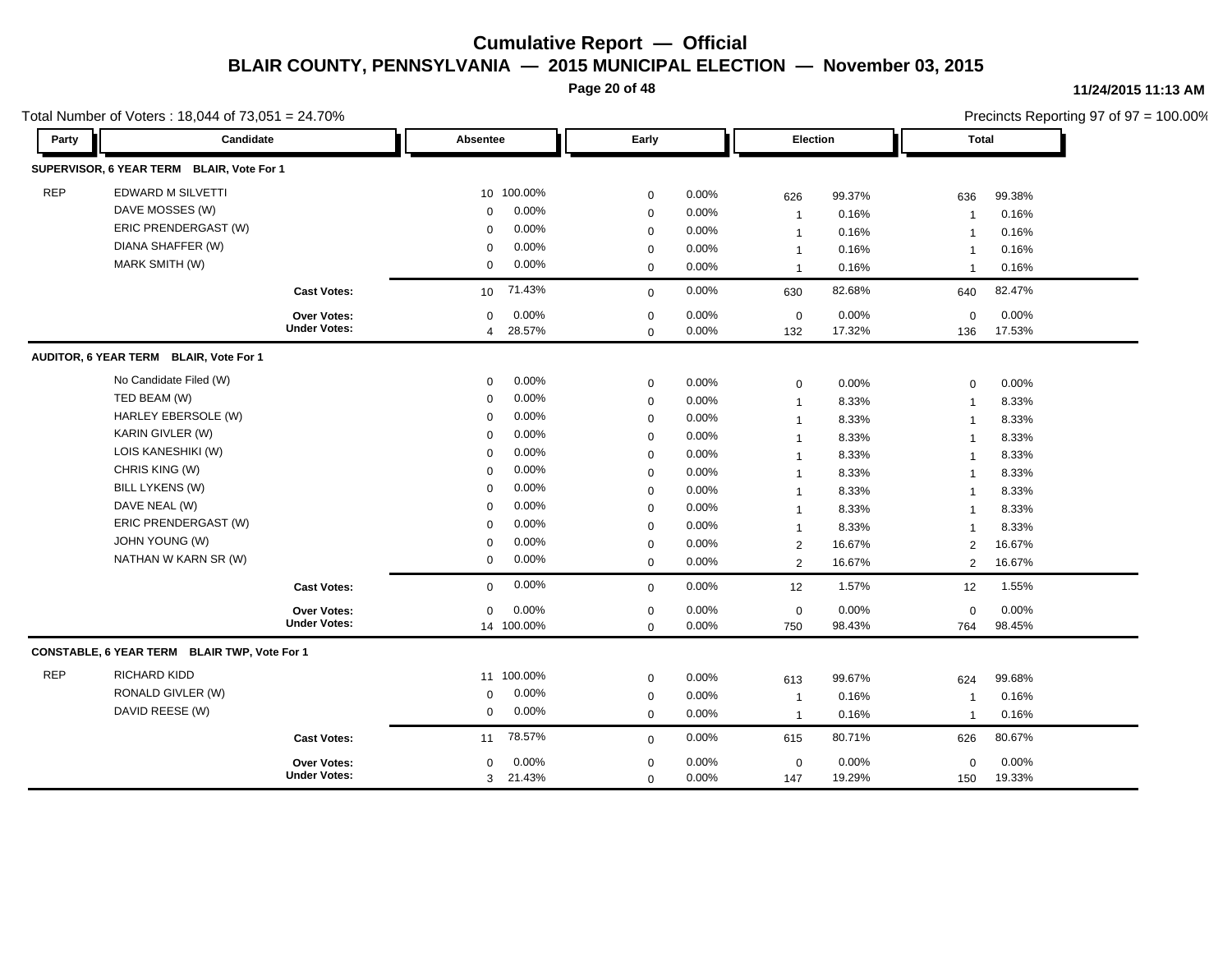**Page 21 of 48**

#### **11/24/2015 11:13 AM**

|            | Total Number of Voters: 18,044 of 73,051 = 24.70%          |                                           |                                                           |                                           |                         |                       |                           |                                    |                           | Precincts Reporting 97 of 97 = 100.00% |
|------------|------------------------------------------------------------|-------------------------------------------|-----------------------------------------------------------|-------------------------------------------|-------------------------|-----------------------|---------------------------|------------------------------------|---------------------------|----------------------------------------|
| Party      | Candidate                                                  |                                           | Absentee                                                  | Early                                     |                         |                       | Election                  | <b>Total</b>                       |                           |                                        |
|            | SUPERVISOR, 6 YEAR TERM CATHARINE, Vote For 1              |                                           |                                                           |                                           |                         |                       |                           |                                    |                           |                                        |
| <b>REP</b> | <b>KENNETH T BRENNEMAN</b><br>DAREN BRUBAKER (W)           |                                           | 1 100.00%<br>$0.00\%$<br>$\overline{0}$                   | $\mathbf 0$<br>$\mathbf 0$                | $0.00\%$<br>0.00%       | 113<br>$\overline{1}$ | 99.12%<br>0.88%           | 114<br>$\overline{1}$              | 99.13%<br>0.87%           |                                        |
|            |                                                            | <b>Cast Votes:</b>                        | 1 100.00%                                                 | $\mathbf 0$                               | 0.00%                   | 114                   | 84.44%                    | 115                                | 84.56%                    |                                        |
|            |                                                            | Over Votes:<br><b>Under Votes:</b>        | 0.00%<br>$\mathbf 0$<br>$\mathbf 0$<br>$0.00\%$           | $\mathbf 0$<br>$\mathbf 0$                | 0.00%<br>0.00%          | $\mathbf 0$<br>21     | 0.00%<br>15.56%           | $\mathbf 0$<br>21                  | 0.00%<br>15.44%           |                                        |
|            | AUDITOR, 6 YEAR TERM CATHARINE, Vote For 1                 |                                           |                                                           |                                           |                         |                       |                           |                                    |                           |                                        |
|            | No Candidate Filed (W)<br>LOUIS C BRENNEMAN (W)            |                                           | 0.00%<br>$\mathbf 0$<br>1 100.00%                         | $\mathbf 0$<br>$\mathbf 0$                | $0.00\%$<br>0.00%       | 0<br>$\overline{4}$   | 0.00%<br>100.00%          | $\Omega$<br>5                      | 0.00%<br>100.00%          |                                        |
|            |                                                            | <b>Cast Votes:</b>                        | 1 100.00%                                                 | $\mathbf 0$                               | 0.00%                   | 4                     | 2.96%                     | 5                                  | 3.68%                     |                                        |
|            |                                                            | <b>Over Votes:</b><br><b>Under Votes:</b> | 0.00%<br>$\mathbf 0$<br>$\mathbf 0$<br>$0.00\%$           | $\mathbf 0$<br>$\mathbf 0$                | 0.00%<br>0.00%          | 0<br>131              | 0.00%<br>97.04%           | $\mathbf 0$<br>131                 | 0.00%<br>96.32%           |                                        |
|            | AUDITOR, 4 YEAR UNEXPIRED TERM CATHARINE, Vote For 1       |                                           |                                                           |                                           |                         |                       |                           |                                    |                           |                                        |
|            | No Candidate Filed (W)                                     |                                           | 0.00%<br>$\mathbf 0$                                      | $\mathbf 0$                               | 0.00%                   | $\mathbf 0$           | 0.00%                     | $\mathbf 0$                        | 0.00%                     |                                        |
|            |                                                            | <b>Cast Votes:</b>                        | 0.00%<br>$\mathbf{0}$                                     | $\mathbf 0$                               | 0.00%                   | $\mathbf 0$           | 0.00%                     | $\mathbf 0$                        | 0.00%                     |                                        |
|            |                                                            | Over Votes:<br><b>Under Votes:</b>        | 0.00%<br>$\mathbf 0$<br>1 100.00%                         | $\mathbf 0$<br>$\mathbf 0$                | 0.00%<br>0.00%          | 0<br>135              | 0.00%<br>100.00%          | $\mathbf 0$<br>136                 | 0.00%<br>100.00%          |                                        |
|            | AUDITOR, 2 YEAR UNEXPIRED TERM CATHARINE, Vote For 1       |                                           |                                                           |                                           |                         |                       |                           |                                    |                           |                                        |
|            | No Candidate Filed (W)                                     |                                           | $\mathbf 0$<br>$0.00\%$                                   | $\mathbf 0$                               | 0.00%                   | $\mathbf 0$           | 0.00%                     | 0                                  | 0.00%                     |                                        |
|            |                                                            | <b>Cast Votes:</b>                        | 0.00%<br>$\mathbf{0}$                                     | $\mathbf 0$                               | 0.00%                   | $\mathbf 0$           | 0.00%                     | $\mathbf 0$                        | 0.00%                     |                                        |
|            |                                                            | Over Votes:<br><b>Under Votes:</b>        | 0.00%<br>$\mathbf 0$<br>1 100.00%                         | $\mathbf 0$<br>$\mathbf 0$                | 0.00%<br>0.00%          | $\mathsf 0$<br>135    | 0.00%<br>100.00%          | $\mathbf 0$                        | 0.00%<br>136 100.00%      |                                        |
|            | CONSTABLE, 6 YEAR TERM CATHARINE TWP, Vote For 1           |                                           |                                                           |                                           |                         |                       |                           |                                    |                           |                                        |
|            | No Candidate Filed (W)<br>TED MCDOWELL (W)<br>MIKE FAY (W) |                                           | 0.00%<br>$\mathbf 0$<br>0.00%<br>$\mathbf 0$<br>1 100.00% | $\mathsf 0$<br>$\mathbf 0$<br>$\mathbf 0$ | 0.00%<br>0.00%<br>0.00% | 0<br>3<br>0           | 0.00%<br>100.00%<br>0.00% | $\mathbf 0$<br>3<br>$\overline{1}$ | 0.00%<br>75.00%<br>25.00% |                                        |
|            |                                                            | <b>Cast Votes:</b>                        | 1 100.00%                                                 | $\mathbf 0$                               | $0.00\%$                | 3                     | 2.22%                     | 4                                  | 2.94%                     |                                        |
|            |                                                            | Over Votes:<br><b>Under Votes:</b>        | 0.00%<br>$\mathbf 0$<br>0.00%<br>$\mathbf 0$              | $\mathbf 0$<br>$\mathbf 0$                | 0.00%<br>0.00%          | 0<br>132              | 0.00%<br>97.78%           | $\Omega$<br>132                    | 0.00%<br>97.06%           |                                        |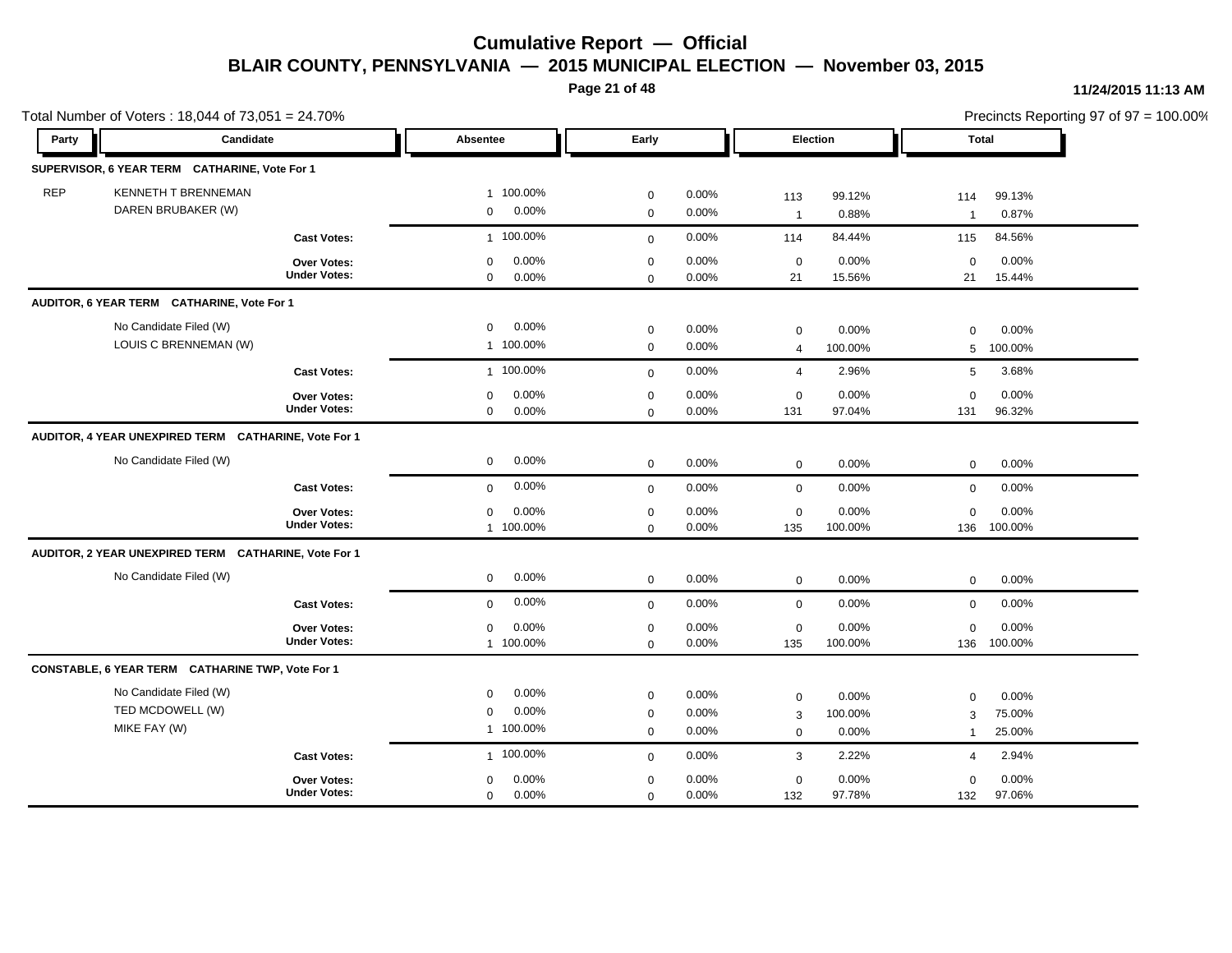**Page 22 of 48**

#### **11/24/2015 11:13 AM**

|            | Total Number of Voters: 18,044 of 73,051 = 24.70%    |                     |                |           |             |          |                |        |                | Precincts Reporting 97 of 97 = 100.00% |
|------------|------------------------------------------------------|---------------------|----------------|-----------|-------------|----------|----------------|--------|----------------|----------------------------------------|
| Party      | Candidate                                            |                     | Absentee       |           | Early       |          | Election       |        | <b>Total</b>   |                                        |
|            | MAYOR, 4 YEAR TERM DUNCANSVILLE, Vote For 1          |                     |                |           |             |          |                |        |                |                                        |
|            | DALE E SHAW                                          |                     |                | 4 100.00% | $\mathbf 0$ | 0.00%    | 188            | 94.47% | 192            | 94.58%                                 |
|            | ED GRSEVINSKY JR (W)                                 |                     | $\Omega$       | 0.00%     | $\mathbf 0$ | 0.00%    | $\mathbf{1}$   | 0.50%  | $\overline{1}$ | 0.49%                                  |
|            | JAMI PROSSER (W)                                     |                     | $\mathbf 0$    | 0.00%     | $\mathbf 0$ | 0.00%    | $\mathbf{1}$   | 0.50%  |                | 0.49%                                  |
|            | <b>KEN DAVIS (W)</b>                                 |                     | $\mathbf 0$    | 0.00%     | $\mathbf 0$ | $0.00\%$ | 9              | 4.52%  | 9              | 4.43%                                  |
|            |                                                      | <b>Cast Votes:</b>  |                | 4 100.00% | $\mathbf 0$ | 0.00%    | 199            | 90.45% | 203            | 90.63%                                 |
|            |                                                      | Over Votes:         | $\mathbf 0$    | 0.00%     | $\mathbf 0$ | 0.00%    | $\mathbf 0$    | 0.00%  | $\mathbf 0$    | 0.00%                                  |
|            |                                                      | <b>Under Votes:</b> | $\mathbf{0}$   | 0.00%     | $\mathbf 0$ | 0.00%    | 21             | 9.55%  | 21             | 9.38%                                  |
|            | COUNCIL, 4 YEAR TERM DUNCANSVILLE, Vote For 2        |                     |                |           |             |          |                |        |                |                                        |
| <b>REP</b> | DAVID M. SHAW                                        |                     | 3              | 60.00%    | $\mathbf 0$ | 0.00%    | 142            | 45.37% | 145            | 45.60%                                 |
| <b>REP</b> | JEFF WOLFE                                           |                     | 2              | 40.00%    | $\mathbf 0$ | 0.00%    | 163            | 52.08% | 165            | 51.89%                                 |
|            | MICHAEL JACKSON (W)                                  |                     | $\mathbf 0$    | 0.00%     | $\mathbf 0$ | 0.00%    | 4              | 1.28%  | $\overline{4}$ | 1.26%                                  |
|            | JAMI PROSSER (W)                                     |                     | $\mathbf 0$    | 0.00%     | $\mathbf 0$ | 0.00%    | $\mathbf{1}$   | 0.32%  | -1             | 0.31%                                  |
|            | CHARLENE DAVIS (W)                                   |                     | $\Omega$       | 0.00%     | $\mathbf 0$ | 0.00%    | $\overline{1}$ | 0.32%  | -1             | 0.31%                                  |
|            | KENNETH L DAVIS II (W)                               |                     | $\Omega$       | 0.00%     | $\mathbf 0$ | 0.00%    | $\overline{1}$ | 0.32%  | $\mathbf{1}$   | 0.31%                                  |
|            | DONALD A RABENSTEIN (W)                              |                     | $\mathbf 0$    | 0.00%     | $\mathbf 0$ | 0.00%    | $\mathbf{1}$   | 0.32%  | $\overline{1}$ | 0.31%                                  |
|            |                                                      | <b>Cast Votes:</b>  | 5              | 62.50%    | $\mathbf 0$ | 0.00%    | 313            | 71.14% | 318            | 70.98%                                 |
|            |                                                      | Over Votes:         | $\mathbf 0$    | 0.00%     | $\mathbf 0$ | 0.00%    | $\pmb{0}$      | 0.00%  | $\mathbf 0$    | 0.00%                                  |
|            |                                                      | <b>Under Votes:</b> | 3              | 37.50%    | $\mathbf 0$ | 0.00%    | 127            | 28.86% | 130            | 29.02%                                 |
|            | CONSTABLE, 6 YEAR TERM DUNCANSVILLE BORO, Vote For 1 |                     |                |           |             |          |                |        |                |                                        |
|            | No Candidate Filed (W)                               |                     | $\mathbf 0$    | 0.00%     | $\mathbf 0$ | 0.00%    | $\mathbf 0$    | 0.00%  | $\mathbf 0$    | 0.00%                                  |
|            | JAMES BATZEL (W)                                     |                     | $\mathbf 0$    | 0.00%     | $\mathbf 0$ | 0.00%    | $\overline{1}$ | 25.00% | $\mathbf 1$    | 16.67%                                 |
|            | JEFF KETNER (W)                                      |                     | $\mathbf 0$    | 0.00%     | $\mathbf 0$ | 0.00%    | $\overline{1}$ | 25.00% |                | 16.67%                                 |
|            | JAMES OTT (W)                                        |                     |                | 2 100.00% | $\mathbf 0$ | 0.00%    | -1             | 25.00% | 3              | 50.00%                                 |
|            | CARMEN S CARPACI (W)                                 |                     | 0              | 0.00%     | $\mathbf 0$ | 0.00%    | $\mathbf{1}$   | 25.00% | $\mathbf{1}$   | 16.67%                                 |
|            |                                                      | <b>Cast Votes:</b>  | $\overline{2}$ | 50.00%    | $\mathbf 0$ | 0.00%    | 4              | 1.82%  | 6              | 2.68%                                  |
|            |                                                      | Over Votes:         | $\Omega$       | 0.00%     | $\mathbf 0$ | 0.00%    | $\mathbf 0$    | 0.00%  | $\Omega$       | 0.00%                                  |
|            |                                                      | <b>Under Votes:</b> | $\overline{2}$ | 50.00%    | $\mathbf 0$ | 0.00%    | 216            | 98.18% | 218            | 97.32%                                 |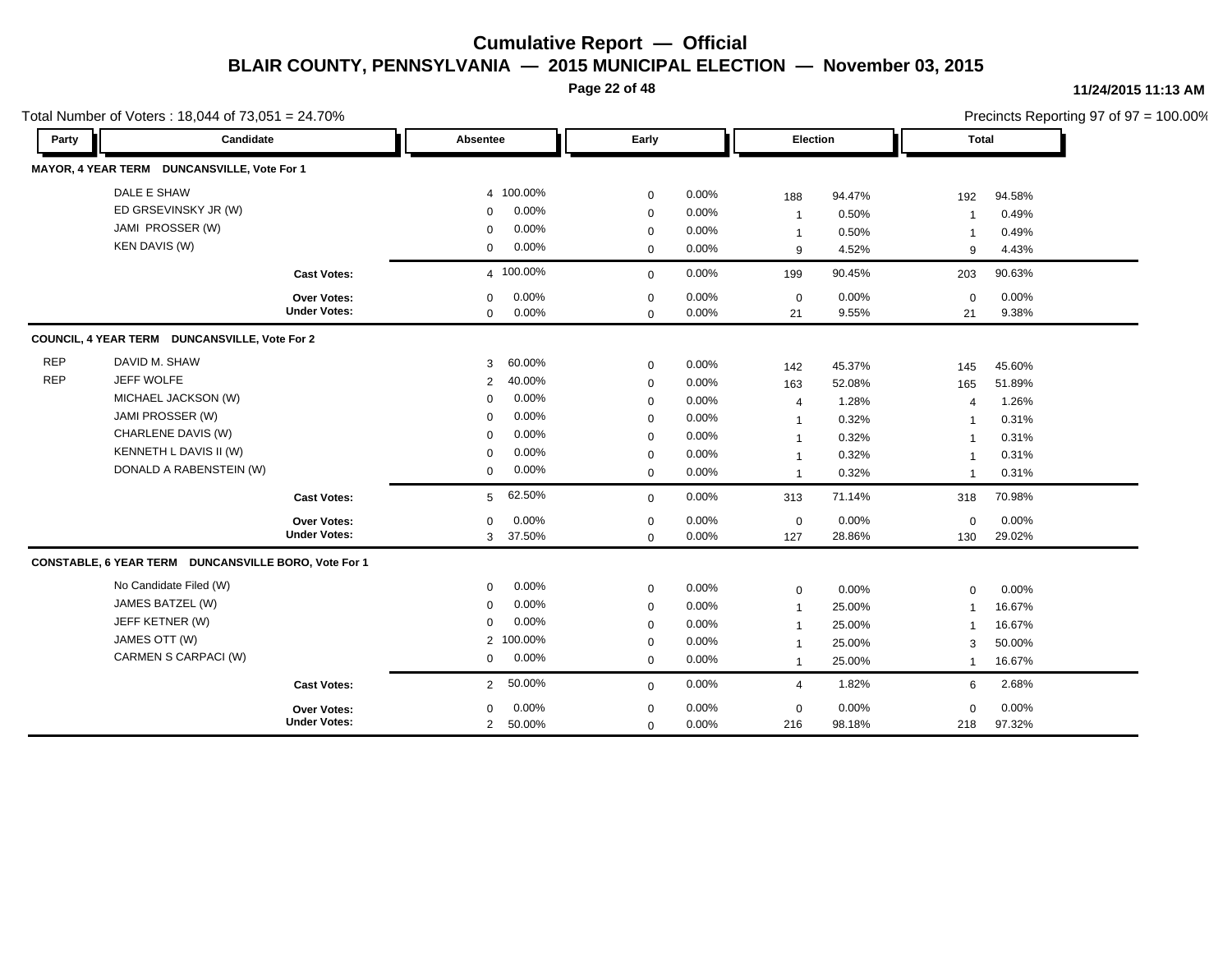**Page 23 of 48**

#### **11/24/2015 11:13 AM**

Total Number of Voters : 18,044 of 73,051 = 24.70%

Precincts Reporting 97 of 97 = 100.00% **Party Candidate Absentee Early Election Total SUPERVISOR, 6 YEAR TERM FRANKSTOWN, Vote For 1** REP GEORGE W HENRY, JR 35 97.22% 0 0.00% 1,024 98.94% 1,059 98.88% PATRICK BACTELL (W) 0 0.00% 0 0.00% 1 0.10% 1 0.09% JIM BAKER (W) 0 0.00% 0 0.00% 1 0.10% 1 0.09% ROB BEATTY (W) 0 0.00% 0 0.00% 1 0.10% 1 0.09% 1 PAUL LUTHER (W) 0 0.00% 0 0.00% 1 0.10% 1 0.09% RON SHOOP (W) 0 0.00% 0 0.00% 1 0.10% 1 0.09% 1 JOHN SWOPE (W) 0 0.00% 0 0.00% 2 0.19% 2 0.19% RACHEL WAGNER (W) 0 0.00% 0 0.00% 1 0.10% 1 0.09% DENNY WALL (W) 0 0.00% 0 0.00% 1 0.10% 1 0.09% KEN WERTZ (W) 0 0.00% 0 0.00% 2 0.19% 2 0.19% FORREST HUGG (W) 1 2.78% 0 0.00% 0 0.00% 1 0.09% **Cast Votes:** 36 83.72% 0 0.00% 1,035 77.82% 1,071 78.00% 302 22.00% 22.18% 0 0.00% 295 0.00% 0 0.00% **Under Votes: Over Votes:** 16.28% 7  $0.00\%$  0.00% 0.00% 0.00% 0.00% 0.00%  $0$  0.00%  $0\qquad 0.00\%$  $0.00\%$ **AUDITOR, 6 YEAR TERM FRANKSTOWN, Vote For 1** REP JAMES CALLAHAN 37 97.37% 0 0.00% 1,083 99.82% 1,120 99.73% STEVE HESS (W) 0 0.00% 0 0.00% 1 0.09% 1 0.09% STEVE WEYANDT (W) 0 0.00% 0 0.00% 1 0.09% 1 0.09% FORREST HUGG (W) 1 2.63% 0 0.00% 0 0.00% 1 0.09% **Cast Votes:** 38 88.37% 0 0.00% 1,085 81.58% 1,123 81.79% 250 18.21% 18.42% 0 0.00% 245 0.00% 0 0.00% **Under Votes: Over Votes:** 11.63% 5  $0.00\%$  0.00% 0.00% 0.00% 0.00% 0.00%  $0$  0.00% 0 0.00% 0 0.00% **CONSTABLE, 6 YEAR TERM FRANKSTOWN TWP, Vote For 1** REP JOHN T DODSON 38 97.44% 0 0.00% 1,076 100.00% 1,114 99.91% FORREST HUGG (W) 1 2.56% 0 0.00% 0 0.00% 1 0.09% **Cast Votes:** 39 90.70% 0 0.00% 1,076 80.90% 1,115 81.21% 258 18.79% 19.10% 0 0.00% 254 0.00% 0 0.00% **Under Votes: Over Votes:** 9.30% 0  $0.00\%$  0.00% 0.00% 0.00% 0.00% 0.00% 0 0.00% 4 9.30% 0 0.00% **SUPERVISOR, 6 YEAR TERM FREEDOM, Vote For 1** REP ED BENDER 4 100.00% 0 0.00% 366 99.73% 370 99.73% JUSTIN NESIUS (W) 0 0.00% 0 0.00% 1 0.27% 1 0.27% **Cast Votes:** 4 100.00% 0 0.00% 367 84.37% 371 84.51% 68 15.49% 15.63% 0 0.00% 68 0.00%  $0\qquad 0.00\%$ **Under Votes: Over Votes:** 0 0.00% 0 0.00% 0.00%  $0.00\%$  0.00% 0.00% 0.00% 0.00% 0.00%  $0\qquad 0.00\%$  $0.00\%$  $\Omega$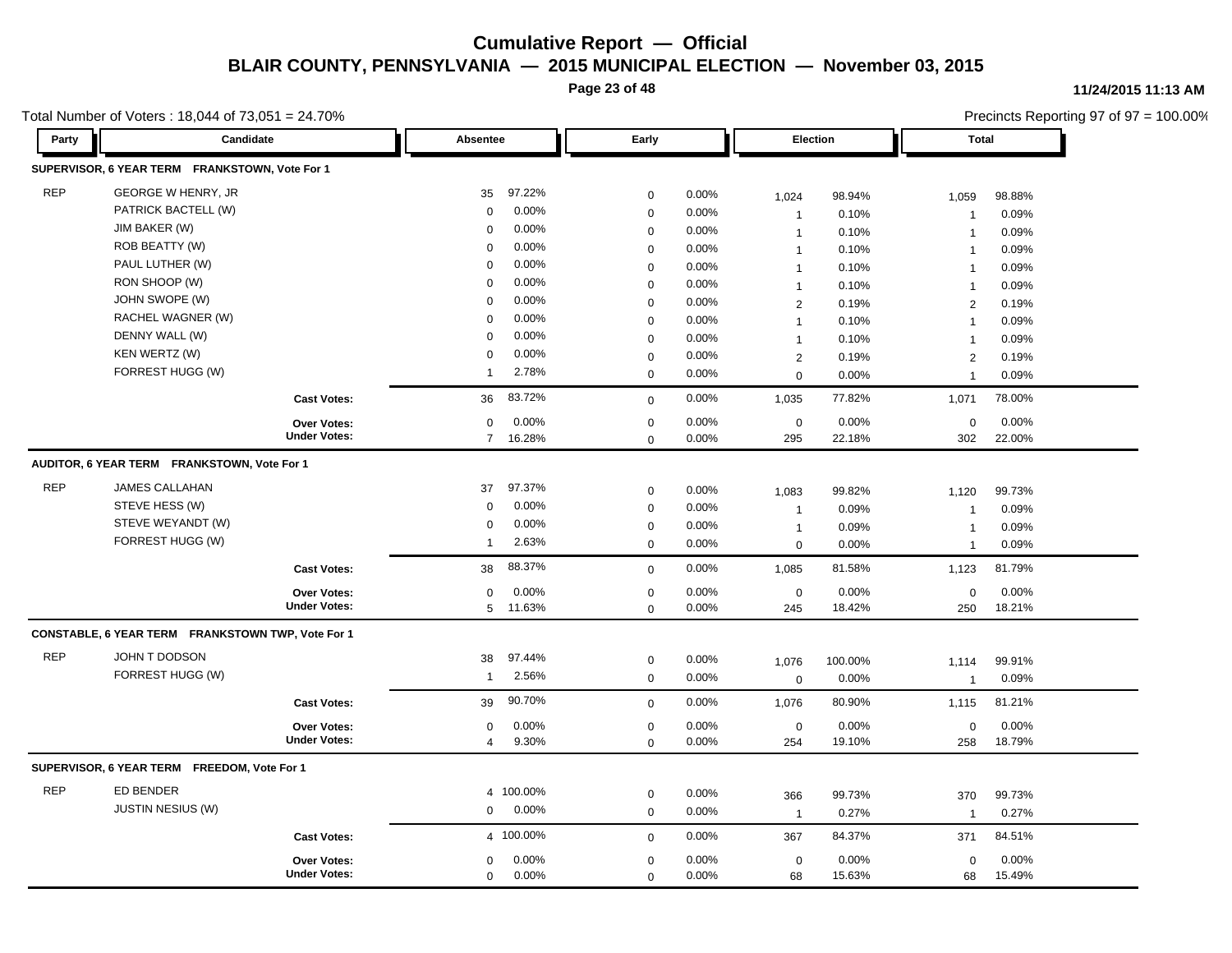**Page 24 of 48**

|            | Total Number of Voters: 18,044 of 73,051 = 24.70%  |                                    |                                                |                            |                |                   |                 |                | Precincts Reporting 97 of 97 = 100.00% |  |
|------------|----------------------------------------------------|------------------------------------|------------------------------------------------|----------------------------|----------------|-------------------|-----------------|----------------|----------------------------------------|--|
| Party      | Candidate                                          |                                    | Absentee                                       | Early                      |                |                   | Election        | <b>Total</b>   |                                        |  |
|            | AUDITOR, 6 YEAR TERM FREEDOM, Vote For 1           |                                    |                                                |                            |                |                   |                 |                |                                        |  |
| <b>REP</b> | NANCY REPLOGLE                                     |                                    | 3 100.00%                                      | $\mathbf 0$                | 0.00%          | 367               | 100.00%         | 370            | 100.00%                                |  |
|            |                                                    | <b>Cast Votes:</b>                 | 75.00%<br>3                                    | $\mathbf 0$                | 0.00%          | 367               | 84.37%          | 370            | 84.28%                                 |  |
|            |                                                    | Over Votes:<br><b>Under Votes:</b> | 0.00%<br>$\mathbf 0$<br>25.00%<br>$\mathbf{1}$ | $\pmb{0}$<br>$\mathbf 0$   | 0.00%<br>0.00% | $\pmb{0}$<br>68   | 0.00%<br>15.63% | 0<br>69        | 0.00%<br>15.72%                        |  |
|            | AUDITOR, 2 YEAR UNEXPIRED TERM FREEDOM, Vote For 1 |                                    |                                                |                            |                |                   |                 |                |                                        |  |
| <b>REP</b> | RICHARD WEYANT                                     |                                    | 4 100.00%                                      | $\mathbf 0$                | 0.00%          | 357               | 100.00%         | 361            | 100.00%                                |  |
|            |                                                    | <b>Cast Votes:</b>                 | 4 100.00%                                      | $\mathbf 0$                | 0.00%          | 357               | 82.07%          | 361            | 82.23%                                 |  |
|            |                                                    | Over Votes:<br><b>Under Votes:</b> | 0.00%<br>$\mathbf 0$<br>0.00%<br>$\mathbf 0$   | $\mathbf 0$<br>$\mathbf 0$ | 0.00%<br>0.00% | $\mathbf 0$<br>78 | 0.00%<br>17.93% | 0<br>78        | 0.00%<br>17.77%                        |  |
|            | CONSTABLE, 6 YEAR TERM FREEDOM TWP, Vote For 1     |                                    |                                                |                            |                |                   |                 |                |                                        |  |
|            | No Candidate Filed (W)                             |                                    | 0.00%<br>$\mathbf 0$                           | $\mathbf 0$                | 0.00%          | $\mathbf 0$       | 0.00%           | $\mathbf 0$    | 0.00%                                  |  |
|            | RAY BENTON (W)                                     |                                    | 0.00%<br>$\mathbf 0$                           | $\mathbf 0$                | 0.00%          | $\overline{1}$    | 6.25%           | $\overline{1}$ | 6.25%                                  |  |
|            | SABRENA BEYER (W)                                  |                                    | 0.00%<br>$\Omega$                              | $\mathbf 0$                | 0.00%          | $\mathbf 1$       | 6.25%           | -1             | 6.25%                                  |  |
|            | SCOTT CALDWELL (W)                                 |                                    | 0.00%<br>$\mathbf 0$                           | $\mathbf 0$                | 0.00%          | $\overline{1}$    | 6.25%           | -1             | 6.25%                                  |  |
|            | STEVE DALANSKY (W)                                 |                                    | 0.00%<br>$\Omega$                              | $\mathbf 0$                | 0.00%          | $\mathbf 1$       | 6.25%           | -1             | 6.25%                                  |  |
|            | TERRY DILLINGER (W)                                |                                    | 0.00%<br>$\mathbf 0$                           | $\mathbf 0$                | 0.00%          | $\overline{1}$    | 6.25%           | -1             | 6.25%                                  |  |
|            | LORI HEATLEY FLAUGH (W)                            |                                    | 0.00%<br>$\Omega$                              | $\mathbf 0$                | 0.00%          | $\mathbf 1$       | 6.25%           | -1             | 6.25%                                  |  |
|            | <b>KENDRA GROVE (W)</b>                            |                                    | 0.00%<br>$\mathbf 0$                           | $\pmb{0}$                  | 0.00%          | $\overline{1}$    | 6.25%           | 1              | 6.25%                                  |  |
|            | TIMOTHY HAZENSTAB (W)                              |                                    | 0.00%<br>$\mathbf 0$                           | $\mathbf 0$                | 0.00%          | $\overline{1}$    | 6.25%           | $\mathbf 1$    | 6.25%                                  |  |
|            | BEN HOOVER (W)                                     |                                    | 0.00%<br>$\mathbf 0$                           | $\mathbf 0$                | 0.00%          | $\mathbf{1}$      | 6.25%           | $\overline{1}$ | 6.25%                                  |  |
|            | SHAWN D MCGINNIS (W)                               |                                    | 0.00%<br>$\mathbf 0$                           | $\mathbf 0$                | 0.00%          | $\mathbf 1$       | 6.25%           | -1             | 6.25%                                  |  |
|            | <b>BRANDON SLIKO (W)</b>                           |                                    | 0.00%<br>$\mathbf 0$                           | $\mathbf 0$                | 0.00%          | $\mathbf{1}$      | 6.25%           | $\overline{1}$ | 6.25%                                  |  |
|            | WILLARD J THOMPSON (W)                             |                                    | 0.00%<br>$\Omega$                              | $\mathbf 0$                | 0.00%          | $\mathbf 1$       | 6.25%           | -1             | 6.25%                                  |  |
|            | ANDY WAGGLE (W)                                    |                                    | 0.00%<br>$\mathbf 0$                           | $\mathbf 0$                | 0.00%          | $\overline{1}$    | 6.25%           | 1              | 6.25%                                  |  |
|            | <b>JASON WEYANT (W)</b>                            |                                    | 0.00%<br>$\mathbf 0$                           | $\mathbf 0$                | 0.00%          | $\mathbf{1}$      | 6.25%           | -1             | 6.25%                                  |  |
|            | RICHARD WEYANT (W)                                 |                                    | 0.00%<br>$\mathbf 0$                           | $\mathbf 0$                | 0.00%          | $\overline{2}$    | 12.50%          | 2              | 12.50%                                 |  |
|            |                                                    | <b>Cast Votes:</b>                 | 0.00%<br>$\mathbf 0$                           | $\mathbf 0$                | 0.00%          | 16                | 3.68%           | 16             | 3.64%                                  |  |
|            |                                                    | Over Votes:                        | 0.00%<br>$\mathbf 0$                           | $\mathbf 0$                | 0.00%          | $\mathbf 0$       | 0.00%           | 0              | 0.00%                                  |  |
|            |                                                    | <b>Under Votes:</b>                | 4 100.00%                                      | $\mathbf 0$                | 0.00%          | 419               | 96.32%          | 423            | 96.36%                                 |  |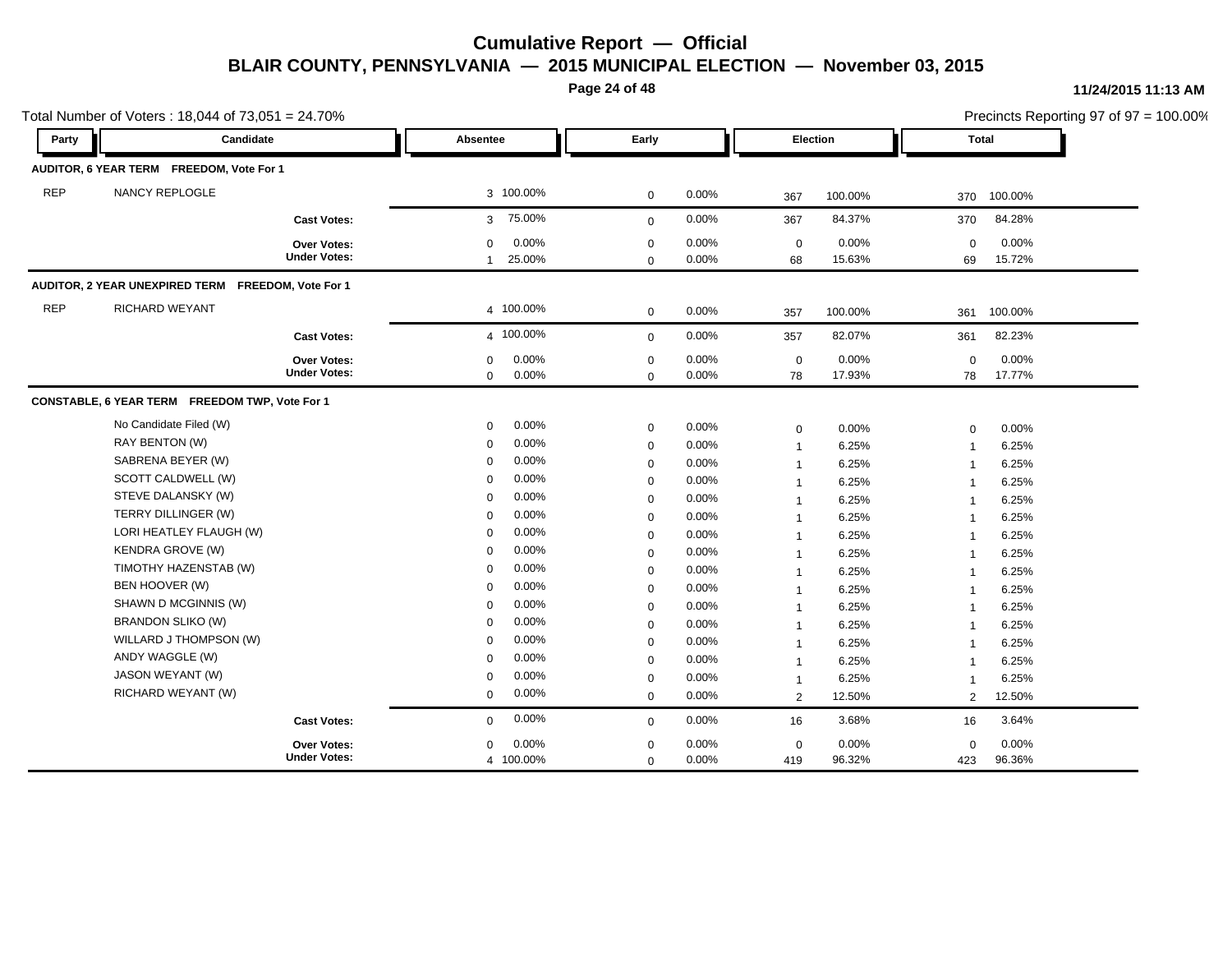**Page 25 of 48**

#### **11/24/2015 11:13 AM**

Precincts Reporting 97 of 97 = 100.00%

| Party      | Candidate                                         |                     | Absentee               | Early            |       | <b>Election</b> |        | Total                   | $r$ ignition reporting $37$ or $37 = 100.00$ <i>K</i> |
|------------|---------------------------------------------------|---------------------|------------------------|------------------|-------|-----------------|--------|-------------------------|-------------------------------------------------------|
|            | SUPERVISOR, 6 YEAR TERM GREENFIELD, Vote For 1    |                     |                        |                  |       |                 |        |                         |                                                       |
|            | <b>RAY S BENTON</b>                               |                     | 3 100.00%              | $\mathbf 0$      | 0.00% |                 | 96.89% |                         | 96.91%                                                |
|            | ALTON EBERSOLE (W)                                |                     | 0.00%<br>$\Omega$      | $\mathbf 0$      | 0.00% | 405<br>6        | 1.44%  | 408<br>6                | 1.43%                                                 |
|            | JORDAN OLDHAM (W)                                 |                     | 0.00%<br>$\Omega$      | $\mathbf 0$      | 0.00% | 5               | 1.20%  | 5                       | 1.19%                                                 |
|            | JAMES CARSON (W)                                  |                     | 0.00%<br>$\Omega$      | $\mathbf 0$      | 0.00% | $\mathbf{1}$    | 0.24%  | $\mathbf 1$             | 0.24%                                                 |
|            | <b>MARLYN GRAFFIUS (W)</b>                        |                     | 0.00%<br>$\mathbf 0$   | $\Omega$         | 0.00% | $\mathbf{1}$    | 0.24%  | $\overline{\mathbf{1}}$ | 0.24%                                                 |
|            |                                                   | <b>Cast Votes:</b>  | 3 100.00%              | $\mathbf 0$      | 0.00% | 418             | 90.67% | 421                     | 90.73%                                                |
|            |                                                   | Over Votes:         | 0.00%<br>$\Omega$      | $\mathbf 0$      | 0.00% | $\mathbf 0$     | 0.00%  | $\mathbf 0$             | 0.00%                                                 |
|            |                                                   | <b>Under Votes:</b> | 0.00%<br>$\mathbf 0$   | $\mathbf 0$      | 0.00% | 43              | 9.33%  | 43                      | 9.27%                                                 |
|            | AUDITOR, 6 YEAR TERM GREENFIELD, Vote For 1       |                     |                        |                  |       |                 |        |                         |                                                       |
|            | No Candidate Filed (W)                            |                     | 0.00%<br>0             | $\boldsymbol{0}$ | 0.00% | $\mathbf 0$     | 0.00%  | $\mathbf 0$             | 0.00%                                                 |
|            | HELEN BETAR (W)                                   |                     | 0.00%<br>$\mathbf 0$   | $\mathbf 0$      | 0.00% | $\overline{2}$  | 15.38% | 2                       | 15.38%                                                |
|            | ANITA EMEIGH (W)                                  |                     | 0.00%<br>$\mathbf 0$   | $\mathbf 0$      | 0.00% | $\mathbf{1}$    | 7.69%  | $\overline{1}$          | 7.69%                                                 |
|            | <b>GRACE HELSEL (W)</b>                           |                     | 0.00%<br>$\Omega$      | $\mathbf 0$      | 0.00% | $\mathbf{1}$    | 7.69%  | $\mathbf 1$             | 7.69%                                                 |
|            | WILLIAM LIGHTNER (W)                              |                     | 0.00%<br>$\Omega$      | $\mathbf 0$      | 0.00% | 2               | 15.38% | $\overline{2}$          | 15.38%                                                |
|            | ROGER LINGENFELTER (W)                            |                     | 0.00%<br>$\Omega$      | $\mathbf 0$      | 0.00% | $\mathbf{1}$    | 7.69%  | $\mathbf{1}$            | 7.69%                                                 |
|            | TROY MCMULLEN (W)                                 |                     | 0.00%<br>$\Omega$      | $\mathbf 0$      | 0.00% | $\mathbf{1}$    | 7.69%  | $\overline{\mathbf{1}}$ | 7.69%                                                 |
|            | JORDAN OLDHAM (W)                                 |                     | 0.00%<br>$\Omega$      | $\mathbf 0$      | 0.00% | $\mathbf{1}$    | 7.69%  | $\overline{1}$          | 7.69%                                                 |
|            | EARL RICHARDS (W)                                 |                     | 0.00%<br>$\Omega$      | $\mathbf 0$      | 0.00% | $\mathbf{1}$    | 7.69%  | $\overline{1}$          | 7.69%                                                 |
|            | STEVEN OAKES (W)                                  |                     | 0.00%<br>$\Omega$      | $\mathbf 0$      | 0.00% | $\mathbf{1}$    | 7.69%  | $\overline{1}$          | 7.69%                                                 |
|            | JAMES LEONARDDDD (W)                              |                     | 0.00%<br>$\Omega$      | $\mathbf 0$      | 0.00% | $\mathbf{1}$    | 7.69%  | -1                      | 7.69%                                                 |
|            | FLORENCE VAHEY (W)                                |                     | 0.00%<br>$\mathbf 0$   | $\mathbf 0$      | 0.00% | $\mathbf{1}$    | 7.69%  | $\mathbf 1$             | 7.69%                                                 |
|            |                                                   | <b>Cast Votes:</b>  | 0.00%<br>$\mathsf 0$   | $\mathbf 0$      | 0.00% | 13              | 2.82%  | 13                      | 2.80%                                                 |
|            |                                                   | Over Votes:         | 0.00%<br>0             | $\mathbf 0$      | 0.00% | $\mathbf 0$     | 0.00%  | $\mathbf 0$             | 0.00%                                                 |
|            |                                                   | <b>Under Votes:</b> | 3 100.00%              | $\mathbf 0$      | 0.00% | 448             | 97.18% | 451                     | 97.20%                                                |
|            | CONSTABLE, 6 YEAR TERM GREENFIELD TWP, Vote For 1 |                     |                        |                  |       |                 |        |                         |                                                       |
| <b>REP</b> | <b>KIMBERLY J BENTON</b>                          |                     | 2 100.00%              | $\mathbf 0$      | 0.00% | 363             | 98.64% | 365                     | 98.65%                                                |
|            | JAMES CARSON (W)                                  |                     | 0.00%<br>$\mathbf 0$   | $\mathbf 0$      | 0.00% | $\mathbf{1}$    | 0.27%  | $\overline{1}$          | 0.27%                                                 |
|            | RODNEY DIBERT (W)                                 |                     | 0.00%<br>$\mathbf 0$   | $\mathbf 0$      | 0.00% | $\mathbf{1}$    | 0.27%  | $\overline{1}$          | 0.27%                                                 |
|            | STEVE OAKS (W)                                    |                     | 0.00%<br>$\mathbf 0$   | $\mathbf 0$      | 0.00% | $\mathbf{1}$    | 0.27%  | $\overline{1}$          | 0.27%                                                 |
|            | JASON WEYANT (W)                                  |                     | 0.00%<br>$\mathbf 0$   | $\mathbf 0$      | 0.00% | 2               | 0.54%  | 2                       | 0.54%                                                 |
|            |                                                   | <b>Cast Votes:</b>  | 66.67%<br>$2^{\circ}$  | $\mathbf 0$      | 0.00% | 368             | 79.83% | 370                     | 79.74%                                                |
|            |                                                   | Over Votes:         | 0.00%<br>$\mathbf 0$   | $\mathbf 0$      | 0.00% | $\mathbf 0$     | 0.00%  | $\mathbf 0$             | 0.00%                                                 |
|            |                                                   | <b>Under Votes:</b> | 33.33%<br>$\mathbf{1}$ | $\mathbf 0$      | 0.00% | 93              | 20.17% | 94                      | 20.26%                                                |

Total Number of Voters : 18,044 of 73,051 = 24.70%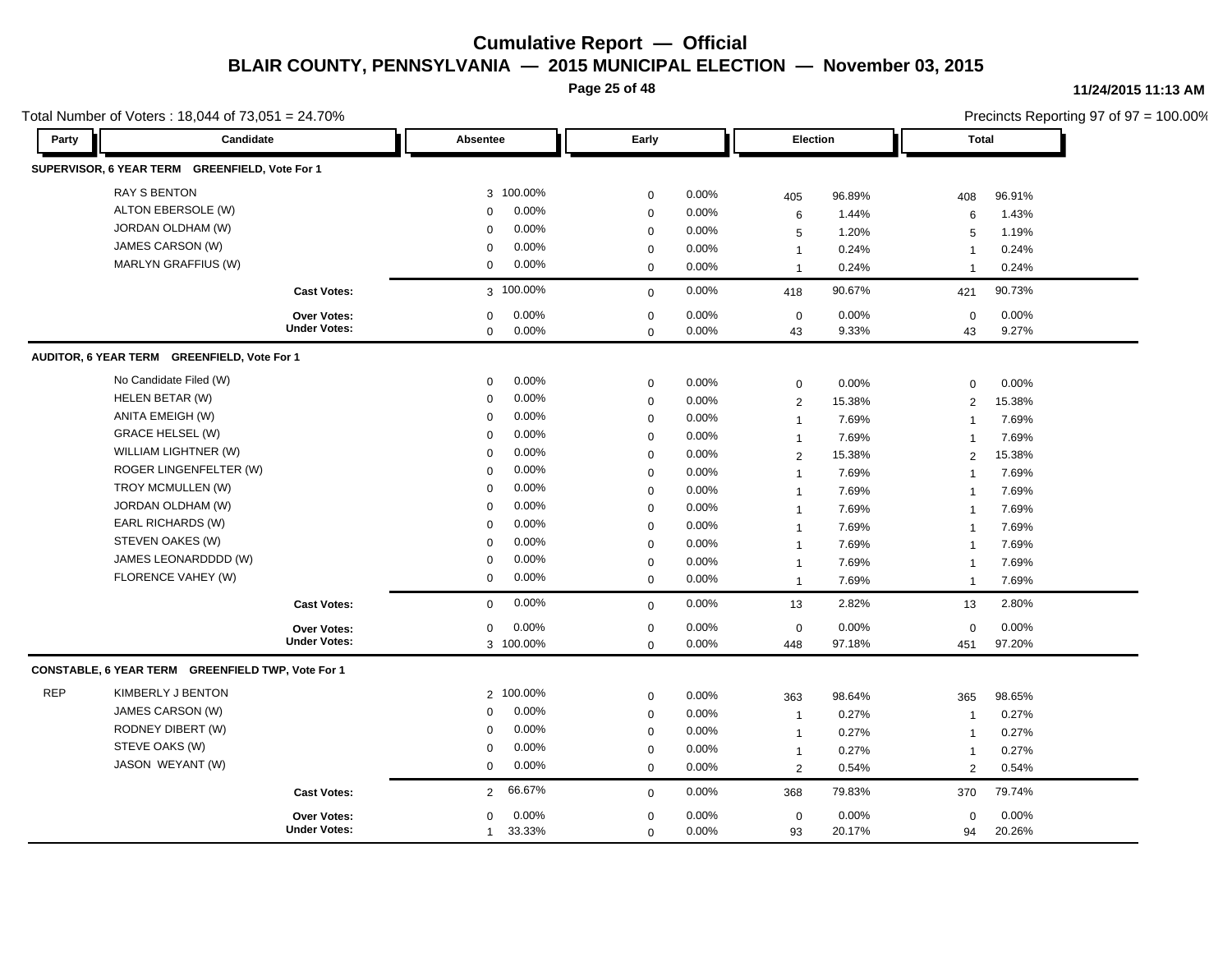**Page 26 of 48**

#### **11/24/2015 11:13 AM**

 $= 100.00\%$ 

|            | Total Number of Voters: 18,044 of 73,051 = 24.70%           |                                           |                           |              |          |                 |        | Precincts Reporting 97 of 97 = 100.00% |        |  |
|------------|-------------------------------------------------------------|-------------------------------------------|---------------------------|--------------|----------|-----------------|--------|----------------------------------------|--------|--|
| Party      | Candidate                                                   |                                           | Absentee                  | Early        |          | <b>Election</b> |        | <b>Total</b>                           |        |  |
|            | COUNCIL, WARD 1, 4 YEAR TERM HOLLIDAYSBURG WD 1, Vote For 1 |                                           |                           |              |          |                 |        |                                        |        |  |
| <b>REP</b> | <b>JOSEPH POMPA</b>                                         |                                           | 1 100.00%                 | 0            | 0.00%    | 49              | 98.00% | 50                                     | 98.04% |  |
|            | DREW T DODSON (W)                                           |                                           | 0.00%<br>$\mathbf 0$      | $\mathbf 0$  | 0.00%    | $\overline{1}$  | 2.00%  | $\overline{1}$                         | 1.96%  |  |
|            |                                                             | <b>Cast Votes:</b>                        | 1 100.00%                 |              | 0.00%    | 50              | 71.43% | 51                                     | 71.83% |  |
|            |                                                             |                                           |                           | $\mathbf 0$  |          |                 |        |                                        |        |  |
|            |                                                             | Over Votes:<br><b>Under Votes:</b>        | 0.00%<br>$\mathbf 0$      | $\mathbf 0$  | 0.00%    | $\mathbf 0$     | 0.00%  | $\mathbf 0$                            | 0.00%  |  |
|            |                                                             |                                           | $\mathbf 0$<br>$0.00\%$   | $\mathbf 0$  | 0.00%    | 20              | 28.57% | 20                                     | 28.17% |  |
|            | COUNCIL, WARD 3, 4 YEAR TERM HOLLIDAYSBURG WD 3, Vote For 1 |                                           |                           |              |          |                 |        |                                        |        |  |
| <b>REP</b> | <b>PATRICK PLUMMER</b>                                      |                                           | 33.33%<br>$\mathbf{1}$    | 0            | 0.00%    | 38              | 77.55% | 39                                     | 75.00% |  |
|            | DREW DODSON (W)                                             |                                           | 66.67%<br>2               | $\mathbf 0$  | 0.00%    | 11              | 22.45% | 13                                     | 25.00% |  |
|            |                                                             | <b>Cast Votes:</b>                        | 75.00%<br>3               | $\mathbf{0}$ | 0.00%    | 49              | 87.50% | 52                                     | 86.67% |  |
|            |                                                             |                                           | 0.00%<br>$\mathbf 0$      | $\mathbf 0$  | 0.00%    | $\mathbf 0$     | 0.00%  | $\mathbf 0$                            | 0.00%  |  |
|            |                                                             | <b>Over Votes:</b><br><b>Under Votes:</b> | 25.00%<br>$\mathbf{1}$    | $\mathbf 0$  | 0.00%    | $\overline{7}$  | 12.50% | 8                                      | 13.33% |  |
|            |                                                             |                                           |                           |              |          |                 |        |                                        |        |  |
|            | <b>COUNCIL, WARD 4, 2 YEAR UNEXPIRED TERM</b>               | HOLLIDAYSBURG WD 4, Vote For 1            |                           |              |          |                 |        |                                        |        |  |
| <b>DEM</b> | <b>JAMES GERRAUGHTY</b>                                     |                                           | 33.33%<br>$\overline{2}$  | 0            | 0.00%    | 68              | 38.64% | 70                                     | 38.46% |  |
| <b>REP</b> | <b>SEAN BURKE</b>                                           |                                           | 66.67%<br>$\overline{4}$  | $\mathbf 0$  | 0.00%    | 105             | 59.66% | 109                                    | 59.89% |  |
|            | DREW DODSON (W)                                             |                                           | 0.00%<br>$\mathbf 0$      | $\mathbf 0$  | 0.00%    | $\overline{1}$  | 0.57%  | $\overline{1}$                         | 0.55%  |  |
|            | JAMES HUFF III (W)                                          |                                           | $0.00\%$<br>$\mathbf 0$   | 0            | 0.00%    | $\mathbf{1}$    | 0.57%  | $\mathbf{1}$                           | 0.55%  |  |
|            | JOEL KOSS (W)                                               |                                           | $0.00\%$<br>$\mathbf 0$   | $\mathbf 0$  | 0.00%    | $\overline{1}$  | 0.57%  | $\overline{1}$                         | 0.55%  |  |
|            |                                                             | <b>Cast Votes:</b>                        | 6 100.00%                 | $\mathbf 0$  | 0.00%    | 176             | 96.70% | 182                                    | 96.81% |  |
|            |                                                             | Over Votes:                               | $\mathbf 0$<br>0.00%      | $\mathbf 0$  | 0.00%    | $\mathbf 0$     | 0.00%  | $\mathbf 0$                            | 0.00%  |  |
|            |                                                             | <b>Under Votes:</b>                       | $\mathbf 0$<br>$0.00\%$   | $\mathbf 0$  | 0.00%    | 6               | 3.30%  | 6                                      | 3.19%  |  |
|            | COUNCIL, WARD 5, 4 YEAR TERM HOLLIDAYSBURG WD 5, Vote For 1 |                                           |                           |              |          |                 |        |                                        |        |  |
| <b>REP</b> | MARK L SHAWLEY                                              |                                           | 10 100.00%                | $\mathbf 0$  | 0.00%    | 124             | 99.20% | 134                                    | 99.26% |  |
|            | PHILLIP D SIPES (W)                                         |                                           | 0.00%<br>$\mathbf 0$      | $\mathbf 0$  | $0.00\%$ | $\overline{1}$  | 0.80%  | $\overline{1}$                         | 0.74%  |  |
|            |                                                             | <b>Cast Votes:</b>                        | 83.33%<br>10 <sup>1</sup> | $\mathbf 0$  | 0.00%    | 125             | 86.21% | 135                                    | 85.99% |  |
|            |                                                             | Over Votes:                               | 0.00%<br>$\mathbf 0$      | $\mathbf 0$  | 0.00%    | $\pmb{0}$       | 0.00%  | $\mathbf 0$                            | 0.00%  |  |
|            |                                                             | <b>Under Votes:</b>                       | $2^{\circ}$<br>16.67%     | $\mathbf 0$  | 0.00%    | 20              | 13.79% | 22                                     | 14.01% |  |
|            | COUNCIL, WARD 7, 4 YEAR TERM HOLLIDAYSBURG WD 7, Vote For 1 |                                           |                           |              |          |                 |        |                                        |        |  |
|            |                                                             |                                           |                           |              |          |                 |        |                                        |        |  |
| <b>REP</b> | JEFFREY KETNER                                              |                                           | 1 100.00%                 | $\mathbf 0$  | 0.00%    | 139             | 97.89% | 140                                    | 97.90% |  |
|            | MITCH JOHNS (W)                                             |                                           | $0.00\%$<br>$\mathbf 0$   | $\mathbf 0$  | 0.00%    | $\overline{1}$  | 0.70%  | $\mathbf{1}$                           | 0.70%  |  |
|            | JEFF LEONARD (W)                                            |                                           | 0.00%<br>$\mathbf 0$      | 0            | 0.00%    | $\overline{1}$  | 0.70%  | $\overline{1}$                         | 0.70%  |  |
|            | JEFF MILLER (W)                                             |                                           | 0.00%<br>$\mathsf 0$      | 0            | 0.00%    | $\overline{1}$  | 0.70%  | $\mathbf{1}$                           | 0.70%  |  |
|            |                                                             | <b>Cast Votes:</b>                        | 50.00%<br>$\overline{1}$  | $\mathbf{0}$ | 0.00%    | 142             | 89.31% | 143                                    | 88.82% |  |
|            |                                                             | <b>Over Votes:</b>                        | 0.00%<br>$\mathbf 0$      | 0            | 0.00%    | $\mathbf 0$     | 0.00%  | $\mathbf 0$                            | 0.00%  |  |
|            |                                                             | <b>Under Votes:</b>                       | 50.00%<br>$\overline{1}$  | $\mathbf 0$  | 0.00%    | 17              | 10.69% | 18                                     | 11.18% |  |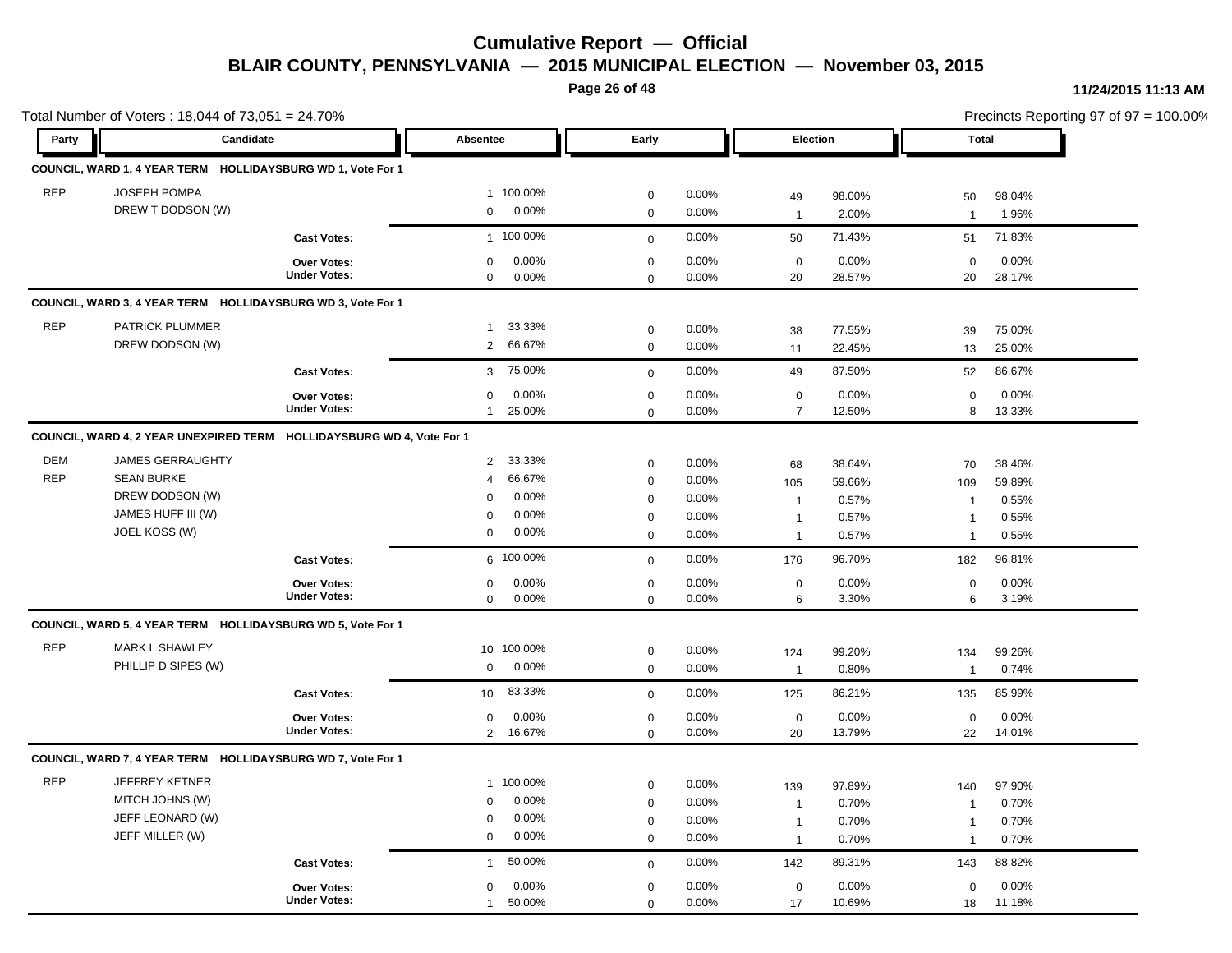**Page 27 of 48**

**11/24/2015 11:13 AM**

Total Number of Voters : 18,044 of 73,051 = 24.70%

Precincts Reporting 97 of 97 = 100.00% **Party Candidate Absentee Early Election Total CONSTABLE, 6 YEAR TERM HOLLIDAYSBURG BORO, Vote For 1** No Candidate Filed (W) 0 0.00% 0 0.00% 0 0.00% 0 0.00% PERRY CORLE (W) 0 0.00% 0 0.00% 3 12.50% 3 12.00% DREW DODSON (W) 0 0.00% 0 0.00% 2 8.33% 2 8.00% JEREMY DODSON (W) 0 0.00% 0 0.00% 1 4.17% 1 4.00% MICHAEL EARDLEY (W) 0 0.00% 0 0.00% 1 4.17% 1 4.00% DAVID GORMAN (W) 0 0.00% 0 0.00% 1 4.17% 1 4.00% JOE GRASSI (W) 0 0.00% 0 0.00% 1 4.17% 1 4.00% JAMES HUFF II (W) 0 0.00% 0 0.00% 1 4.17% 1 4.00% EUGENE JOHNS (W) 0 0.00% 0 0.00% 1 4.17% 1 4.00% JOSHUA KRIDER (W) 0 0.00% 0 0.00% 1 4.17% 1 4.00% KERRY LEYDIG (W) 0 0.00% 0 0.00% 3 12.50% 3 12.00% GREG MIELNIK (W) 0 0.00% 0 0.00% 1 4.17% 1 4.00% JASON B MOCK (W) 0 0.00% 0 0.00% 2 8.33% 2 8.00% A PAUL PLUMMER (W) 0 0.00% 0 0.00% 1 4.17% 1 4.00% STUART ROBERTS (W) 0 0.00% 0 0.00% 1 4.17% 1 4.00% ROBERT N ROBINSON (W) 0 0.00% 0 0.00% 2 8.33% 2 8.00% ERIC SRAL (W) 0 0.00% 0 0.00% 1 4.17% 1 4.00% AMY WEBSTER (W) 0 0.00% 0 0.00% 1 4.17% 1 4.00% JOHN C BARTON (W) 1 100.00% 0 0.00% 0 0.00% 1 4.00% **Cast Votes:** 1 1.85% 0 0.00% 24 2.54% 25 2.51% 973 97.49% 97.46% 0 0.00% 920 0.00% 0 0.00% **Under Votes: Over Votes:** 98.15% 53  $0.00\%$  0.00% 0.00% 0.00% 0.00% 0.00% 0 0.00% 0 0.00%  $0.00\%$ **SUPERVISOR, 6 YEAR TERM HUSTON, Vote For 1** GERALD A BURKET 2 100.00% 0 0.00% 176 100.00% 178 100.00% **Cast Votes:** 2 100.00% 0 0.00% 176 93.62% 178 93.68% 12 6.32% 6.38% 0 0.00% 12 0.00% 0 0.00% **Under Votes: Over Votes:** 0 0.00% 0 0.00%  $0.00\%$  0.00% 0.00% 0.00% 0.00% 0.00% 0 0.00% 0 0.00%  $0.00\%$ **AUDITOR, 6 YEAR TERM HUSTON, Vote For 1** REP DONNA GIBSON 2 100.00% 0 0.00% 165 100.00% 167 100.00% **Cast Votes:** 2 100.00% 0 0.00% 165 87.77% 167 87.89% 23 12.11% 12.23% 0 0.00% 23 0.00% 0 0.00% **Under Votes: Over Votes:** 0.00%  $0.00\%$  0.00% 0.00% 0.00% 0.00% 0.00% 0 0.00% 0 0.00% 0 0.00% 0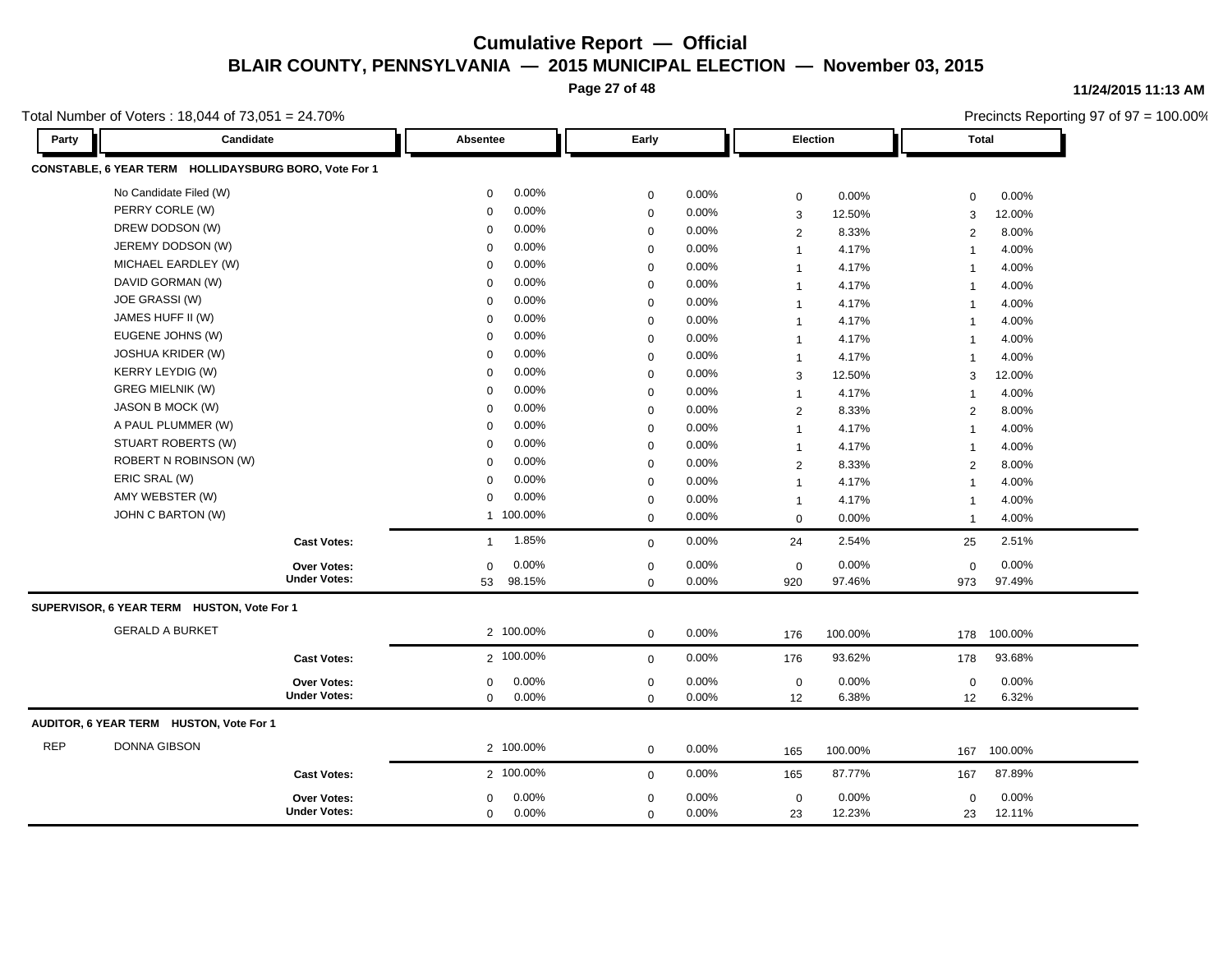**Page 28 of 48**

| Precincts Reporting 97 of $97 = 100.00\%$ |  |
|-------------------------------------------|--|
|-------------------------------------------|--|

|            | Total Number of Voters: 18,044 of 73,051 = 24.70% |                     |                |           |             |          |                  |         | Precincts Reporting 97 of 97 = 100.00% |         |  |
|------------|---------------------------------------------------|---------------------|----------------|-----------|-------------|----------|------------------|---------|----------------------------------------|---------|--|
| Party      | Candidate                                         |                     | Absentee       |           | Early       |          | Election         |         | <b>Total</b>                           |         |  |
|            | CONSTABLE, 6 YEAR TERM HUSTON TWP, Vote For 1     |                     |                |           |             |          |                  |         |                                        |         |  |
|            | No Candidate Filed (W)                            |                     | $\mathbf 0$    | 0.00%     | $\mathbf 0$ | $0.00\%$ | $\mathbf 0$      | 0.00%   | $\mathbf 0$                            | 0.00%   |  |
|            | DAVID TAYLOR (W)                                  |                     | 0              | 0.00%     | $\mathbf 0$ | 0.00%    | $\mathbf{1}$     | 50.00%  | -1                                     | 50.00%  |  |
|            | <b>ROBERT FRANELL (W)</b>                         |                     | 0              | 0.00%     | $\mathbf 0$ | 0.00%    | $\mathbf{1}$     | 50.00%  | $\overline{1}$                         | 50.00%  |  |
|            |                                                   | <b>Cast Votes:</b>  | $\mathbf 0$    | 0.00%     | $\mathbf 0$ | 0.00%    | 2                | 1.06%   | $\overline{2}$                         | 1.05%   |  |
|            |                                                   | Over Votes:         | $\mathbf 0$    | 0.00%     | $\mathbf 0$ | 0.00%    | $\boldsymbol{0}$ | 0.00%   | $\Omega$                               | 0.00%   |  |
|            |                                                   | <b>Under Votes:</b> |                | 2 100.00% | $\mathbf 0$ | 0.00%    | 186              | 98.94%  | 188                                    | 98.95%  |  |
|            | SUPERVISOR, 6 YEAR TERM JUNIATA, Vote For 1       |                     |                |           |             |          |                  |         |                                        |         |  |
| <b>REP</b> | <b>DAVID RIMBECK</b>                              |                     | $\mathbf{1}$   | 100.00%   | $\mathbf 0$ | $0.00\%$ | 131              | 99.24%  | 132                                    | 99.25%  |  |
|            | ALLAN STOMBAUGH (W)                               |                     | 0              | $0.00\%$  | $\mathbf 0$ | $0.00\%$ | $\mathbf{1}$     | 0.76%   | $\overline{1}$                         | 0.75%   |  |
|            |                                                   | <b>Cast Votes:</b>  | $\mathbf{1}$   | 50.00%    | $\mathbf 0$ | 0.00%    | 132              | 89.80%  | 133                                    | 89.26%  |  |
|            |                                                   | Over Votes:         | $\mathbf 0$    | 0.00%     | $\mathbf 0$ | 0.00%    | $\mathbf 0$      | 0.00%   | $\Omega$                               | 0.00%   |  |
|            |                                                   | <b>Under Votes:</b> | $\overline{1}$ | 50.00%    | $\mathbf 0$ | 0.00%    | 15               | 10.20%  | 16                                     | 10.74%  |  |
|            | AUDITOR, 6 YEAR TERM JUNIATA, Vote For 1          |                     |                |           |             |          |                  |         |                                        |         |  |
|            | No Candidate Filed (W)                            |                     | $\mathbf 0$    | 0.00%     | $\mathbf 0$ | 0.00%    | $\mathbf 0$      | 0.00%   | $\Omega$                               | 0.00%   |  |
|            | CHRIS ROGER (W)                                   |                     | 0              | 0.00%     | $\mathbf 0$ | $0.00\%$ | $\mathbf{1}$     | 100.00% | $\mathbf{1}$                           | 100.00% |  |
|            |                                                   | <b>Cast Votes:</b>  | $\mathbf 0$    | 0.00%     | $\mathbf 0$ | 0.00%    | $\mathbf{1}$     | 0.68%   | $\overline{1}$                         | 0.67%   |  |
|            |                                                   | <b>Over Votes:</b>  | $\mathbf 0$    | 0.00%     | $\mathbf 0$ | 0.00%    | 0                | 0.00%   | $\mathbf 0$                            | 0.00%   |  |
|            |                                                   | <b>Under Votes:</b> |                | 2 100.00% | $\mathbf 0$ | 0.00%    | 146              | 99.32%  | 148                                    | 99.33%  |  |
|            | CONSTABLE, 6 YEAR TERM JUNIATA TWP, Vote For 1    |                     |                |           |             |          |                  |         |                                        |         |  |
|            | No Candidate Filed (W)                            |                     | 0              | 0.00%     | $\mathbf 0$ | 0.00%    | $\mathbf 0$      | 0.00%   | $\mathbf 0$                            | 0.00%   |  |
|            |                                                   | <b>Cast Votes:</b>  | $\Omega$       | 0.00%     | $\mathbf 0$ | 0.00%    | $\mathbf 0$      | 0.00%   | $\mathbf 0$                            | 0.00%   |  |
|            |                                                   | Over Votes:         | $\mathbf 0$    | 0.00%     | $\mathbf 0$ | 0.00%    | $\boldsymbol{0}$ | 0.00%   | $\Omega$                               | 0.00%   |  |
|            |                                                   | <b>Under Votes:</b> |                | 2 100.00% | $\mathbf 0$ | 0.00%    | 147              | 100.00% | 149                                    | 100.00% |  |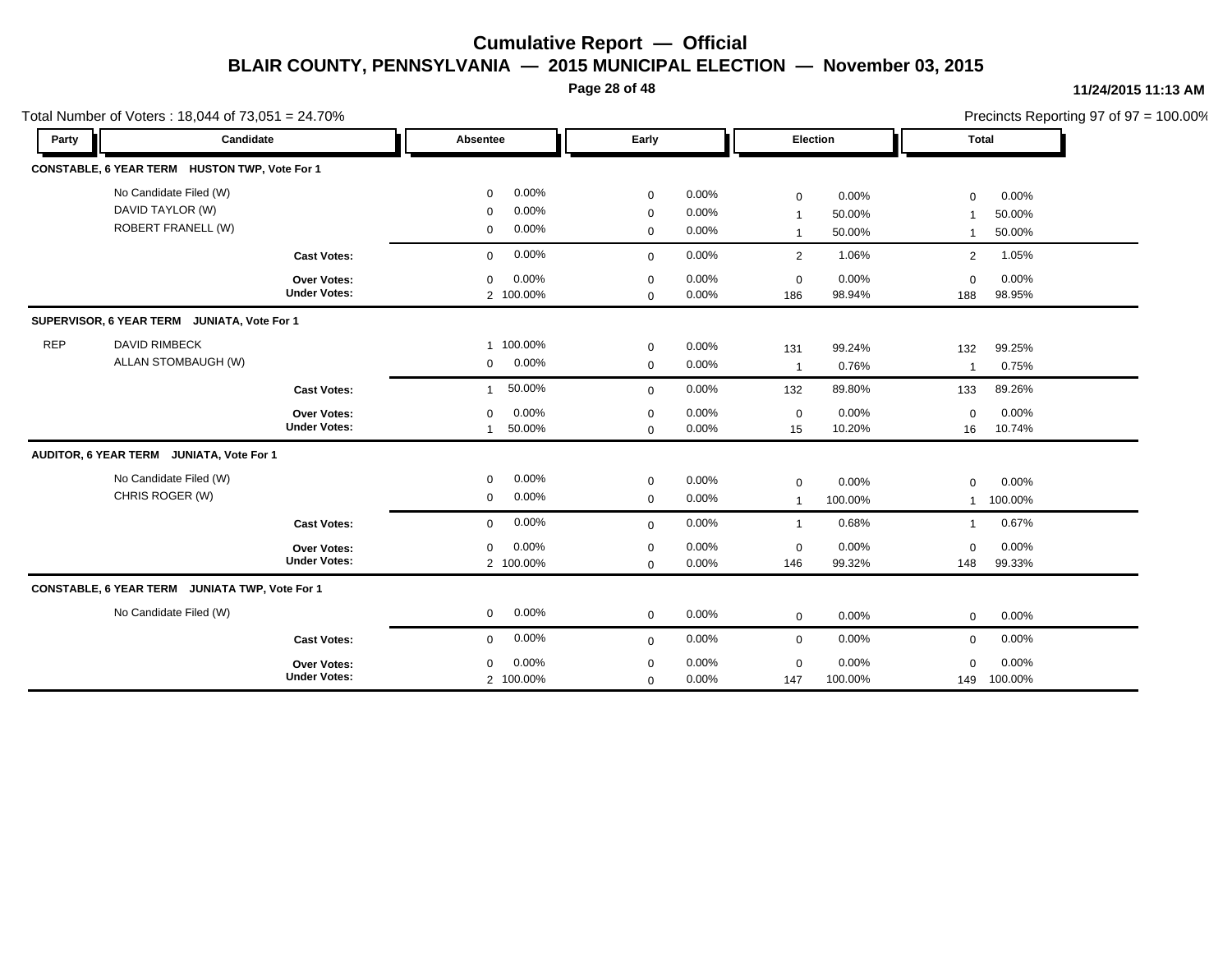**Page 29 of 48**

#### **11/24/2015 11:13 AM**

Total Number of Voters : 18,044 of 73,051 = 24.70%

Precincts Reporting 97 of 97 = 100.00% **Party Candidate Absentee Early Election Total SUPERVISOR, 6 YEAR TERM LOGAN, Vote For 1** ED FRONTINO 46 100.00% 0 0.00% 1,582 99.25% 1,628 99.27% ASHLEY WERTZ (W) 0 0.00% 0 0.00% 1 0.06% 1 0.06% ERIC SHOCK (W) 0 0.00% 0 0.00% 1 0.06% 1 0.06% LOUIS SCHMITT (W) 0 0.00% 0 0.00% 1 0.06% 1 0.06% PATRICIA ROSE (W) 0 0.00% 0 0.00% 1 0.06% 1 0.06% ROY KNUPP (W) 0 0.00% 0 0.00% 1 0.06% 1 0.06% 1 JEFF BOWERS (W) 0 0.00% 0 0.00% 1 0.06% 1 0.06% JERRY FULARE (W) 0 0.00% 0 0.00% 4 0.25% 4 0.24% JOHN MC CLELLAN (W) 0 0.00% 0 0.00% 1 0.06% 1 0.06% MICHEL BALL (W) 0 0.00% 0 0.00% 1 0.06% 1 0.06% **Cast Votes:** 46 92.00% 0 0.00% 1,594 89.75% 1,640 89.81% 186 10.19% 10.25% 0 0.00% 182 0.00% 0 0.00% **Under Votes: Over Votes:** 8.00% 0  $0.00\%$  0.00% 0.00% 0.00% 0.00% 0.00% 0 0.00% 4 8.00% 0 0.00% **AUDITOR, 6 YEAR TERM LOGAN, Vote For 1** REP ARTHUR ALBRIGHT 41 100.00% 0 0.00% 1,430 99.93% 1,471 99.93% REBECCA COWAN (W) 0 0.00% 0 0.00% 1 0.07% 1 0.07% **Cast Votes:** 41 82.00% <sub>0</sub> 0.00% 1,431 80.57% 1,472 80.61% 354 19.39% 19.43% 0 0.00% 345 0.00% 0 0.00% **Under Votes: Over Votes:** 18.00% 9  $0.00\%$  0.00% 0.00% 0.00% 0.00% 0.00% 0 0.00% 0 0.00% 0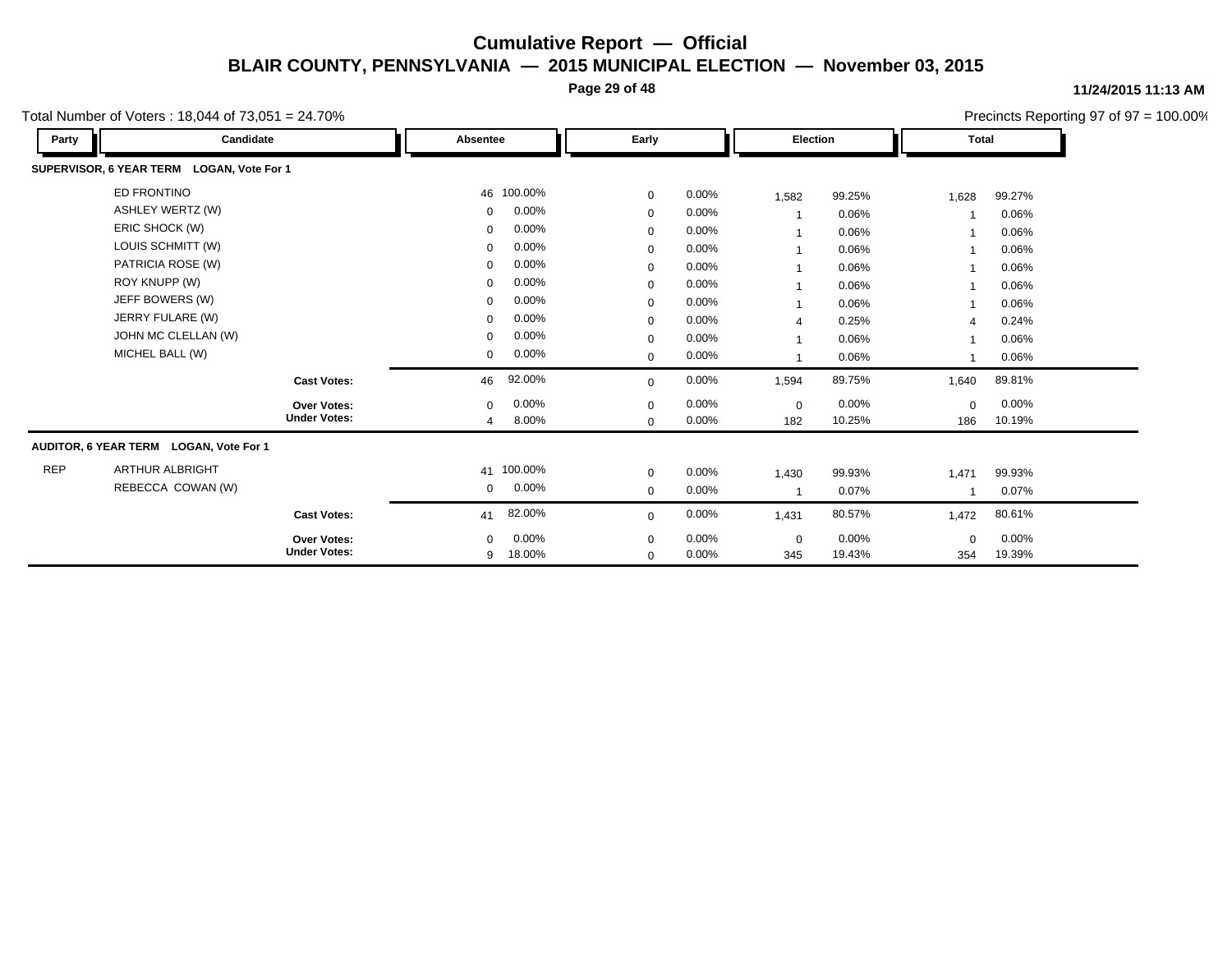**Page 30 of 48**

Total Number of Voters : 18,044 of 73,051 = 24.70%

**Party Candidate Absentee Early Election Total CONSTABLE, 6 YEAR TERM LOGAN TWP, Vote For 1** No Candidate Filed (W) 0 0.00% 0 0.00% 0 0.00% 0 0.00% BRANDON ZITSCH (W) 0 0.00% 0 0.00% 1 4.35% 1 3.85% ASHLEY WERTZ (W) 0 0.00% 0 0.00% 1 4.35% 1 3.85% DAVID SWANGER (W) 0 0.00% 0 0.00% 1 4.35% 1 3.85% JACKIE STEINBUGL (W) 0 0.00% 0 0.00% 1 4.35% 1 3.85% FLORENCE B SNOW (W) 0 0.00% 0 0.00% 2 8.70% 2 7.69% ROSALIND SKY (W) 0 0.00% 0 0.00% 1 4.35% 1 3.85% KEVIN SHULTZ (W) 0 0.00% 0 0.00% 1 4.35% 1 3.85% DENIS PAGE (W) 0 0.00% 0 0.00% 1 4.35% 1 3.85% KEN MORITZ (W) 0 0.00% 0 0.00% 1 4.35% 1 3.85% SARAH MILLIRON (W) 0 0.00% 0 0.00% 1 4.35% 1 3.85% MICH COOPER (W) 0 0.00% 0 0.00% 1 4.35% 1 3.85% 1 DAN LARTODA (W) 0 0.00% 0 0.00% 1 4.35% 1 3.85% SCOTT HENCK (W) 0 0.00% 0 0.00% 1 4.35% 1 3.85% RON HELLER (W) 0 0.00% 0 0.00% 1 4.35% 1 3.85% JOHN HAMER (W) 0 0.00% 0 0.00% 3 13.04% 3 11.54% JERRY FULARE (W) 0 0.00% 0 0.00% 1 4.35% 1 3.85% JOHN FISCHER (W) 1 33.33% 0 0.00% 1 4.35% 2 7.69% CHRISTOPHER DEWEESE (W) 0 0.00% 0 0.00% 1 4.35% 1 3.85% JEFF BOWERS (W) 0 0.00% 0 0.00% 1 4.35% 1 3.85% MICHAEL J ADAMS (W) 0 0.00% 0 0.00% 1 4.35% 1 3.85% ED FRONTINO (W) 1 33.33% 0 0.00% 0 0.00% 1 3.85% DARREL LYNN SHILDT JR (W) 1 33.33% 0 0.00% 0 0.00% 1 3.85% **Cast Votes:** 3 6.00% 0 0.00% 23 1.30% 26 1.42% 1,800 98.58% 98.70% 0 0.00% 1,753 0.00% 0 0.00% **Under Votes: Over Votes:** 94.00% 47  $0.00\%$  0.00% 0.00% 0.00% 0.00% 0.00%  $0\quad 0.00\%$  $0\qquad 0.00\%$  $\Omega$ 

#### **11/24/2015 11:13 AM**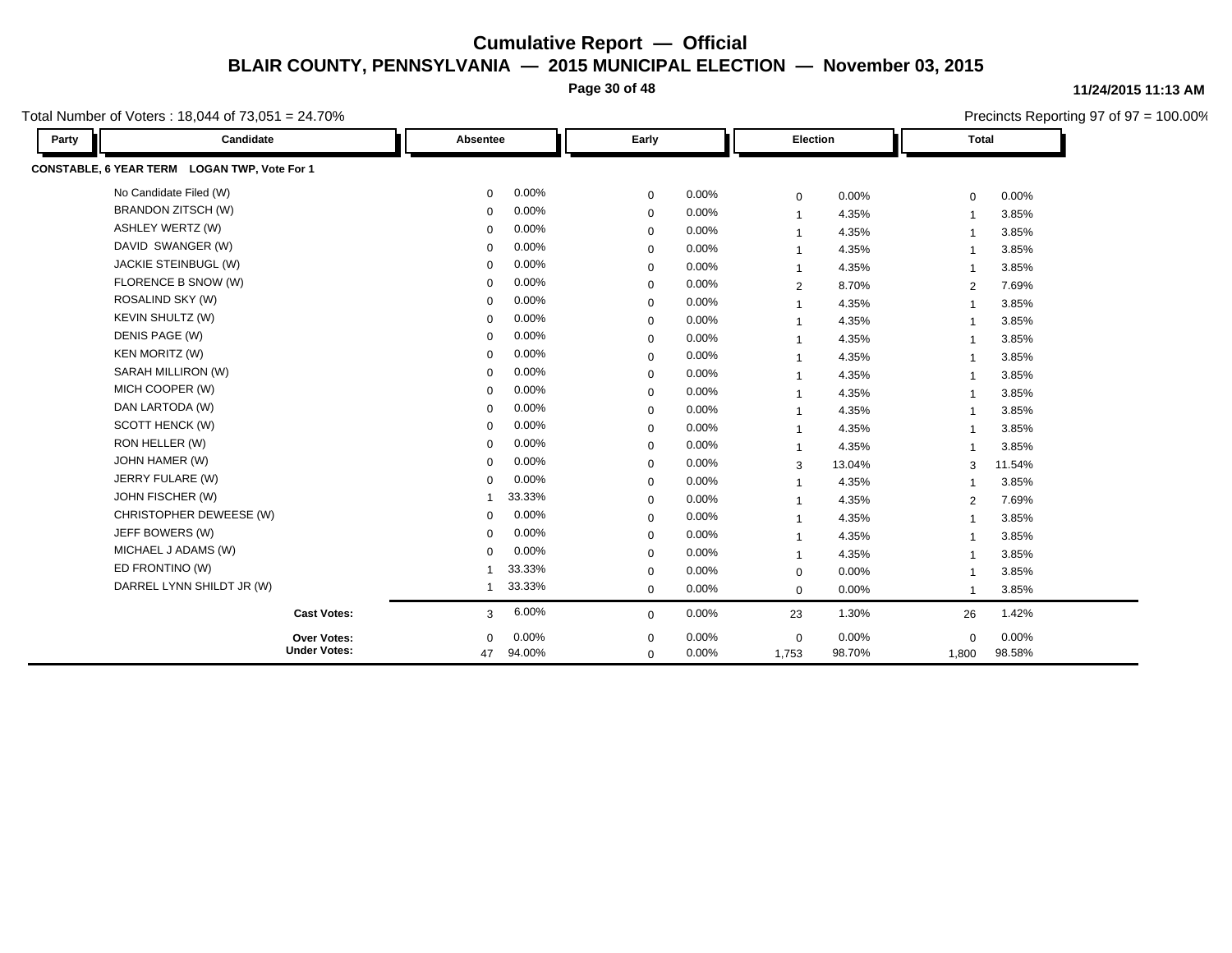**Page 31 of 48**

**11/24/2015 11:13 AM**

|            | Total Number of Voters: 18,044 of 73,051 = 24.70%<br><b>Candidate</b> |                                    |             |            |                         |          |                    |         |                    | Precincts Reporting 97 of 97 = 100.00% |
|------------|-----------------------------------------------------------------------|------------------------------------|-------------|------------|-------------------------|----------|--------------------|---------|--------------------|----------------------------------------|
| Party      |                                                                       |                                    | Absentee    |            | Early                   |          | Election           |         | <b>Total</b>       |                                        |
|            | COUNCIL, 4 YEAR TERM MARTINSBURG, Vote For 3                          |                                    |             |            |                         |          |                    |         |                    |                                        |
| <b>DEM</b> | <b>CONNIE S LAMBORN</b>                                               |                                    | 5           | 31.25%     | $\mathbf 0$             | 0.00%    | 176                | 35.06%  | 181                | 34.94%                                 |
| <b>REP</b> | DOUGLAS D SMITH                                                       |                                    | 11          | 68.75%     | $\mathbf 0$             | 0.00%    | 302                | 60.16%  | 313                | 60.42%                                 |
|            | <b>CONNIE TOMLINSON (W)</b>                                           |                                    | $\mathbf 0$ | 0.00%      | $\mathbf 0$             | 0.00%    | $\mathbf{1}$       | 0.20%   | $\overline{1}$     | 0.19%                                  |
|            | <b>ROBERT DIXON (W)</b>                                               |                                    | $\Omega$    | 0.00%      | $\mathbf 0$             | 0.00%    | $\mathbf{1}$       | 0.20%   | $\overline{1}$     | 0.19%                                  |
|            | ROBERT C RITCHEY (W)                                                  |                                    | $\Omega$    | 0.00%      | $\mathbf 0$             | 0.00%    | $\mathbf{1}$       | 0.20%   | $\mathbf 1$        | 0.19%                                  |
|            | JOSEPH LOGAN (W)                                                      |                                    | $\Omega$    | 0.00%      | $\mathbf 0$             | 0.00%    | $\mathbf{1}$       | 0.20%   | $\overline{1}$     | 0.19%                                  |
|            | MICHAEL A LAMBORN (W)                                                 |                                    | $\Omega$    | 0.00%      | $\mathbf 0$             | 0.00%    | $\mathbf{1}$       | 0.20%   | $\mathbf 1$        | 0.19%                                  |
|            | MICHAEL HORTON (W)                                                    |                                    | $\Omega$    | 0.00%      | $\mathbf 0$             | 0.00%    | $\mathbf{1}$       | 0.20%   | $\overline{1}$     | 0.19%                                  |
|            | RICHARD HARTMN (W)                                                    |                                    | $\Omega$    | 0.00%      | $\mathbf 0$             | 0.00%    | 2                  | 0.40%   | $\overline{2}$     | 0.39%                                  |
|            | DOUGLAS EASLY (W)                                                     |                                    | 0           | 0.00%      | $\mathbf 0$             | 0.00%    | $\mathbf{1}$       | 0.20%   | $\overline{1}$     | 0.19%                                  |
|            | PAUL R DICKSON (W)                                                    |                                    | $\Omega$    | 0.00%      | $\mathbf 0$             | $0.00\%$ | 11                 | 2.19%   | 11                 | 2.12%                                  |
|            | <b>ROBERT DICKSON (W)</b>                                             |                                    | $\mathbf 0$ | 0.00%      | $\mathbf 0$             | $0.00\%$ | $\overline{4}$     | 0.80%   | $\overline{4}$     | 0.77%                                  |
|            |                                                                       | <b>Cast Votes:</b>                 | 16          | 44.44%     | $\mathbf 0$             | 0.00%    | 502                | 46.22%  | 518                | 46.17%                                 |
|            |                                                                       | <b>Over Votes:</b>                 | $\mathbf 0$ | 0.00%      | $\mathbf 0$             | 0.00%    | $\mathsf 0$        | 0.00%   | $\mathbf 0$        | 0.00%                                  |
|            |                                                                       | <b>Under Votes:</b>                | 20          | 55.56%     | $\mathbf 0$             | 0.00%    | 584                | 53.78%  | 604                | 53.83%                                 |
|            | AUDITOR, 6 YEAR TERM MARTINSBURG, Vote For 1                          |                                    |             |            |                         |          |                    |         |                    |                                        |
|            | No Candidate Filed (W)                                                |                                    | 0           | 0.00%      | $\mathbf 0$             | 0.00%    | $\mathbf 0$        | 0.00%   | $\mathbf 0$        | 0.00%                                  |
|            | RANDY RITCHEY (W)                                                     |                                    | 0           | 0.00%      | $\mathbf 0$             | 0.00%    | $\mathbf{1}$       | 50.00%  | $\mathbf 1$        | 50.00%                                 |
|            | SHANE METZLER (W)                                                     |                                    | 0           | 0.00%      | $\mathbf 0$             | 0.00%    | $\mathbf{1}$       | 50.00%  | $\mathbf{1}$       | 50.00%                                 |
|            |                                                                       | <b>Cast Votes:</b>                 | $\mathbf 0$ | 0.00%      | $\mathbf 0$             | 0.00%    | $\overline{2}$     | 0.55%   | 2                  | 0.53%                                  |
|            |                                                                       | Over Votes:                        | $\mathbf 0$ | 0.00%      | $\mathbf 0$             | 0.00%    | $\mathbf 0$        | 0.00%   | $\mathbf 0$        | 0.00%                                  |
|            |                                                                       | <b>Under Votes:</b>                |             | 12 100.00% | $\Omega$                | 0.00%    | 360                | 99.45%  | 372                | 99.47%                                 |
|            | CONSTABLE, 6 YEAR TERM MARTINSBURG BORO, Vote For 1                   |                                    |             |            |                         |          |                    |         |                    |                                        |
|            | No Candidate Filed (W)                                                |                                    | 0           | 0.00%      | $\mathbf 0$             | 0.00%    | $\mathbf 0$        | 0.00%   | $\mathbf 0$        | 0.00%                                  |
|            | KENNETH WEAVER II (W)                                                 |                                    | $\Omega$    | 0.00%      | $\mathbf 0$             | 0.00%    | $\mathbf{1}$       | 25.00%  | -1                 | 25.00%                                 |
|            | JON EWART (W)                                                         |                                    | $\mathbf 0$ | 0.00%      | $\mathbf 0$             | 0.00%    | $\mathbf{1}$       | 25.00%  | $\overline{1}$     | 25.00%                                 |
|            | JEFFREY A LAFFERTY (W)                                                |                                    | 0           | 0.00%      | $\mathbf 0$             | 0.00%    | $\overline{2}$     | 50.00%  | 2                  | 50.00%                                 |
|            |                                                                       | <b>Cast Votes:</b>                 | $\mathbf 0$ | 0.00%      | $\mathbf 0$             | 0.00%    | $\overline{4}$     | 1.10%   | $\overline{4}$     | 1.07%                                  |
|            |                                                                       |                                    |             | 0.00%      |                         | 0.00%    |                    | 0.00%   |                    | 0.00%                                  |
|            |                                                                       | Over Votes:<br><b>Under Votes:</b> | $\mathbf 0$ | 12 100.00% | $\mathbf 0$<br>$\Omega$ | 0.00%    | $\mathbf 0$<br>358 | 98.90%  | $\mathbf 0$<br>370 | 98.93%                                 |
|            | MAYOR, 2 YEAR UNEXPIRED TERM NEWRY, Vote For 1                        |                                    |             |            |                         |          |                    |         |                    |                                        |
| <b>DEM</b> | ALLEN DODSON                                                          |                                    | 0           | 0.00%      | $\mathbf 0$             | 0.00%    |                    | 100.00% | 18                 | 100.00%                                |
|            |                                                                       |                                    | $\mathbf 0$ | 0.00%      |                         | 0.00%    | 18                 | 72.00%  |                    | 72.00%                                 |
|            |                                                                       | <b>Cast Votes:</b>                 |             |            | $\mathbf 0$             |          | 18                 |         | 18                 |                                        |
|            |                                                                       | Over Votes:                        | $\mathbf 0$ | 0.00%      | $\mathbf 0$             | 0.00%    | $\mathbf 0$        | 0.00%   | $\mathbf 0$        | 0.00%                                  |
|            |                                                                       | <b>Under Votes:</b>                | $\mathbf 0$ | 0.00%      | $\mathbf 0$             | 0.00%    | $\overline{7}$     | 28.00%  | $\overline{7}$     | 28.00%                                 |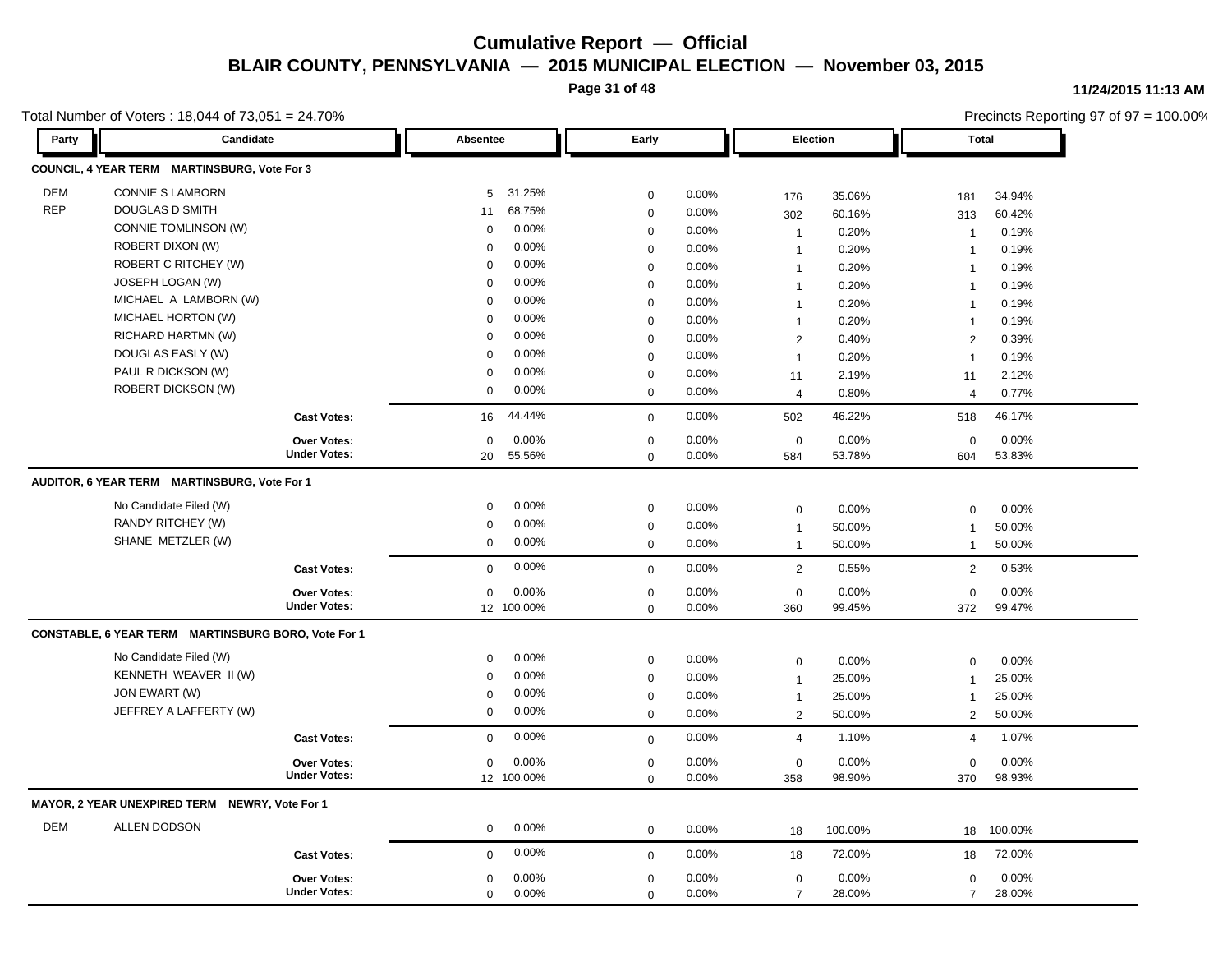**Page 32 of 48**

#### **11/24/2015 11:13 AM**

|            | Total Number of Voters: 18,044 of 73,051 = 24.70%                                                                              |                                           |                                                                                        |                                                    |                                                                                        |                                                       |                                                                                    |                                                         |                                                                              |                                                         | Precincts Reporting 97 of 97 = 100.00% |
|------------|--------------------------------------------------------------------------------------------------------------------------------|-------------------------------------------|----------------------------------------------------------------------------------------|----------------------------------------------------|----------------------------------------------------------------------------------------|-------------------------------------------------------|------------------------------------------------------------------------------------|---------------------------------------------------------|------------------------------------------------------------------------------|---------------------------------------------------------|----------------------------------------|
| Party      | Candidate                                                                                                                      |                                           | Absentee                                                                               |                                                    | Early                                                                                  |                                                       | Election                                                                           |                                                         | Total                                                                        |                                                         |                                        |
|            | COUNCIL, 4 YEAR TERM NEWRY, Vote For 3                                                                                         |                                           |                                                                                        |                                                    |                                                                                        |                                                       |                                                                                    |                                                         |                                                                              |                                                         |                                        |
| <b>DEM</b> | ANNE S SENO<br>MIKE SENO (W)<br><b>KRISTINA GIARTH (W)</b>                                                                     |                                           | $\mathbf 0$<br>$\mathbf 0$<br>$\mathbf 0$                                              | 0.00%<br>0.00%<br>0.00%                            | $\mathbf 0$<br>$\mathbf 0$<br>$\mathbf 0$                                              | 0.00%<br>0.00%<br>0.00%                               | 17<br>5<br>$\mathbf{1}$                                                            | 73.91%<br>21.74%<br>4.35%                               | 17<br>5<br>$\overline{1}$                                                    | 73.91%<br>21.74%<br>4.35%                               |                                        |
|            |                                                                                                                                | <b>Cast Votes:</b>                        | $\mathbf 0$                                                                            | 0.00%                                              | $\mathbf 0$                                                                            | 0.00%                                                 | 23                                                                                 | 30.67%                                                  | 23                                                                           | 30.67%                                                  |                                        |
|            |                                                                                                                                | Over Votes:<br><b>Under Votes:</b>        | $\mathbf 0$<br>0                                                                       | 0.00%<br>0.00%                                     | $\mathbf 0$<br>$\mathbf 0$                                                             | 0.00%<br>0.00%                                        | $\mathbf 0$<br>52                                                                  | 0.00%<br>69.33%                                         | $\mathbf 0$<br>52                                                            | 0.00%<br>69.33%                                         |                                        |
|            | CONSTABLE, 6 YEAR TERM NEWRY BORO, Vote For 1                                                                                  |                                           |                                                                                        |                                                    |                                                                                        |                                                       |                                                                                    |                                                         |                                                                              |                                                         |                                        |
|            | No Candidate Filed (W)                                                                                                         |                                           | $\mathbf 0$                                                                            | $0.00\%$                                           | $\mathbf 0$                                                                            | 0.00%                                                 | $\mathbf 0$                                                                        | 0.00%                                                   | $\mathbf 0$                                                                  | 0.00%                                                   |                                        |
|            |                                                                                                                                | <b>Cast Votes:</b>                        | $\mathbf 0$                                                                            | 0.00%                                              | $\mathbf 0$                                                                            | 0.00%                                                 | $\mathbf 0$                                                                        | 0.00%                                                   | $\mathbf 0$                                                                  | 0.00%                                                   |                                        |
|            |                                                                                                                                | Over Votes:<br><b>Under Votes:</b>        | 0<br>0                                                                                 | 0.00%<br>0.00%                                     | $\mathbf 0$<br>$\mathbf 0$                                                             | 0.00%<br>0.00%                                        | $\mathbf 0$<br>25                                                                  | 0.00%<br>100.00%                                        | $\mathbf 0$<br>25                                                            | 0.00%<br>100.00%                                        |                                        |
|            | SUPERVISOR, 6 YEAR TERM NORTH WOODBURY, Vote For 1                                                                             |                                           |                                                                                        |                                                    |                                                                                        |                                                       |                                                                                    |                                                         |                                                                              |                                                         |                                        |
| <b>REP</b> | DAVE J HOOVER<br>FRANK MCKAY (W)<br>DOUGLAS Z GARBER (W)                                                                       |                                           | $\mathbf 0$<br>$\mathbf{0}$                                                            | 4 100.00%<br>0.00%<br>0.00%                        | $\mathbf 0$<br>$\mathbf 0$<br>$\mathbf 0$                                              | 0.00%<br>0.00%<br>$0.00\%$                            | 350<br>$\mathbf{1}$<br>$\mathbf{1}$                                                | 99.43%<br>0.28%<br>0.28%                                | 354<br>-1<br>$\overline{1}$                                                  | 99.44%<br>0.28%<br>0.28%                                |                                        |
|            |                                                                                                                                | <b>Cast Votes:</b>                        | $\overline{4}$                                                                         | 36.36%                                             | $\mathbf 0$                                                                            | 0.00%                                                 | 352                                                                                | 86.70%                                                  | 356                                                                          | 85.37%                                                  |                                        |
|            |                                                                                                                                | Over Votes:<br><b>Under Votes:</b>        | $\mathbf 0$<br>$\overline{7}$                                                          | 0.00%<br>63.64%                                    | $\mathbf 0$<br>$\mathbf 0$                                                             | 0.00%<br>0.00%                                        | $\mathbf 0$<br>54                                                                  | 0.00%<br>13.30%                                         | $\mathbf 0$<br>61                                                            | 0.00%<br>14.63%                                         |                                        |
|            | AUDITOR, 6 YEAR TERM NORTH WOODBURY, Vote For 1                                                                                |                                           |                                                                                        |                                                    |                                                                                        |                                                       |                                                                                    |                                                         |                                                                              |                                                         |                                        |
|            | No Candidate Filed (W)<br>CALVIN ZOOK (W)<br>FRANK MCKAY (W)<br>LISA KING (W)<br>BRENDA J FLUKE GARBER (W)<br>TAMMY DECKER (W) |                                           | $\mathbf 0$<br>$\mathbf 0$<br>$\mathbf 0$<br>$\mathbf 0$<br>$\mathbf 0$<br>$\mathbf 0$ | 0.00%<br>0.00%<br>0.00%<br>0.00%<br>0.00%<br>0.00% | $\mathbf 0$<br>$\mathbf 0$<br>$\mathbf 0$<br>$\mathbf 0$<br>$\mathbf 0$<br>$\mathbf 0$ | 0.00%<br>0.00%<br>0.00%<br>0.00%<br>$0.00\%$<br>0.00% | $\mathbf 0$<br>$\mathbf{1}$<br>$\mathbf{1}$<br>3<br>$\overline{2}$<br>$\mathbf{1}$ | 0.00%<br>12.50%<br>12.50%<br>37.50%<br>25.00%<br>12.50% | $\Omega$<br>$\mathbf 1$<br>$\mathbf 1$<br>3<br>$\overline{2}$<br>$\mathbf 1$ | 0.00%<br>12.50%<br>12.50%<br>37.50%<br>25.00%<br>12.50% |                                        |
|            |                                                                                                                                | <b>Cast Votes:</b>                        | 0                                                                                      | 0.00%                                              | $\mathbf 0$                                                                            | 0.00%                                                 | 8                                                                                  | 1.97%                                                   | 8                                                                            | 1.92%                                                   |                                        |
|            |                                                                                                                                | <b>Over Votes:</b><br><b>Under Votes:</b> | 0                                                                                      | 0.00%<br>11 100.00%                                | $\mathbf 0$<br>$\mathbf 0$                                                             | 0.00%<br>0.00%                                        | 0<br>398                                                                           | 0.00%<br>98.03%                                         | $\mathbf 0$<br>409                                                           | 0.00%<br>98.08%                                         |                                        |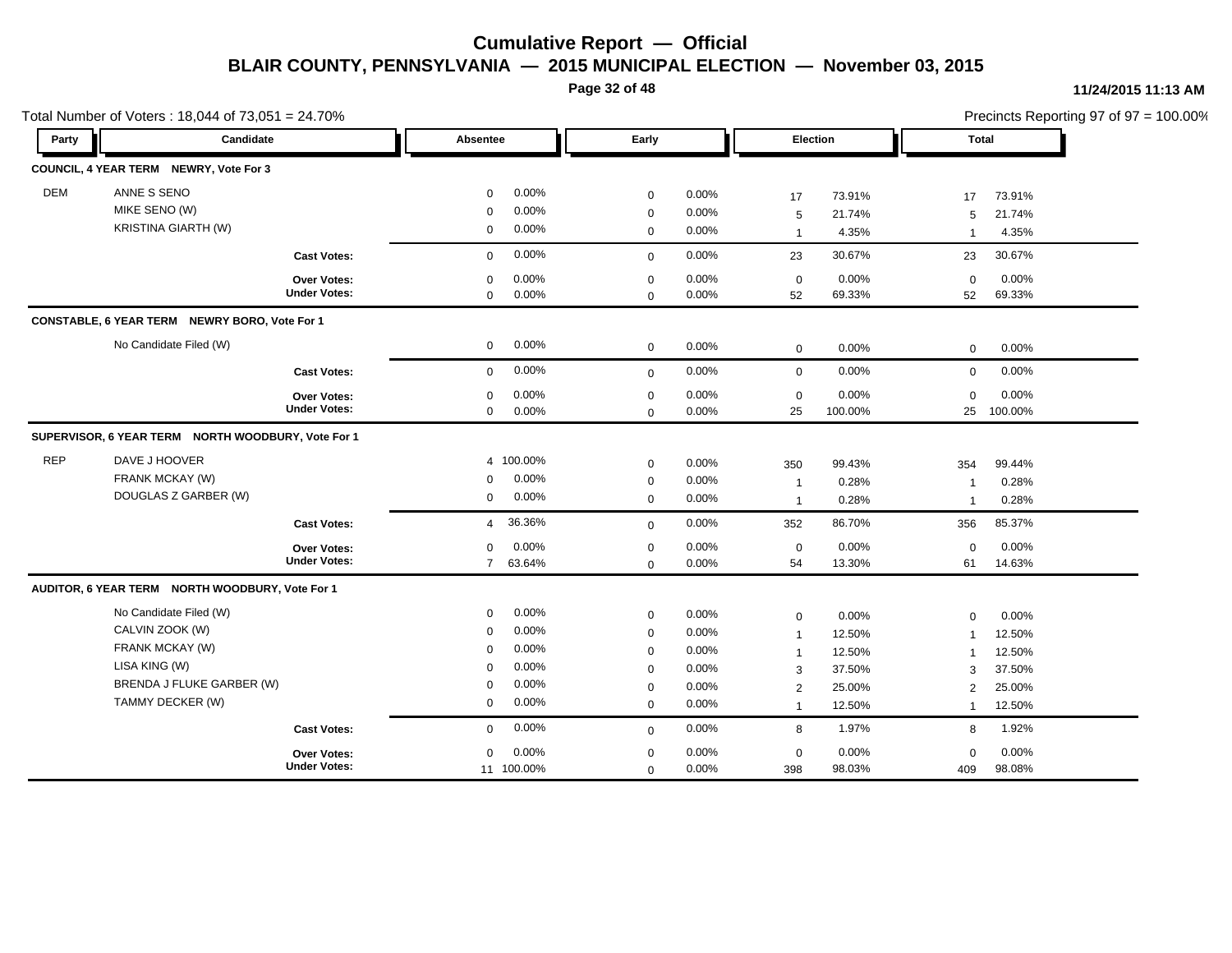**Page 33 of 48**

#### **11/24/2015 11:13 AM**

|            | Total Number of Voters: 18,044 of 73,051 = 24.70%               |                     |                          |             |          |                |        |                | Precincts Reporting 97 of 97 = 100.00% |
|------------|-----------------------------------------------------------------|---------------------|--------------------------|-------------|----------|----------------|--------|----------------|----------------------------------------|
| Party      | Candidate                                                       |                     | Absentee                 | Early       |          | Election       |        | <b>Total</b>   |                                        |
|            | CONSTABLE, 6 YEAR TERM NORTH WOODBURY TWP, Vote For 1           |                     |                          |             |          |                |        |                |                                        |
|            | No Candidate Filed (W)                                          |                     | 0.00%<br>$\mathbf 0$     | 0           | 0.00%    | 0              | 0.00%  | $\mathbf 0$    | 0.00%                                  |
|            | FRANK MCKAY (W)                                                 |                     | 0.00%<br>$\Omega$        | 0           | 0.00%    | $\overline{1}$ | 25.00% | -1             | 25.00%                                 |
|            | KERRY HOOVER (W)                                                |                     | 0.00%<br>$\Omega$        | $\mathbf 0$ | 0.00%    | $\overline{1}$ | 25.00% | $\mathbf 1$    | 25.00%                                 |
|            | DONALD A BARKER (W)                                             |                     | $0.00\%$<br>$\mathbf 0$  | $\mathbf 0$ | 0.00%    | $\overline{2}$ | 50.00% | 2              | 50.00%                                 |
|            |                                                                 | <b>Cast Votes:</b>  | 0.00%<br>$\mathbf 0$     | $\mathbf 0$ | 0.00%    | $\overline{4}$ | 0.99%  | 4              | 0.96%                                  |
|            |                                                                 | <b>Over Votes:</b>  | 0.00%<br>$\mathbf 0$     | $\mathbf 0$ | 0.00%    | $\mathbf 0$    | 0.00%  | $\Omega$       | 0.00%                                  |
|            |                                                                 | <b>Under Votes:</b> | 11 100.00%               | $\mathbf 0$ | $0.00\%$ | 402            | 99.01% | 413            | 99.04%                                 |
|            | COUNCIL, 4 YEAR TERM ROARING SPRING, Vote For 3                 |                     |                          |             |          |                |        |                |                                        |
| <b>REP</b> | RODNEY L GREEN                                                  |                     | 33.33%<br>6              | $\mathbf 0$ | 0.00%    | 314            | 35.36% | 320            | 35.32%                                 |
| <b>REP</b> | <b>DENNIS IGOU</b>                                              |                     | 27.78%<br>5              | $\mathbf 0$ | 0.00%    | 291            | 32.77% | 296            | 32.67%                                 |
| <b>REP</b> | WILLIAM E BRUMBAUGH                                             |                     | 38.89%<br>$\overline{7}$ | 0           | 0.00%    | 275            | 30.97% | 282            | 31.13%                                 |
|            | JAMES MUSSELMAN (W)                                             |                     | $0.00\%$<br>$\mathbf 0$  | $\mathbf 0$ | 0.00%    | $\overline{1}$ | 0.11%  | $\overline{1}$ | 0.11%                                  |
|            | FLOYD E DETERLINE JR (W)                                        |                     | 0.00%<br>$\mathbf 0$     | 0           | 0.00%    | $\overline{1}$ | 0.11%  | $\mathbf{1}$   | 0.11%                                  |
|            | CHRISTOPHER CARRIER (W)                                         |                     | 0.00%<br>$\Omega$        | $\mathbf 0$ | 0.00%    | 3              | 0.34%  | 3              | 0.33%                                  |
|            | JOHN R BIDDLE (W)                                               |                     | 0.00%<br>$\mathbf 0$     | $\mathbf 0$ | 0.00%    | $\overline{2}$ | 0.23%  | 2              | 0.22%                                  |
|            | TOM AMICK (W)                                                   |                     | 0.00%<br>$\mathbf 0$     | $\mathbf 0$ | 0.00%    | $\overline{1}$ | 0.11%  | $\overline{1}$ | 0.11%                                  |
|            |                                                                 | <b>Cast Votes:</b>  | 66.67%<br>18             | $\mathbf 0$ | 0.00%    | 888            | 76.29% | 906            | 76.07%                                 |
|            |                                                                 | <b>Over Votes:</b>  | 0.00%<br>$\Omega$        | 0           | 0.00%    | $\mathsf 0$    | 0.00%  | $\mathbf 0$    | 0.00%                                  |
|            |                                                                 | <b>Under Votes:</b> | 33.33%<br>9              | 0           | 0.00%    | 276            | 23.71% | 285            | 23.93%                                 |
|            | TAX COLLECTOR, 2 YEAR UNEXPIRED TERM ROARING SPRING, Vote For 1 |                     |                          |             |          |                |        |                |                                        |
| <b>DEM</b> | <b>KRISTEN CARRIER</b>                                          |                     | 0.00%<br>$\mathbf{0}$    | $\mathbf 0$ | $0.00\%$ | 148            | 39.57% | 148            | 38.64%                                 |
| <b>REP</b> | FLOYD E DETERLINE JR                                            |                     | 9 100.00%                | $\mathbf 0$ | 0.00%    | 226            | 60.43% | 235            | 61.36%                                 |
|            |                                                                 | <b>Cast Votes:</b>  | g 100.00%                | $\mathbf 0$ | 0.00%    | 374            | 96.39% | 383            | 96.47%                                 |
|            |                                                                 | <b>Over Votes:</b>  | 0.00%<br>$\mathbf{0}$    | $\mathbf 0$ | 0.00%    | $\mathbf 0$    | 0.00%  | $\mathbf 0$    | 0.00%                                  |
|            |                                                                 | <b>Under Votes:</b> | 0.00%<br>$\mathbf 0$     | $\mathbf 0$ | 0.00%    | 14             | 3.61%  | 14             | 3.53%                                  |
|            | CONSTABLE, 6 YEAR TERM ROARING SPRING BORO, Vote For 1          |                     |                          |             |          |                |        |                |                                        |
| <b>REP</b> | <b>EDGAR D FRANKS</b>                                           |                     | 9 100.00%                | 0           | $0.00\%$ | 330            | 99.70% | 339            | 99.71%                                 |
|            | FRED BEERS (W)                                                  |                     | 0.00%<br>0               | $\mathbf 0$ | 0.00%    | $\overline{1}$ | 0.30%  | $\overline{1}$ | 0.29%                                  |
|            |                                                                 | <b>Cast Votes:</b>  | g 100.00%                | $\mathbf 0$ | 0.00%    | 331            | 85.31% | 340            | 85.64%                                 |
|            |                                                                 | Over Votes:         | 0.00%<br>0               | $\mathbf 0$ | 0.00%    | $\mathbf 0$    | 0.00%  | $\mathbf 0$    | 0.00%                                  |
|            |                                                                 | <b>Under Votes:</b> | $0.00\%$<br>0            | $\mathbf 0$ | 0.00%    | 57             | 14.69% | 57             | 14.36%                                 |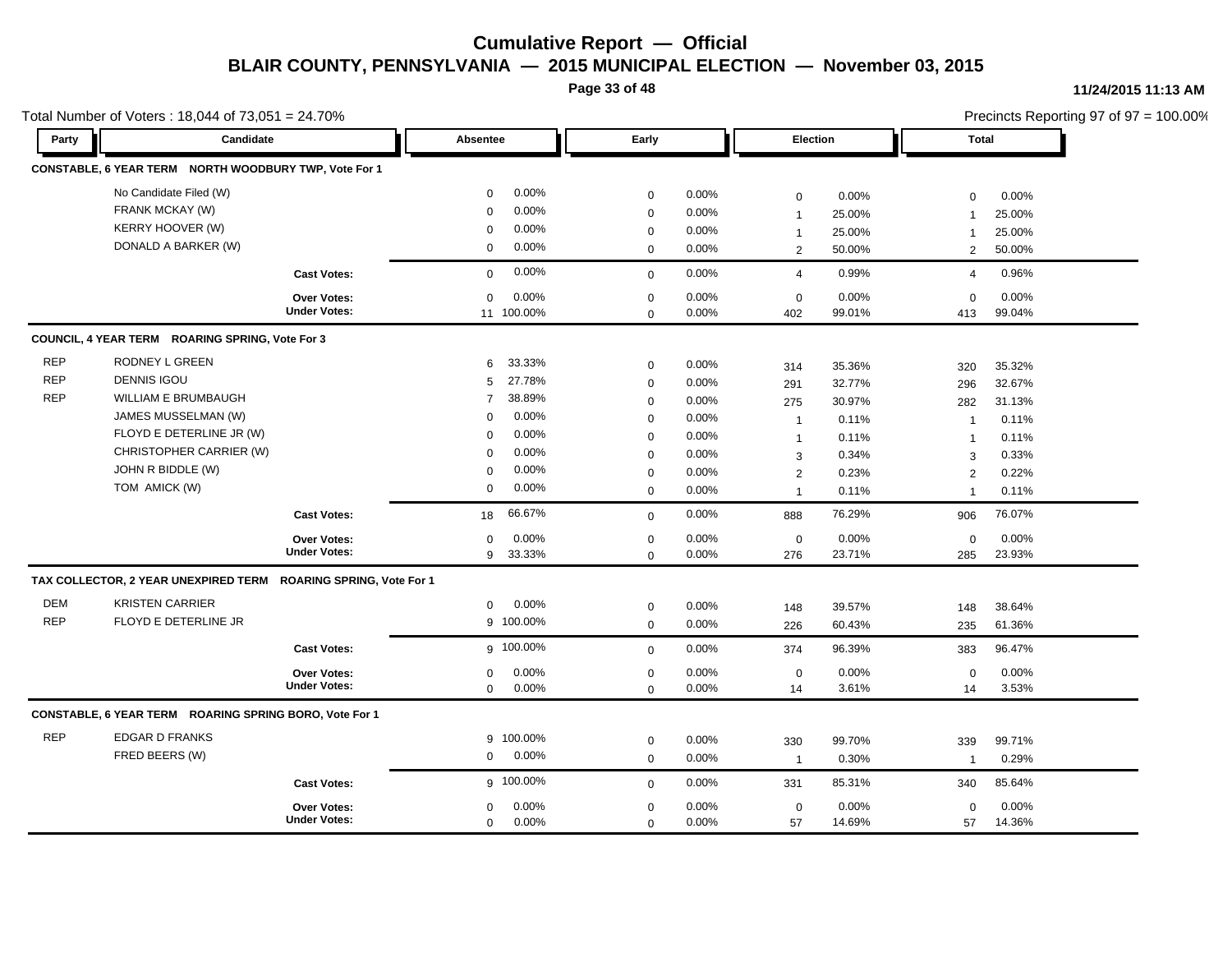**Page 34 of 48**

#### **11/24/2015 11:13 AM**

|            | Total Number of Voters: 18,044 of 73,051 = 24.70% |                                           |                                                |                            |                |                    |                 |                    | Precincts Reporting 97 of 97 = 100.00% |
|------------|---------------------------------------------------|-------------------------------------------|------------------------------------------------|----------------------------|----------------|--------------------|-----------------|--------------------|----------------------------------------|
| Party      | Candidate                                         |                                           | Absentee                                       | Early                      |                | Election           |                 | Total              |                                        |
|            | SUPERVISOR, 6 YEAR TERM SNYDER, Vote For 1        |                                           |                                                |                            |                |                    |                 |                    |                                        |
| <b>REP</b> | <b>JAMES KOST</b>                                 |                                           | 1 100.00%                                      | $\mathbf 0$                | 0.00%          | 340                | 99.71%          | 341                | 99.71%                                 |
|            | BILL RITCHEY (W)                                  |                                           | 0.00%<br>$\mathbf{0}$                          | $\mathbf 0$                | 0.00%          | $\mathbf{1}$       | 0.29%           | $\overline{1}$     | 0.29%                                  |
|            |                                                   | <b>Cast Votes:</b>                        | 50.00%<br>$\mathbf{1}$                         | $\mathbf 0$                | 0.00%          | 341                | 84.83%          | 342                | 84.65%                                 |
|            |                                                   | <b>Over Votes:</b><br><b>Under Votes:</b> | 0.00%<br>$\mathbf 0$<br>50.00%<br>$\mathbf{1}$ | $\mathbf 0$<br>$\mathbf 0$ | 0.00%<br>0.00% | $\mathbf 0$<br>61  | 0.00%<br>15.17% | $\Omega$<br>62     | 0.00%<br>15.35%                        |
|            | AUDITOR, 6 YEAR TERM SNYDER, Vote For 1           |                                           |                                                |                            |                |                    |                 |                    |                                        |
| <b>REP</b> | PAMELA K DAUGHENBAUGH                             |                                           | 1 100.00%                                      | $\mathbf 0$                | 0.00%          | 350                | 100.00%         | 351                | 100.00%                                |
|            |                                                   | <b>Cast Votes:</b>                        | 50.00%<br>$\mathbf{1}$                         | $\mathbf 0$                | 0.00%          | 350                | 87.06%          | 351                | 86.88%                                 |
|            |                                                   | Over Votes:<br><b>Under Votes:</b>        | 0.00%<br>$\mathbf 0$<br>50.00%<br>$\mathbf{1}$ | $\mathbf 0$<br>$\Omega$    | 0.00%<br>0.00% | $\mathbf 0$<br>52  | 0.00%<br>12.94% | $\mathbf 0$<br>53  | 0.00%<br>13.12%                        |
|            | CONSTABLE, 6 YEAR TERM SNYDER TWP, Vote For 1     |                                           |                                                |                            |                |                    |                 |                    |                                        |
|            | No Candidate Filed (W)                            |                                           | 0.00%<br>$\mathbf 0$                           | $\mathbf 0$                | 0.00%          | $\boldsymbol{0}$   | 0.00%           | $\mathbf 0$        | 0.00%                                  |
|            | DOUG BROWN (W)                                    |                                           | 0.00%<br>$\mathbf 0$                           | $\mathbf 0$                | 0.00%          | $\mathbf{1}$       | 16.67%          | $\overline{1}$     | 16.67%                                 |
|            | BRAD CONFER (W)                                   |                                           | 0.00%<br>$\mathbf 0$                           | $\mathbf 0$                | 0.00%          | $\mathbf{1}$       | 16.67%          | $\overline{1}$     | 16.67%                                 |
|            | ROBERT EMIGH (W)                                  |                                           | 0.00%<br>$\mathbf 0$                           | $\mathbf 0$                | 0.00%          | $\mathbf{1}$       | 16.67%          | $\overline{1}$     | 16.67%                                 |
|            | <b>IRVIN FINK JR (W)</b>                          |                                           | 0.00%<br>$\mathbf 0$                           | $\mathbf 0$                | 0.00%          | $\mathbf{1}$       | 16.67%          | $\mathbf 1$        | 16.67%                                 |
|            | DEAN KNEPP (W)                                    |                                           | 0.00%<br>$\mathbf 0$                           | $\mathbf 0$                | 0.00%          | $\mathbf{1}$       | 16.67%          | $\mathbf 1$        | 16.67%                                 |
|            | JEFFREY L SPRANKLE (W)                            |                                           | 0.00%<br>0                                     | $\mathbf 0$                | 0.00%          | $\mathbf{1}$       | 16.67%          | $\overline{1}$     | 16.67%                                 |
|            |                                                   | <b>Cast Votes:</b>                        | $0.00\%$<br>$\mathbf 0$                        | $\mathbf 0$                | 0.00%          | 6                  | 1.49%           | 6                  | 1.49%                                  |
|            |                                                   | Over Votes:<br><b>Under Votes:</b>        | 0.00%<br>$\mathbf 0$<br>2 100.00%              | $\mathbf 0$<br>$\mathbf 0$ | 0.00%<br>0.00% | $\mathbf 0$<br>396 | 0.00%<br>98.51% | $\mathbf 0$<br>398 | 0.00%<br>98.51%                        |
|            | SUPERVISOR, 6 YEAR TERM TAYLOR, Vote For 1        |                                           |                                                |                            |                |                    |                 |                    |                                        |
| <b>REP</b> | JEROME DODSON                                     |                                           | 15 100.00%                                     | $\mathbf 0$                | 0.00%          | 360                | 98.90%          | 375                | 98.94%                                 |
|            | MARIE BOWERS (W)                                  |                                           | 0.00%<br>0                                     | $\mathbf 0$                | 0.00%          | $\overline{1}$     | 0.27%           | -1                 | 0.26%                                  |
|            | DAVE SMITH (W)                                    |                                           | 0.00%<br>$\mathbf 0$                           | $\mathbf 0$                | 0.00%          | $\mathbf{1}$       | 0.27%           | $\mathbf 1$        | 0.26%                                  |
|            | KEVIN D SMITH (W)                                 |                                           | 0.00%<br>0                                     | $\mathbf 0$                | 0.00%          | $\overline{2}$     | 0.55%           | $\overline{2}$     | 0.53%                                  |
|            |                                                   | <b>Cast Votes:</b>                        | 15 100.00%                                     | $\mathbf 0$                | 0.00%          | 364                | 87.08%          | 379                | 87.53%                                 |
|            |                                                   | Over Votes:                               | 0.00%<br>$\mathbf 0$                           | $\mathbf 0$                | 0.00%          | $\mathbf 0$        | 0.00%           | $\mathbf 0$        | 0.00%                                  |
|            |                                                   | <b>Under Votes:</b>                       | 0.00%<br>0                                     | $\mathbf 0$                | 0.00%          | 54                 | 12.92%          | 54                 | 12.47%                                 |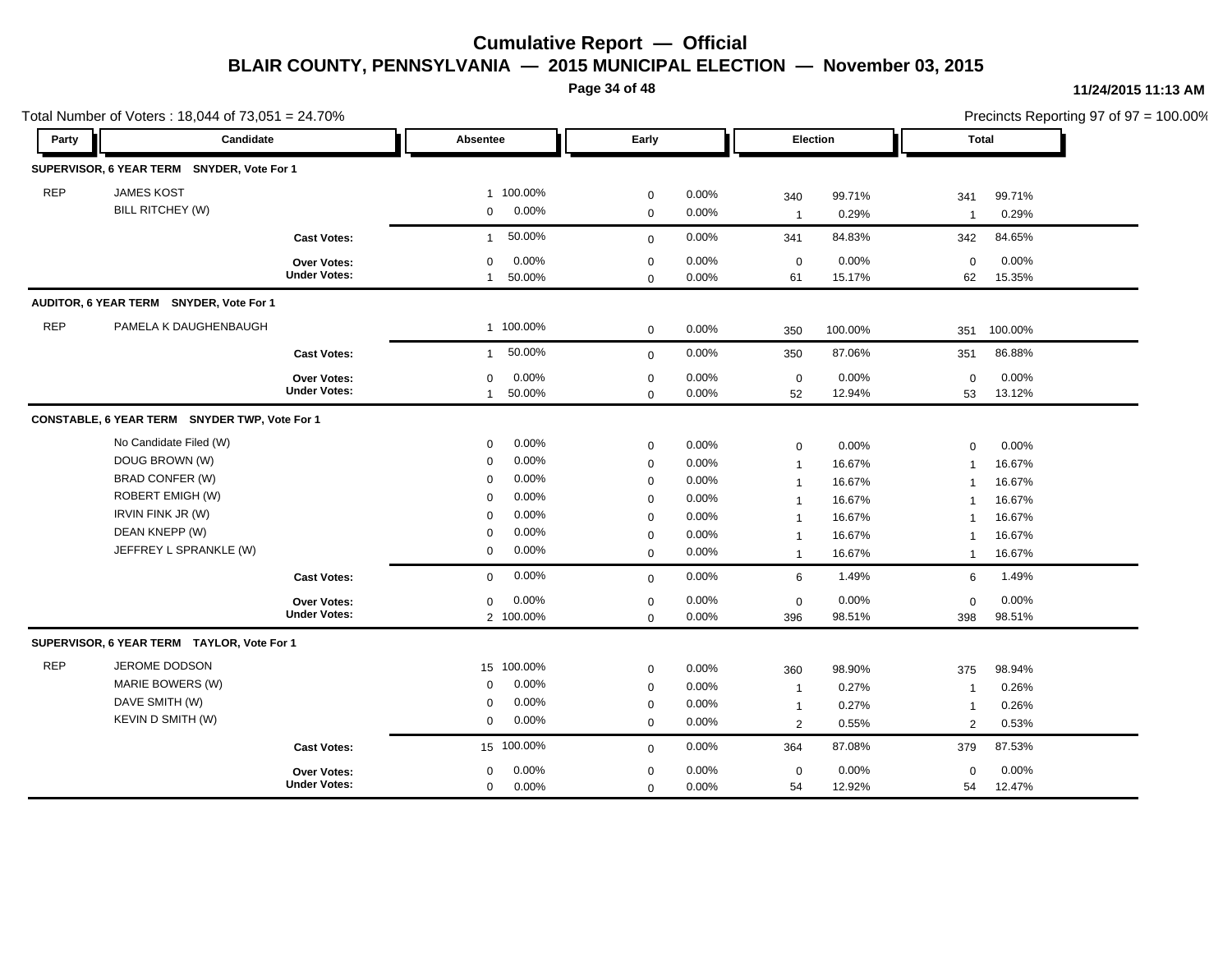**Page 35 of 48**

#### **11/24/2015 11:13 AM**

| Total Number of Voters: 18,044 of 73,051 = 24.70% |                     |                      |             |       |                |        |                | Precincts Reporting 97 of 97 = 100.00% |
|---------------------------------------------------|---------------------|----------------------|-------------|-------|----------------|--------|----------------|----------------------------------------|
| Party                                             | Candidate           | Absentee             | Early       |       | Election       |        | <b>Total</b>   |                                        |
| AUDITOR, 6 YEAR TERM TAYLOR, Vote For 1           |                     |                      |             |       |                |        |                |                                        |
| No Candidate Filed (W)                            |                     | 0.00%<br>0           | $\mathbf 0$ | 0.00% | $\mathbf 0$    | 0.00%  | $\mathbf 0$    | 0.00%                                  |
| EDWARD BELLOCK (W)                                |                     | 0.00%<br>$\mathbf 0$ | $\mathbf 0$ | 0.00% | $\mathbf{1}$   | 25.00% | $\overline{1}$ | 25.00%                                 |
| CHARLES DOUTT (W)                                 |                     | 0.00%<br>$\mathbf 0$ | $\mathbf 0$ | 0.00% | $\overline{1}$ | 25.00% |                | 25.00%                                 |
| HAZEL FRIES (W)                                   |                     | 0.00%<br>$\Omega$    | $\mathbf 0$ | 0.00% | $\mathbf 1$    | 25.00% |                | 25.00%                                 |
| DAVID M HILLEGASS (W)                             |                     | 0.00%<br>$\mathbf 0$ | $\mathbf 0$ | 0.00% | $\mathbf{1}$   | 25.00% | $\mathbf{1}$   | 25.00%                                 |
|                                                   | <b>Cast Votes:</b>  | 0.00%<br>$\mathbf 0$ | $\mathbf 0$ | 0.00% | $\overline{4}$ | 0.96%  | $\overline{4}$ | 0.92%                                  |
|                                                   | Over Votes:         | 0.00%<br>$\mathbf 0$ | $\mathbf 0$ | 0.00% | $\mathbf 0$    | 0.00%  | $\mathbf 0$    | 0.00%                                  |
|                                                   | <b>Under Votes:</b> | 15 100.00%           | $\Omega$    | 0.00% | 414            | 99.04% | 429            | 99.08%                                 |
| AUDITOR, 2 YEAR UNEXPIRED TERM TAYLOR, Vote For 1 |                     |                      |             |       |                |        |                |                                        |
| No Candidate Filed (W)                            |                     | 0.00%<br>$\mathbf 0$ | $\mathbf 0$ | 0.00% | $\mathsf 0$    | 0.00%  | $\mathbf 0$    | 0.00%                                  |
| <b>BILL ENGLAND (W)</b>                           |                     | 0.00%<br>$\mathbf 0$ | $\mathbf 0$ | 0.00% | $\overline{1}$ | 33.33% |                | 33.33%                                 |
| JENNIFER PONDER (W)                               |                     | 0.00%<br>$\mathbf 0$ | $\mathbf 0$ | 0.00% | $\overline{1}$ | 33.33% |                | 33.33%                                 |
| JACK PRICE (W)                                    |                     | 0.00%<br>0           | $\mathbf 0$ | 0.00% | $\overline{1}$ | 33.33% | $\mathbf{1}$   | 33.33%                                 |
|                                                   | <b>Cast Votes:</b>  | 0.00%<br>0           | $\mathbf 0$ | 0.00% | 3              | 0.72%  | 3              | 0.69%                                  |
|                                                   | Over Votes:         | 0.00%<br>$\mathbf 0$ | $\mathbf 0$ | 0.00% | $\mathbf 0$    | 0.00%  | $\mathbf 0$    | 0.00%                                  |
|                                                   | <b>Under Votes:</b> | 15 100.00%           | $\mathbf 0$ | 0.00% | 415            | 99.28% | 430            | 99.31%                                 |
| CONSTABLE, 6 YEAR TERM TAYLOR TWP, Vote For 1     |                     |                      |             |       |                |        |                |                                        |
| No Candidate Filed (W)                            |                     | 0.00%<br>0           | $\mathbf 0$ | 0.00% | $\mathbf 0$    | 0.00%  | $\mathbf 0$    | 0.00%                                  |
| JAMES BOWERS (W)                                  |                     | 0.00%<br>$\mathbf 0$ | $\mathbf 0$ | 0.00% | $\overline{1}$ | 16.67% |                | 16.67%                                 |
| <b>GREG BURNS (W)</b>                             |                     | 0.00%<br>$\Omega$    | $\mathbf 0$ | 0.00% | $\overline{1}$ | 16.67% | -1             | 16.67%                                 |
| WAYNE BUSH (W)                                    |                     | 0.00%<br>$\mathbf 0$ | $\mathbf 0$ | 0.00% | $\overline{1}$ | 16.67% |                | 16.67%                                 |
| EDGAR FRANKS (W)                                  |                     | 0.00%<br>$\Omega$    | $\mathbf 0$ | 0.00% | $\overline{1}$ | 16.67% |                | 16.67%                                 |
| KERRY HOOVER (W)                                  |                     | 0.00%<br>$\Omega$    | 0           | 0.00% | $\mathbf{1}$   | 16.67% |                | 16.67%                                 |
| PHIL KEITH (W)                                    |                     | 0.00%<br>0           | $\mathbf 0$ | 0.00% | $\mathbf{1}$   | 16.67% | $\mathbf{1}$   | 16.67%                                 |
|                                                   | <b>Cast Votes:</b>  | 0.00%<br>$\mathbf 0$ | $\mathbf 0$ | 0.00% | 6              | 1.44%  | 6              | 1.39%                                  |
|                                                   | <b>Over Votes:</b>  | 0.00%<br>$\mathbf 0$ | $\mathbf 0$ | 0.00% | $\mathbf 0$    | 0.00%  | $\mathbf 0$    | 0.00%                                  |
|                                                   | <b>Under Votes:</b> | 15 100.00%           | $\mathbf 0$ | 0.00% | 412            | 98.56% | 427            | 98.61%                                 |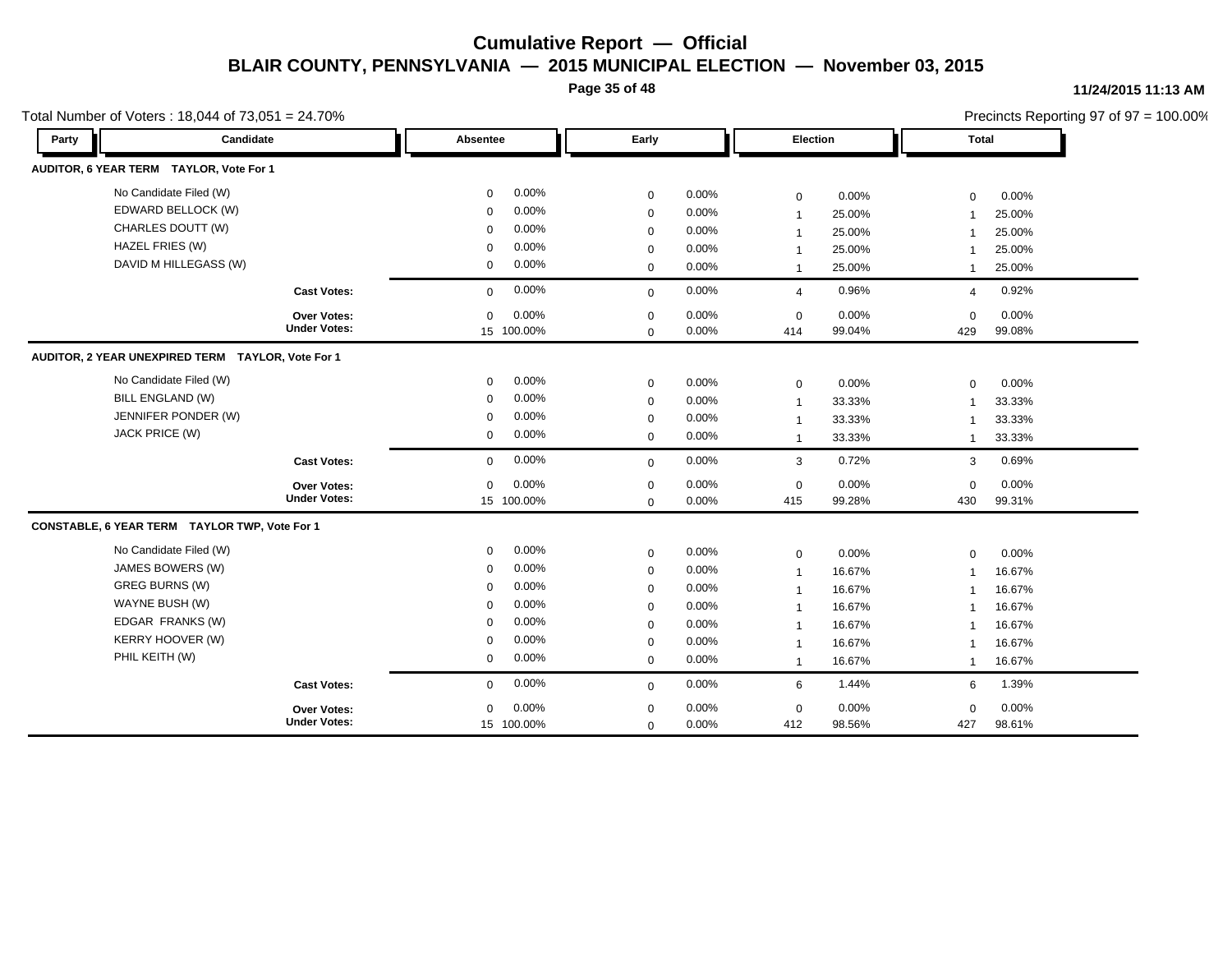**Page 36 of 48**

#### **11/24/2015 11:13 AM**

|            | Total Number of Voters: 18,044 of 73,051 = 24.70% |                     |                |           |             |       |                |        |                | Precincts Reporting 97 of 97 = 100.00% |  |
|------------|---------------------------------------------------|---------------------|----------------|-----------|-------------|-------|----------------|--------|----------------|----------------------------------------|--|
| Party      | Candidate                                         |                     | Absentee       |           | Early       |       | Election       |        | Total          |                                        |  |
|            | COUNCIL, 4 YEAR TERM TYRONE BOROUGH, Vote For 4   |                     |                |           |             |       |                |        |                |                                        |  |
| <b>DEM</b> | JENNIFER L BRYAN                                  |                     | $\overline{2}$ | 13.33%    | $\mathbf 0$ | 0.00% | 289            | 15.03% | 291            | 15.02%                                 |  |
| <b>REP</b> | MICHELLE L MILLER                                 |                     | $\overline{4}$ | 26.67%    | $\mathbf 0$ | 0.00% | 441            | 22.93% | 445            | 22.96%                                 |  |
| <b>REP</b> | ROBERT B DOLLAR SR                                |                     | 4              | 26.67%    | $\mathbf 0$ | 0.00% | 446            | 23.19% | 450            | 23.22%                                 |  |
| <b>REP</b> | <b>NATHAN VERILLA</b>                             |                     | 2              | 13.33%    | $\mathbf 0$ | 0.00% | 406            | 21.11% | 408            | 21.05%                                 |  |
| <b>REP</b> | <b>CHARLES B MILLS SR</b>                         |                     | 3              | 20.00%    | $\mathbf 0$ | 0.00% | 340            | 17.68% | 343            | 17.70%                                 |  |
|            | MARILYN BOYTIM (W)                                |                     | 0              | 0.00%     | $\mathbf 0$ | 0.00% | $\overline{1}$ | 0.05%  | $\overline{1}$ | 0.05%                                  |  |
|            |                                                   | <b>Cast Votes:</b>  | 15             | 75.00%    | $\mathbf 0$ | 0.00% | 1,923          | 80.53% | 1,938          | 80.48%                                 |  |
|            |                                                   | <b>Over Votes:</b>  | $\Omega$       | 0.00%     | $\mathbf 0$ | 0.00% | $\mathsf 0$    | 0.00%  | $\mathbf 0$    | 0.00%                                  |  |
|            |                                                   | <b>Under Votes:</b> | 5              | 25.00%    | $\mathbf 0$ | 0.00% | 465            | 19.47% | 470            | 19.52%                                 |  |
|            | CONSTABLE, 6 YEAR TERM TYRONE BORO, Vote For 1    |                     |                |           |             |       |                |        |                |                                        |  |
| <b>REP</b> | <b>CHARLES B MILLS</b>                            |                     |                | 3 100.00% | $\mathbf 0$ | 0.00% | 452            | 99.78% | 455            | 99.78%                                 |  |
|            | BILL FINK (W)                                     |                     | $\mathbf{0}$   | 0.00%     | $\mathbf 0$ | 0.00% | $\mathbf{1}$   | 0.22%  | $\overline{1}$ | 0.22%                                  |  |
|            |                                                   | <b>Cast Votes:</b>  | 3              | 60.00%    | $\mathbf 0$ | 0.00% | 453            | 75.88% | 456            | 75.75%                                 |  |
|            |                                                   | Over Votes:         | $\mathbf 0$    | 0.00%     | $\mathbf 0$ | 0.00% | $\mathbf 0$    | 0.00%  | $\mathbf 0$    | 0.00%                                  |  |
|            |                                                   | <b>Under Votes:</b> | $\overline{2}$ | 40.00%    | $\mathbf 0$ | 0.00% | 144            | 24.12% | 146            | 24.25%                                 |  |
|            | SUPERVISOR, 6 YEAR TERM TYRONE TWP, Vote For 1    |                     |                |           |             |       |                |        |                |                                        |  |
| <b>DEM</b> | <b>GARY GAROFOLI</b>                              |                     | 3              | 60.00%    | $\mathbf 0$ | 0.00% | 143            | 47.51% | 146            | 47.71%                                 |  |
| <b>REP</b> | TIMOTHY A BOTTENFIELD                             |                     | $2^{\circ}$    | 40.00%    | $\mathbf 0$ | 0.00% | 158            | 52.49% | 160            | 52.29%                                 |  |
|            |                                                   | <b>Cast Votes:</b>  |                | 5 100.00% | $\mathbf 0$ | 0.00% | 301            | 97.10% | 306            | 97.14%                                 |  |
|            |                                                   | <b>Over Votes:</b>  | $\mathbf 0$    | 0.00%     | $\mathbf 0$ | 0.00% | 0              | 0.00%  | 0              | 0.00%                                  |  |
|            |                                                   | <b>Under Votes:</b> | $\mathbf 0$    | 0.00%     | $\mathbf 0$ | 0.00% | 9              | 2.90%  | 9              | 2.86%                                  |  |
|            | AUDITOR, 6 YEAR TERM TYRONE TWP, Vote For 1       |                     |                |           |             |       |                |        |                |                                        |  |
|            | No Candidate Filed (W)                            |                     | 0              | 0.00%     | $\mathbf 0$ | 0.00% | $\mathbf 0$    | 0.00%  | $\mathbf 0$    | 0.00%                                  |  |
|            | LISA ODELICK (W)                                  |                     | 0              | 0.00%     | $\mathbf 0$ | 0.00% | $\mathbf{1}$   | 14.29% | $\overline{1}$ | 14.29%                                 |  |
|            | LORRAINE YOUNG (W)                                |                     | $\mathbf 0$    | 0.00%     | $\mathbf 0$ | 0.00% | 6              | 85.71% | 6              | 85.71%                                 |  |
|            |                                                   | <b>Cast Votes:</b>  | 0              | 0.00%     | $\mathbf 0$ | 0.00% | $\overline{7}$ | 2.26%  | $\overline{7}$ | 2.22%                                  |  |
|            |                                                   | <b>Over Votes:</b>  | $\mathbf 0$    | 0.00%     | $\mathbf 0$ | 0.00% | $\mathbf 0$    | 0.00%  | $\mathbf 0$    | 0.00%                                  |  |
|            |                                                   | <b>Under Votes:</b> |                | 5 100.00% | $\mathbf 0$ | 0.00% | 303            | 97.74% | 308            | 97.78%                                 |  |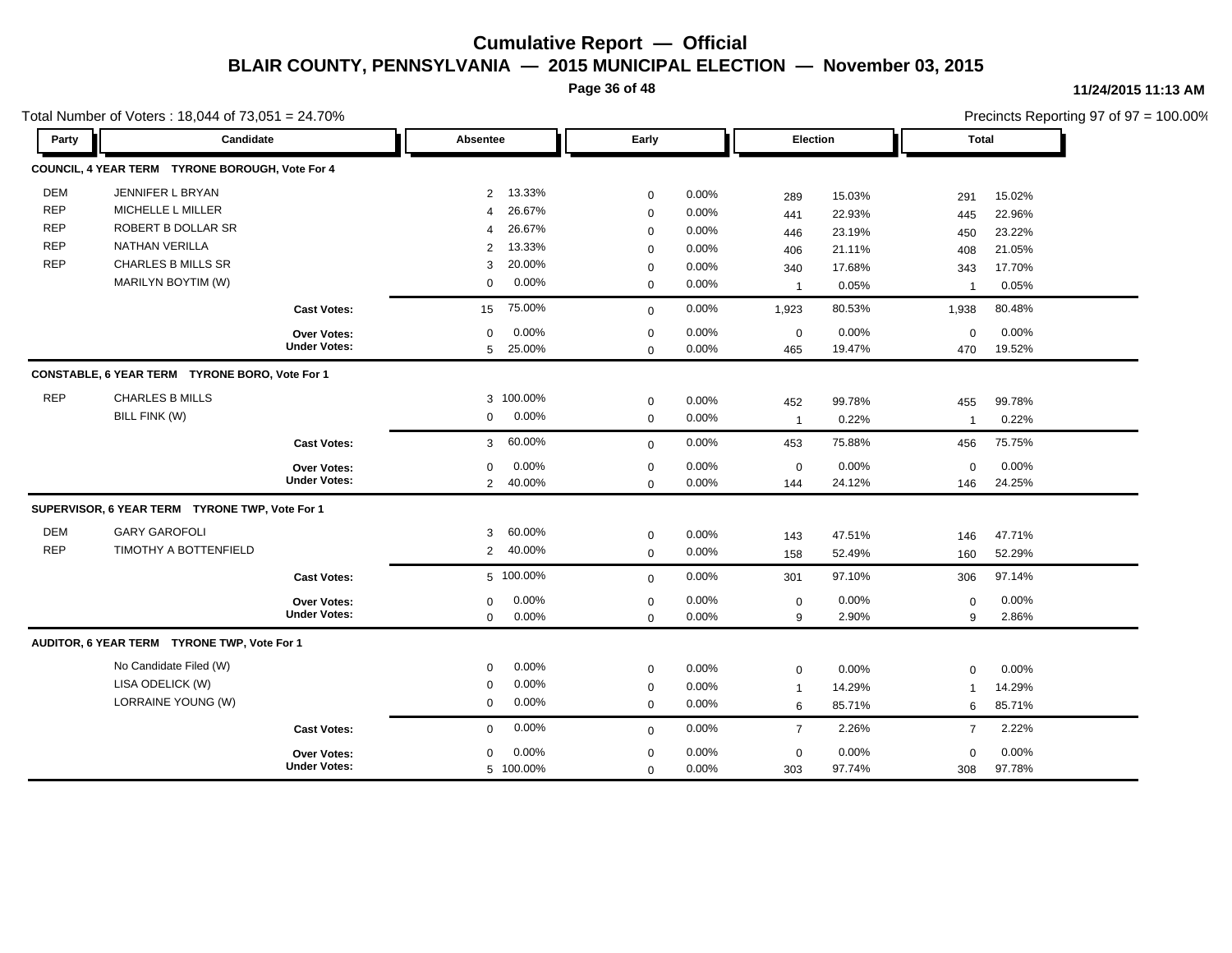**Page 37 of 48**

#### **11/24/2015 11:13 AM**

|            | Total Number of Voters: 18,044 of 73,051 = 24.70%       |                     |                         |             |          |                |        |                         | Precincts Reporting 97 of 97 = 100.00% |  |
|------------|---------------------------------------------------------|---------------------|-------------------------|-------------|----------|----------------|--------|-------------------------|----------------------------------------|--|
| Party      | Candidate                                               |                     | Absentee                | Early       |          | Election       |        | Total                   |                                        |  |
|            | CONSTABLE, 6 YEAR TERM TYRONE TWP, Vote For 1           |                     |                         |             |          |                |        |                         |                                        |  |
|            | No Candidate Filed (W)                                  |                     | 0.00%<br>0              | $\mathbf 0$ | 0.00%    | $\pmb{0}$      | 0.00%  | $\mathbf 0$             | 0.00%                                  |  |
|            | <b>BOB ODELICK (W)</b>                                  |                     | 0.00%<br>0              | $\mathbf 0$ | 0.00%    | $\mathbf{1}$   | 33.33% | $\overline{1}$          | 33.33%                                 |  |
|            | SALLY PARKES (W)                                        |                     | $0.00\%$<br>0           | $\mathbf 0$ | 0.00%    | $\mathbf{1}$   | 33.33% | $\overline{1}$          | 33.33%                                 |  |
|            | <b>BARRY F SINGLETON (W)</b>                            |                     | $0.00\%$<br>0           | $\mathbf 0$ | 0.00%    | $\mathbf{1}$   | 33.33% | $\mathbf{1}$            | 33.33%                                 |  |
|            |                                                         | <b>Cast Votes:</b>  | $0.00\%$<br>$\mathbf 0$ | $\mathbf 0$ | 0.00%    | 3              | 0.97%  | 3                       | 0.95%                                  |  |
|            |                                                         | <b>Over Votes:</b>  | 0.00%<br>$\mathbf 0$    | $\mathbf 0$ | 0.00%    | $\mathbf 0$    | 0.00%  | $\mathbf 0$             | 0.00%                                  |  |
|            |                                                         | <b>Under Votes:</b> | 5 100.00%               | $\Omega$    | 0.00%    | 307            | 99.03% | 312                     | 99.05%                                 |  |
|            | COUNCIL, 4 YEAR TERM WILLIAMSBURG, Vote For 3           |                     |                         |             |          |                |        |                         |                                        |  |
| <b>DEM</b> | <b>CARLEE K RANALLI</b>                                 |                     | 0.00%<br>0              | $\mathbf 0$ | 0.00%    | 94             | 18.11% | 94                      | 18.11%                                 |  |
| <b>REP</b> | <b>MATTHEW SABOL</b>                                    |                     | 0.00%<br>$\mathbf 0$    | $\mathbf 0$ | $0.00\%$ | 130            | 25.05% | 130                     | 25.05%                                 |  |
| <b>REP</b> | <b>JAMES T FORESO</b>                                   |                     | 0.00%<br>$\mathbf 0$    | $\mathbf 0$ | 0.00%    | 136            | 26.20% | 136                     | 26.20%                                 |  |
| <b>REP</b> | DONALD W ZIMMERMAN                                      |                     | 0.00%<br>$\mathbf 0$    | $\mathbf 0$ | 0.00%    | 119            | 22.93% | 119                     | 22.93%                                 |  |
|            | ELLEN BREITENBACH (W)                                   |                     | 0.00%<br>$\mathbf 0$    | $\mathbf 0$ | 0.00%    | 8              | 1.54%  | 8                       | 1.54%                                  |  |
|            | PATRICIA BELL (W)                                       |                     | 0.00%<br>0              | $\mathbf 0$ | 0.00%    | $\mathbf{1}$   | 0.19%  | $\overline{1}$          | 0.19%                                  |  |
|            | <b>BRUCE HAMILTON (W)</b>                               |                     | 0.00%<br>$\mathbf 0$    | $\mathbf 0$ | 0.00%    | 24             | 4.62%  | 24                      | 4.62%                                  |  |
|            | KEN RANALLI (W)                                         |                     | 0.00%<br>$\mathbf 0$    | $\mathbf 0$ | 0.00%    | 5              | 0.96%  | 5                       | 0.96%                                  |  |
|            | STEVEN BUTLER (W)                                       |                     | 0.00%<br>$\mathbf 0$    | $\mathbf 0$ | $0.00\%$ | $\mathbf{1}$   | 0.19%  | -1                      | 0.19%                                  |  |
|            | DAVID HOUCK (W)                                         |                     | $0.00\%$<br>0           | $\mathbf 0$ | 0.00%    | $\mathbf{1}$   | 0.19%  | $\overline{1}$          | 0.19%                                  |  |
|            |                                                         | <b>Cast Votes:</b>  | 0.00%<br>$\mathbf 0$    | $\mathbf 0$ | 0.00%    | 519            | 75.88% | 519                     | 75.88%                                 |  |
|            |                                                         | Over Votes:         | 0.00%<br>0              | $\mathbf 0$ | 0.00%    | $\mathbf 0$    | 0.00%  | $\mathbf 0$             | 0.00%                                  |  |
|            |                                                         | <b>Under Votes:</b> | $0.00\%$<br>0           | $\mathbf 0$ | 0.00%    | 165            | 24.12% | 165                     | 24.12%                                 |  |
|            | COUNCIL, 2 YEAR UNEXPIRED TERM WILLIAMSBURG, Vote For 1 |                     |                         |             |          |                |        |                         |                                        |  |
| <b>REP</b> | <b>DENNIS HAMMEL</b>                                    |                     | $0.00\%$<br>$\mathbf 0$ | $\mathbf 0$ | 0.00%    | 100            | 57.14% | 100                     | 57.14%                                 |  |
|            | <b>BRUCE HAMILTON (W)</b>                               |                     | $0.00\%$<br>$\mathbf 0$ | $\mathbf 0$ | 0.00%    | 64             | 36.57% | 64                      | 36.57%                                 |  |
|            | <b>BRUCE HAMIL (W)</b>                                  |                     | 0.00%<br>$\mathbf 0$    | $\mathbf 0$ | 0.00%    | $\mathbf{1}$   | 0.57%  | $\overline{1}$          | 0.57%                                  |  |
|            | ERIC FLAIG (W)                                          |                     | 0.00%<br>$\mathbf 0$    | $\mathbf 0$ | 0.00%    | $\mathbf{1}$   | 0.57%  | $\overline{1}$          | 0.57%                                  |  |
|            | KEN RANALLI (W)                                         |                     | 0.00%<br>$\mathbf 0$    | $\mathbf 0$ | 0.00%    | $\overline{7}$ | 4.00%  | $\overline{7}$          | 4.00%                                  |  |
|            | MICHAEL MERRITTS (W)                                    |                     | 0.00%<br>$\mathbf 0$    | $\mathbf 0$ | 0.00%    | $\mathbf{1}$   | 0.57%  | $\mathbf 1$             | 0.57%                                  |  |
|            | HARRY MULLINS (W)                                       |                     | 0.00%<br>$\mathbf 0$    | $\mathbf 0$ | 0.00%    | $\mathbf{1}$   | 0.57%  | $\overline{\mathbf{1}}$ | 0.57%                                  |  |
|            |                                                         | <b>Cast Votes:</b>  | 0.00%<br>$\mathbf 0$    | $\mathbf 0$ | 0.00%    | 175            | 76.75% | 175                     | 76.75%                                 |  |
|            |                                                         | <b>Over Votes:</b>  | $0.00\%$<br>$\mathbf 0$ | $\mathbf 0$ | 0.00%    | $\mathbf 0$    | 0.00%  | $\mathbf 0$             | 0.00%                                  |  |
|            |                                                         | <b>Under Votes:</b> | 0.00%<br>$\mathbf 0$    | $\mathbf 0$ | 0.00%    | 53             | 23.25% | 53                      | 23.25%                                 |  |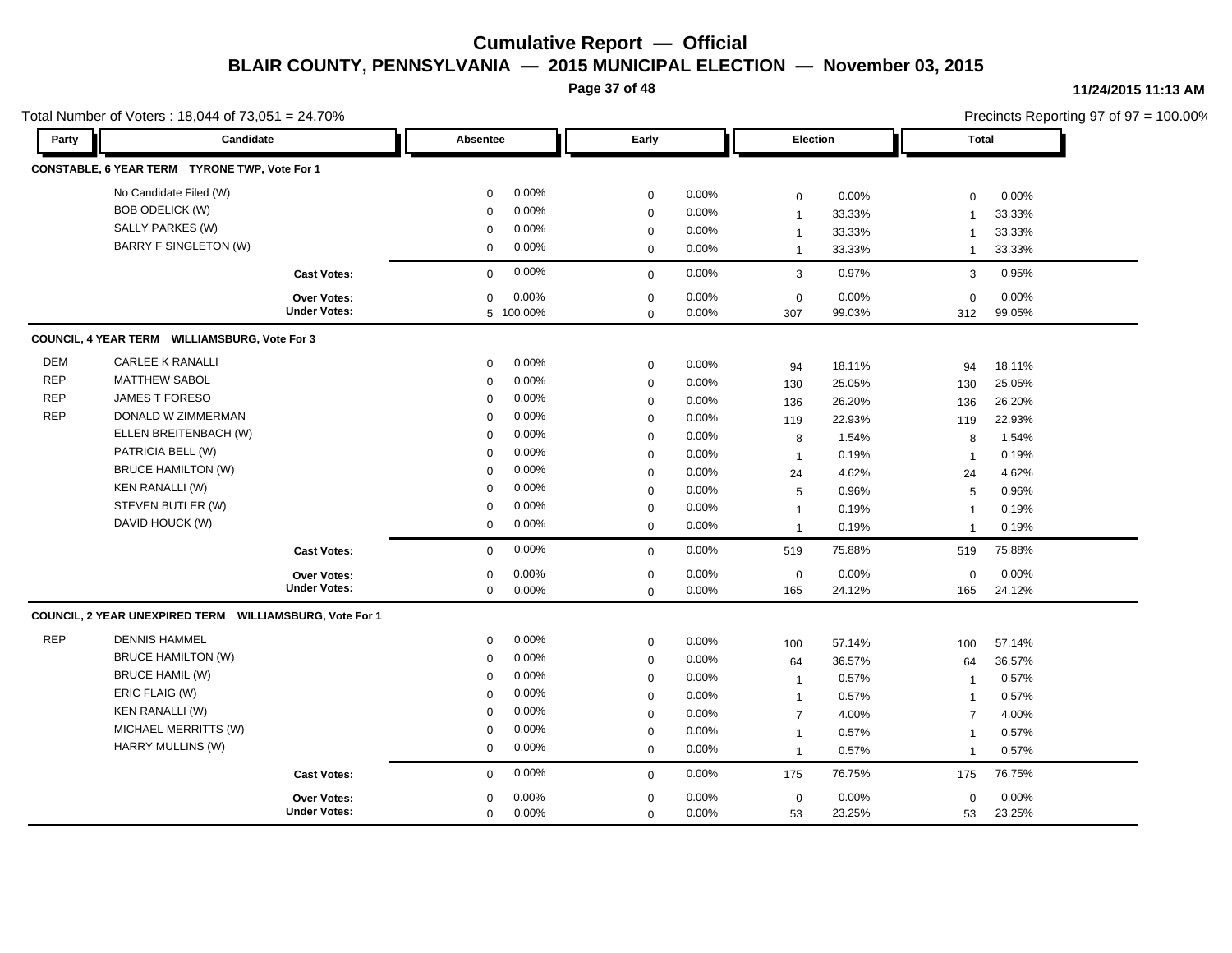**Page 38 of 48**

#### **11/24/2015 11:13 AM**

|            | Total Number of Voters: 18,044 of 73,051 = 24.70%                           |                                           |                                           |                             |                                           |                         |                                             |                           |                                   |                           | Precincts Reporting 97 of 97 = 100.00% |
|------------|-----------------------------------------------------------------------------|-------------------------------------------|-------------------------------------------|-----------------------------|-------------------------------------------|-------------------------|---------------------------------------------|---------------------------|-----------------------------------|---------------------------|----------------------------------------|
| Party      | Candidate                                                                   |                                           | Absentee                                  |                             | Early                                     |                         | Election                                    |                           | <b>Total</b>                      |                           |                                        |
|            | AUDITOR, 6 YEAR TERM WILLIAMSBURG, Vote For 1                               |                                           |                                           |                             |                                           |                         |                                             |                           |                                   |                           |                                        |
|            | No Candidate Filed (W)<br>JERRY HOY (W)                                     |                                           | $\mathbf 0$<br>$\mathbf 0$                | 0.00%<br>0.00%              | $\mathbf 0$<br>$\mathbf 0$                | 0.00%<br>0.00%          | $\mathbf 0$<br>$\mathbf{1}$                 | 0.00%<br>50.00%           | $\mathbf 0$<br>1                  | 0.00%<br>50.00%           |                                        |
|            | <b>BOB SINGER (W)</b>                                                       |                                           | $\mathbf 0$                               | 0.00%                       | $\mathbf 0$                               | 0.00%                   | $\mathbf{1}$                                | 50.00%                    | $\mathbf{1}$                      | 50.00%                    |                                        |
|            |                                                                             | <b>Cast Votes:</b>                        | $\mathbf 0$                               | 0.00%                       | $\mathbf{0}$                              | 0.00%                   | 2                                           | 0.88%                     | 2                                 | 0.88%                     |                                        |
|            |                                                                             | Over Votes:<br><b>Under Votes:</b>        | $\mathbf 0$<br>$\mathbf 0$                | 0.00%<br>0.00%              | $\mathbf 0$<br>$\mathbf 0$                | 0.00%<br>0.00%          | $\mathbf 0$<br>226                          | 0.00%<br>99.12%           | $\mathbf 0$<br>226                | 0.00%<br>99.12%           |                                        |
|            | AUDITOR, 4 YEAR UNEXPIRED TERM WILLIAMSBURG, Vote For 1                     |                                           |                                           |                             |                                           |                         |                                             |                           |                                   |                           |                                        |
|            | No Candidate Filed (W)<br>JANE DIBERT (W)                                   |                                           | $\mathbf 0$<br>$\mathbf 0$                | 0.00%<br>0.00%              | $\mathbf 0$<br>$\mathbf 0$                | 0.00%<br>0.00%          | $\mathbf 0$<br>$\mathbf{1}$                 | 0.00%<br>100.00%          | $\Omega$<br>1                     | 0.00%<br>100.00%          |                                        |
|            |                                                                             | <b>Cast Votes:</b>                        | $\mathbf 0$                               | 0.00%                       | $\mathbf 0$                               | 0.00%                   | $\mathbf{1}$                                | 0.44%                     | $\mathbf{1}$                      | 0.44%                     |                                        |
|            |                                                                             | Over Votes:<br><b>Under Votes:</b>        | $\mathbf 0$<br>$\mathbf 0$                | 0.00%<br>0.00%              | $\mathbf 0$<br>$\mathbf 0$                | 0.00%<br>0.00%          | $\mathbf 0$<br>227                          | 0.00%<br>99.56%           | $\mathbf 0$<br>227                | 0.00%<br>99.56%           |                                        |
|            | AUDITOR, 2 YEAR UNEXPIRED TERM WILLIAMSBURG, Vote For 1                     |                                           |                                           |                             |                                           |                         |                                             |                           |                                   |                           |                                        |
|            | No Candidate Filed (W)<br>DOROTHY DU BOIS (W)<br><b>BRUCE HAMILTONN (W)</b> |                                           | $\mathbf 0$<br>$\mathbf 0$<br>$\mathbf 0$ | 0.00%<br>0.00%<br>0.00%     | $\mathbf 0$<br>$\mathbf 0$<br>$\mathbf 0$ | 0.00%<br>0.00%<br>0.00% | $\mathbf 0$<br>$\mathbf{1}$<br>$\mathbf{1}$ | 0.00%<br>50.00%<br>50.00% | 0<br>$\mathbf{1}$<br>$\mathbf{1}$ | 0.00%<br>50.00%<br>50.00% |                                        |
|            |                                                                             | <b>Cast Votes:</b>                        | $\mathbf 0$                               | 0.00%                       | $\mathbf 0$                               | 0.00%                   | $\overline{2}$                              | 0.88%                     | $\overline{2}$                    | 0.88%                     |                                        |
|            |                                                                             | Over Votes:<br><b>Under Votes:</b>        | $\mathbf 0$<br>$\mathbf 0$                | 0.00%<br>0.00%              | $\mathbf 0$<br>$\mathbf 0$                | 0.00%<br>0.00%          | $\mathbf 0$<br>226                          | 0.00%<br>99.12%           | $\mathbf 0$<br>226                | 0.00%<br>99.12%           |                                        |
|            | CONSTABLE, 6 YEAR TERM WILLIAMSBURG BORO, Vote For 1                        |                                           |                                           |                             |                                           |                         |                                             |                           |                                   |                           |                                        |
| <b>REP</b> | JASON K LOOSE                                                               |                                           | $\mathbf 0$                               | 0.00%                       | $\mathbf 0$                               | 0.00%                   | 194                                         | 100.00%                   | 194                               | 100.00%                   |                                        |
|            |                                                                             | <b>Cast Votes:</b>                        | $\mathbf{0}$                              | 0.00%                       | $\mathbf 0$                               | 0.00%                   | 194                                         | 85.09%                    | 194                               | 85.09%                    |                                        |
|            |                                                                             | Over Votes:<br><b>Under Votes:</b>        | $\mathbf 0$<br>$\mathbf 0$                | 0.00%<br>0.00%              | $\mathbf 0$<br>$\mathbf 0$                | 0.00%<br>0.00%          | $\mathbf 0$<br>34                           | 0.00%<br>14.91%           | 0<br>34                           | 0.00%<br>14.91%           |                                        |
|            | SUPERVISOR, 6 YEAR TERM WOODBURY, Vote For 1                                |                                           |                                           |                             |                                           |                         |                                             |                           |                                   |                           |                                        |
| <b>REP</b> | PAUL R HARCLERODE JR<br>JOE LANSBERRY (W)<br>NATE MONAHAN (W)               |                                           | $\mathbf 0$<br>$\mathbf 0$                | 2 100.00%<br>0.00%<br>0.00% | $\mathbf 0$<br>$\mathbf 0$<br>$\mathbf 0$ | 0.00%<br>0.00%<br>0.00% | 154<br>6<br>$\overline{1}$                  | 95.65%<br>3.73%<br>0.62%  | 156<br>6<br>1                     | 95.71%<br>3.68%<br>0.61%  |                                        |
|            |                                                                             | <b>Cast Votes:</b>                        |                                           | 2 100.00%                   | $\mathbf 0$                               | 0.00%                   | 161                                         | 84.74%                    | 163                               | 84.90%                    |                                        |
|            |                                                                             | <b>Over Votes:</b><br><b>Under Votes:</b> | $\mathbf 0$<br>$\mathbf 0$                | 0.00%<br>0.00%              | $\mathbf 0$<br>$\mathbf 0$                | 0.00%<br>0.00%          | $\mathbf 0$<br>29                           | 0.00%<br>15.26%           | $\mathbf 0$<br>29                 | 0.00%<br>15.10%           |                                        |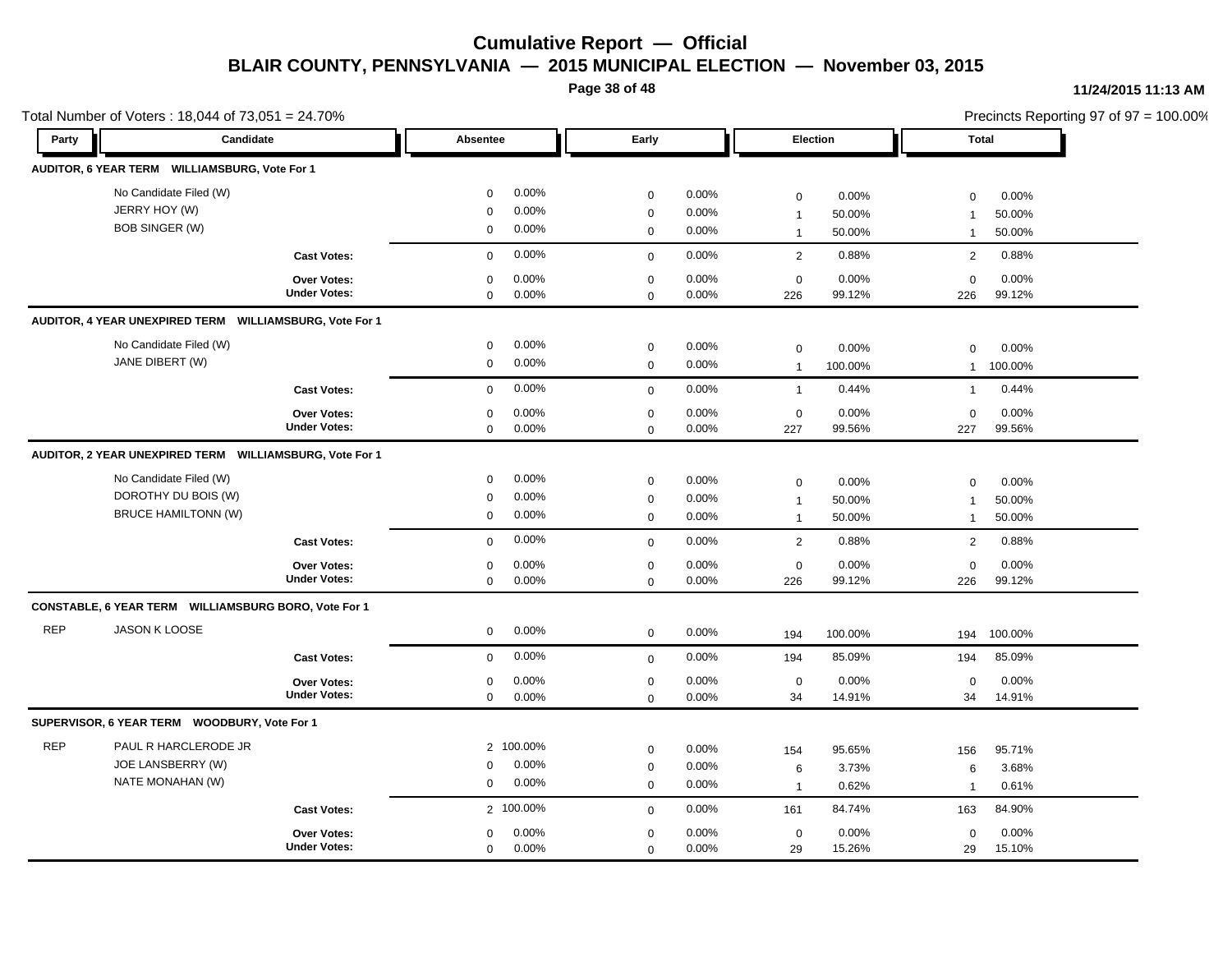**Page 39 of 48**

| Total Number of Voters: $18,044$ of $73,051 = 24.70\%$                         |                                           |                                                                        |                                           |                            |                                                 |                           |                    |                           | Precincts Reporting 97 of 97 = 100.00% |
|--------------------------------------------------------------------------------|-------------------------------------------|------------------------------------------------------------------------|-------------------------------------------|----------------------------|-------------------------------------------------|---------------------------|--------------------|---------------------------|----------------------------------------|
| Party                                                                          | Candidate                                 | Absentee                                                               | Early                                     |                            | <b>Election</b>                                 |                           | <b>Total</b>       |                           |                                        |
| TAX COLLECTOR, 2 YEAR UNEXPIRED TERM                                           | <b>WOODBURY, Vote For 1</b>               |                                                                        |                                           |                            |                                                 |                           |                    |                           |                                        |
| DEBORAH J APPLEMAN                                                             |                                           | 2 100.00%                                                              | $\mathbf 0$                               | 0.00%                      | 179                                             | 100.00%                   | 181                | 100.00%                   |                                        |
|                                                                                | <b>Cast Votes:</b>                        | 2 100.00%                                                              | $\mathbf 0$                               | 0.00%                      | 179                                             | 94.21%                    | 181                | 94.27%                    |                                        |
|                                                                                | Over Votes:<br><b>Under Votes:</b>        | $0.00\%$<br>$\mathbf{0}$<br>0.00%<br>0                                 | $\mathbf 0$<br>$\mathbf 0$                | 0.00%<br>0.00%             | $\mathbf 0$<br>11                               | $0.00\%$<br>5.79%         | $\mathbf 0$<br>11  | 0.00%<br>5.73%            |                                        |
| AUDITOR, 6 YEAR TERM WOODBURY, Vote For 1                                      |                                           |                                                                        |                                           |                            |                                                 |                           |                    |                           |                                        |
| No Candidate Filed (W)<br><b>JUDY HAMILTON (W)</b><br><b>KRISTEN SHOCK (W)</b> |                                           | 0.00%<br>$\mathbf 0$<br>0.00%<br>$\mathbf{0}$<br>0.00%<br>$\mathbf{0}$ | $\mathbf 0$<br>$\mathbf 0$<br>$\mathbf 0$ | 0.00%<br>0.00%<br>$0.00\%$ | $\mathbf 0$<br>$\overline{1}$<br>$\overline{2}$ | 0.00%<br>33.33%<br>66.67% | $\mathbf 0$<br>2   | 0.00%<br>33.33%<br>66.67% |                                        |
|                                                                                | <b>Cast Votes:</b>                        | $0.00\%$<br>$\mathbf 0$                                                | $\mathbf 0$                               | 0.00%                      | 3                                               | 1.58%                     | 3                  | 1.56%                     |                                        |
|                                                                                | <b>Over Votes:</b><br><b>Under Votes:</b> | $0.00\%$<br>$\mathbf 0$<br>2 100.00%                                   | $\mathbf 0$<br>$\mathbf 0$                | 0.00%<br>0.00%             | $\mathbf 0$<br>187                              | $0.00\%$<br>98.42%        | $\mathbf 0$<br>189 | 0.00%<br>98.44%           |                                        |
| CONSTABLE, 6 YEAR TERM WOODBURY TWP, Vote For 1                                |                                           |                                                                        |                                           |                            |                                                 |                           |                    |                           |                                        |
| No Candidate Filed (W)                                                         |                                           | $0.00\%$<br>$\mathbf{0}$                                               | $\mathbf 0$                               | $0.00\%$                   | $\mathbf 0$                                     | 0.00%                     | $\mathbf 0$        | $0.00\%$                  |                                        |
|                                                                                | <b>Cast Votes:</b>                        | $0.00\%$<br>0                                                          | $\mathbf 0$                               | 0.00%                      | $\mathbf 0$                                     | 0.00%                     | $\mathbf 0$        | 0.00%                     |                                        |
|                                                                                | <b>Over Votes:</b><br><b>Under Votes:</b> | $0.00\%$<br>0<br>2 100.00%                                             | $\mathbf 0$<br>$\mathbf 0$                | 0.00%<br>0.00%             | $\mathbf 0$<br>190                              | $0.00\%$<br>100.00%       | $\mathbf 0$<br>192 | 0.00%<br>100.00%          |                                        |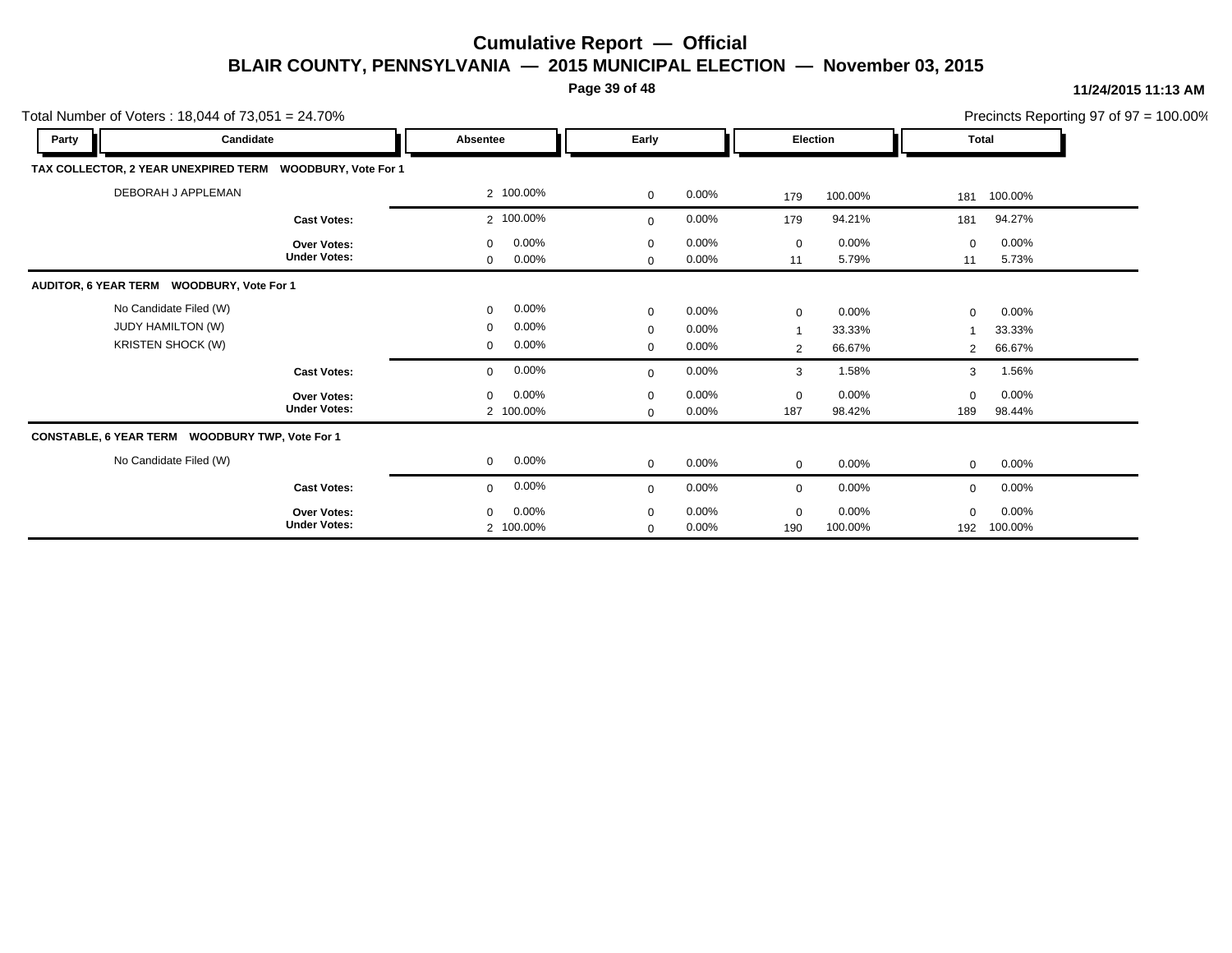**Page 40 of 48**

#### **11/24/2015 11:13 AM**

Total Number of Voters : 18,044 of 73,051 = 24.70%

| Party      | Candidate                                                          | Absentee    |          | Early       |       |                | Election | <b>Total</b>            |        | $1.5011010110$ pointing of $0.01 - 100100$ |
|------------|--------------------------------------------------------------------|-------------|----------|-------------|-------|----------------|----------|-------------------------|--------|--------------------------------------------|
|            | ALTOONA AREA SCHOOL DIRECTOR, 4 YEAR TERM ALTOONA AREA, Vote For 5 |             |          |             |       |                |          |                         |        |                                            |
|            | <b>RON JOHNSTON</b>                                                | 130         | 21.49%   | $\mathbf 0$ | 0.00% | 6,352          | 21.23%   | 6,482                   | 21.24% |                                            |
|            | <b>DON BRENNAN</b>                                                 | 115         | 19.01%   | $\mathbf 0$ | 0.00% | 5,790          | 19.35%   | 5,905                   | 19.35% |                                            |
|            | <b>SHARON L BREAM</b>                                              | 120         | 19.83%   | $\mathbf 0$ | 0.00% | 5,629          | 18.81%   | 5,749                   | 18.83% |                                            |
| <b>DEM</b> | <b>MARY JANE HAMMERS</b>                                           | 70          | 11.57%   | $\mathbf 0$ | 0.00% | 3,403          | 11.37%   | 3,473                   | 11.38% |                                            |
| <b>REP</b> | <b>WAYNE HIPPO</b>                                                 | 98          | 16.20%   | $\mathbf 0$ | 0.00% | 5,091          | 17.02%   | 5,189                   | 17.00% |                                            |
| <b>REP</b> | <b>BILL CEGLAR</b>                                                 | 72          | 11.90%   | $\mathbf 0$ | 0.00% | 3.619          | 12.10%   | 3,691                   | 12.09% |                                            |
|            | <b>JODI BAUM (W)</b>                                               | $\mathbf 0$ | 0.00%    | $\mathbf 0$ | 0.00% | $\overline{1}$ | 0.00%    | $\overline{\mathbf{1}}$ | 0.00%  |                                            |
|            | NICHOLAS CAMINITI (W)                                              | $\mathbf 0$ | 0.00%    | $\mathbf 0$ | 0.00% | $\overline{1}$ | 0.00%    | $\overline{\mathbf{1}}$ | 0.00%  |                                            |
|            | MIKE COON (W)                                                      | 0           | 0.00%    | $\mathbf 0$ | 0.00% | $\mathbf{1}$   | 0.00%    | $\overline{1}$          | 0.00%  |                                            |
|            | BHLL EDEVANE (W)                                                   | $\Omega$    | 0.00%    | $\mathbf 0$ | 0.00% | $\mathbf{1}$   | 0.00%    | $\overline{1}$          | 0.00%  |                                            |
|            | LARRY FOCHT (W)                                                    | $\Omega$    | 0.00%    | $\mathbf 0$ | 0.00% | $\overline{1}$ | 0.00%    | $\overline{1}$          | 0.00%  |                                            |
|            | CHRISTOPHER GARHART (W)                                            | 0           | 0.00%    | $\mathbf 0$ | 0.00% | $\overline{1}$ | 0.00%    | $\overline{1}$          | 0.00%  |                                            |
|            | JOHN GRESSLER (W)                                                  | $\Omega$    | 0.00%    | $\mathbf 0$ | 0.00% | $\overline{2}$ | 0.01%    | $\overline{2}$          | 0.01%  |                                            |
|            | JUDY HUSS (W)                                                      | $\Omega$    | 0.00%    | $\mathbf 0$ | 0.00% | $\mathbf{1}$   | 0.00%    | $\overline{1}$          | 0.00%  |                                            |
|            | BERNIE JOYCE (W)                                                   | $\Omega$    | 0.00%    | $\mathbf 0$ | 0.00% | $\overline{1}$ | 0.00%    | $\overline{1}$          | 0.00%  |                                            |
|            | L NICOLE MASSARO KAUFFMAN (W)                                      | $\Omega$    | 0.00%    | $\mathbf 0$ | 0.00% | $\overline{1}$ | 0.00%    | $\overline{1}$          | 0.00%  |                                            |
|            | MARY KIMMEL (W)                                                    | $\Omega$    | 0.00%    | $\mathbf 0$ | 0.00% | $\overline{1}$ | 0.00%    | $\overline{1}$          | 0.00%  |                                            |
|            | <b>JUSTIN KLEINOSKY (W)</b>                                        | $\Omega$    | 0.00%    | $\mathbf 0$ | 0.00% | $\overline{1}$ | 0.00%    | $\overline{1}$          | 0.00%  |                                            |
|            | LISA KLEINOSKY (W)                                                 | $\mathbf 0$ | 0.00%    | $\mathbf 0$ | 0.00% | $\overline{1}$ | 0.00%    | $\overline{1}$          | 0.00%  |                                            |
|            | MICHAEL LEONARD (W)                                                | $\mathbf 0$ | 0.00%    | $\mathbf 0$ | 0.00% | $\mathbf{1}$   | 0.00%    | $\overline{1}$          | 0.00%  |                                            |
|            | RICHARD LOCKARD (W)                                                | $\Omega$    | 0.00%    | $\mathbf 0$ | 0.00% | $\mathbf{1}$   | 0.00%    | $\overline{1}$          | 0.00%  |                                            |
|            | DON MAST (W)                                                       | $\mathbf 0$ | 0.00%    | $\mathbf 0$ | 0.00% | $\overline{1}$ | 0.00%    | $\overline{\mathbf{1}}$ | 0.00%  |                                            |
|            | PAMLA MITCHELL (W)                                                 | $\mathbf 0$ | 0.00%    | $\mathbf 0$ | 0.00% | $\overline{1}$ | 0.00%    | $\overline{1}$          | 0.00%  |                                            |
|            | DENNIS MURRAY (W)                                                  | 0           | 0.00%    | $\mathbf 0$ | 0.00% | $\mathbf{1}$   | 0.00%    | $\overline{1}$          | 0.00%  |                                            |
|            | ROBERT MURRAY (W)                                                  | $\Omega$    | 0.00%    | $\mathbf 0$ | 0.00% | $\mathbf{1}$   | 0.00%    | $\overline{1}$          | 0.00%  |                                            |
|            | DAVID D ODELL (W)                                                  | $\mathbf 0$ | 0.00%    | $\mathbf 0$ | 0.00% | $\overline{1}$ | 0.00%    | $\overline{1}$          | 0.00%  |                                            |
|            | DENNIS PAGE (W)                                                    | 0           | 0.00%    | $\mathbf 0$ | 0.00% | $\overline{1}$ | 0.00%    | $\overline{1}$          | 0.00%  |                                            |
|            | MARSHA RAPP (W)                                                    | $\mathbf 0$ | 0.00%    | $\mathbf 0$ | 0.00% | $\mathbf{1}$   | 0.00%    | $\overline{1}$          | 0.00%  |                                            |
|            | DEAN G ROSE (W)                                                    | $\mathbf 0$ | 0.00%    | $\mathbf 0$ | 0.00% | $\mathbf{1}$   | 0.00%    | $\overline{1}$          | 0.00%  |                                            |
|            | <b>JASON RUNK (W)</b>                                              | 0           | 0.00%    | $\mathbf 0$ | 0.00% | $\mathbf{1}$   | 0.00%    | $\overline{1}$          | 0.00%  |                                            |
|            | LIISA SETTLE (W)                                                   | 0           | 0.00%    | $\mathbf 0$ | 0.00% | $\mathbf{1}$   | 0.00%    | $\overline{1}$          | 0.00%  |                                            |
|            | ERIC SHOCK (W)                                                     | $\mathbf 0$ | 0.00%    | $\mathbf 0$ | 0.00% | $\overline{2}$ | 0.01%    | 2                       | 0.01%  |                                            |
|            | ROSALIND SKY (W)                                                   | $\Omega$    | 0.00%    | $\mathbf 0$ | 0.00% | $\mathbf{1}$   | 0.00%    | $\overline{\mathbf{1}}$ | 0.00%  |                                            |
|            | FRANK SWALGA (W)                                                   | $\Omega$    | 0.00%    | $\mathbf 0$ | 0.00% | $\overline{1}$ | 0.00%    | $\overline{1}$          | 0.00%  |                                            |
|            | JONATHON L SWAN (W)                                                | $\Omega$    | 0.00%    | $\mathbf 0$ | 0.00% | $\mathbf{1}$   | 0.00%    | $\overline{1}$          | 0.00%  |                                            |
|            | ROBERT TURCOVSKI (W)                                               | $\Omega$    | 0.00%    | $\mathbf 0$ | 0.00% | $\overline{1}$ | 0.00%    | $\overline{1}$          | 0.00%  |                                            |
|            | ASHLEY WERTZ (W)                                                   | $\mathbf 0$ | $0.00\%$ | $\mathbf 0$ | 0.00% | $\overline{1}$ | 0.00%    | $\overline{1}$          | 0.00%  |                                            |
|            | SCOTT WOOMER (W)                                                   | $\mathbf 0$ | 0.00%    | $\Omega$    | 0.00% | $\overline{1}$ | 0.00%    | $\overline{1}$          | 0.00%  |                                            |
|            | <b>Cast Votes:</b>                                                 | 605         | 71.60%   | $\mathbf 0$ | 0.00% | 29,918         | 76.48%   | 30.523                  | 76.37% |                                            |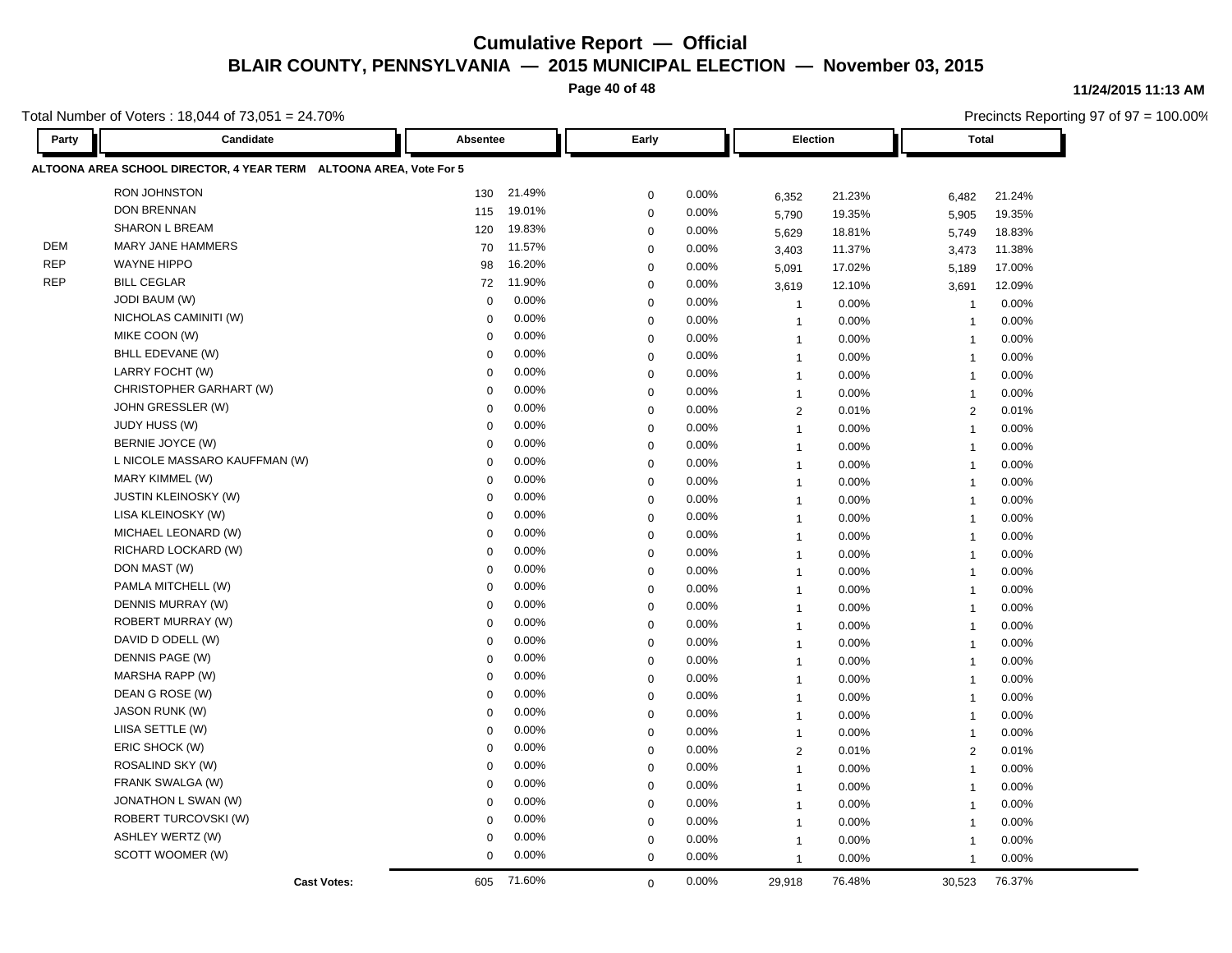**Page 41 of 48**

#### Total Number of Voters : 18,044 of 73,051 = 24.70% Precincts Reporting 97 of 97 = 100.00% **Party Candidate Absentee Early Election Total** 9,442 23.63% 23.52% 0 0.00% 9,202 0.00% 0 0.00% **Under Votes: Over Votes:** 28.40% 240  $0.00\%$  0.00% 0.00% 0.00% 0.00% 0.00% 0 0.00% 0 0.00% 0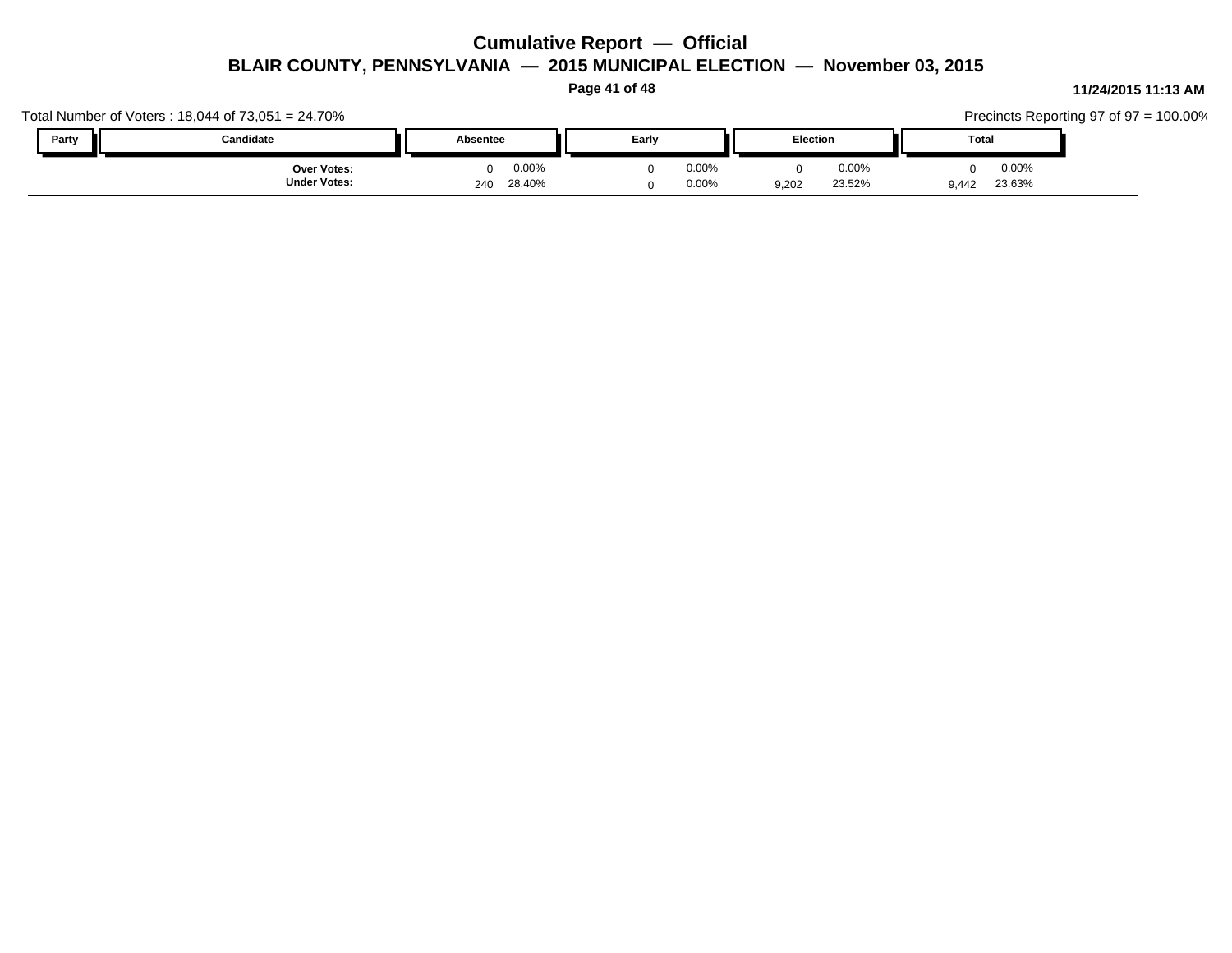**Page 42 of 48**

Total Number of Voters : 18,044 of 73,051 = 24.70%

**Party Candidate Absentee Early Election Total BELLWOOD-ANTIS SCHOOL DIRECTOR, 4 YEAR TERM BELLWOOD-ANTIS, Vote For 5** KATHERINE BURCH 14 25.00% 0 0.00% 893 25.30% 907 25.29% KEVIN LUENSMANN 12 21.43% 0 0.00% 851 24.11% 863 24.07% THOMAS P FINN 15 26.79% 0 0.00% 861 24.39% 876 24.43% C SCOTT BOYER 15 26.79% 0 0.00% 805 22.80% 820 22.87% ANDY PAPI (W) 0 0.00% 0 0.00% 1 0.03% 1 0.03% SCOTT BALDWIN (W) 0 0.00% 0 0.00% 1 0.03% 1 0.03% TODD BEISWENGER (W) 0 0.00% 0 0.00% 2 0.06% 2 0.06% BEN IRVIN (W) 0 0.00% 0 0.00% 77 2.18% 77 2.15% MARIA BENNETTI (W) 0 0.00% 0 0.00% 1 0.03% 1 0.03% KARL BONSELL (W) 0 0.00% 0 0.00% 2 0.06% 2 0.06% DAVE CHERRY (W) 0 0.00% 0 0.00% 1 0.03% 1 0.03% SEAN CLAPPER (W) 0 0.00% 0 0.00% 1 0.03% 1 0.03% BETTY LYNN DIAMOND (W) 0 0.00% 0 0.00% 1 0.03% 1 0.03% CHARLES ERICKSON (W) 0 0.00% 0 0.00% 1 0.03% 1 0.03% CHRISTOPHER FORSHEY (W) 0 0.00% 0 0.00% 1 0.03% 1 0.03% VICKI FORSHT (W) 0 0.00% 0 0.00% 2 0.06% 2 0.06% VICKY HANWELL (W) 0 0.00% 0 0.00% 1 0.03% 1 0.03% ROB HOUSER (W) 0 0.00% 0 0.00% 1 0.03% 1 0.03% JOE IRVIN (W) 0 0.00% 0 0.00% 1 0.03% 1 0.03% BEN IRWIN (W) 0 0.00% 0 0.00% 3 0.08% 3 0.08% JOHN LUKE JR (W) 0 0.00% 0 0.00% 1 0.03% 1 0.03% JOHN K LOUCKS (W) 0 0.00% 0 0.00% 2 0.06% 2 0.06% JASON LYNN (W) 0 0.00% 0 0.00% 2 0.06% 2 0.06% BARBARA MACKERETH (W) 0 0.00% 0 0.00% 1 0.03% 1 0.03% LAURA MATULA (W) 0 0.00% 0 0.00% 1 0.03% 1 0.03% JOHN C MILLER (W) 0 0.00% 0 0.00% 1 0.03% 1 0.03% SCOTT ONEIL (W) 0 0.00% 0 0.00% 1 0.03% 1 0.03% TOM OTTO (W) 0 0.00% 0 0.00% 1 0.03% 1 0.03% FRANK PULCINELLO (W) 0 0.00% 0 0.00% 1 0.03% 1 0.03% HOPE RAY (W) 0 0.00% 0 0.00% 3 0.08% 3 0.08% JAMES RUMBARGER (W) 0 0.00% 0 0.00% 1 0.03% 1 0.03% AMBER SHANK (W) 0 0.00% 0 0.00% 1 0.03% 1 0.03% SHAWN SHAULIS (W) 0 0.00% 0 0.00% 1 0.03% 1 0.03% GERALD SHELOW (W) 0 0.00% 0 0.00% 1 0.03% 1 0.03% DAVID SHILDT (W) 0 0.00% 0 0.00% 1 0.03% 1 0.03% MELANIE SHILDT (W) 0 0.00% 0 0.00% 2 0.06% 2 0.06% KATHLEEN TAYLOR (W) 0 0.00% 0 0.00% 1 0.03% 1 0.03% MATHEW WEBRECK (W) 0 0.00% 0 0.00% 1 0.03% 1 0.03% **Cast Votes:** 56 58.95% 0 0.00% 3,530 66.48% 3,586 66.35%

#### **11/24/2015 11:13 AM**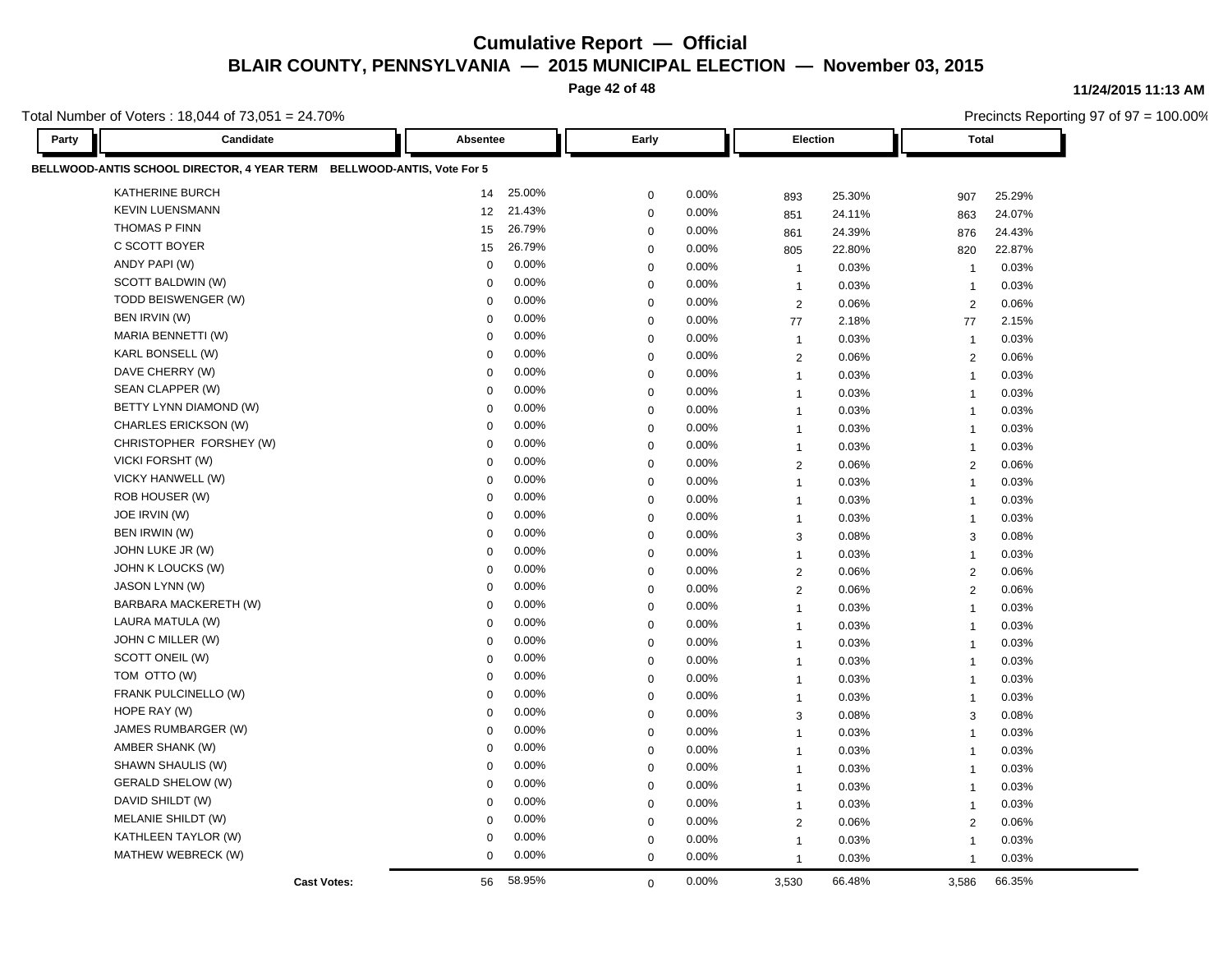**Page 43 of 48**

#### **11/24/2015 11:13 AM**

|                | Total Number of Voters: $18,044$ of $73,051 = 24.70\%$                                  |                |                 |                            |                   |                      |                 |                   |                 | Precincts Reporting 97 of $97 = 100.00\%$ |
|----------------|-----------------------------------------------------------------------------------------|----------------|-----------------|----------------------------|-------------------|----------------------|-----------------|-------------------|-----------------|-------------------------------------------|
| Party          | Candidate                                                                               | Absentee       |                 | Early                      |                   | <b>Election</b>      |                 | <b>Total</b>      |                 |                                           |
|                | Over Votes:<br><b>Under Votes:</b>                                                      | $\Omega$<br>39 | 0.00%<br>41.05% | $\mathbf 0$<br>$\mathbf 0$ | 0.00%<br>0.00%    | $\mathbf 0$<br>1,780 | 0.00%<br>33.52% | $\Omega$<br>1,819 | 0.00%<br>33.65% |                                           |
|                | CLAYSBURG-KIMMEL SCHOOL DIRECTOR, 4 YEAR TERM CLAYSBURG-KIMMEL GREENFIELD 1, Vote For 2 |                |                 |                            |                   |                      |                 |                   |                 |                                           |
|                | <b>RICHARD GERGELY</b>                                                                  | $\overline{2}$ | 50.00%          | $\mathbf 0$                | 0.00%             | 184                  | 47.92%          | 186               | 47.94%          |                                           |
|                | <b>JEREMY R KNOTT</b>                                                                   | 2              | 50.00%          | $\mathbf 0$                | 0.00%             | 190                  | 49.48%          | 192               | 49.48%          |                                           |
|                | JOHN BURKET (W)                                                                         | $\mathbf 0$    | 0.00%           | $\mathbf 0$                | 0.00%             | 2                    | 0.52%           | 2                 | 0.52%           |                                           |
| LYNN CRIST (W) |                                                                                         | $\mathbf 0$    | 0.00%           | $\mathbf 0$                | 0.00%             | -1                   | 0.26%           |                   | 0.26%           |                                           |
|                | RICHARD LINGENFELTER (W)                                                                | $\mathbf 0$    | 0.00%           | $\mathbf 0$                | 0.00%             | 1                    | 0.26%           |                   | 0.26%           |                                           |
|                | TERRI LINGENFELTER (W)                                                                  | $\mathbf 0$    | 0.00%           | $\mathbf 0$                | 0.00%             | $\overline{4}$       | 1.04%           | $\overline{4}$    | 1.03%           |                                           |
| TIM OAKES (W)  |                                                                                         | $\mathbf{0}$   | 0.00%           | $\mathbf 0$                | 0.00%             | 2                    | 0.52%           | 2                 | 0.52%           |                                           |
|                | <b>Cast Votes:</b>                                                                      |                | 4 100.00%       | $\mathbf 0$                | 0.00%             | 384                  | 91.43%          | 388               | 91.51%          |                                           |
|                | Over Votes:<br><b>Under Votes:</b>                                                      | $\mathbf 0$    | 0.00%<br>0.00%  | $\mathbf 0$                | 0.00%<br>$0.00\%$ | $\mathbf 0$          | 0.00%<br>8.57%  | $\mathbf 0$<br>36 | 0.00%<br>8.49%  |                                           |
|                | CLAYSBURG-KIMMEL SCHOOL DIRECTOR, 4 YEAR TERM CLAYSBURG-KIMMEL GRNFLD 2-3, Vote For 1   | $\mathbf 0$    |                 | $\Omega$                   |                   | 36                   |                 |                   |                 |                                           |
|                | <b>ROGER L KNISELY</b>                                                                  |                | 1 100.00%       | $\mathbf 0$                | 0.00%             | 214                  | 94.69%          | 215               | 94.71%          |                                           |
|                | JOHN BURKET (W)                                                                         | $\mathbf 0$    | 0.00%           | $\mathbf 0$                | 0.00%             | 9                    | 3.98%           | 9                 | 3.96%           |                                           |
|                | JAMES CARSON (W)                                                                        | $\mathbf 0$    | 0.00%           | $\mathbf 0$                | 0.00%             | $\overline{2}$       | 0.88%           | $\overline{2}$    | 0.88%           |                                           |
|                | <b>RICH GURGLY (W)</b>                                                                  | 0              | 0.00%           | $\mathbf 0$                | 0.00%             | -1                   | 0.44%           |                   | 0.44%           |                                           |
|                | <b>Cast Votes:</b>                                                                      |                | 1 100.00%       | $\Omega$                   | 0.00%             | 226                  | 90.04%          | 227               | 90.08%          |                                           |
|                | Over Votes:                                                                             | $\mathbf 0$    | 0.00%           | $\mathbf 0$                | 0.00%             | 0                    | 0.00%           | $\mathbf 0$       | 0.00%           |                                           |
|                | <b>Under Votes:</b>                                                                     | $\mathbf{0}$   | 0.00%           | $\mathbf 0$                | 0.00%             | 25                   | 9.96%           | 25                | 9.92%           |                                           |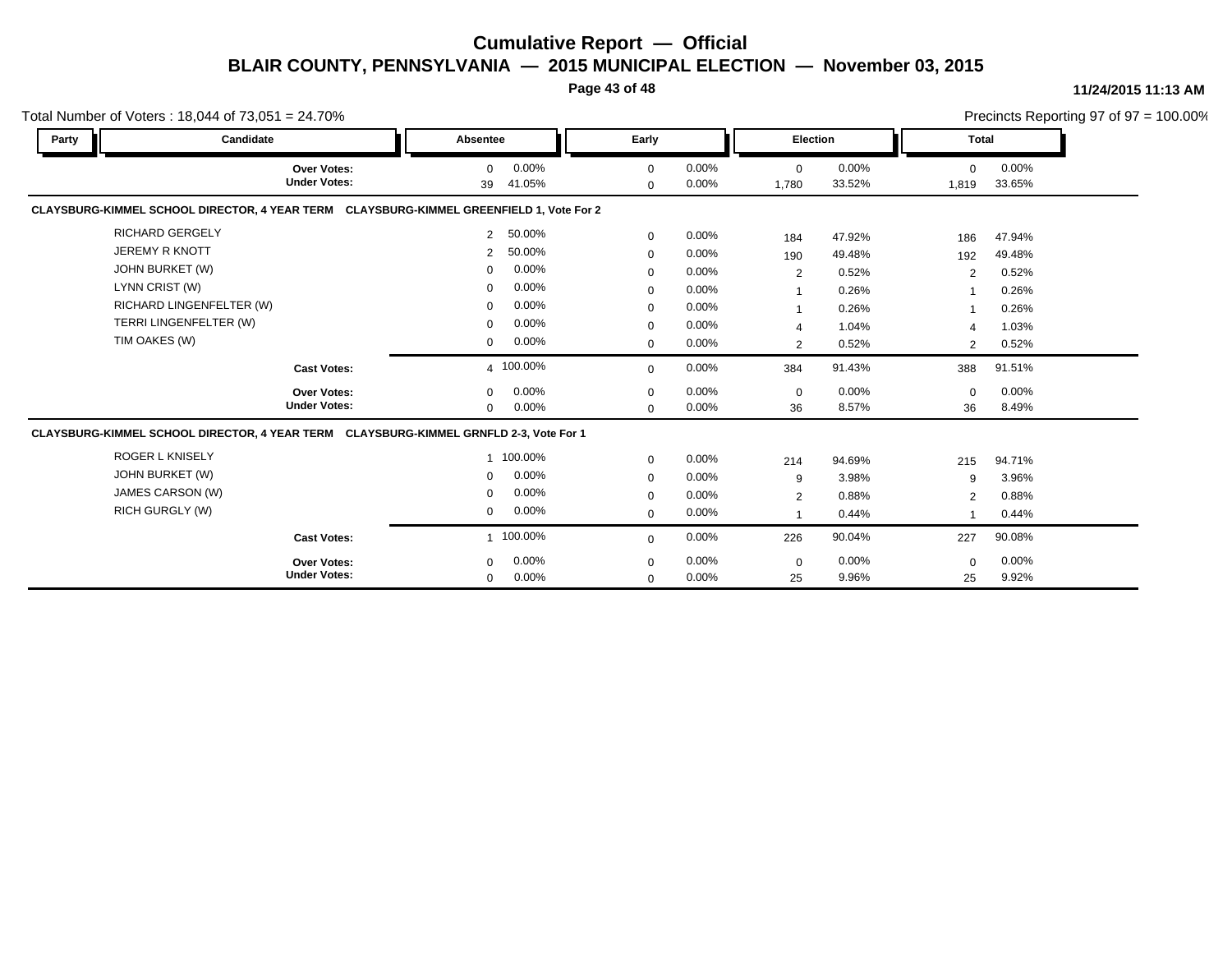**Page 44 of 48**

Total Number of Voters : 18,044 of 73,051 = 24.70%

**Party Candidate Absentee Early Election Total HOLLIDAYSBURG SCHOOL DIRECTOR, 4 YEAR TERM HOLLIDAYSBURG AREA, Vote For 5** ROBERT VONADA 132 19.33% 0 0.00% 3,236 19.13% 3,368 19.14% LONNA ZOOK FRYE 131 19.18% 0 0.00% 3,230 19.09% 3,361 19.10% DEM KELLY HINKLEDIRE 37 5.42% 0 0.00% 1,261 7.45% 1,298 7.38% LOIS M KANESHIKI 124 18.16% 0 0.00% 3,048 18.02% 3,172 18.02% RONALD H YODER 132 19.33% 0 0.00% 3,062 18.10% 3,194 18.15% REP JIM GREGORY 124 18.16% 0 0.00% <sub>3,009</sub> 17.79% 3,133 17.80% AARON RITCHEY (W) 0 0.00% 0 0.00% 14 0.08% 14 0.08% TYLER BURCHFIELD (W) 0 0.00% 0 0.00% 5 0.03% 5 0.03% JIM CALLAHAN (W) 0 0.00% 0 0.00% 1 0.01% 1 0.01% DREW DODSON (W) 0 0.00% 0 0.00% 2 0.01% 2 0.01% KIRK J DODSON (W) 0 0.00% 0 0.00% 1 0.01% 1 0.01% JOHN PATRICK ELDER (W) 0 0.00% 0 0.00% 2 0.01% 2 0.01% MIKE ENGLE (W) 0 0.00% 0 0.00% 1 0.01% 1 0.01% STEVE FOWKES (W) 0 0.00% 0 0.00% 1 0.01% 1 0.01% KIM GORMAN (W) 0 0.00% 0 0.00% 1 0.01% 1 0.01% JOE GRASSI (W) 0 0.00% 0 0.00% 1 0.01% 1 0.01% BARBARA HUFF (W) 0 0.00% 0 0.00% 1 0.01% 1 0.01% JAMES R HUFF III (W) 0 0.00% 0 0.00% 2 0.01% 2 0.01% JAMES R HUFF II (W) 0 0.00% 0 0.00% 1 0.01% 1 0.01% JAMI PROSSER (W) 0 0.00% 0 0.00% 1 0.01% 1 0.01% EUGENE JOHNS (W) 0 0.00% 0 0.00% 1 0.01% 1 0.01% TROY KEEFER (W) 0 0.00% 0 0.00% 10 0.06% 10 0.06% TYLER KEEFER (W) 0 0.00% 0 0.00% 1 0.01% 1 0.01% TOD KEFFER (W) 0 0.00% 0 0.00% 1 0.01% 1 0.01% BRADY LEAHEY (W) 0 0.00% 0 0.00% 3 0.02% 3 0.02% DENNIS LEONARD (W) 0 0.00% 0 0.00% 1 0.01% 1 0.01% KERRY LEYDIG (W) 0 0.00% 0 0.00% 4 0.02% 4 0.02% CATHY MATHIAS (W) 0 0.00% 0 0.00% 1 0.01% 1 0.01% BRIAN MAUL (W) 0 0.00% 0 0.00% 3 0.02% 3 0.02% ERIC PRENDERGAST (W) 0 0.00% 0 0.00% 1 0.01% 1 0.01% JOSEPH REFFNER (W) 0 0.00% 0 0.00% 1 0.01% 1 0.01% HEATHER SALEME (W) 0 0.00% 0 0.00% 1 0.01% 1 0.01% EUGENE SCHEIDER (W) 0 0.00% 0 0.00% 1 0.01% 1 0.01% DAN SHAFER (W) 0 0.00% 0 0.00% 1 0.01% 1 0.01% PHILLIP D SIPES (W) 0 0.00% 0 0.00% 1 0.01% 1 0.01% JAMIE SKIPPER (W) 0 0.00% 0 0.00% 1 0.01% 1 0.01% ERIC SRAL (W) 0 0.00% 0 0.00% 1 0.01% 1 0.01% TIM SURKOVICH (W) 0 0.00% 0 0.00% 1 0.01% 1 0.01% JOHN SWOPE (W) 0 0.00% 0 0.00% 2 0.01% 2 0.01% John Kasun (W) 1 0.15% 0 0.00% 0 0.00% 1 0.01% FORREST HUGG (W) 1 0.15% 0 0.00% 0 0.00% 1 0.01%

#### **11/24/2015 11:13 AM**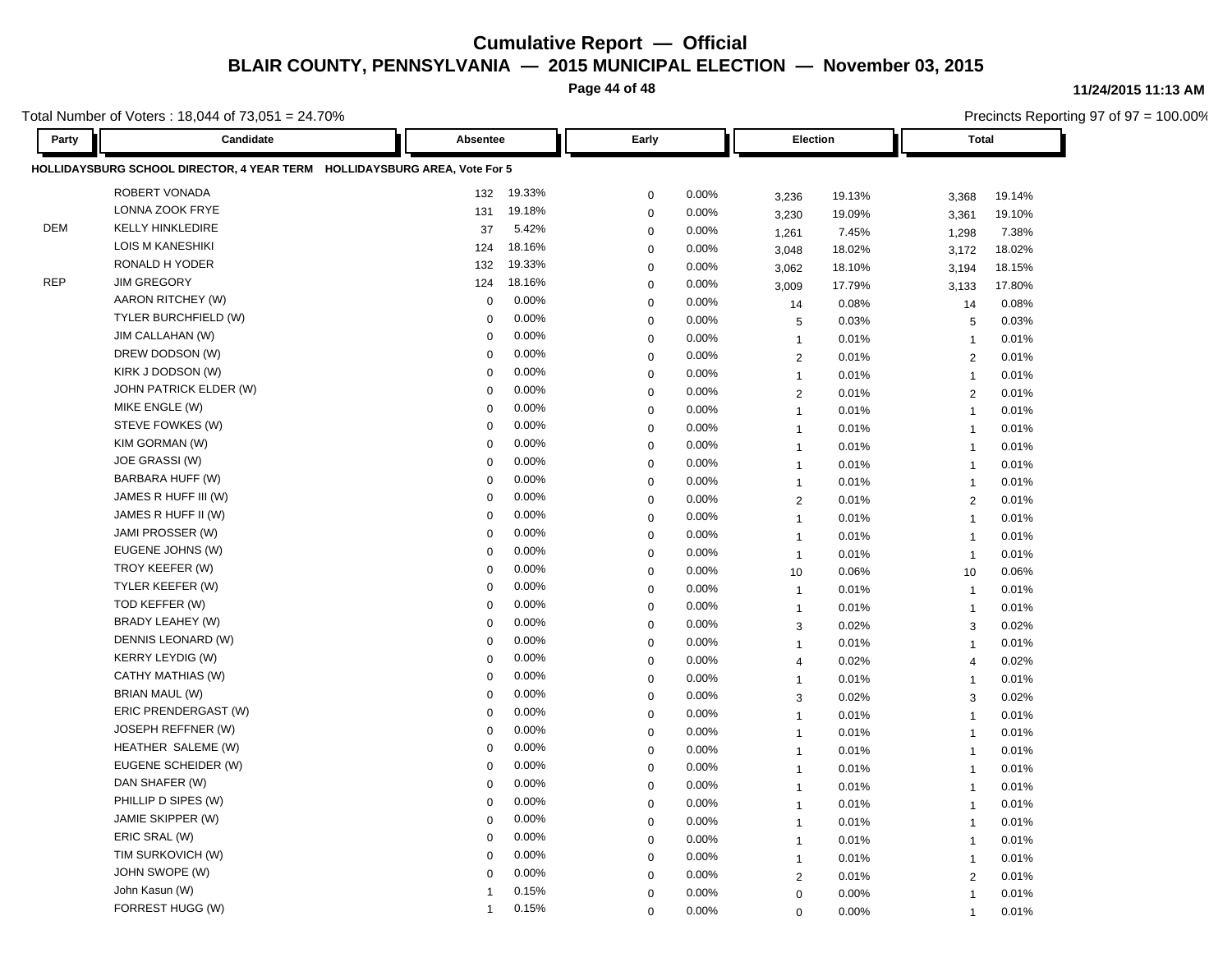**Page 45 of 48**

|            | Total Number of Voters: 18,044 of 73,051 = 24.70%                |                 |                 |                            |                |                      |                 |                          |                 | Precincts Reporting 97 of 97 = 100.00% |
|------------|------------------------------------------------------------------|-----------------|-----------------|----------------------------|----------------|----------------------|-----------------|--------------------------|-----------------|----------------------------------------|
| Party      | Candidate                                                        | <b>Absentee</b> |                 | Early                      |                | <b>Election</b>      |                 | Total                    |                 |                                        |
|            | DAVID FRAZIER (W)                                                | $\mathbf{1}$    | 0.15%           | $\mathbf 0$                | 0.00%          | $\mathbf 0$          | 0.00%           | -1                       | 0.01%           |                                        |
|            | <b>Cast Votes:</b>                                               | 683             | 77.61%          | $\mathbf{0}$               | 0.00%          | 16,916               | 77.72%          | 17,599                   | 77.72%          |                                        |
|            | Over Votes:<br><b>Under Votes:</b>                               | $\Omega$<br>197 | 0.00%<br>22.39% | $\mathbf 0$<br>$\mathbf 0$ | 0.00%<br>0.00% | $\mathbf 0$<br>4,849 | 0.00%<br>22.28% | 0<br>5,046               | 0.00%<br>22.28% |                                        |
|            | SPRING COVE SCHOOL DIRECTOR, 4 YEAR TERM SPRING COVE, Vote For 5 |                 |                 |                            |                |                      |                 |                          |                 |                                        |
|            | <b>DAVID A CRUMRINE</b>                                          | 52              | 24.30%          | $\mathbf 0$                | 0.00%          | 1,918                | 20.22%          | 1,970                    | 20.31%          |                                        |
| <b>DEM</b> | JENNIFER MURNYACK-GARNER                                         | 12              | 5.61%           | $\mathbf 0$                | 0.00%          | 714                  | 7.53%           | 726                      | 7.48%           |                                        |
|            | <b>TROY J WRIGHT</b>                                             | 38              | 17.76%          | $\mathbf 0$                | 0.00%          | 1,663                | 17.53%          | 1,701                    | 17.53%          |                                        |
|            | <b>BRIAN K GAHAGAN</b>                                           | 39              | 18.22%          | $\mathbf 0$                | 0.00%          | 1,704                | 17.96%          | 1,743                    | 17.97%          |                                        |
| DEM        | JOHN R BIDDLE                                                    | 13              | 6.07%           | $\mathbf 0$                | 0.00%          | 576                  | 6.07%           | 589                      | 6.07%           |                                        |
| <b>REP</b> | FLOYD E DETERLINE JR                                             | 28              | 13.08%          | $\mathbf 0$                | 0.00%          | 1,519                | 16.01%          | 1,547                    | 15.95%          |                                        |
| <b>REP</b> | <b>JASON RHYKERD</b>                                             | 32              | 14.95%          | $\mathbf 0$                | 0.00%          | 1,365                | 14.39%          | 1,397                    | 14.40%          |                                        |
|            | LINA BELLOCK (W)                                                 | $\Omega$        | 0.00%           | $\mathbf 0$                | 0.00%          | $\overline{1}$       | 0.01%           | 1                        | 0.01%           |                                        |
|            | JOHN BLACK (W)                                                   | $\mathbf 0$     | 0.00%           | $\mathbf 0$                | 0.00%          | 3                    | 0.03%           | 3                        | 0.03%           |                                        |
|            | JAMES BUTLER (W)                                                 | $\Omega$        | 0.00%           | $\mathbf 0$                | 0.00%          | 2                    | 0.02%           | 2                        | 0.02%           |                                        |
|            | SAM DEAN (W)                                                     | $\Omega$        | 0.00%           | $\mathbf 0$                | 0.00%          | 9                    | 0.09%           | 9                        | 0.09%           |                                        |
|            | CHRISTINE GOJMERAC (W)                                           | $\mathbf 0$     | 0.00%           | $\mathbf 0$                | 0.00%          | $\mathbf 1$          | 0.01%           | -1                       | 0.01%           |                                        |
|            | GAIL HELSEL (W)                                                  | $\Omega$        | 0.00%           | $\mathbf 0$                | 0.00%          | $\overline{1}$       | 0.01%           | 1                        | 0.01%           |                                        |
|            | AMY ACKER KNISLEY (W)                                            | $\Omega$        | 0.00%           | $\mathbf 0$                | 0.00%          |                      | 0.01%           | -1                       | 0.01%           |                                        |
|            | RANDY LAFFERTY (W)                                               | $\Omega$        | 0.00%           | $\mathbf 0$                | 0.00%          | 1                    | 0.01%           | $\mathbf{1}$             | 0.01%           |                                        |
|            | SUZANNE MCNALLY (W)                                              | $\Omega$        | 0.00%           | $\mathbf 0$                | 0.00%          | $\mathbf{1}$         | 0.01%           | $\overline{1}$           | 0.01%           |                                        |
|            | JAMES MUSSELMAN (W)                                              | $\mathbf 0$     | 0.00%           | $\mathbf 0$                | 0.00%          | 2                    | 0.02%           | 2                        | 0.02%           |                                        |
|            | PAUL RHULE (W)                                                   | $\Omega$        | 0.00%           | 0                          | 0.00%          | $\overline{2}$       | 0.02%           | 2                        | 0.02%           |                                        |
|            | JIM SMITH (W)                                                    | $\Omega$        | 0.00%           | $\mathbf 0$                | 0.00%          | $\mathbf 1$          | 0.01%           | -1                       | 0.01%           |                                        |
|            | WILLARD THOMPSON (W)                                             | $\Omega$        | 0.00%           | $\mathbf 0$                | 0.00%          | 2                    | 0.02%           | 2                        | 0.02%           |                                        |
|            | KEVIN WARNER (W)                                                 | $\mathbf 0$     | 0.00%           | $\mathbf 0$                | 0.00%          |                      | 0.01%           | $\overline{\phantom{a}}$ | 0.01%           |                                        |
|            | <b>Cast Votes:</b>                                               | 214             | 80.75%          | $\mathbf 0$                | 0.00%          | 9,487                | 86.36%          | 9,701                    | 86.23%          |                                        |
|            | Over Votes:                                                      | $\Omega$        | 0.00%           | $\mathbf 0$                | 0.00%          | $\mathbf 0$          | 0.00%           | $\Omega$                 | 0.00%           |                                        |
|            | <b>Under Votes:</b>                                              | 51              | 19.25%          | $\mathbf 0$                | 0.00%          | 1,498                | 13.64%          | 1,549                    | 13.77%          |                                        |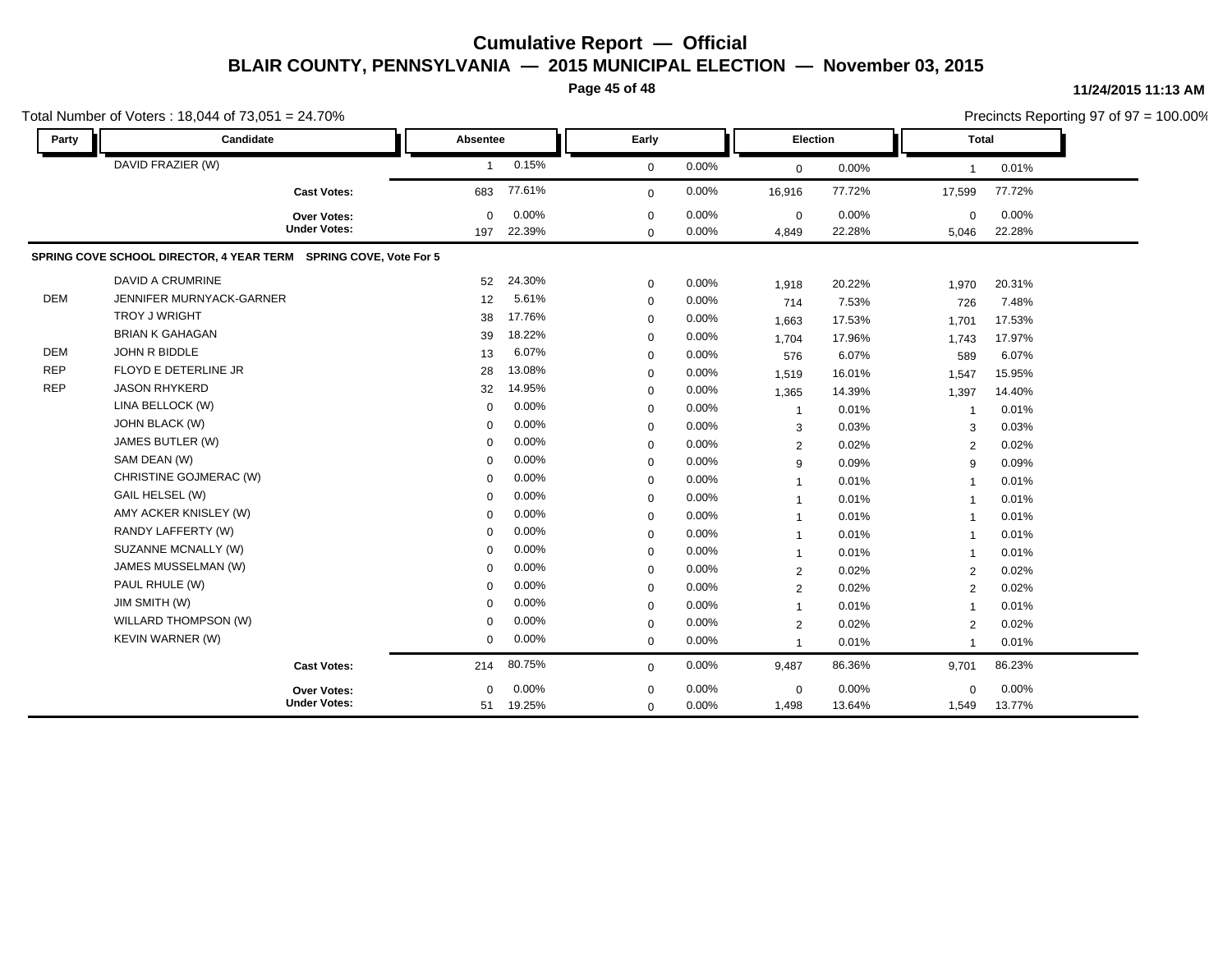**Page 46 of 48**

**11/24/2015 11:13 AM**

Precincts Reporting 97 of 97 = 100.00%

Total Number of Voters : 18,044 of 73,051 = 24.70%

**Party Candidate Absentee Early Election Total SPRING COVE SCHOOL DIRECTOR, 2 YEAR UNEXPIRED TERM SPRING COVE, Vote For 2** AMY ACKER-KNISELY 35 43.75% 0 0.00% 1,600 43.94% 1,635 43.94% DEM SAM DEAN 16 20.00% 0 0.00% 666 18.29% 682 18.33% REP CHRISTINE M GOJMERAC 27 33.75% 0 0.00% 1,355 37.22% 1,382 37.14% TARA BENTON (W) 0 0.00% 0 0.00% 1 0.03% 1 0.03% JOHN BLACK (W) 0 0.00% 0 0.00% 2 0.05% 2 0.05% CARLTON BLANCHARD (W) 0 0.00% 0 0.00% 1 0.03% 1 0.03% JAMES BUTLER (W) 0 0.00% 0 0.00% 1 0.03% 1 0.03% BRENT GATES (W) 0 0.00% 0 0.00% 1 0.03% 1 0.03% JAMES MUSSELMAN (W) 0 0.00% 0 0.00% 1 0.03% 1 0.03% PAUL RHULE (W) 0 0.00% 0 0.00% 1 0.03% 1 0.03% JASON RHYKERD (W) 1 1.25% 0 0.00% 4 0.11% 5 0.13% GREG SMITH (W) 0 0.00% 0 0.00% 1 0.03% 1 0.03% JIM SNYDER (W) 0 0.00% 0 0.00% 1 0.03% 1 0.03% WILLARD THOMPSON (W) 0 0.00% 0 0.00% 2 0.05% 2 0.05% TROY WRIGHT (W) 1 1.25% 0 0.00% 4 0.11% 5 0.13% **Cast Votes:** 80 79.21% 0 0.00% 3,641 82.86% 3,721 82.78% 774 17.22% 17.14% 0 0.00% 753 0.00% 0 0.00% **Under Votes: Over Votes:** 20.79% 21  $0.00\%$  0.00% 0.00% 0.00% 0.00% 0.00%  $0.00\%$  $0.00\%$ 0.00% **TYRONE AREA SCHOOL DIRECTOR, 4 YEAR TERM TYRONE AREA, Vote For 5** MOLLIE K BAKHSHESHE 7 19.44% 0 0.00% 916 19.34% 923 19.34% RANDY L MILES SR 7 19.44% 0 0.00% 986 20.81% 993 20.80% NORMAN E HUFF 7 19.44% 0 0.00% 970 20.48% 977 20.47% LUTHER LAIRD 8 22.22% 0 0.00% 940 19.84% 948 19.86% JIM RAABE 7 19.44% 0 0.00% 919 19.40% 926 19.40% TRACEY CRISPELL (W) 0 0.00% 0 0.00% 3 0.06% 3 0.06% ROBERT EMIGH (W) 0 0.00% 0 0.00% 1 0.02% 1 0.02% EDWARD HULL (W) 0 0.00% 0 0.00% 1 0.02% 1 0.02% BYRON KOST (W) 0 0.00% 0 0.00% 1 0.02% 1 0.02% **Cast Votes:** 36 80.00% 0 0.00% 4,737 82.53% 4,773 82.51% 1,012 17.49% 17.47% 0 0.00% 1,003 0.00% 0 0.00% **Under Votes: Over Votes:** 20.00% 9  $0.00\%$  0.00% 0.00% 0.00% 0.00% 0.00%  $0$  0.00%  $0.00\%$ 0 0.00% 1,003 **WILLIAMSBURG COMMUNITY SCHOOL DIRECTOR, 4 YEAR TERM WILLIAMSBURG COMMUNITY CATHARINE TWP, Vote For 1** REP BARRY M ENGLAND 1 100.00% 0 0.00% 112 99.12% 113 99.12% RANDY BRUBAKER (W) 0 0.00% 0 0.00% 1 0.88% 1 0.88% **Cast Votes:** 1 100.00% 0 0.00% 113 83.70% 114 83.82% 22 16.18% 16.30% 0 0.00% 22 0.00% 0 0.00% **Under Votes: Over Votes:** 0.00%  $0.00\%$  0.00% 0.00% 0.00% 0.00% 0.00% 0 0.00% 0 0.00% 0 0.00% 0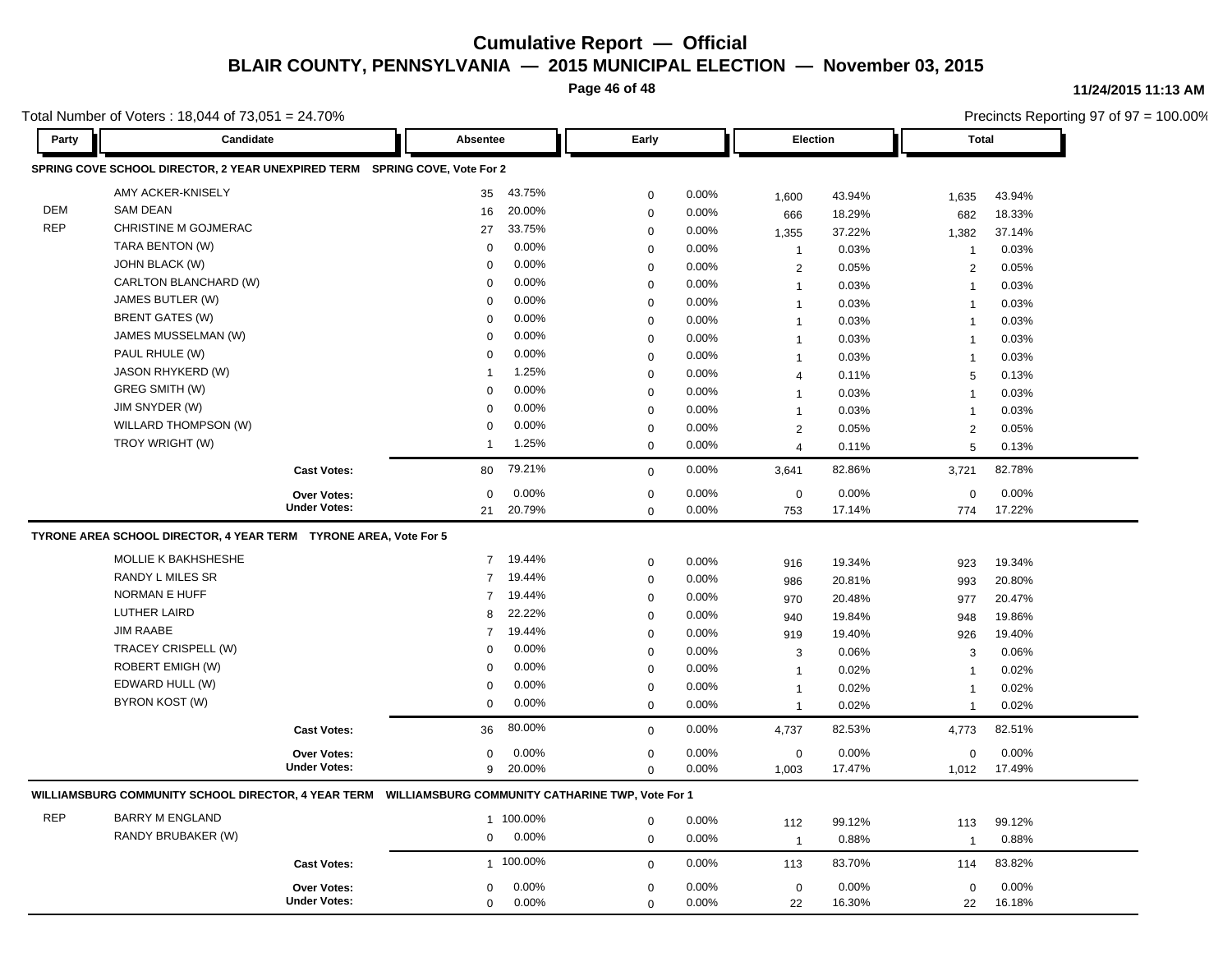**Page 47 of 48**

#### **11/24/2015 11:13 AM**

| Total Number of Voters: 18,044 of 73,051 = 24.70% |                                                                             |                     |                                                                                                              |             |          |                |         |                | Precincts Reporting 97 of 97 = 100.00% |  |  |
|---------------------------------------------------|-----------------------------------------------------------------------------|---------------------|--------------------------------------------------------------------------------------------------------------|-------------|----------|----------------|---------|----------------|----------------------------------------|--|--|
| Party                                             | Candidate                                                                   |                     | <b>Absentee</b>                                                                                              | Early       |          | Election       |         | <b>Total</b>   |                                        |  |  |
|                                                   |                                                                             |                     | WILLIAMSBURG COMMUNITY SCHOOL DIRECTOR, 4 YEAR TERM WILLIAMSBURG COMMUNITY WILLIAMSBURG BORO, Vote For 2     |             |          |                |         |                |                                        |  |  |
| <b>DEM</b>                                        | <b>CARLEE K RANALLI</b>                                                     |                     | 0.00%<br>$\mathbf 0$                                                                                         | $\mathbf 0$ | 0.00%    | 100            | 32.47%  | 100            | 32.47%                                 |  |  |
| <b>REP</b>                                        | <b>JANET S LEE</b>                                                          |                     | 0.00%<br>$\Omega$                                                                                            | $\mathbf 0$ | 0.00%    | 148            | 48.05%  | 148            | 48.05%                                 |  |  |
|                                                   | ELLEN BREITENBACH (W)                                                       |                     | 0.00%<br>$\Omega$                                                                                            | $\mathbf 0$ | 0.00%    | 57             | 18.51%  | 57             | 18.51%                                 |  |  |
|                                                   | ELLEN AURANDT (W)                                                           |                     | 0.00%<br>$\Omega$                                                                                            | $\Omega$    | 0.00%    | $\mathbf{1}$   | 0.32%   | -1             | 0.32%                                  |  |  |
|                                                   | PATRICIA BELL (W)                                                           |                     | 0.00%<br>$\Omega$                                                                                            | $\mathbf 0$ | 0.00%    | $\mathbf{1}$   | 0.32%   | $\overline{1}$ | 0.32%                                  |  |  |
|                                                   | STEVE BUTLER (W)                                                            |                     | 0.00%<br>0                                                                                                   | $\mathbf 0$ | 0.00%    | $\overline{1}$ | 0.32%   | $\overline{1}$ | 0.32%                                  |  |  |
|                                                   |                                                                             | <b>Cast Votes:</b>  | 0.00%<br>$\mathbf 0$                                                                                         | $\mathbf 0$ | 0.00%    | 308            | 67.54%  | 308            | 67.54%                                 |  |  |
|                                                   |                                                                             | Over Votes:         | 0.00%<br>$\mathbf 0$                                                                                         | $\mathbf 0$ | 0.00%    | $\mathsf 0$    | 0.00%   | $\mathbf 0$    | 0.00%                                  |  |  |
|                                                   |                                                                             | <b>Under Votes:</b> | 0.00%<br>$\Omega$                                                                                            | $\Omega$    | 0.00%    | 148            | 32.46%  | 148            | 32.46%                                 |  |  |
|                                                   |                                                                             |                     | WILLIAMSBURG COMMUNITY SCHOOL DIRECTOR, 4 YEAR TERM WILLIAMSBURG COMMUNITY WOODBURY TWP, Vote For 2          |             |          |                |         |                |                                        |  |  |
|                                                   | <b>AMY HILEMAN</b>                                                          |                     | 50.00%<br>$\overline{2}$                                                                                     | $\mathbf 0$ | 0.00%    | 163            | 50.94%  | 165            | 50.93%                                 |  |  |
| <b>REP</b>                                        | PATRICIA KENSINGER                                                          |                     | 50.00%<br>2                                                                                                  | 0           | 0.00%    | 153            | 47.81%  | 155            | 47.84%                                 |  |  |
|                                                   | ELLEN BREITENBACH (W)                                                       |                     | 0.00%<br>0                                                                                                   | $\mathbf 0$ | 0.00%    | 4              | 1.25%   | $\overline{4}$ | 1.23%                                  |  |  |
|                                                   |                                                                             | <b>Cast Votes:</b>  | 4 100.00%                                                                                                    | $\mathbf 0$ | 0.00%    | 320            | 84.21%  | 324            | 84.38%                                 |  |  |
|                                                   |                                                                             | <b>Over Votes:</b>  | $0.00\%$<br>$\mathbf 0$                                                                                      | $\mathbf 0$ | $0.00\%$ | $\mathbf 0$    | 0.00%   | $\mathbf 0$    | 0.00%                                  |  |  |
|                                                   |                                                                             | <b>Under Votes:</b> | 0.00%<br>$\mathbf 0$                                                                                         | $\mathbf 0$ | 0.00%    | 60             | 15.79%  | 60             | 15.63%                                 |  |  |
|                                                   |                                                                             |                     | WILLIAMSBURG COMMUNITY SCHOOL DIRECTOR, 2 YEAR UNEXPIRE TERM WILLIAMSBURG COMMUNITY WOODBURY TWP, Vote For 1 |             |          |                |         |                |                                        |  |  |
| <b>REP</b>                                        | <b>JULIE WOODLING</b>                                                       |                     | 2 100.00%                                                                                                    | $\mathbf 0$ | 0.00%    | 171            | 100.00% | 173            | 100.00%                                |  |  |
|                                                   |                                                                             | <b>Cast Votes:</b>  | 2 100.00%                                                                                                    | $\mathbf 0$ | 0.00%    | 171            | 90.00%  | 173            | 90.10%                                 |  |  |
|                                                   |                                                                             | <b>Over Votes:</b>  | 0.00%<br>$\mathbf 0$                                                                                         | $\mathbf 0$ | 0.00%    | $\mathbf 0$    | 0.00%   | $\mathbf 0$    | 0.00%                                  |  |  |
|                                                   |                                                                             | <b>Under Votes:</b> | 0.00%<br>0                                                                                                   | $\mathbf 0$ | 0.00%    | 19             | 10.00%  | 19             | 9.90%                                  |  |  |
|                                                   | PENN CAMBRIA SCHOOL DIRECTOR, 4 YEAR TERM PENN CAMBRIA SCH DIST, Vote For 5 |                     |                                                                                                              |             |          |                |         |                |                                        |  |  |
|                                                   | <b>GEORGE F PYO</b>                                                         |                     | 0.00%<br>0                                                                                                   | $\mathbf 0$ | 0.00%    | 5              | 16.13%  | 5              | 16.13%                                 |  |  |
|                                                   | <b>JUSTIN L ROBERTS</b>                                                     |                     | 0.00%<br>$\mathbf 0$                                                                                         | $\mathbf 0$ | 0.00%    | 5              | 16.13%  | 5              | 16.13%                                 |  |  |
|                                                   | MICHAEL E SHEEHAN                                                           |                     | 0.00%<br>$\Omega$                                                                                            | $\mathbf 0$ | 0.00%    | $\sqrt{5}$     | 16.13%  | 5              | 16.13%                                 |  |  |
|                                                   | <b>KAREN S CLAAR</b>                                                        |                     | 0.00%<br>$\Omega$                                                                                            | $\mathbf 0$ | 0.00%    | 5              | 16.13%  | 5              | 16.13%                                 |  |  |
| <b>DEM</b>                                        | <b>GUY MONICA</b>                                                           |                     | 0.00%<br>$\Omega$                                                                                            | $\mathbf 0$ | 0.00%    | $\overline{7}$ | 22.58%  | $\overline{7}$ | 22.58%                                 |  |  |
| <b>REP</b>                                        | <b>JENNY GUZIC</b>                                                          |                     | 0.00%<br>0                                                                                                   | $\mathbf 0$ | 0.00%    | $\overline{4}$ | 12.90%  | $\overline{4}$ | 12.90%                                 |  |  |
|                                                   |                                                                             | <b>Cast Votes:</b>  | 0.00%<br>0                                                                                                   | $\mathbf 0$ | 0.00%    | 31             | 47.69%  | 31             | 47.69%                                 |  |  |
|                                                   |                                                                             | Over Votes:         | 0.00%<br>$\Omega$                                                                                            | $\mathbf 0$ | 0.00%    | $\mathbf 0$    | 0.00%   | $\mathbf 0$    | 0.00%                                  |  |  |
|                                                   |                                                                             | <b>Under Votes:</b> | 0.00%<br>0                                                                                                   | $\mathbf 0$ | 0.00%    | 34             | 52.31%  | 34             | 52.31%                                 |  |  |